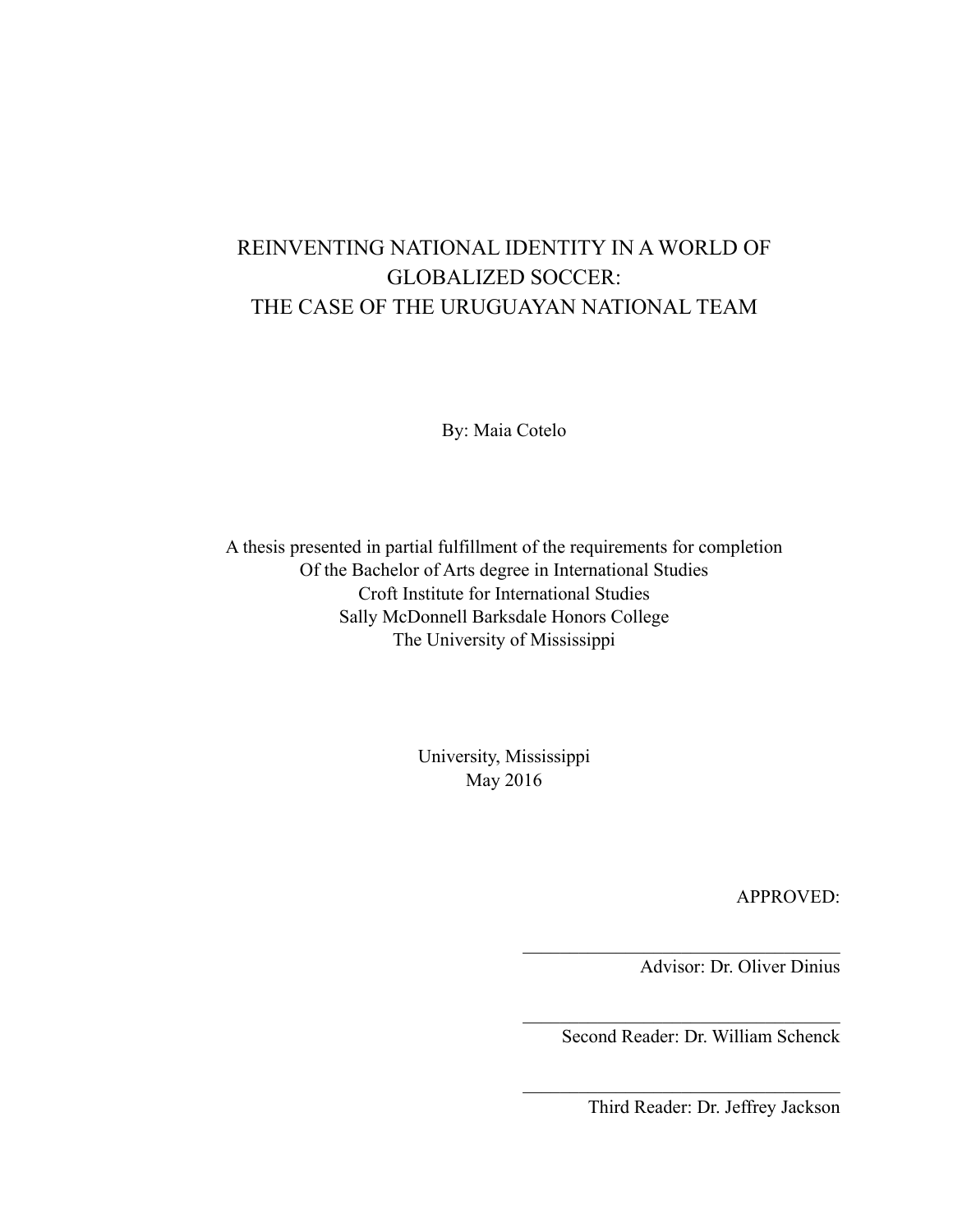## © 2016 Maia Cotelo ALL RIGHTS RESERVED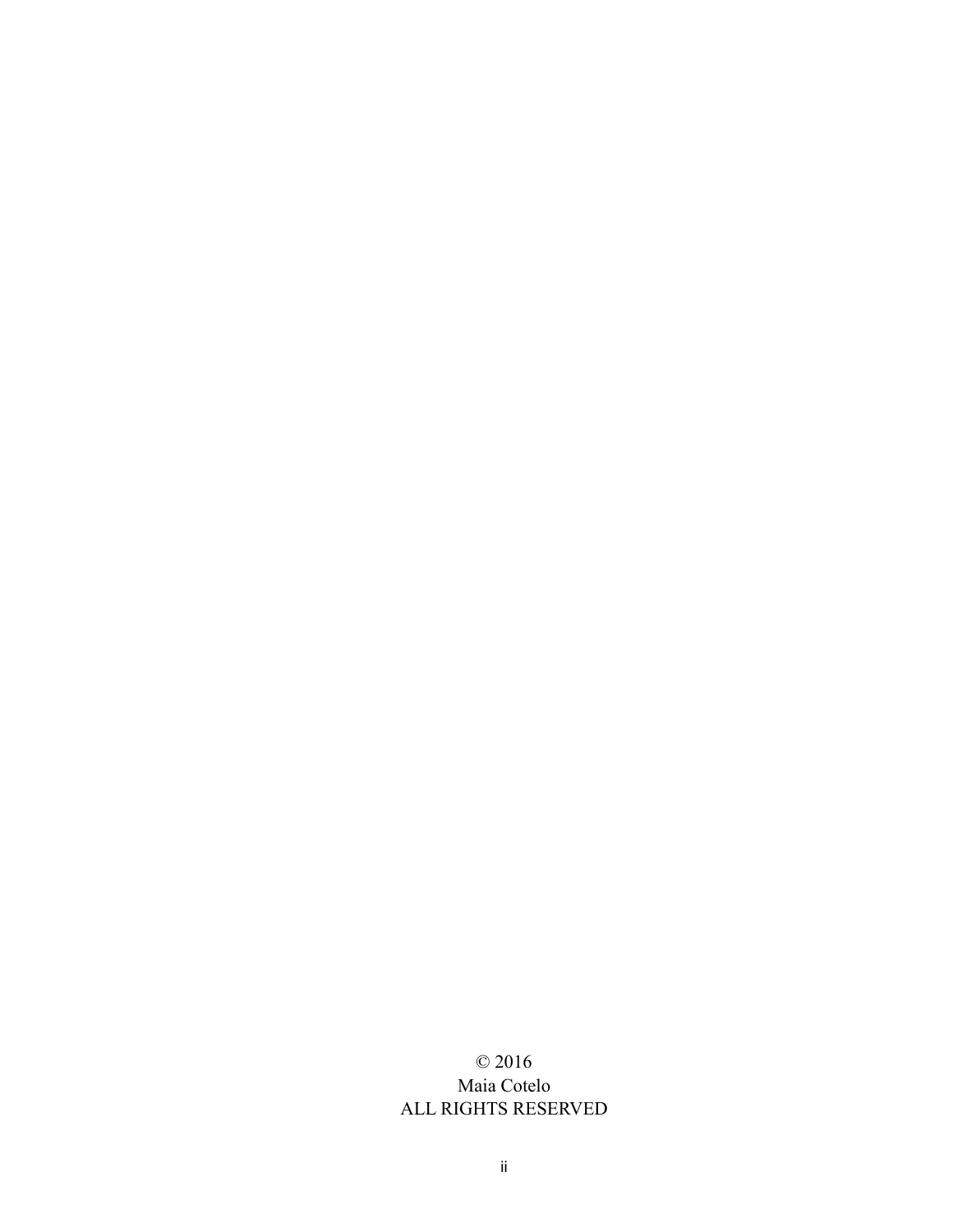#### **ACKNOWLEDGEMENTS**

This thesis is the culmination of a four-year project, so I have an enormous amount of people to thank. The following is just the tip of the iceberg:

First and foremost, I would like to thank the Sally McDonnell Barksdale Honors College and its wonderful faculty and staff for allowing me to have an incredibly unique college experience. The inspiration for this thesis came from my work with the SMBHC World Cup Initiative, a project that allowed me to study soccer for four years and travel to the 2014 World Cup. I am indebted to the Croft Institute of International Studies, as well, for allowing me to create my own path and turn my thematic concentration into the study of soccer and identity.

I would like to thank my advisor, Dr. Oliver Dinius, for his guidance and advice "not only" throughout this writing process, but throughout my entire college career. Many thanks to Dr. Jackson and Dr. Schenck for their suggestions and for challenging me to push my thesis to the next level and to Dr. Ross Haenfler for letting me into his Sociology of Soccer Cultures class in the fall semester of my freshman year and sparking many of the ideas that led to this project.

Special thanks to Dr. Michael Malec, whom I met through the SMBHC Boston Exploratory Research Grant, for offering guidance, contacts, and literature that proved to be invaluable.

Thank you to Ricardo Piñeyrua and Javier Máximo Goñi for taking the time out of their busy schedules to discuss Uruguayan soccer with a college student from the States.

I would like to thank, Felipe and Nacho (y la banda de veteranos), for answering each and every one of my questions throughout the last year. Your patience and knowledge were endless. I am also forever thankful for Emiliano Cotelo and Alexandra Morgan, my personal genies — each time I was missing information or needed guidance, you took the time to find someone to put me in contact with. Thank you to Elena Cotelo for opening your home to me and helping me tease out all of my ideas. To the rest of my family and friends in Uruguay that told me anecdotes, shared knowledge, and forwarded me articles to read and interviews to listen to — thank you!

Courtney, Mary Frances, Emily, Maggie, and Katie: Thank you for becoming *La Celeste*  fans and helping my family scream *Soy Celeste* a little louder from this corner of the world!

Thank you to Lucía, Emi, and Marianne for your support, kindness, endless joy, and hospitality.

A deep, heartfelt thank you to my parents and Martina for believing in me, showering me with encouragement, and constantly reminding me of what really matters!

Lastly, thank you to *La Celeste* for reconnecting me with Uruguay —¡Uruguay Nomá!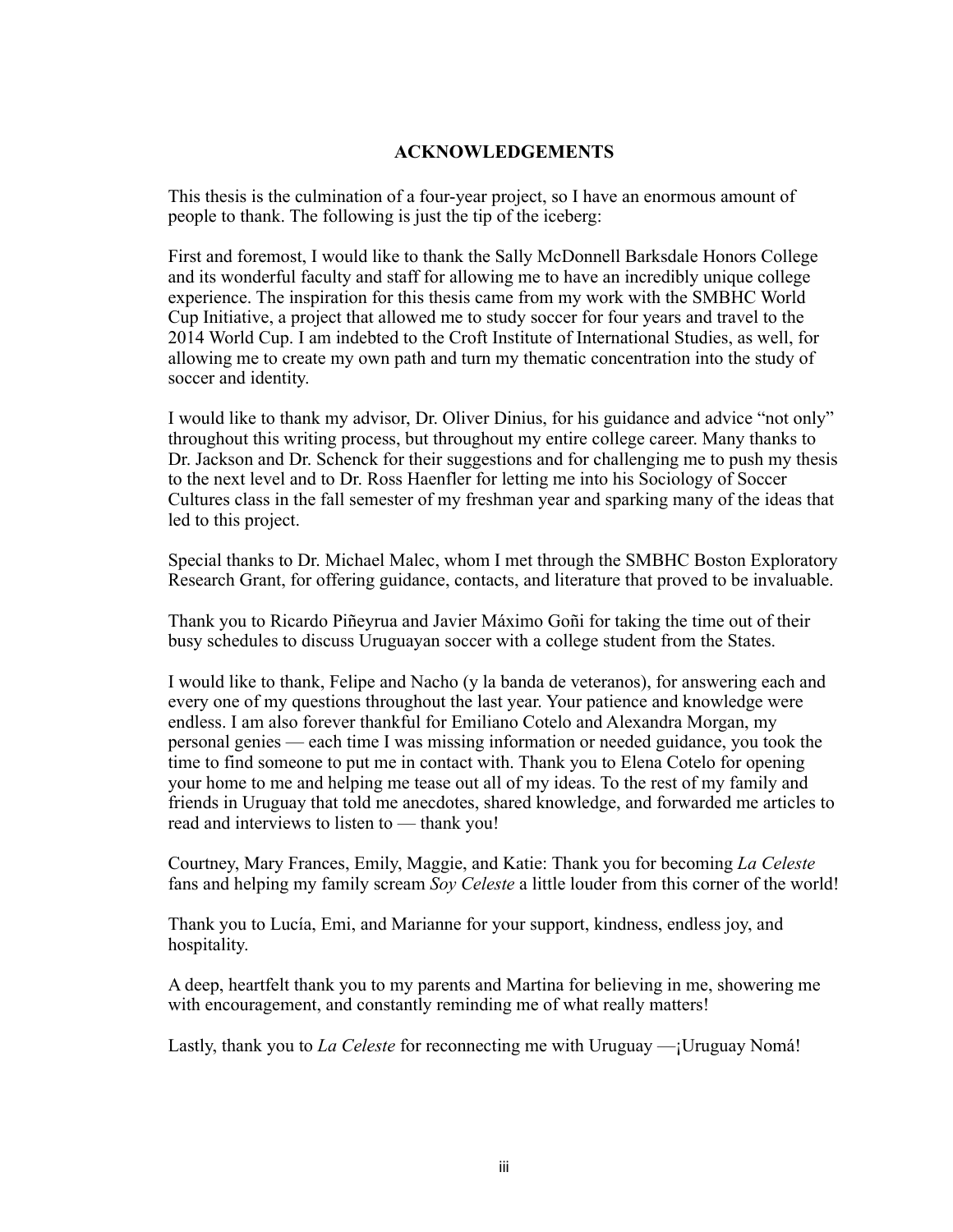#### **ABSTRACT**

Soccer played a central role in Uruguay's national identity throughout the 20th century. The national team's triumphs in the first half of the century were seen as proof that the small nation could perform on a world stage. The mutually reinforcing relationship between soccer success and national identity weakened after 1950 when the national team stopped winning and when it entered into profound crisis in the 1990s as Uruguayan star players began leaving the country to play in better leagues abroad. The national team no longer provided the country with glory and the players were no longer mirrors of Uruguayan society. Through his 2006 project, Óscar Washington Tabárez tackled both of these problems. This thesis looks at how his institutional reforms and reinvention of the Uruguayan national team's image allowed for the modernization of the team as well as the emergence of a new relationship between national identity and soccer. This study serves as an example of how a peripheral soccer country can adapt to the changes of global commercialization, retain its national identity, and remain competitive.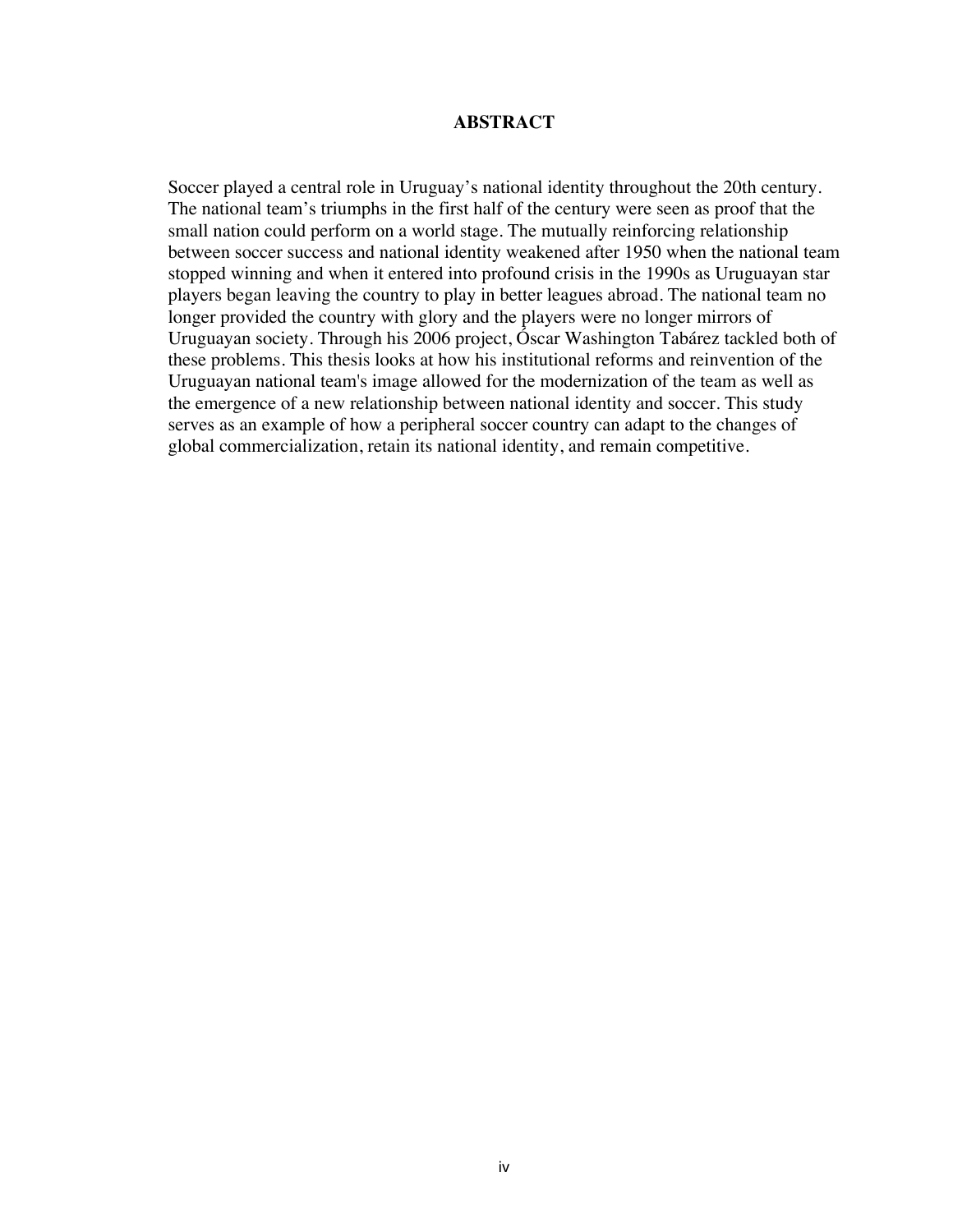# **Table of Contents**

| <b>INTRODUCTION</b>                                                          |    |
|------------------------------------------------------------------------------|----|
| CHAPTER ONE: THE GLOBAL COMMERCIALIZATION OF SOCCER<br>AND NATIONAL IDENTITY | 11 |
| <b>CHAPTER TWO: FROM LOCAL HEROES TO REPATRIADOS</b>                         | 26 |
| CHAPTER THREE: EL MAESTRO TABÁREZ'S LONG TERM PROJECT                        | 41 |
| CHAPTER FOUR: THE REINVENTION OF <i>LA CELESTE'S</i> IMAGE                   | 53 |
| <b>CONCLUSION</b>                                                            | 71 |
| <b>BIBLIOGRAPHY</b>                                                          | 80 |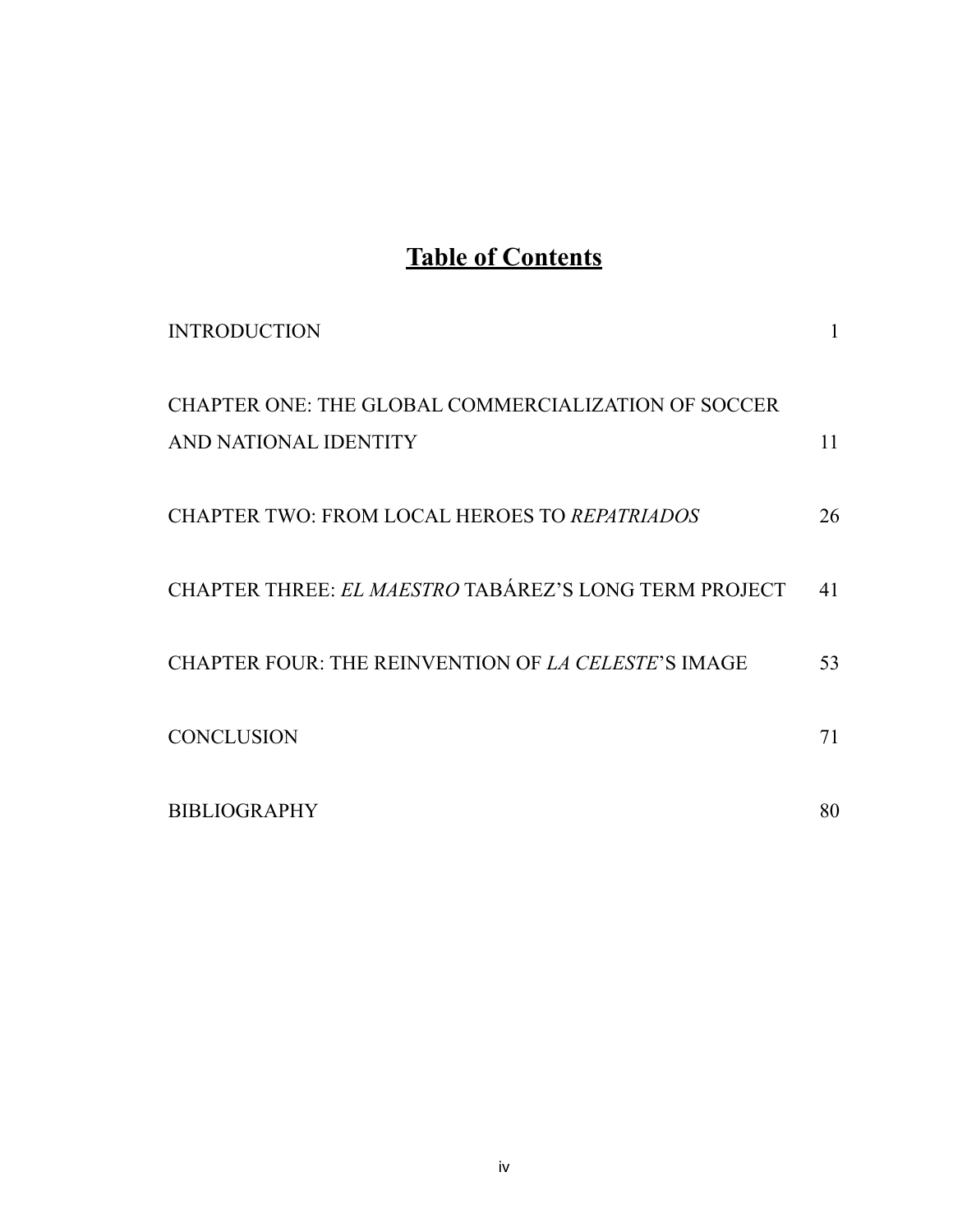### **Introduction**

 In November 2009, I walked into my father's study and caught him grinning. He looked up at me and told me that Uruguay had qualified for the 2010 World Cup. Dad and I had always bonded over my club and high school soccer games, but I had never shared his passion for Uruguayan soccer. Seeing my lack of enthusiasm, he added that qualifying was a big deal for Uruguay. I congratulated him and changed the topic. A month later, as we ate Christmas Eve dinner in Barcelona with family friends, my father pointed to the television as a highlight reel of a blonde player in a red and white striped jersey came on and said, "that is Diego Forlán. He is Uruguayan and one of the best in the Spanish league." I looked up and saw that Forlán played for Atlético Madrid, a team I had never heard mentioned in the United States, and looked away uninterested. I felt no connection to this Uruguayan player; I was a fan of Barcelona, the only team whose games I had ever seen on television in the United States. Barcelona was the only team whose players I knew and felt inclined to support.

 After watching Uruguay's first World Cup game with my dad in early June, I began to read articles on the players and watch interviews on YouTube. As the tournament progressed, I started to skype my family in Uruguay after each match to hear about the excitement on the streets of Montevideo. By the semifinals I was so invested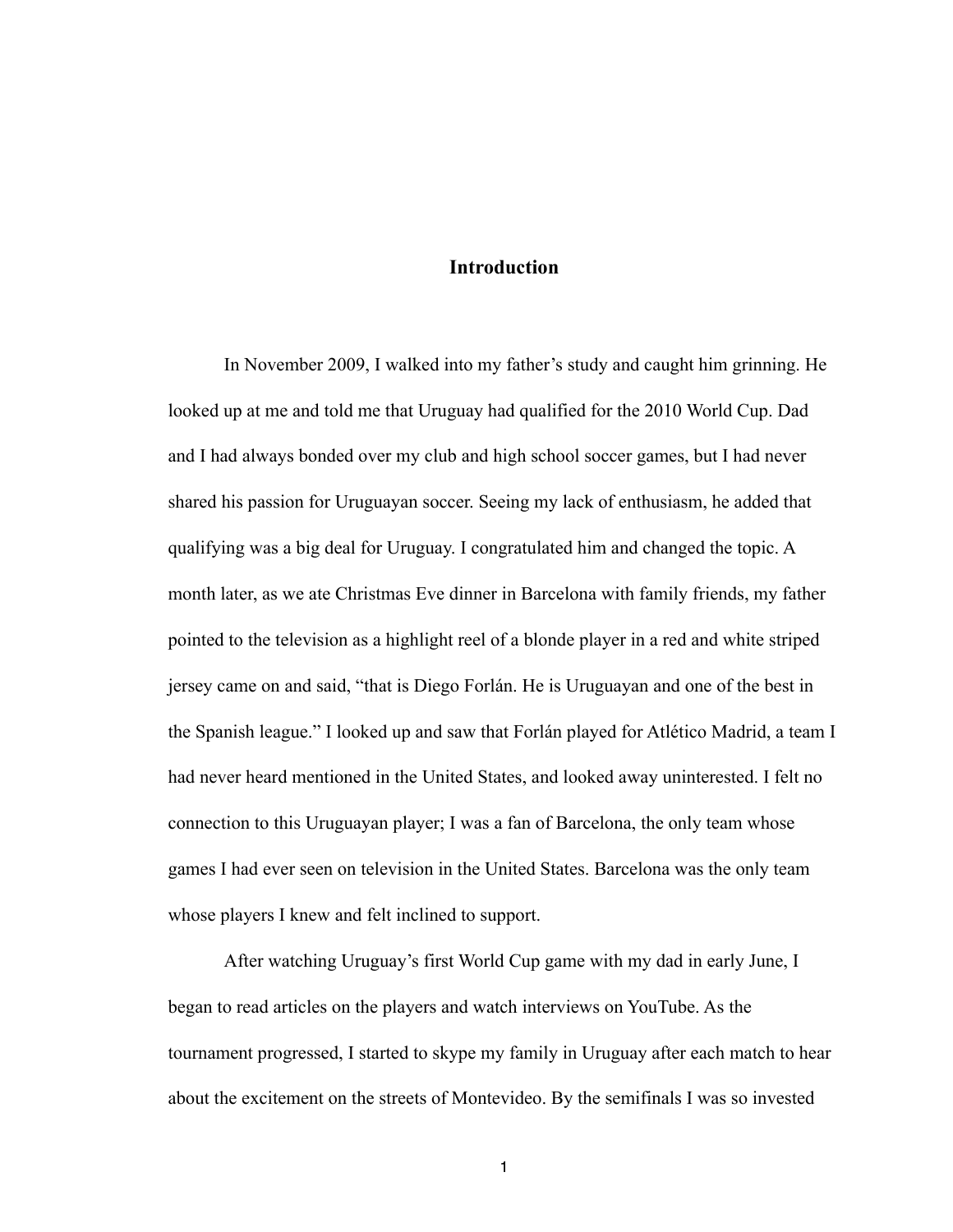that I spent my days reading comments on [FIFA.com](http://fifa.com) articles just to see what people around the world were saying about the Uruguayan squad. Six months after shrugging off Forlán, I cried while watching the live coverage of the Uruguayan national team's return to Montevideo, because I wanted to be there; I wanted to be with my cousins, aunts, and uncles in the streets of Uruguay welcoming the very same players that months before I had considered irrelevant to my life. I knew that I had undergone a deep change in the previous month. I felt a connection and a comfort with Uruguay and my family there that I had not felt since moving away in 2001. After years of suppressing my Uruguayan identity, struggling to find topics of conversation with my family in Montevideo, and refusing to read in Spanish or practice the language, I had begun to spend hours each day listening to Uruguayan radio talk shows, reading the national newspapers, and calling my family members at *home*. The team had built a bridge for me.

 It was the intensity of the connection that I felt to the 2010 Uruguayan team, a connection that developed in just weeks, that led me to spend these last four years studying the role of soccer in Uruguayan society. The 2010 World Cup team had a lasting impact on my life, leading me to join the Ole Miss Honors College's World Cup Initiative and choose a thesis topic about Uruguayan soccer. The experience had strongly influenced my identity, but I wondered whether the 'new' national team had strengthened other Uruguayans' sense of national identity, as well. My revitalized connection with Uruguay stemmed from the interviews, social media posts, and behavior of the national team; how had these mediums allowed me to develop such a strong connection to the group even while living in Mississippi? Why was this group different from previous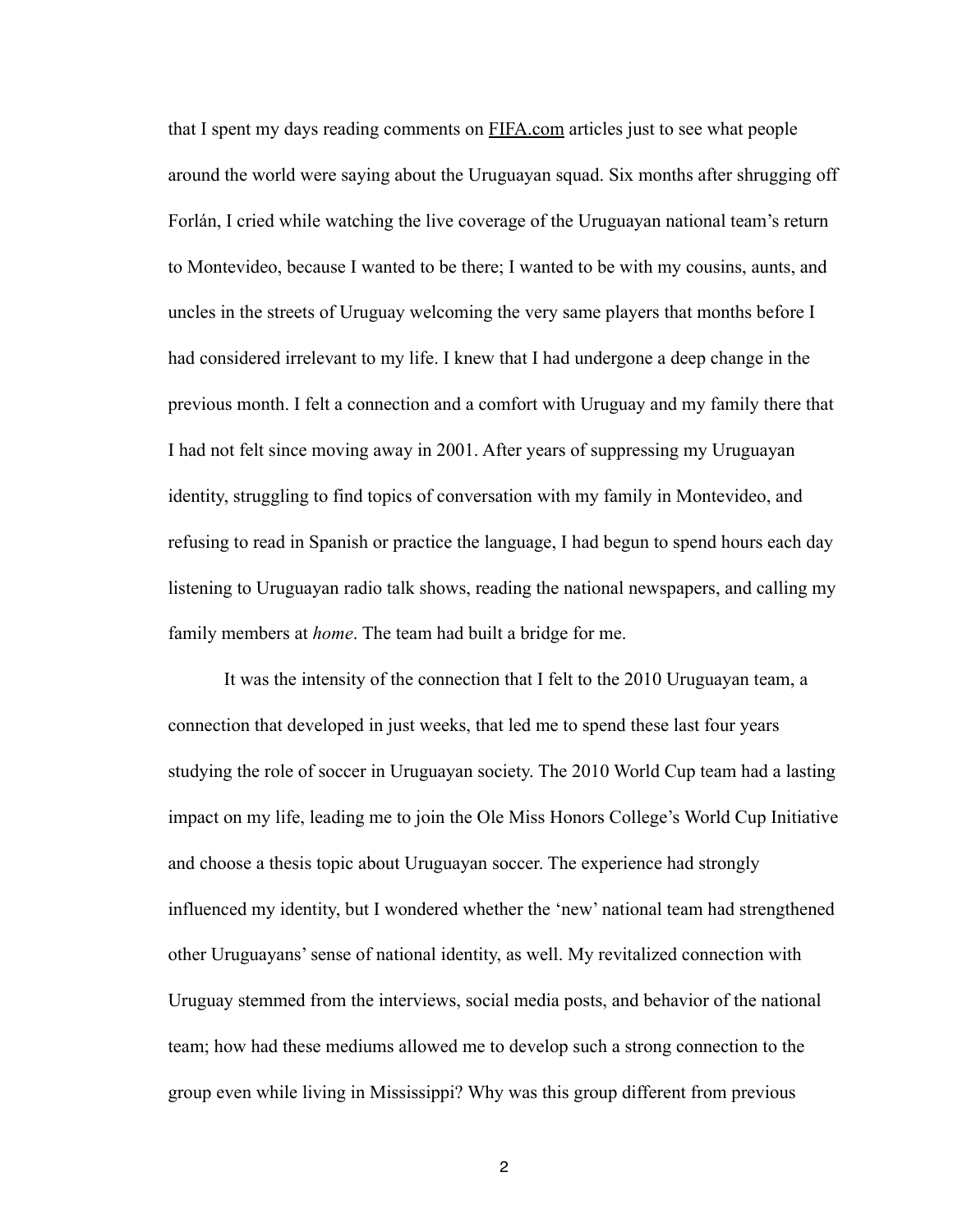teams? These are the questions I have researched for the past four years and the ones that led me to focus on the relationship between the Uruguayan national team and fans for my thesis.

 Soccer has always been a point of pride for South American countries. It has been one arena where they have been able compete on equal footing with Europeans. Brazil, Argentina, and Uruguay won half the World Cups held in the twentieth century; those victories enriched the national narratives of these countries. By the 1990s, however, the commercialization of club soccer in western Europe led to changes in global soccer that detrimentally affected all South American clubs and, eventually, national teams. Through partnerships with corporations, television rights, and merchandise sales, European clubs transformed soccer into a profit-driven industry. These advancements caused a divergence between the quality of South American and European clubs, resulting in the transfer of South America's top players to the European leagues.

 In 1995, the Bosman ruling exacerbated the disparity between the two continents. The ruling caused a massive increase in the salaries offered by top European clubs, while also loosening the restrictions on the number of foreign players allowed on all European club rosters. This facilitated an international labor market for professional soccer players of all levels. Promising players began to leave the southern continent at younger and younger ages, meaning they lived most of their lives abroad and rarely played with their compatriots; this challenged the cohesiveness of South American national teams. The high transfer rates also caused South American clubs' quality of play to decline; teams began to be comprised of promising, young players waiting to be scouted, individuals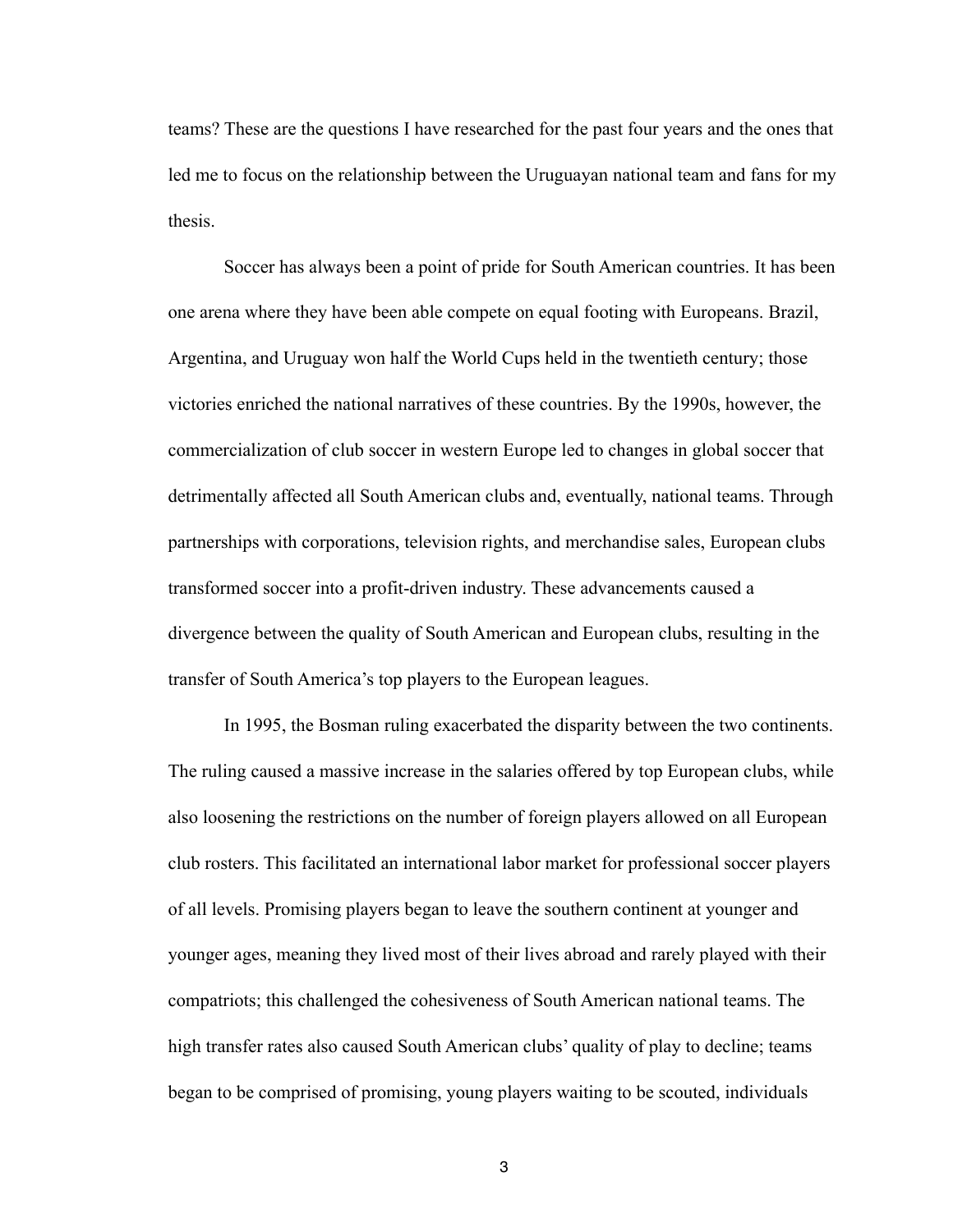that were not good enough to play abroad, and older players that returned after their careers abroad had ended.

 In this study, I focus on how global commercialization of soccer affected Uruguay, a small country of 3.5 million people whose success on the soccer field had been an important part of its national identity. With few battles and historical figures to commemorate, Uruguay derived many of its most revered heroes and epics from the soccer fields. Due to the global commercialization of soccer, Nacional and Peñarol, the country's largest clubs, became export factories in the 1990s. As players left the country at younger ages, became more affluent as European club salaries increased, and transformed into celebrities due to an increasing commercialization of the athletes' image, Uruguayans no longer identified with their national team players as they once had. The players were not simple or humble; they were not mirrors of the Uruguayan society. Uruguayans asked themselves: were these players actually representatives of the small, South American country, or of their flashy affluent clubs abroad?

 Uruguayans' questioning of the national team players', and thus the team's, Uruguayaness challenged the connection between soccer and national identity in Uruguay. How could a group of soccer players living outside the country and playing by the rules of the global market be the symbol of a soccer nation with a glorious past? If we think of national identity as "a shared sense of nation-hood grounded in the images and stories associated with an identifiable nation-state", then the Uruguayan national teams of the past had helped create that shared sense of nationhood for Uruguay.<sup>1</sup> Their triumphs

<sup>&</sup>lt;sup>1</sup> Jay Coakley and Mojca Doupona Topič, "Sport and National Identity: The Case of Latin America", *ALESDE*, 2010: 2.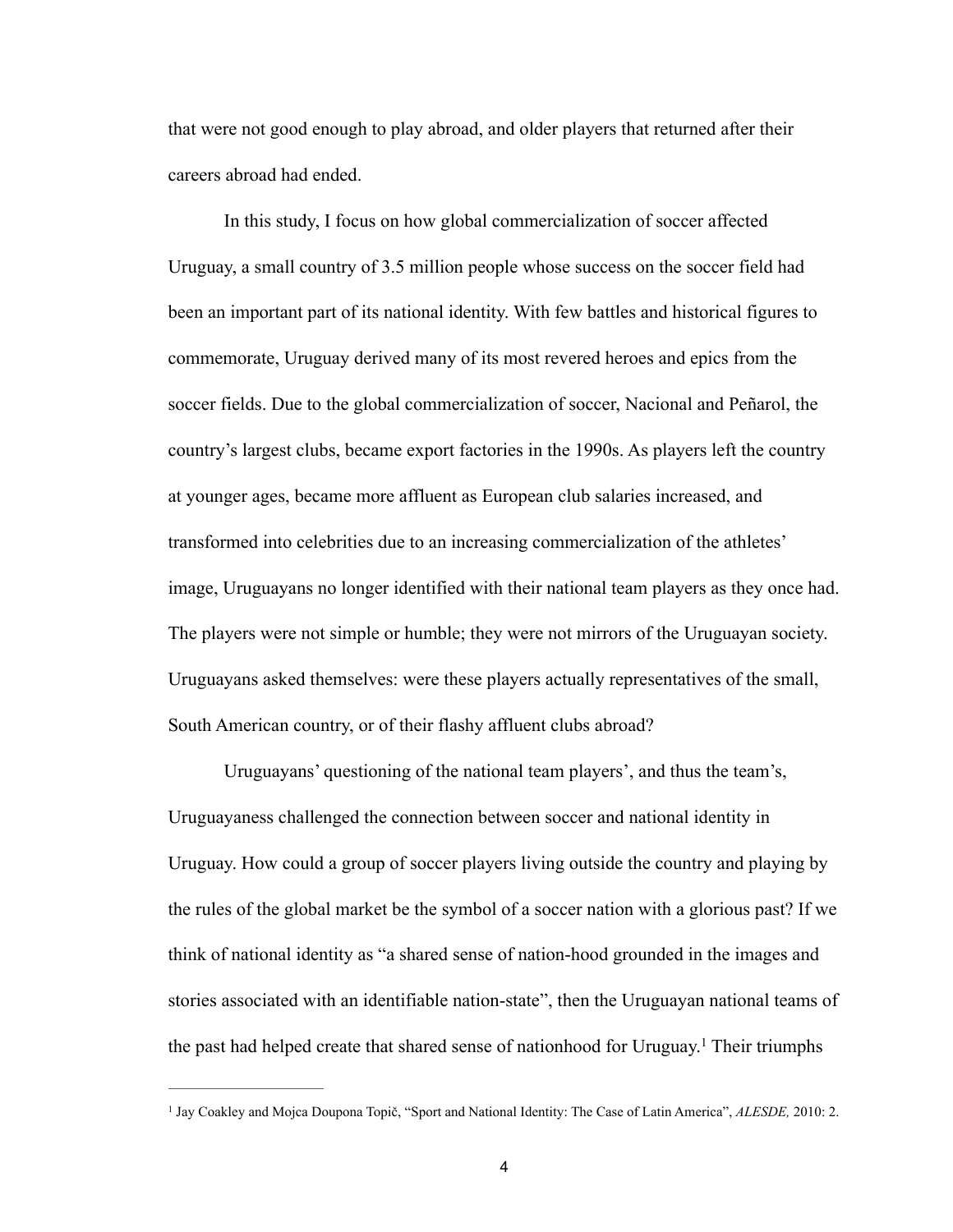were the images and stories that contributed to the country's shared story. Uruguayans "learn(t) these images and stories and use(d) them to (a) express their connection with the larger collectivity, and (b) identify others as members of that collectivity or as outsiders".<sup>2</sup> the national team, whose predecessors had helped create that imagined collective, was no longer identified as a member of that collective, but rather as a group comprised of outsiders. Place had always been central to national identity, so as national team players began to spend the majority of their careers abroad, the relationship between the national team and Uruguayan national identity flagged.

 After being hired as the Uruguayan national team coach in 2006, Óscar Washington Tabárez implemented a long-term project to reinvigorate the national team, which accepted the realities of the world of globalized soccer, included a strong focus on the team's public image, and tried to find a novel way for the national team to contribute images and stories to the Uruguayan national narrative. Tabárez knew that the players' transfers at young ages and high quality lives abroad were unavoidable in a world of globalized soccer. Thus, his reforms aimed to improve the on the field results of the Uruguayan national squad, known as *La Celeste*, but they also attempted to redefine the relationship between the national team and Uruguayans in the new transnational context. He sought to show that although the players lived abroad with high quality lifestyles, they were still a symbol of Uruguay and that thus, the national team still contributed to the country's shared sense of nation-hood. Through his reforms, he hoped to show that even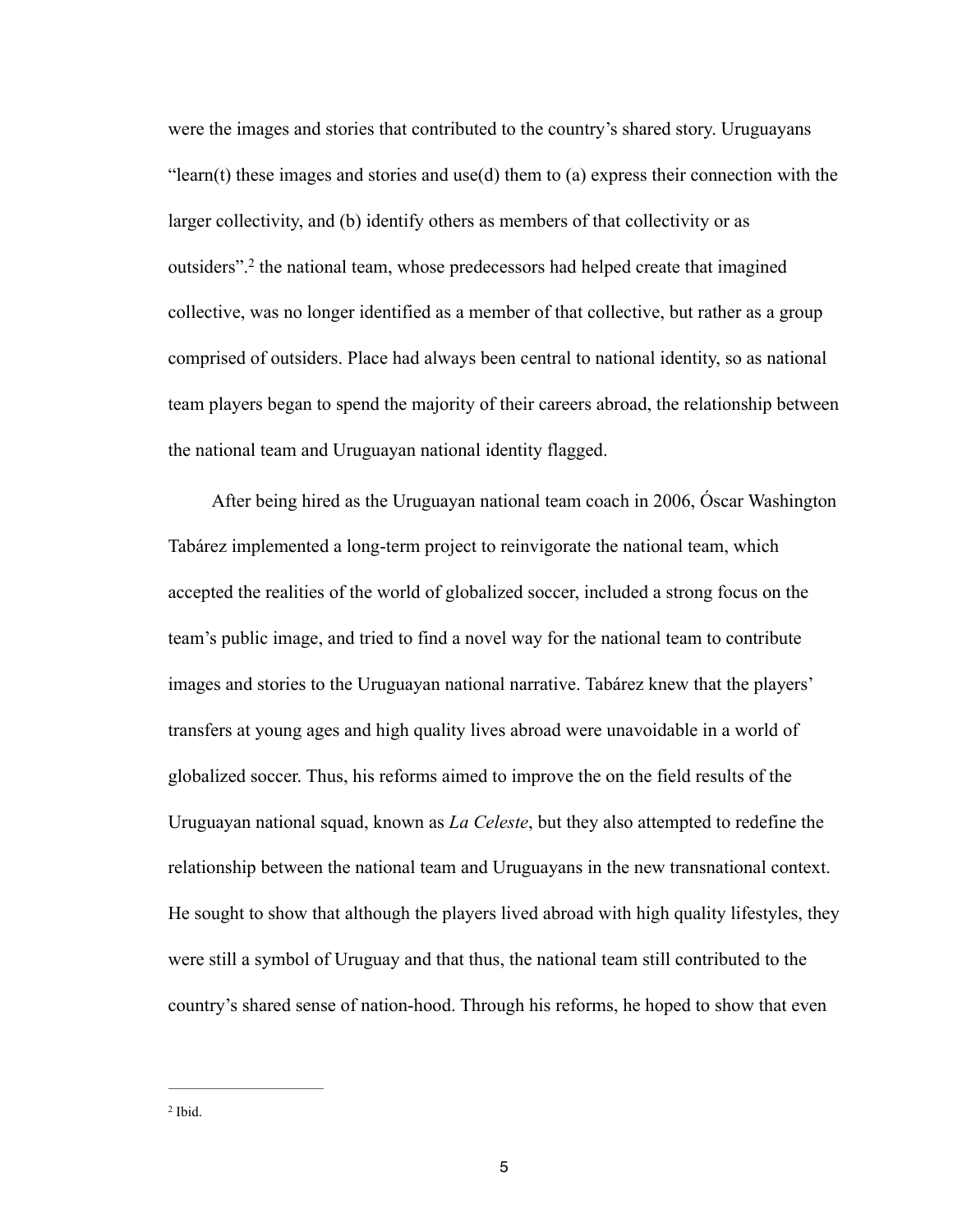in the new transnational context, the national team could still be a pillar of the Uruguayan national identity.

#### **Chapter Structure**

 The opening chapter of this thesis introduces the global commercialization of soccer and their effects on South American soccer, in general. The chapter summarizes the changes that English soccer underwent in the early 1990s, which transformed it into an industry focused not only on winning, but the maximization of profit. I then go on to discuss how the commercialization of the sport and the Bosman ruling led to similar changes all around Europe, causing the salaries and quality of infrastructure of the top, elite European club teams to improve dramatically and European club players to become affluent international celebrities. The second half of the chapter concentrates on how the global interconnectedness created by global player markets and television placed South American countries in direct competition with these affluent European clubs for players and fans. The chapter ends with a discussion on the impact of the disparity between European and South American clubs.

 Seminal texts such as *Sociology of Football* by Richard Giulianotti and "Recovering the Social: Globalization, Football, and Transnationalism" by Giulianotti and Roland Robertson provide the historical and sociological foundation for the study. I then use articles, such as "The Neoliberalization of Football: Rethinking Neoliberalism Through the Commercialization of the Beautiful Game" by Sam Dubal and "Soccer in the Age of Globalization" by Osvaldo Croci and Julian Ammirante to discuss the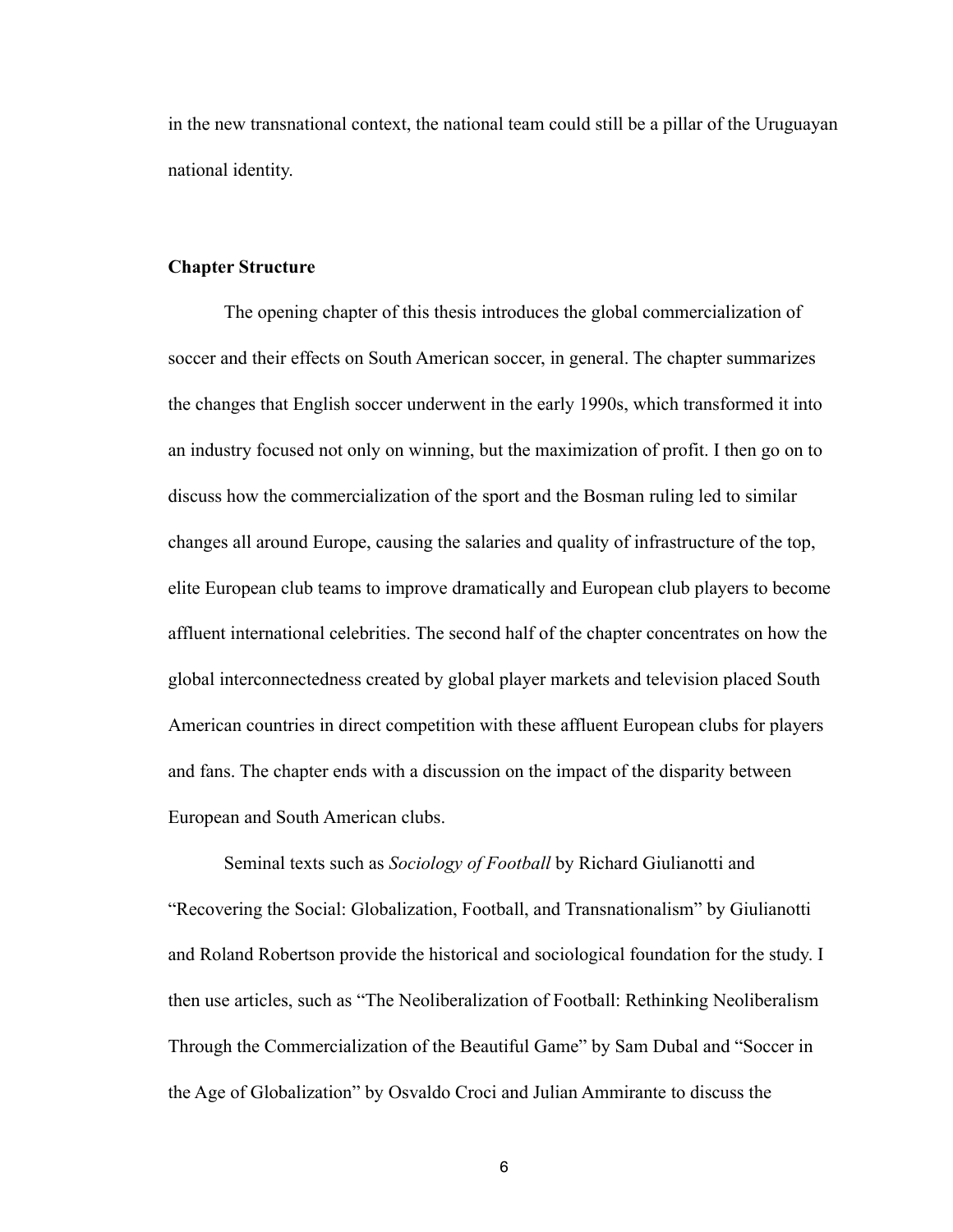commercialization of the sport, the implementation of free market principles, and the changes in the transfer market. I utilize these texts to connect the major issues of commercialization, globalization, transnationalism, and national identity with respect to soccer. Specifically, I discuss how the spread of goods and people brought about by globalization led to the development of a transnational culture and challenged national identity. Finally, I utilize several case studies on specific countries, such as Argentina and Chile to show how these changes affected South American countries.

 The second chapter focuses on how the global commercialization of the sport affected Uruguay, specifically. First, I summarize the role that Uruguayan soccer and the national team held in constructing the foundation of the Uruguayan national identity in the early twentieth century. After covering the importance of soccer in the national identity, I explain the effects of the global commercialization on Uruguayan soccer in the 1990s, such as the decline of Uruguayan clubs, like Peñarol and Nacional, the exodus of players abroad, and the resulting strained relationship between the national team players abroad and the Uruguayan public. The chapter concludes with a discussion of how players' life of luxury and perceived lack of effort for the national team led to the questioning of their dedication and passion to Uruguay as a nation.

 For Chapter Two, I utilize scholarly and journalistic articles that concentrate on the early decades of Uruguayan soccer and its role in the development of its national identity. For the 1990s, the information largely stems from books such as *Yo Paco: un antes y después del fútbol uruguayo* by Mario Bardanca and *La Crónica Celeste* by Luis Prats. To demonstrate how the players abroad were portrayed and perceived during that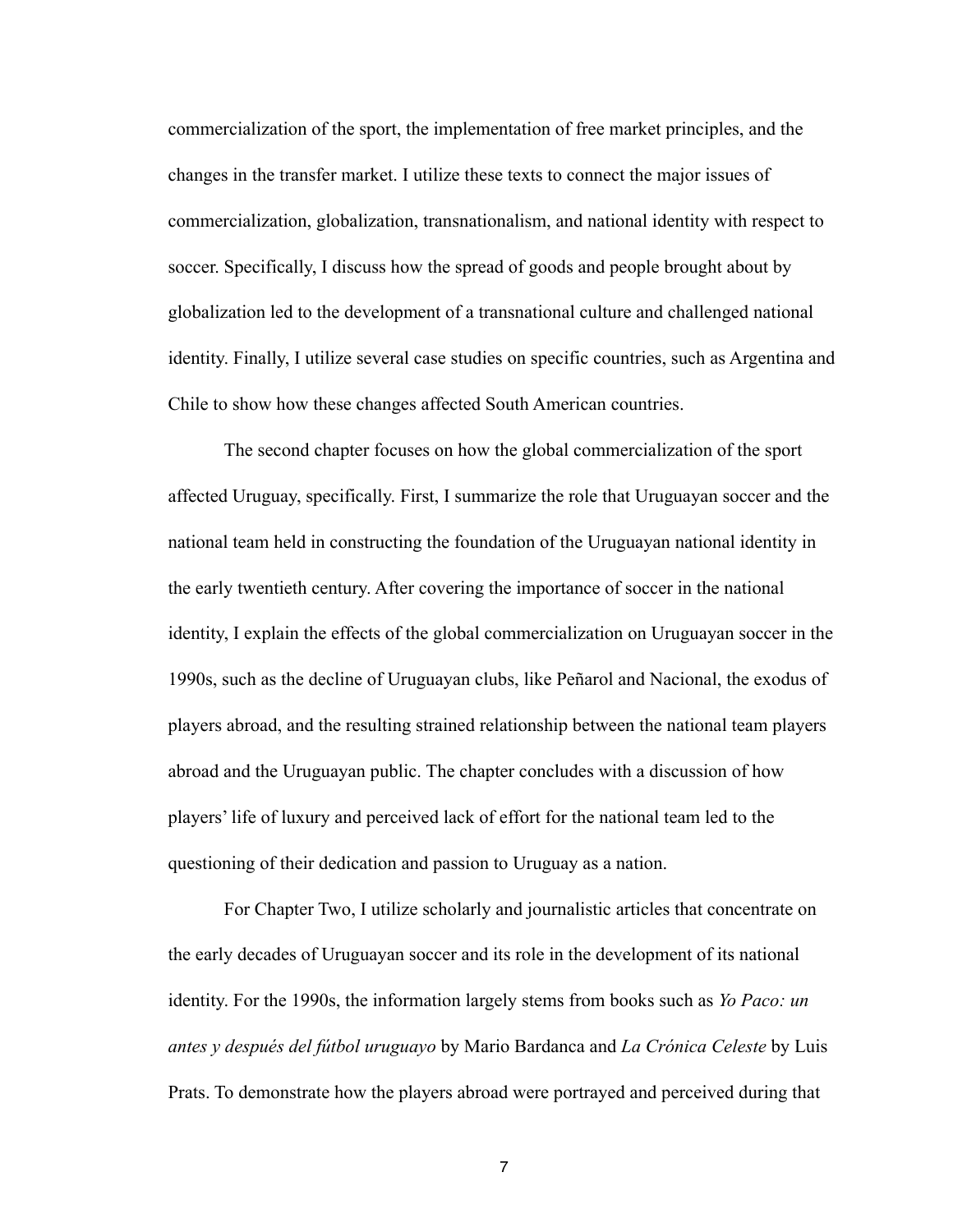time period I draw from the following sources: the Gallup Poll conducted after the 1990 World Cup, Luis Cubilla's famous 1991 interview, Uruguayan television clips from *Juego Limpio* after the 1994 Qualifiers, and international press articles. Unfortunately, the main Uruguayan newspapers, *El Observador* and *El Pais*, do not maintain an online archive for years before 2000, and there are no accessible holdings of these two papers in US libraries. For the years after 2000, in contrast, I was able to use their online archives, although they are cumbersome to use for lack of search functions. I looked through each day's sport's section for the years 2001-2011 and consulted all of the articles that were about the national team.

 The third chapter dissects the institutional changes implemented after 2006 by coach Tabárez to overcome the negative effects that global commercialization had on the national team and to redefine the relationship between the team and Uruguayans. His reforms were aimed at improving the team's performance, but also creating greater identification with the national team. First, I delineate the difficult conditions faced by Uruguayan star players when they played for the national squad: the lack of friendlies and poor infrastructure. Then, I discuss Tabárez's long-term proposal from 2006 that aimed to restructure the youth divisions, overhaul the national team image, and provide continuity through the establishment of team policies. After describing his plan in detail, I finish the chapter by highlighting the on-the-field results that his project produced.

 The main sources for Chapter Three are official documents authored by Tabárez, such as his 2005 speech at the Uruguayan Soccer Museum, "The Formation of the Soccer Player," and the 2006 project proposal entitled "The Institutionalization of the Processes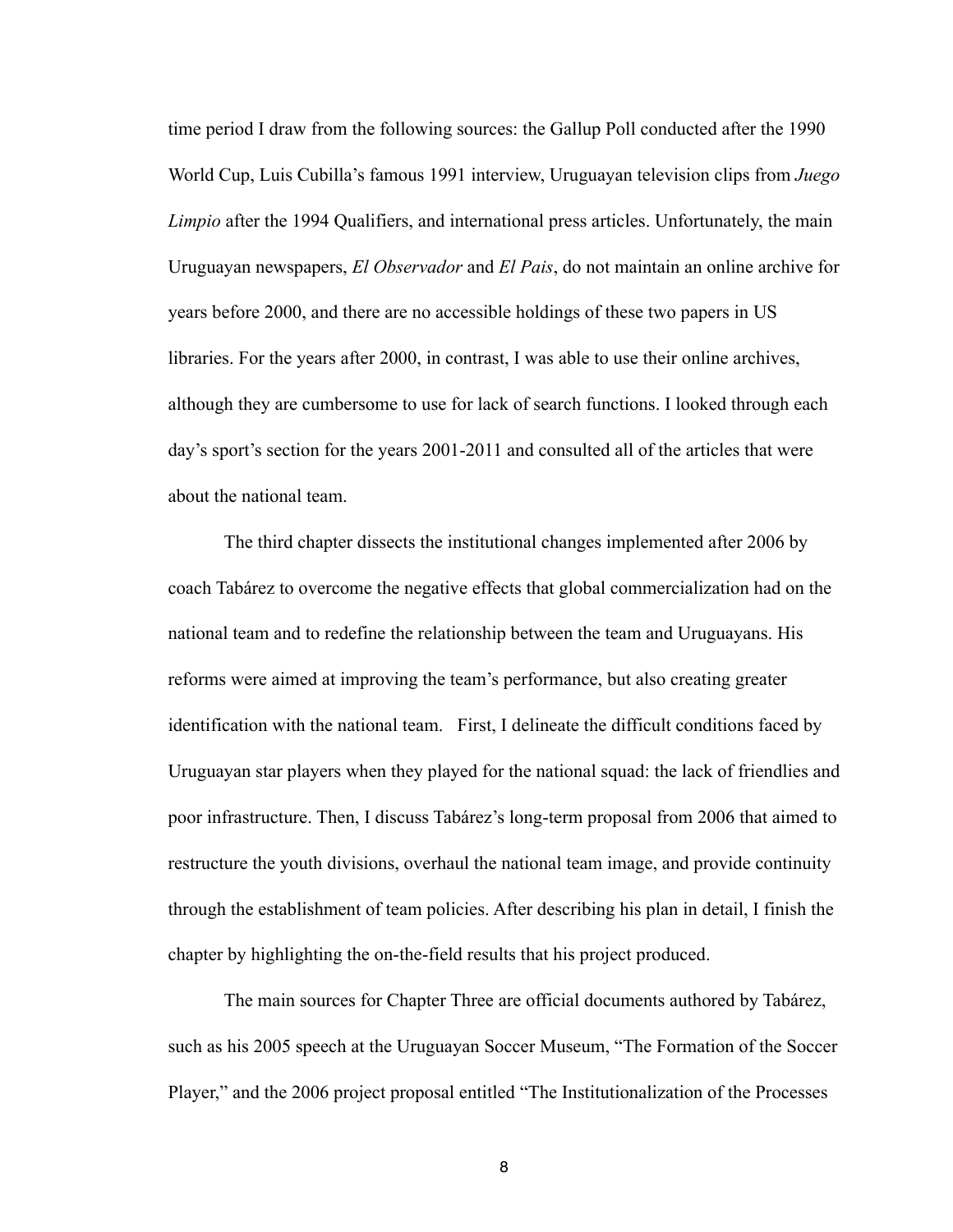of the National Teams and the Formation of their Players". I utilize articles from *El Observador* and *El País* as a source for details on Tabárez's project and its results. I also draw from an array of interviews with Uruguayan players and public figures about the Tabárez Process that is found in *El Camino es la Recompensa*: *Conversations with Óscar Washington Tabárez*.

 The fourth chapter looks at how Tabárez's push for a new player profile strengthened Uruguayans' identification with the players. I begin the chapter with a description of the changes that occurred on the national team during the Tabárez years; the squad became more professional and presented itself as more humble, attentive to fans, and actively involved with society. The new style improved the intra-team chemistry and camaraderie, as well as the public perception of the players. The second part of the chapter analyzes how the Uruguayan Football Association employed media to improve the national team's image. Television ad campaigns allowed players to endorse Uruguayan products, while also highlighting their own positive values and patriotism. Social media and television provided channels for players to showcase their patriotism and the Uruguayan aspects of their everyday lives abroad. I conclude the chapter with a discussion on how Tabárez's off-the-field changes improved fans' relationship with the Uruguayan team.

 I depend on post-2010 newspaper articles published in *El Pais* and *El Observador, Fútbol y Otros Deportes* by Ricardo Piñeyrua, and video clips from *Pasión Mundial, Camara Celeste,* and *Por la Camiseta* to trace the changes that occurred after 2006. *El Camino es la Recompensa*: *Conversations with Óscar Washington Tabárez* is again a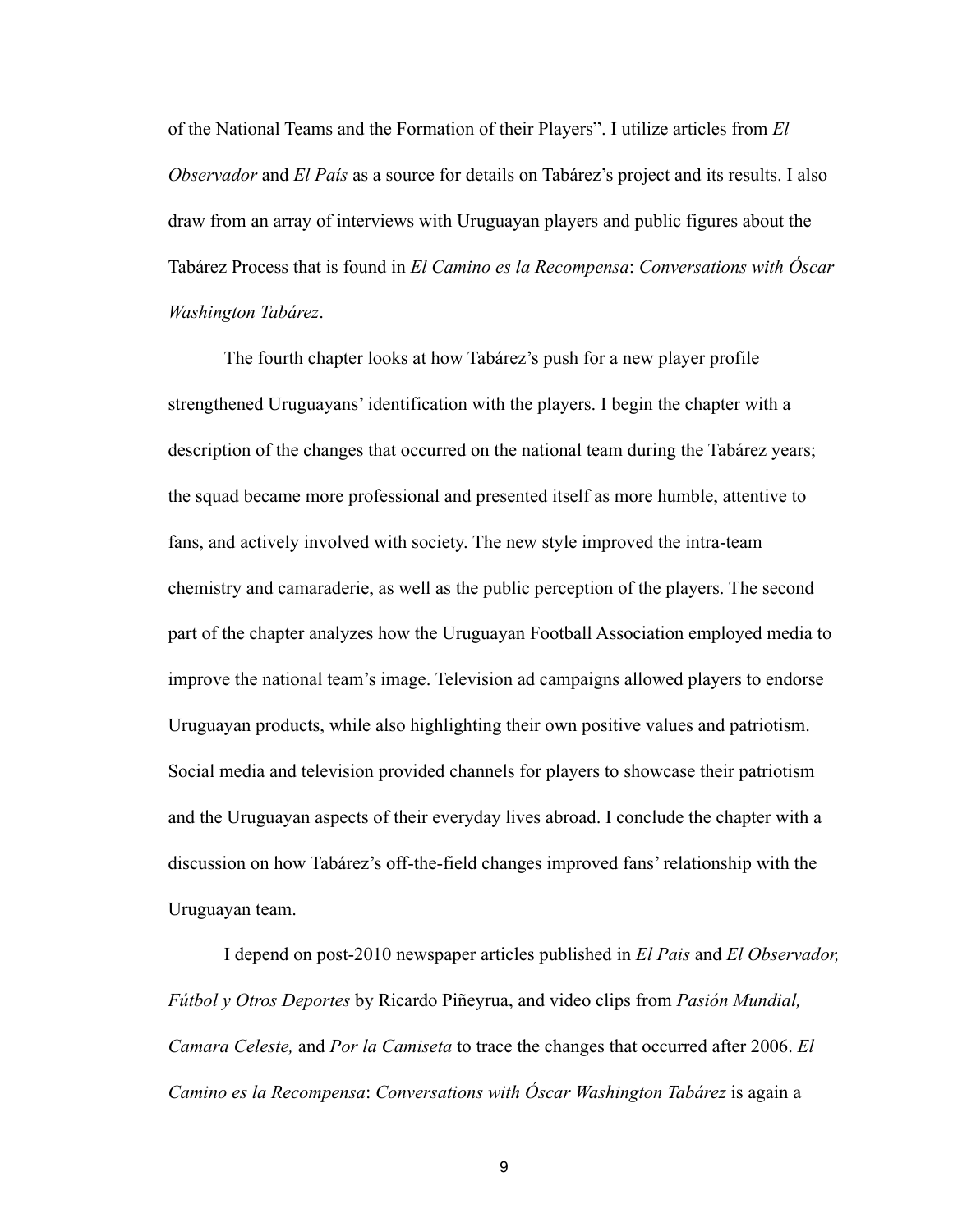main source. I also used quotes from the television sports show, *La Hora del Deporte,*  from before and after the 2010 World Cup to show the complete reversal of the media portrayal of Tabárez and the players from a critical, questioning one to praiseful and lauding. Finally, I utilize advertisements from several Uruguay companies to show the players' involvement in marketing campaigns.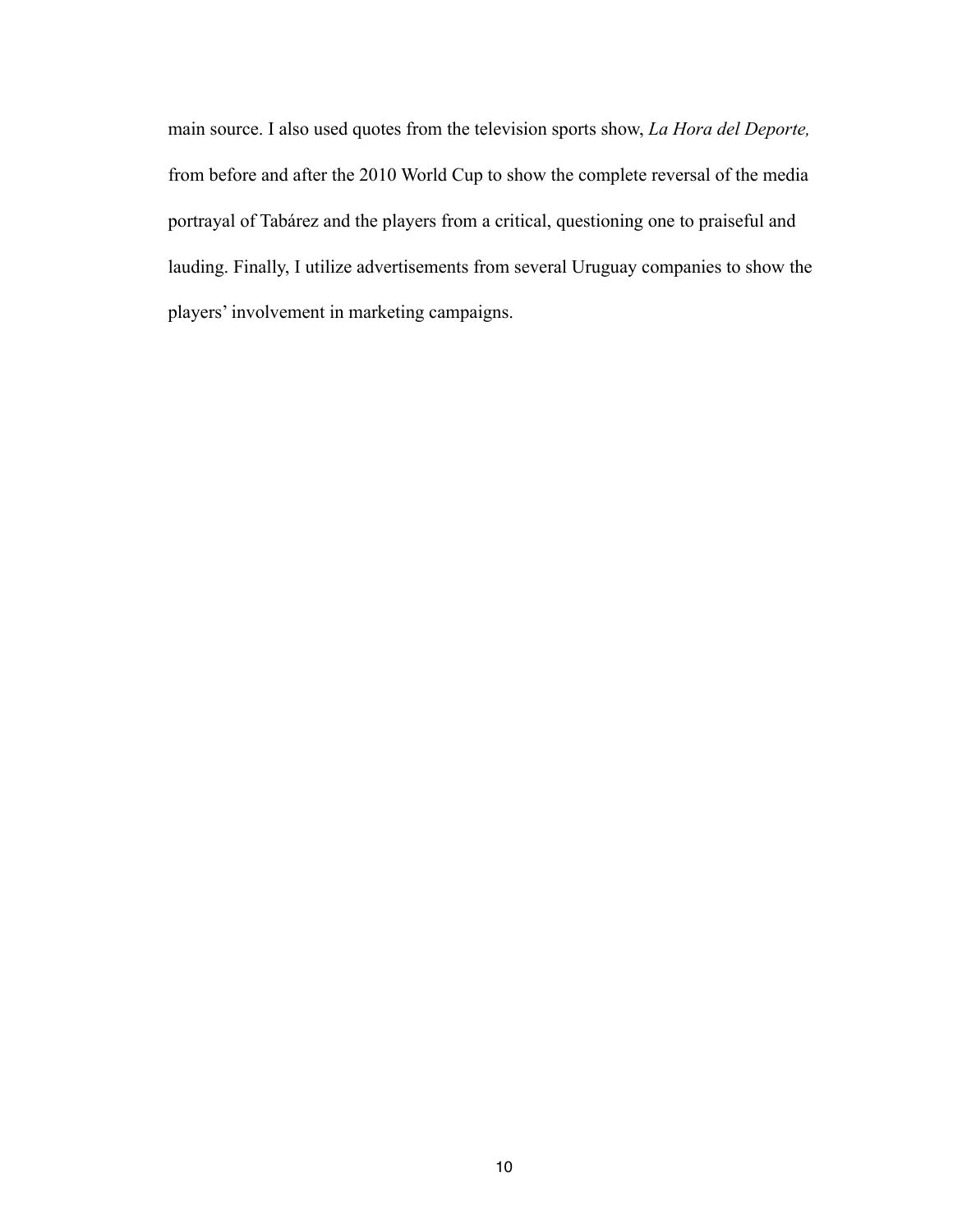#### **Chapter One:** The Global Commercialization of Soccer and National Identity

On March 22, 2015, Lionel Messi, Neymar Santos, and Luis Suárez led the Nike and Qatar Airways sponsored FC Barcelona to a 2-1 victory over the Adidas and Fly Emirates backed Real Madrid in front of a crowd of over 98,000 people and an estimated television audience of hundreds of millions.<sup>1</sup> For the match, Lionel Messi and Luis Suárez sported Adidas cleats, while Neymar wore Nike ones due to their personal endorsement deals that complement their combined 78.6 million dollar annual salaries with an additional  $43.5$  million dollars.<sup>2</sup> The sky-high incomes of top players, the dominance of foreign players on most club rosters, the modern stadiums with ever-higher ticket prices, the reliance on television revenue, and the central role of sponsorship deals are all part of soccer today, but these are recent developments. Professional clubs have always been businesses, but it was not until the 1990s that they understood themselves as global companies focused on marketing and establishing a brand.

#### **Commercialization: Merchandise, Sponsors, Television, and the Bosman Ruling**

 The globalization of soccer permitted for the rapid evolution of the sport. Globalization refers to the intensification of global economic, financial, and cultural

<sup>&</sup>lt;sup>1</sup> Pete Jenson, "Barcelona 2-1 Real Madrid: Luis Suárez scores El Clasico winner...," *Daily Mail UK*, March 22, 2015. Christina Settimi, "Cristiano Ronaldo Edges Lionel Messi As The World's Highest-Paid Soccer Player," *Forbes,* May 2 16, 2015.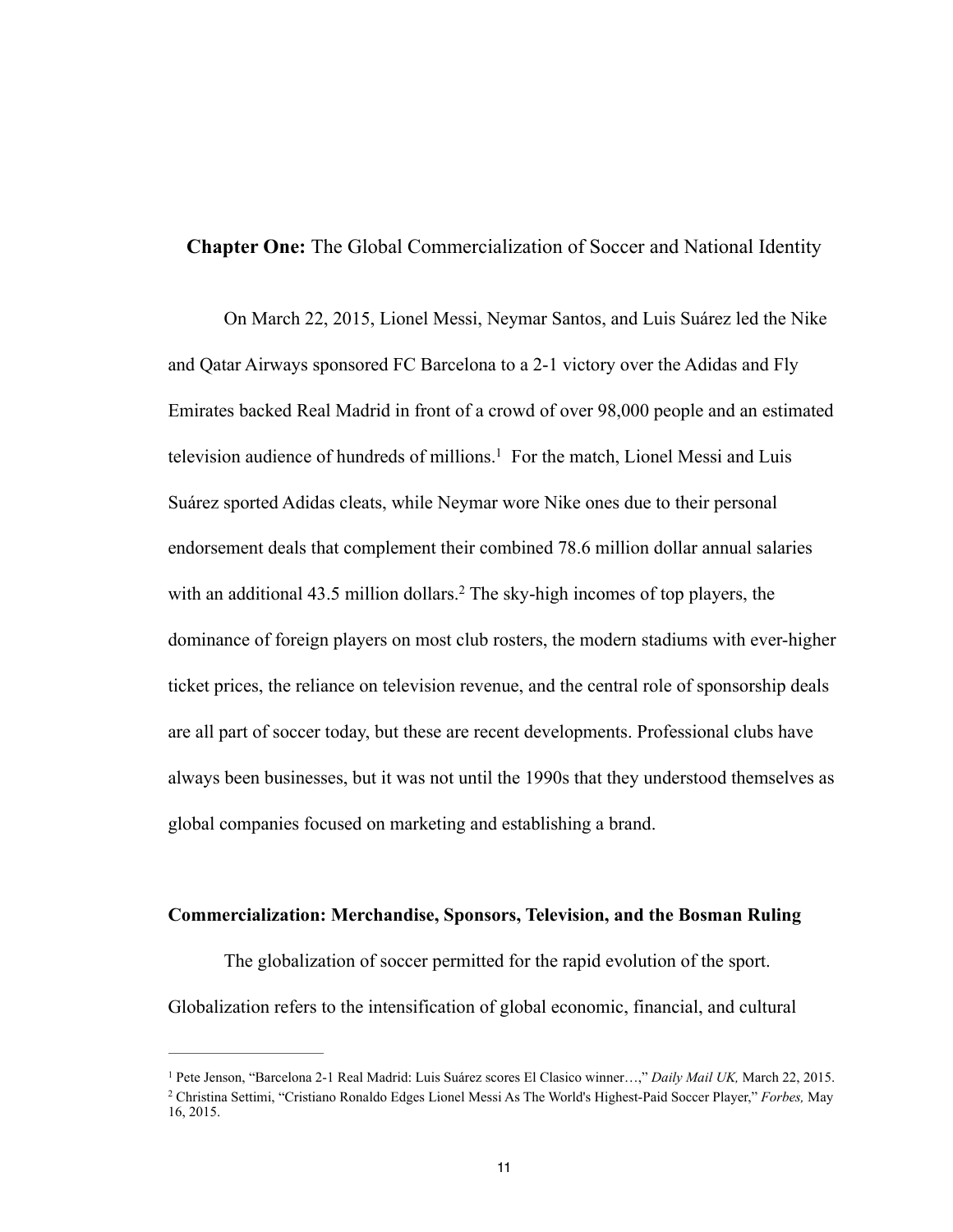flows that create an increased interdependence between countries.<sup>3</sup> According to Robertson, globalization in the last five decades has been driven by rapid advancements in technology and digital communication, the mitigation of trade and financial barriers, and the emergence of an international labor market.<sup>4</sup> The loosened borders and the virtual proximity provided by technology has permitted an increase in the movement of goods, capital, and people which, in turn, has connected the world to the point that a global culture has emerged. Globalization of soccer in the 1990s was accompanied by the commercialization of the sport, the infiltration and promotion of market-driven ideology and profit-maximizing business models into the sporting realm.<sup>5</sup> This study will refer to the processes of globalization and commercialization as global commercialization.

 The commercialization of soccer began in England, but had global effects. During the Thatcher years,<sup>6</sup> English soccer clubs began to concentrate on profit maximization, transforming soccer into a commodity, a cultural product that could be bought and sold to consumers. In the 1980s, the English game had been infamous for its problems with violence and infrastructure. In order to tackle these issues, in the early 1990s, all of the standing space in stadiums was eliminated and replaced with seating areas.<sup>7</sup> The renovations improved security at the stadium as expected, but also decreased the supply of tickets available, increased the comfort and splendor of the stadiums, and raised ticket prices. The stadium renovations helped quell the hooligan problem by converting soccer

<sup>&</sup>lt;sup>3</sup> Roland Robertson, *Globalization: Social Theory and Global Culture* (SAGE Publications, 1992), 8.

<sup>&</sup>lt;sup>4</sup> Richard Giulianotti and Roland Robertson, "History: The Global Sport and the Making of Globalization" in *Globalization & Football* (Thousand Oaks: SAGE Publications, 2009), 5.

<sup>&</sup>lt;sup>5</sup> Sam Dubal. "The neoliberalization of football: Rethinking neoliberalism through the commercialization of the beautiful game," *International Review for the Sociology of the Sport,* 126.

Croci Osvaldo and Julian Ammirante, "Soccer in the Age of Globalization", *Peace Review* (1999): 499. 6 <sup>7</sup> Dubal, 126.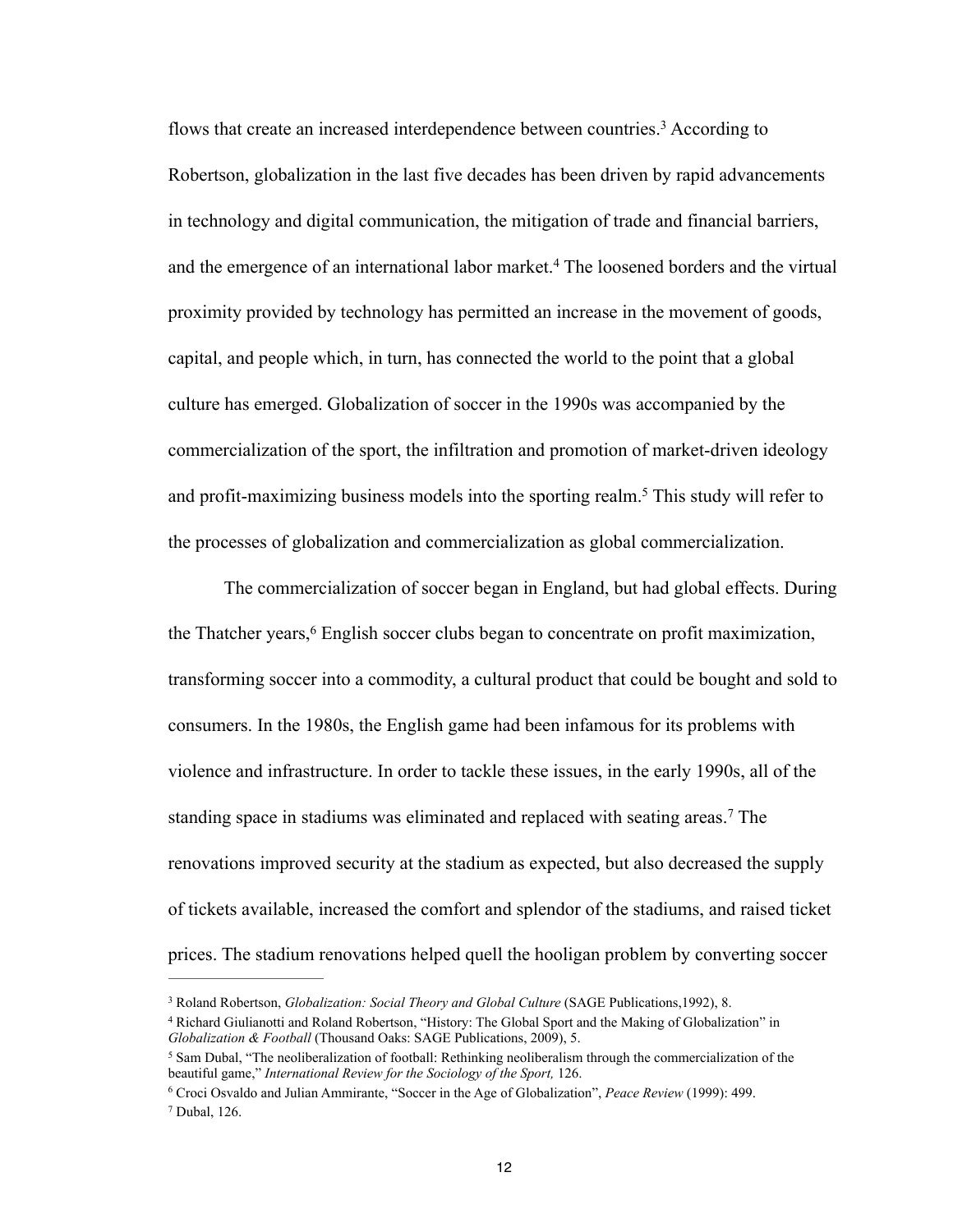into a luxury good. Croci and Ammirante explain that the renovations "… led clubs to begin to look at supporters as consumers to whom one could sell more than simply a match."<sup>8</sup> The stadium refurbishments and the increase in ticket prices occurred at the same time as the creation of the English Premier League which began its trajectory in 1992 with a lucrative deal with BSkyB for 304 million pounds over five years for television rights.<sup>9</sup> The English league "characterized by deliberate moves by top clubs to exploit their position as global brands, to maximize profit… and to attract corporate hospitality and the professional classes" became the new business model for professional soccer. $10$ 

 The financial success of the new model promulgated similar shifts in the rest of Europe; however, South American countries were unable to follow suit. The 1990s were a positive economic time for Europe; the opening up of the East led to new trade partners and economic opportunities, so countries were able to invest time and resources in more lavish areas, such as the soccer industry. South America, on the other hand, was only transitioning to neoliberal policies at the time; the continent was too preoccupied with recovering from the "Lost Decade" of the 1980s to dedicate funds and attention to their declining soccer teams. South America did not have the resources to match European soccer developments and thus, a widening disparity between the sport in Europe and South America emerged.

<sup>&</sup>lt;sup>8</sup> Croci and Ammirante, 499.

<sup>&</sup>lt;sup>9</sup> Jason Rodrigues, "Premier League football at 20: 1992, the start of a whole new ball game," *The Guardian*, February 2, 2012.

<sup>&</sup>lt;sup>10</sup> Rex Nash, "The Sociology of English Football in the 1990s: Fandom, Business, and Future Research", *Football Research Unit* (2000): 50.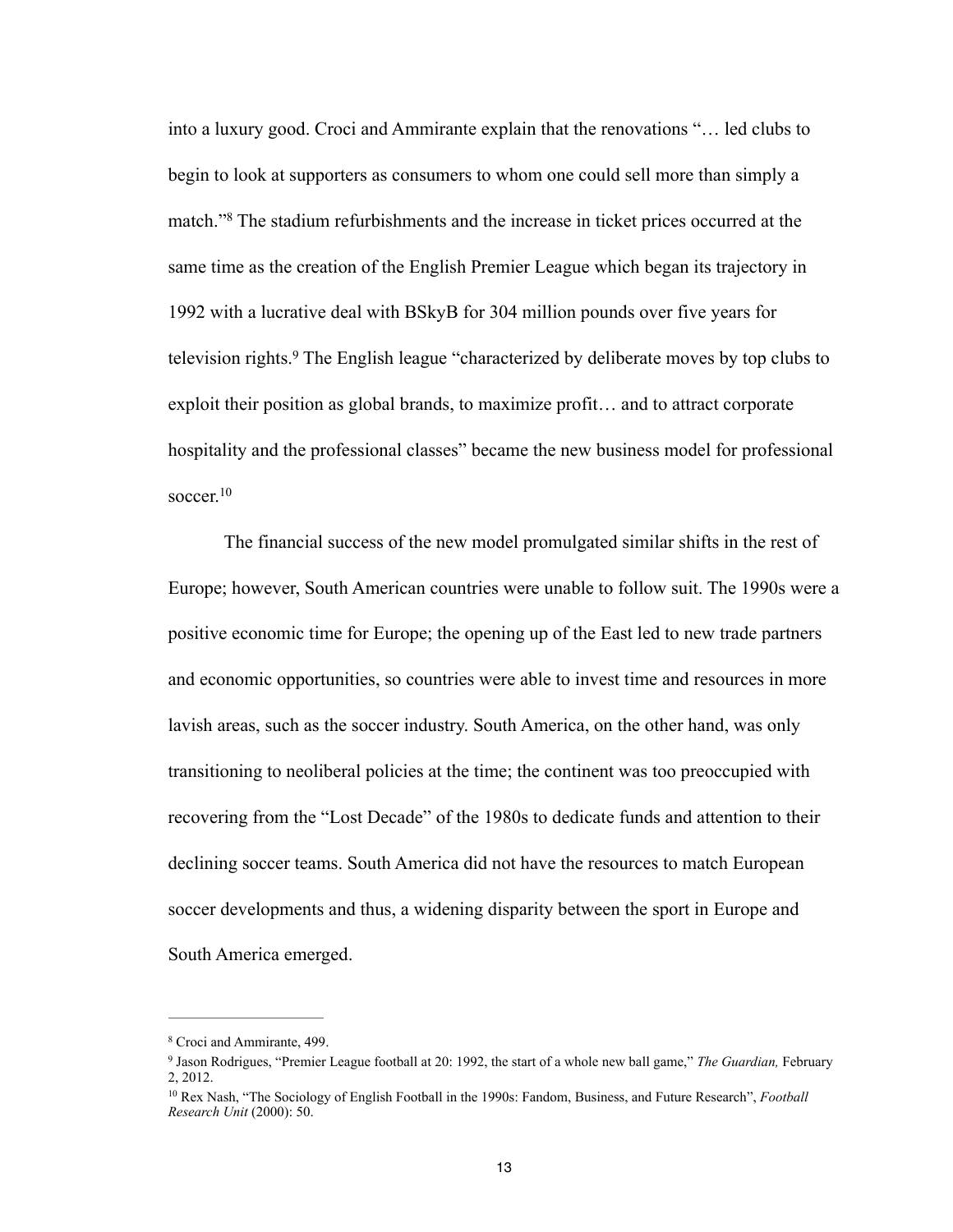These changes marked the emergence of soccer clubs as businesses competing in two arenas: game results and finances. Club finances increasingly influenced game results, because clubs with higher funding were better able to improve infrastructure and rosters. As the 1990s progressed, game days became even less central to the club as ticket sale earnings began to comprise smaller portions of clubs' revenue due to the growing importance of television rights and merchandise sales.<sup>11</sup> Clubs began to sell diverse products with the emblem and colors of the team, such as jerseys, scarves, flags, and hats to their fans in Europe, developing a brand and turning the club itself into a commodity to be consumed.<sup>12</sup> The clubs' brands have continued to grow in value in the twenty-first century as their reach has expanded with increased television coverage and the opening of retail stores worldwide. A prime example of the growth is Manchester United, which in the middle of the nineties was bringing in twice as much with merchandise sales and logo licensing than with game day sales and that by early 2015 had a brand value of \$446 million.<sup>13</sup>

 While clubs depended on the sponsors for revenue, sponsors relied on the popular clubs for the creation of an emotional and cultural identification between the public and their products.<sup>14</sup> The intensification of the relationship between corporations and soccer occurred when companies began to sponsor jerseys.<sup>15</sup> Currently, more than 687 million

<sup>&</sup>lt;sup>11</sup> Wes Harris, "How Do Soccer Clubs Make Money?," *Business of Soccer*, 2014.

 $12$  Croci and Ammirante, 499.

<sup>&</sup>lt;sup>13</sup> Croci and Ammirante, 499.; Mike Ozanian, "The Forbes Fab 40: The World's Most Valuable Sports Brands 2015," *Forbes,* October 22, 2015.

<sup>&</sup>lt;sup>14</sup> Harris, "How Do Soccer Clubs Make Money?".

<sup>&</sup>lt;sup>15</sup> Ric W. Jensen, Nicolas D. Bowman, Brian V. Larson, and Yawei Wang, "Looking at Shirt Sponsorships From Both Sides of the Pond: Comparing Global Trends Versus America's Major League Soccer", *Soccer & Society* (2013): 2.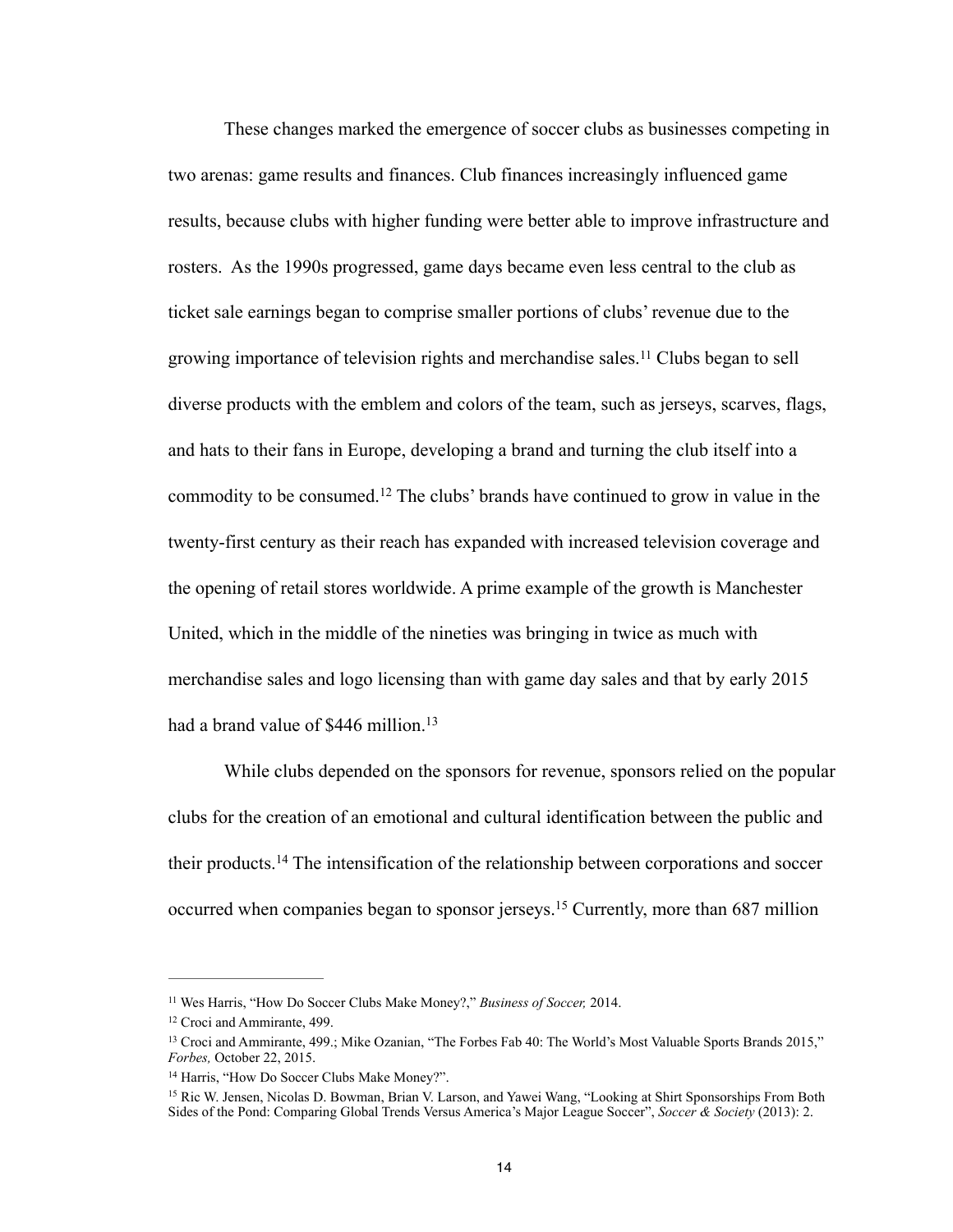euros of the top European leagues' revenue comes from jersey sponsorships,  $16$  with the largest deal being Adidas' 10 year \$1.28 billion partnership with Manchester United.<sup>17</sup> While jersey sponsors may have sparked the relationship between corporations and soccer clubs, sponsorships can be found in other forms as well, such as Barclay's 50 million euro deal for the league naming rights for the English Premier League and BBVA's 20 million euro naming deal with La Liga, the Spanish club league.<sup>18</sup> As clubs became associated with specific brands, like Manchester United and Chevrolet or Chelsea and Samsung, players followed a similar path, endorsing products and representing corporations to the point of becoming the recognizable face of the companies. As clubs and players became more successful, both on the field and financially, sponsorships increased and the clubs became wealthier, making their brand value grow even further.

 Cornel Sandvoss argues in *A Game of Two Halves* that the most important contributor to the globalization of soccer during the last few decades was television, because it "fundamentally altered notions of 'here' and 'there'."<sup>19</sup> Color, satellite, and high definition television allowed for quality international coverage of European matches, permitting soccer fans around the world to follow European club teams. International fans' novel interest in the European league allowed clubs to target the global consumer market and sell their jerseys and apparel worldwide. Clubs' widened global reach and increased popularity made them "golden marketing vehicle(s) for regional

<sup>&</sup>lt;sup>16</sup> "Premier League clubs see 36% rise in shirt sponsorship income," *ESPN*, February 24, 2015.

<sup>&</sup>lt;sup>17</sup> Kurt Badenhausen, "Manchester United Kit Launch Generates Millions in Social Media Value For Adidas," *Forbes*, August 5, 2015.

<sup>&</sup>lt;sup>18</sup> "European Soccer Leagues' Revenue From League Naming Rights," *The Statista Portal.* 

<sup>&</sup>lt;sup>19</sup> Cornel Sandvoss, *A Game of Two Halves: Football, Television, and Globalization* (Routledge, 2003), 2.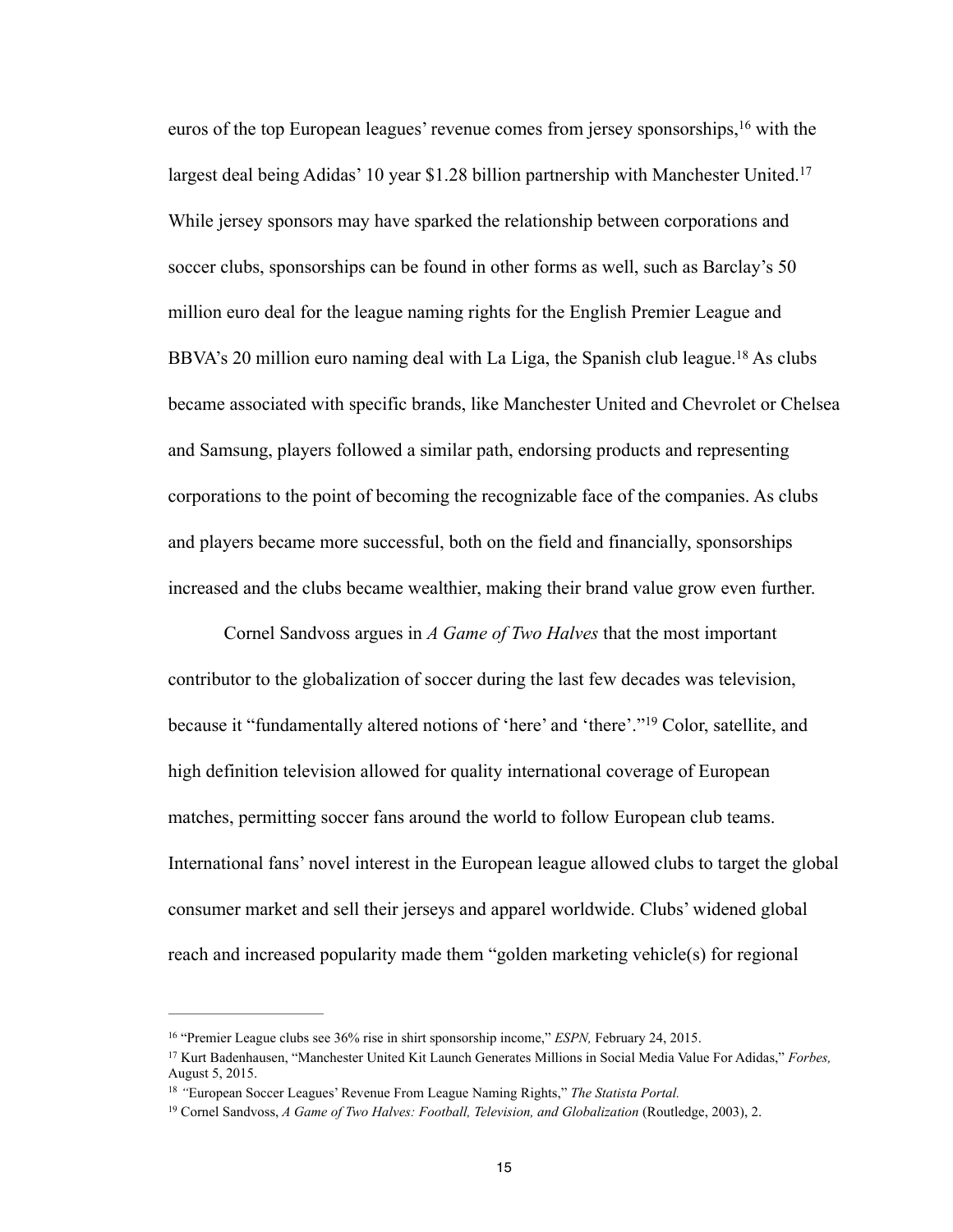brands across the globe."<sup>20</sup> Television contracts increased the appeal of clubs to sponsors, commercial revenue due to international fandoms, and the brand value of the clubs overall, while also being their second largest source of revenue, an estimated \$2.7 billion dollars annually for Europe's largest leagues.<sup>21</sup>

 Merchandise, sponsorships, and television contracts increased the wealth and power of European clubs, but it was not until the mid-1990s that players' salaries began to reflect that new reality. In 1995, the European Court of Justice ruled in favor of Jean-Marc Bosman in a court case against the Belgian league. Bosman's contract had ended at RFC Liège in Belgium and although he wanted to leave for Dunkerque in France, he was unable to do so since his club refused to accept the transfer fee that the French team was offering.<sup>22</sup> It was as if Bosman's expired contract had held a non-compete clause for the entire soccer industry; unless the Belgian team agreed to a fee, Bosman could not join another team. The Bosman ruling stated that clubs could no longer charge transfer fees for players whose contracts had expired, $2<sup>3</sup>$  since any laborer who became unemployed had the right to find a new employer.

 The Bosman ruling improved the salary and rights of top players at the expense of clubs, especially smaller clubs. Before 1995, top clubs had seen their revenues shoot up in comparison to their costs; after the Bosman ruling, they had to spend some of that new income to retain or acquire their best players. Since players could refuse to renew their

<sup>&</sup>lt;sup>20</sup> Harris, "How Do Soccer Clubs Make Money?".

<sup>&</sup>lt;sup>21</sup> "Revenue from broadcasting rights of the Big Five European soccer leagues in 2013...," *The Statista Portal.* 

Robert Simmons, "Implications of the Bosman Ruling for Football Transfer Markets", *Economic Affairs* (1997): 13. <sup>22</sup> <sup>23</sup> Stefan Késenne, "Youth Development and Training after the Bosman Verdict (1995) and the Bernard Case (2010) of the European Court of Justice", *European Sport Management Quarterly* (2011): 548.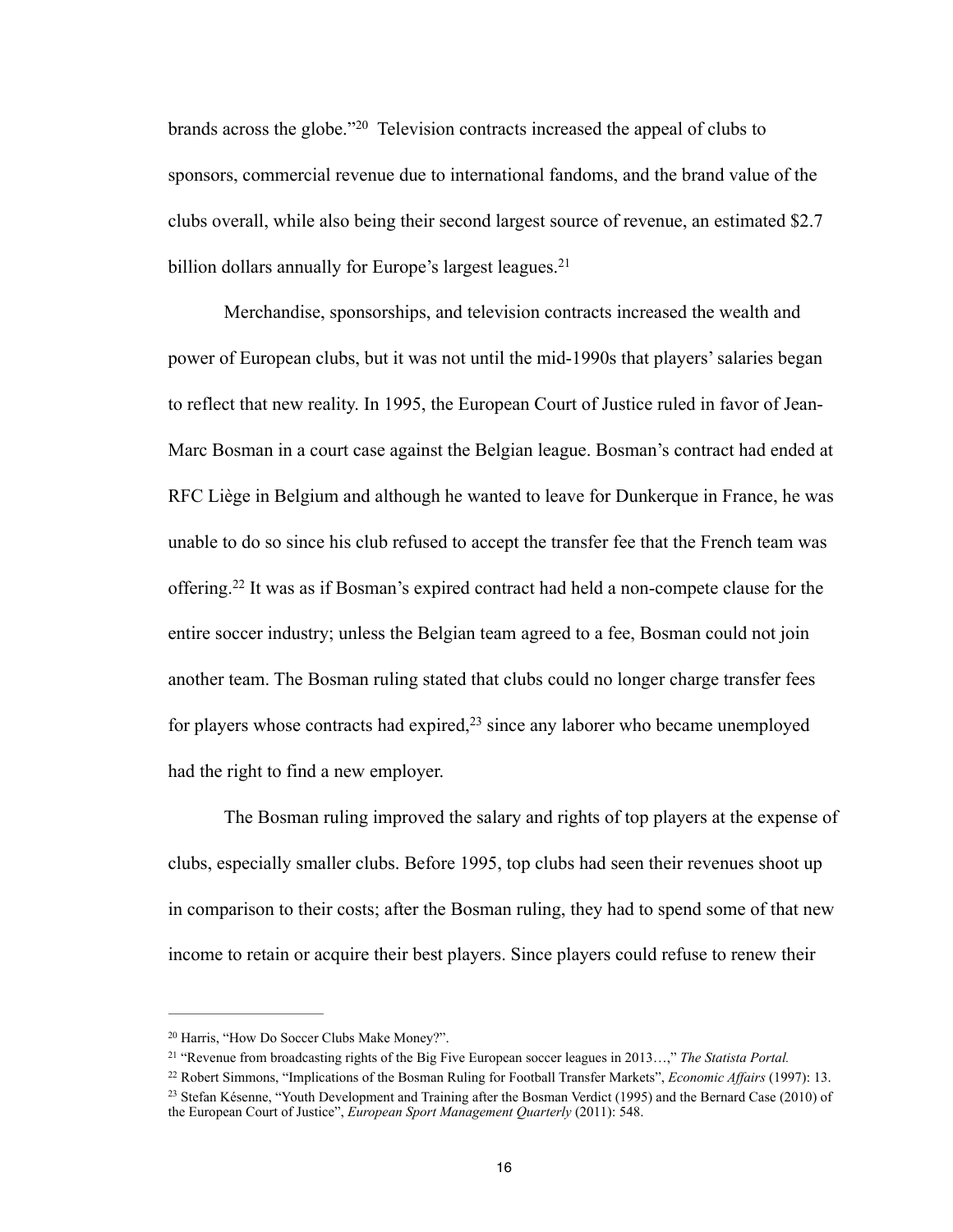contract and leave clubs for free, clubs were forced to offer lucrative wages and perks in order to retain players at the end of each contract.<sup>24</sup> If the renewal contracts were not attractive enough, clubs had to accept a transfer fee from another club before the players' contracts expired or risk losing the players without even receiving a fee. If a club was wealthy, then it could utilize its income from merchandise and sponsorships to offer the players an irresistible offer and force the other clubs to present very large offers to buyout players' contracts. Smaller clubs were unable to offer these lucrative contracts and thus were forced to accept any decent offers or risk losing their players for free at the end of their contracts. They became a type of farm teams — they developed young, promising players and then sold them to the more elite clubs for relatively low transfer fees. Along with increasing their power and salaries, the Bosman ruling changed the players' relationship to clubs. Prior to the court ruling, players often remained at one club for their entire career, but after it, players moved around as the transfer market mandated. This challenged the sense of loyalty that had previously existed between players, their clubs, and their fans.25

 The commercialization of soccer in Europe had a sizable impact on South American soccer since the increased global flows of people and information allowed players and fans to abandon local teams for the better situated European clubs. When the Bosman Case caused an increase in both wages and transfer fees for elite players in Europe, the elite European clubs were able to use their large revenues to adjust. South

<sup>&</sup>lt;sup>24</sup> Simmons, 15-18.; Tom Fordyce, "10 years since Bosman," *BBC Sport*, December 14, 2005.

Alejandro Giménez Rodríguez, *La pasión laica: una breve historia del fútbol uruguayo* (Rumbo Editorial, 2007), 25 237.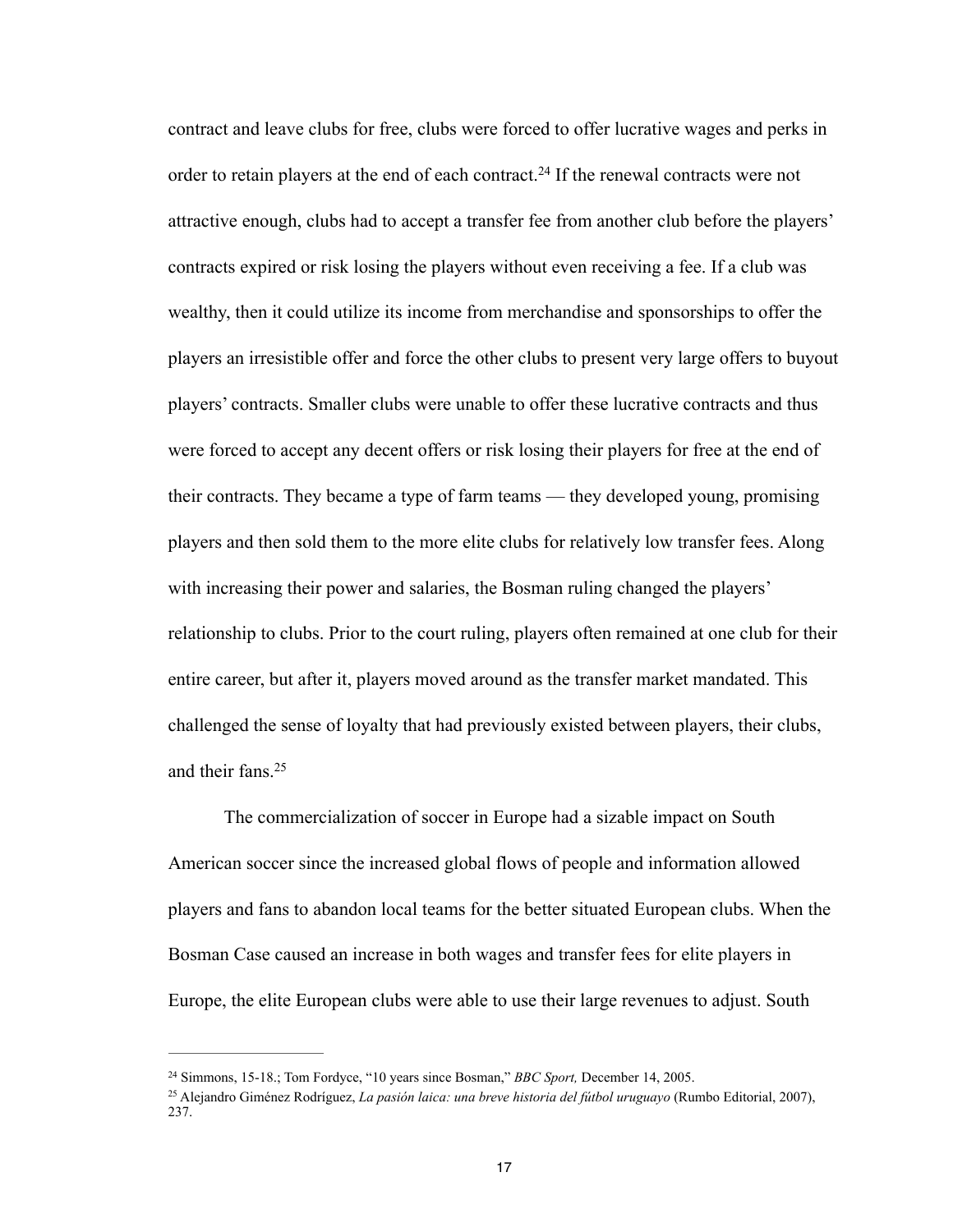American clubs, similarly to the small European clubs, did not earn as much revenue from merchandise, sponsorships, or television rights and thus, were unable to adjust to the Bosman ruling's ramifications. South American clubs could not offer players the wages or working conditions that Europe's best teams could, so they too became farm teams. Rather than benefitting from merchandise sales and television rights, South American clubs became dependent on the sale of players. This became an exodus, expanding from the transfer of top players straight to elite European clubs to the more systematic transfer of young talent to smaller clubs abroad that later sell the players to elite clubs if the players continue to thrive. In 2010, Argentina alone exported almost 1,000 players to all divisions of the top European leagues and more than 1,200 to other leagues around the world.<sup>26</sup> This creates a vicious cycle in which the transfer of players abroad lowers the quality of league play in South America, which deters fans from attending local matches and in turn hurts clubs and forces them to keep selling players.

 The spectacle of European soccer does not only attract South American players, but also South American fans. Satellite television, high definition coverage, and livestreaming websites allow South Americans to watch the coverage of the European leagues along with the lower quality, national coverage of local clubs that are technically lacking.<sup>27</sup> Pablo Alabarces explains that for Argentinians, television coverage confirms "that their domestic game is excluded from these new global arenas." $^{28}$  Luis Prats writes

<sup>&</sup>lt;sup>26</sup> Joshua H. Nadel, *Fútbol! Why Soccer Matters in Latin America* (University Press of Florida, 2014), 50.

<sup>&</sup>lt;sup>27</sup> Jay Coakley, "Sport and National Identity: The Case of Latin America", *Presented at the Second Conference of ALESDE* (2010): 6.

<sup>&</sup>lt;sup>28</sup> Pablo Alabarces and María Graciela Rodríguez, "Football and Fatherland: The Crisis of National Representation in Argentinian Soccer", *Culture, Sport, Society* (1999): 128.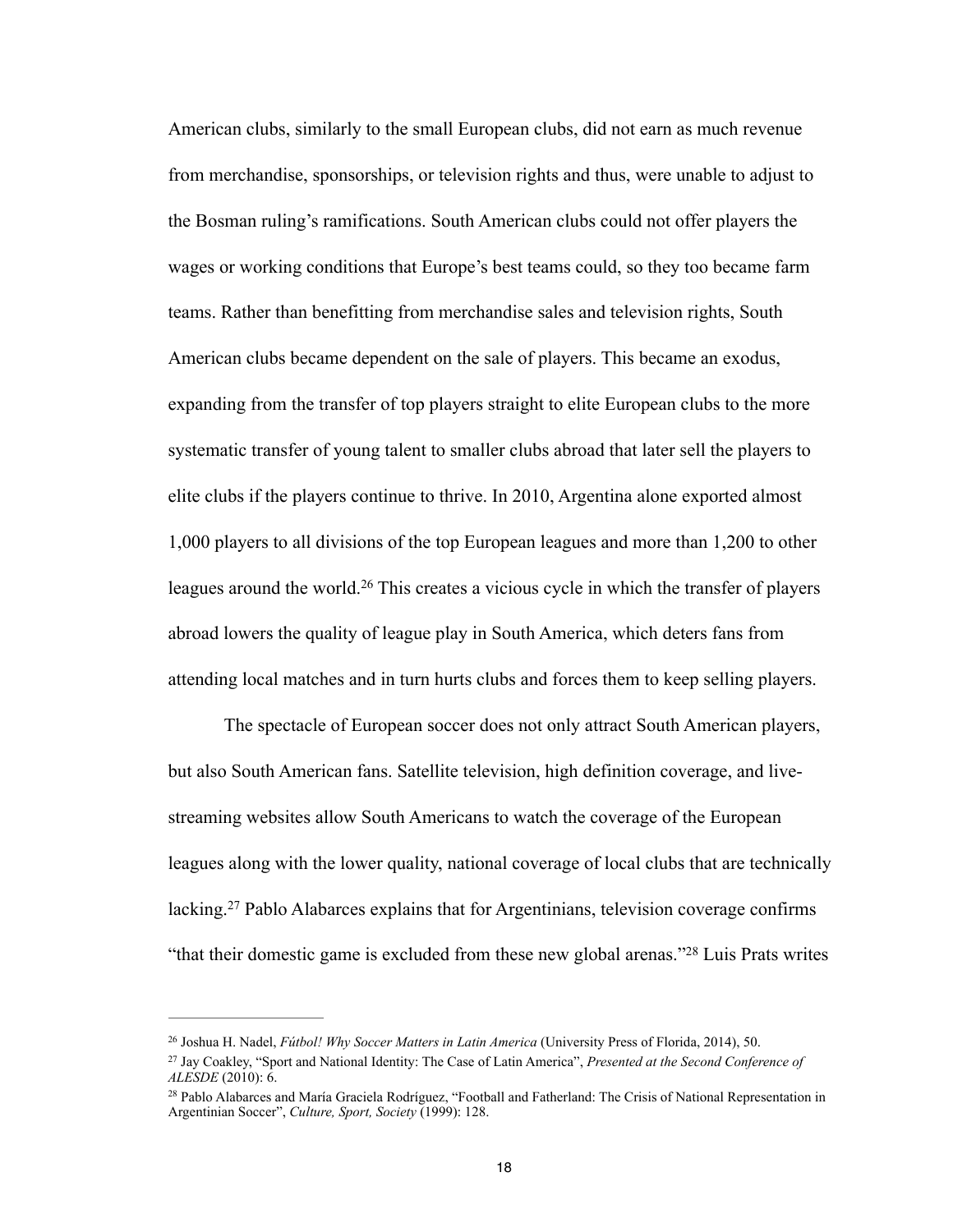that in Uruguay, "international soccer steals the domestic audience…kids ask their parents for a Barcelona or Bayern Munich jersey, and know way more about Zlatan Ibrahimovic and Cristiano Ronaldo than they do about Wanderers or River Plate's forwards."<sup>29</sup> Fans are no longer limited to following and identifying with lackluster local clubs; they can watch star-studded teams like Barcelona and Real Madrid play in multimillion dollar stadiums in high definition every week.<sup>30</sup>

#### **National Identity in the Globalized Soccer World**

 In the early 20th century, South American soccer players were perceived as local heroes that represented the country. A player's respected qualities were aspects of his character that were thought to represent the nation: leadership, glory, respect, decency, and perseverance.<sup>31</sup> The commercialization in the 1990s changed the player from the "traditional, local, and in most cases proletarian hero, to the modern global star product of Western cultural imperialism and neo-liberalism."<sup>32</sup> Successful players became wealthy celebrities and hence, instead of human qualities and national attributes, what came to define them were their affluence and image. Their celebrity status was exploited by corporations that utilized them as public faces; this disassociated the players, their success, and their achievements from the country and reattached it to companies' commercial brand.<sup>33</sup> Players' new celebrity status and wealth caused fans to feel

 $33$  Coakley, 5.

Luis Prats, "Fútbol por control remoto,"*El País,* July 26, 2015. <sup>29</sup>

 $30$  Coakley, 5.

<sup>&</sup>lt;sup>31</sup> Richard Giulianotti, *Football: A Sociology of the Global Game* (Cambridge, UK: Polity Press,1999), 154-155. <sup>32</sup> Mark Turner, "From Local Heroism to Global Celebrity Stardom: a Critical Reflection of the Social Cultural and Political Changes in British Football Culture from the 1950s to the Formation of the Premier League", *Soccer & Society* (2014): 755.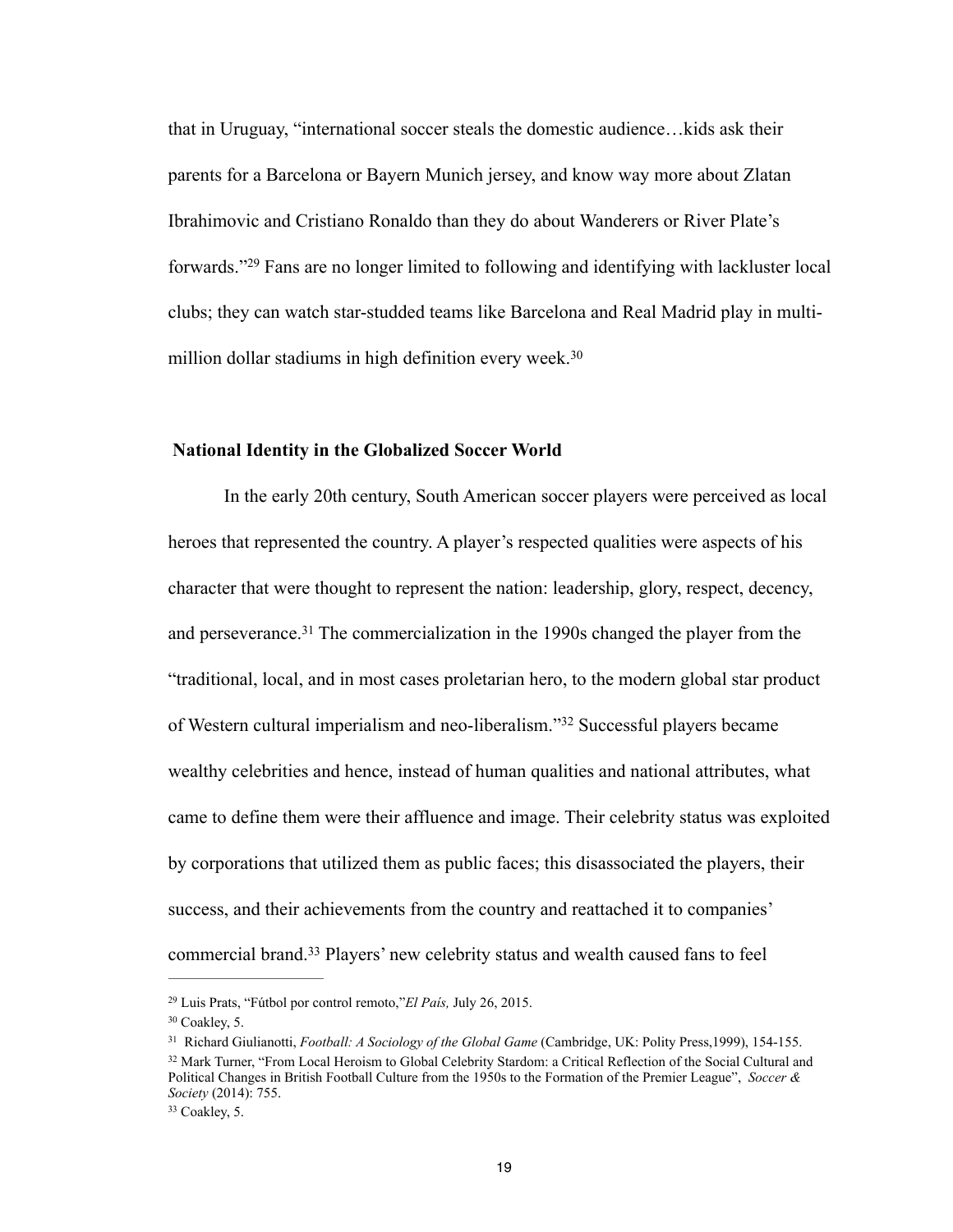abandoned. In *The Neoliberalization of Football*, Sam Dubal shares a quote from a fan that is contrasting the contemporary players to those of the past by saying "you saw them getting on a bus. The same bus as the fans… you wouldn't get that now. Just, 'go away little boy', it would be that kind of attitude. And that's how it has moved away from the fans $"34"$ 

 Along with the general distancing between fans and athletes as the latter became affluent, distant celebrities, the mass transfer of players to Europe jeopardized the relationship between many South American players and national fans. South Americans from countries with rich soccer histories struggled to identify with players that lived most of their lives abroad with wealthy lifestyles and that only played at home during a few national team matches each year.<sup>35</sup> As players left to have more lucrative careers in Europe, "under-performing athletes (were) often judged from a moral aspect in the public discourse."<sup>36</sup> Fans who felt abandoned by their national players questioned the players' passion and dedication for the country and accused them of being sell-outs and wealth seekers who gave "allegiance to clubs rather than nation."<sup>37</sup> Instead of seeing their players as transmigrants, migrants who "develop and maintain multiple relations….that span borders",<sup>38</sup> fans saw their players as migrants who chose to leave South America behind. The players' adoption of European tactics and luxurious lifestyles was seen as a betrayal of their national identities.

<sup>&</sup>lt;sup>34</sup> Dubal, 136.

<sup>&</sup>lt;sup>35</sup> Giulianotti and Robertson, 74-75.

Tamás Dóczi, "Gold Fever(?): Sport and national identity: The Hungarian Case", *International Review for the* <sup>36</sup> *Sociology of Sport* (2012):177.

 $37$  Alabarces, 131.

<sup>&</sup>lt;sup>38</sup> Wong and Trumper, 170.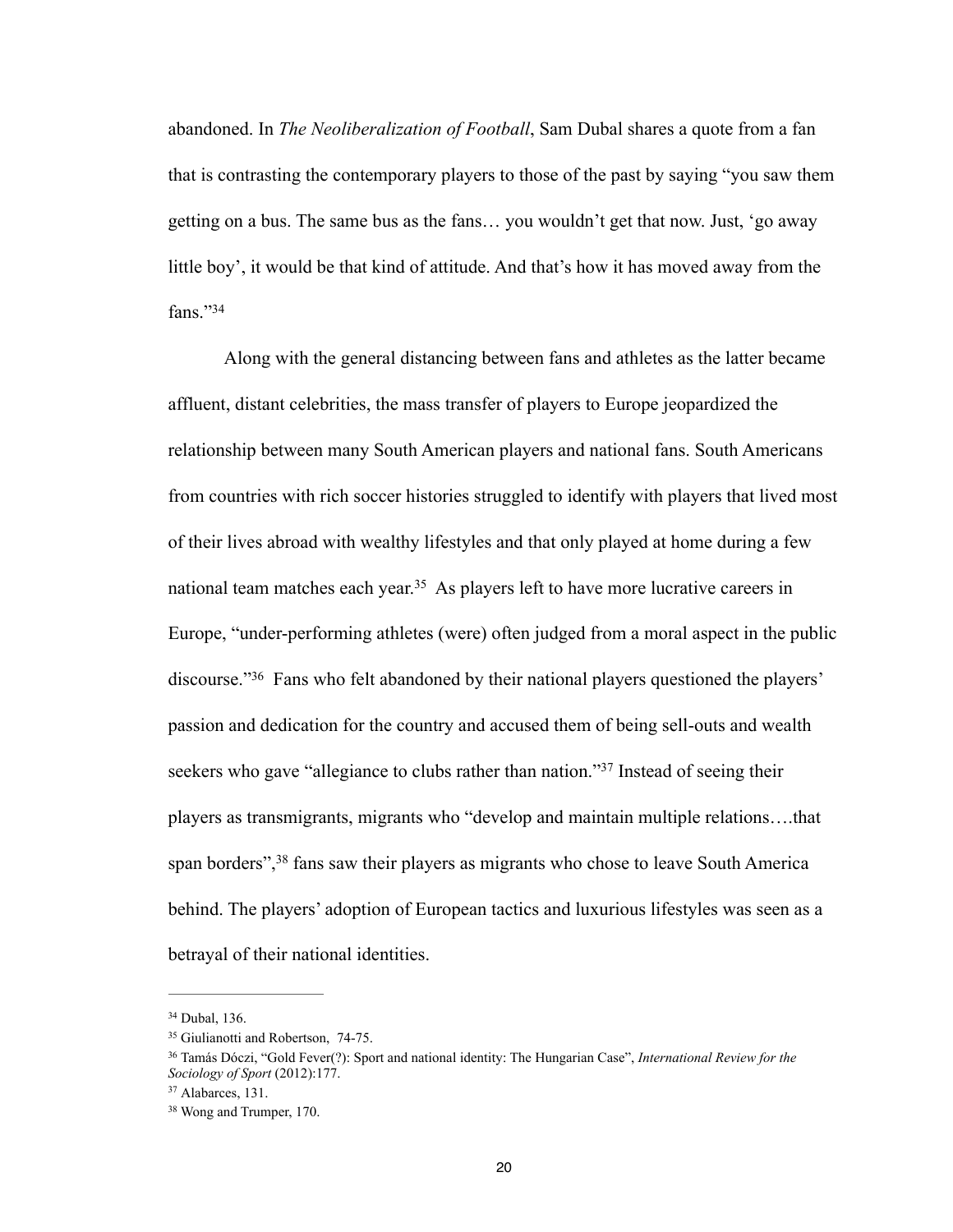Joshua Nadel, a Latin America and Caribbean historian, expands on this idea with the example of Lionel Messi, an Argentine who has won FIFA player of the year five times and is recognized as the best player of the world: "Critics accused him of seeming lost on the field with the national team… so used to playing with the world's best on Barça, these critics said, he was unable to adapt… at home Messi was faulted for not 'feeling the Argentine jersey…In short, Messi did not play the way he was expected to. He did not play *la nuestra*, the Argentine style."<sup>39</sup> Nadel goes on to add that even though Messi turned down Spanish citizenship in 2004 in order to be able to play for Argentina, he is still often labeled as a foreigner. This issue is not unique to Messi. The accusation is made against most of Argentina's national team members that play abroad; they are accused of having "lost Argentina's supposedly innate style of play." $40$  The criticism is rooted in the fact that Argentinians are expected to play *a la nuestra*, just like Brazilians and Uruguayans are expected to play with the styles of *futebol arte* and *garra charrúa*, respectively. Nadel concludes that the national style is "embedded in the way that Latin Americans think about both their soccer and themselves."<sup>41</sup>

 Lloyd Wong and Ricardo Trumper, Canadian sociologists, present a contrasting case to Nadel's Argentina one. Iván Zamorano was a Chilean soccer player that played abroad for more than half of his soccer career in top clubs in Switzerland, Spain, and Italy. Unlike Argentinian players who are often accused of being "foreigners", Zamorano was seen as a successful transmigrant representing Chile abroad. Fans did not think of

<sup>&</sup>lt;sup>39</sup> Nadel, 48-50.

<sup>&</sup>lt;sup>40</sup> Nadel, 50.

<sup>&</sup>lt;sup>41</sup> Nadel, 44, 48.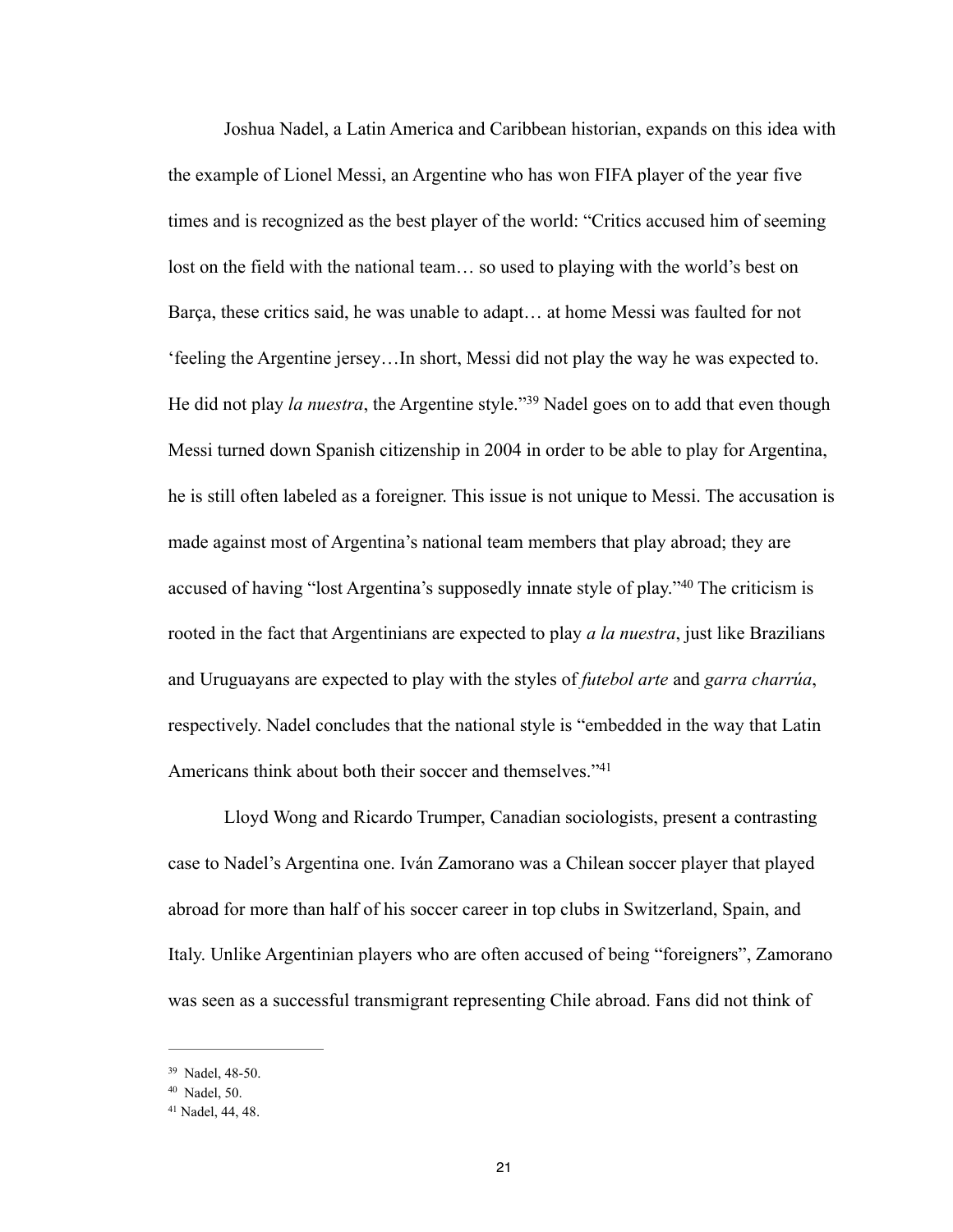Chilean players' transfers abroad as them abandoning the nation, but rather as them following the forces of the global economy. Chile did not have a history of soccer accomplishments, so the transfer of players to the the elite European leagues was seen "not so much as the deterritorialization and transnationalism of players, but rather as a marker of the increasing improvement of Chilean commodities abroad."<sup>42</sup> Even though he was wealthy, lived in Europe, and had multiple nationalities, Zamorano was a "core element in the making and remaking of the edifices of Chilean identity.<sup>43</sup> This was thanks to his "ineffable Chilean demeanor and personality that (had) not been corrupted or refined by the profits."<sup>44</sup> Since the media played many of his games from Europe, Zamorano "… was still playing in Chilean living rooms…He played at the same time for Internazionale and, by being a Chilean, for Chile."<sup>45</sup> Zamorano and other Chilean soccer players in Europe were points of pride for Chile; they were proof that Chileans could compete in the outside world.

 Argentina and Chile present two opposing ways that South American countries have perceived the exodus of their players and the emergence of transnationalism, an interconnection of people and groups across borders, that has accompanied recent globalization. <sup>46</sup> National identity is based on shared imagery and stories, so when soccer players, members of society that had once been protagonists of the shared national stories, are far away and living a different lifestyle, their relationship with the imagined

Lloyd L. Wong and Ricardo Trumper, "Global Celebrity Athletes and Nationalism," *Journal of Sport and Social* <sup>42</sup> *Issues* (2002): 80 .

<sup>43</sup> Ibid, 178.

<sup>44</sup> Ibid, 181.

<sup>&</sup>lt;sup>45</sup> Ibid, 178.

<sup>&</sup>lt;sup>46</sup> Richard Giulianotti and Roland Robertson, "Recovering the Social: Globalization, Football, and Transnationalism", *Global Networks* (2007): 6.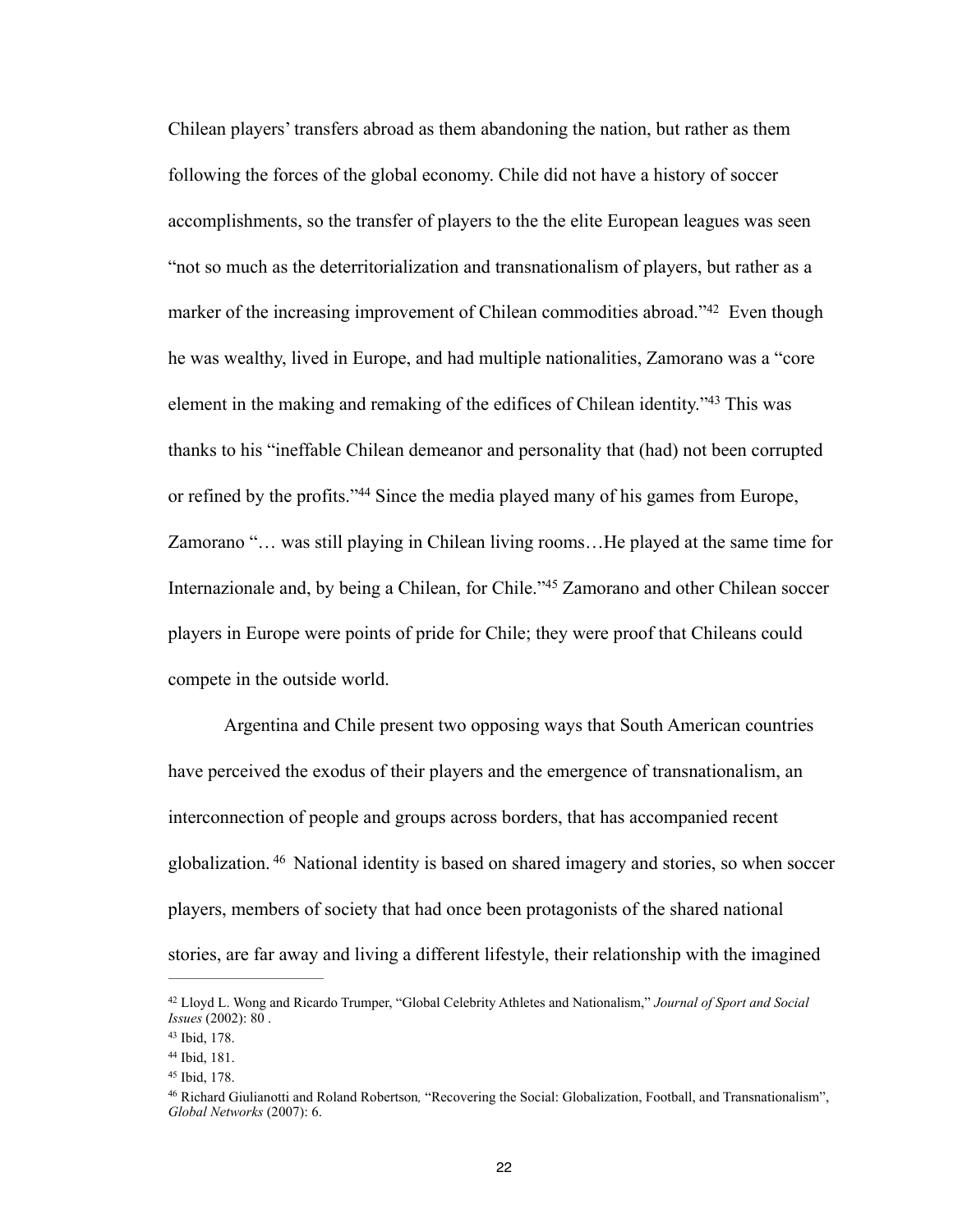community is threatened. For that reason, Argentina, a country that once had a strong internationally renowned league and had consistently fought for the World Cup title, sees players' emigration and the rise of a transnational culture as "the collapse of the mythological coupling of soccer and nation."<sup>47</sup> The players are seen as foreigners, immigrants who have chosen another style and way of life over the Argentinian ones. On the other hand, the Chilean players' experiences abroad are taken as Chilean stories and images; they are part of the national narrative and contribute to the country's national identity. The Chileans, who did not have a strong soccer history, see their players as more of transmigrants; they live and adopt European qualities, but are still seen as Chilean. Zamorano and other athletes "embody transnational cultural and capitalist business practices, and at the same time, willingly serve as national cultural icons for the formation and reaffirmation of national identities."<sup>48</sup> Chileans do not see the players' transfers as them giving up their Chilean characteristics, but as them going out into the world to represent Chile.

 The cases of Argentina and Chile are examples of opposing interpretations by scholars of the global commercialization's effects on national identity and soccer. As globalization has progressed, scholars disagree over whether national identity and soccer culture have become damaged, reimagined, or strengthened by globalizing trends. Some scholars argue that the shift of importance from national to international has led to the dulling of the "radiance of the nation", the breaking down of identities, and the

<sup>&</sup>lt;sup>47</sup> Alabarces, 129.

 $48$  Ibid,  $168$ .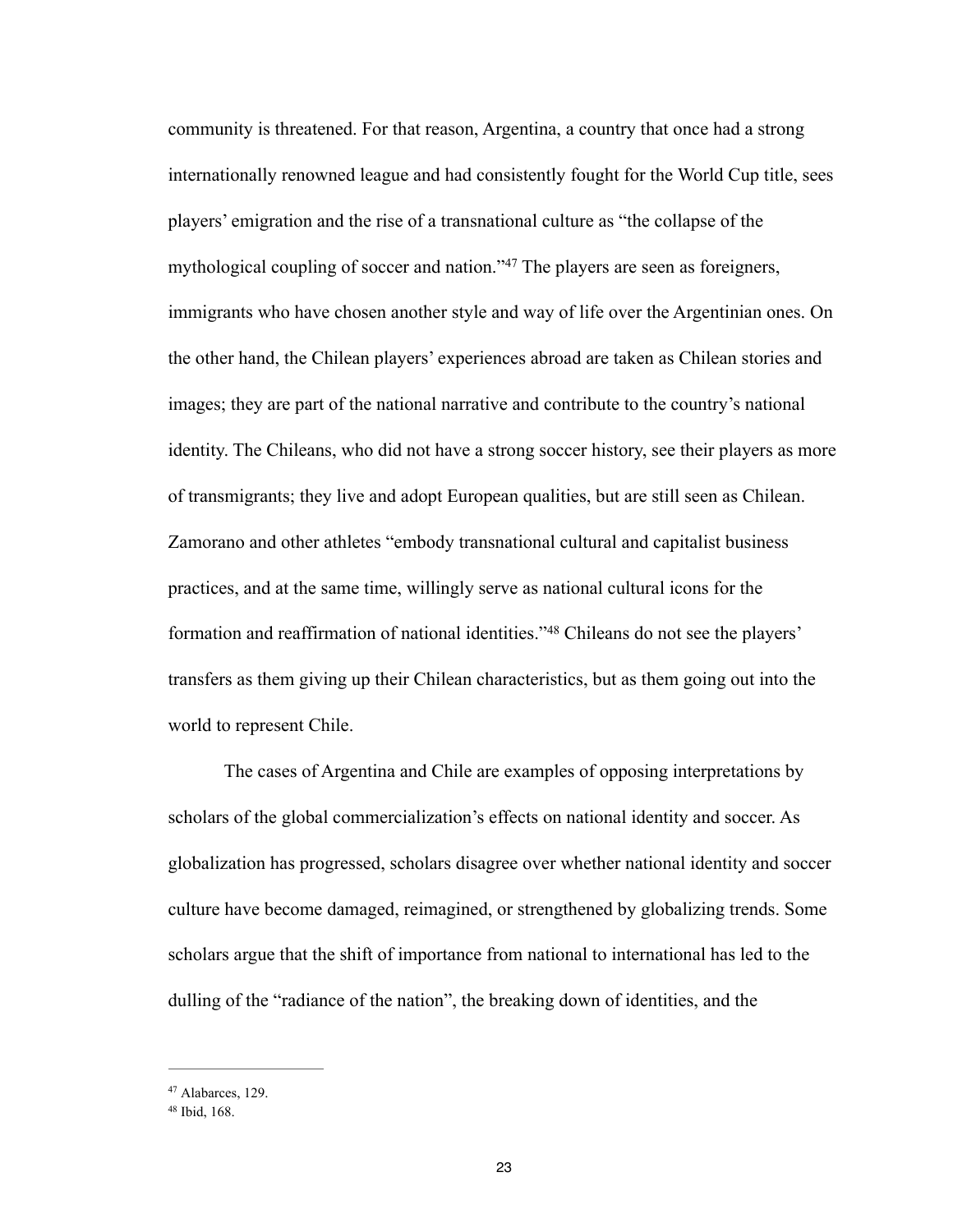weakening of national unity.<sup>49</sup> These scholars can point to cases like Argentina's where global commercialization has threatened the relationship between soccer and national identity;<sup>50</sup> the players that were once symbols of the nation are now perceived as "foreigners". Others insist that external pressures have been met with measures seeking to reaffirm the peculiarities and uniqueness of the nations. These scholars, on the other hand, look to countries like Chile that have utilized their citizens' success as a source of national pride. Jean Harvey states that "the global does not mean the disappearance of the local... globalization has been accompanied by an explosion of nationalism."<sup>51</sup> Countries have reacted to the transnational and global homogenization by emphasizing the local and national, fortifying old identities or cultivating new ones in relation to the new global setting.<sup>52</sup> Some countries, and governments, in particular, have sought to affirm current national identities through soccer nationalism or worked to construct new distinct identities through soccer in the new global context.<sup>53</sup>

 The last decade of the twentieth century saw the emergence of a new business model for professional soccer, a profit-maximizing model that relies heavily on merchandise sales and sponsorships. The commercialization of the sport began in England, but the interconnectivity provided by television and the international labor market spurred by the Bosman ruling caused it to spread throughout Europe. European

Frank J. Lechner, "Imagined Communities in the Global Game: Soccer and the Development of Dutch National 49 Identity", *Global Networks* (2007): 221.

<sup>&</sup>lt;sup>50</sup> Jean Harvey, G. Rail, and L. Thibault, "Globalization and Sport: Sketching a Theoretical Model for Empirical Analyses", *Journal of Sport and Social Issues* (1996): 266-267.

<sup>&</sup>lt;sup>51</sup> Ibid., 260, 266-267.

<sup>52</sup> Ibid., 270-274.; Lechner, 226.

<sup>&</sup>lt;sup>53</sup> Agnes Elling, Ivo Van Hilvoorde, and Remko Van Den Dool, "Creating or awakening national pride through sporting success: A longitudinal study on macro effects in the Netherlands", *International Review for the Sociology of Sport*  (2014): 132.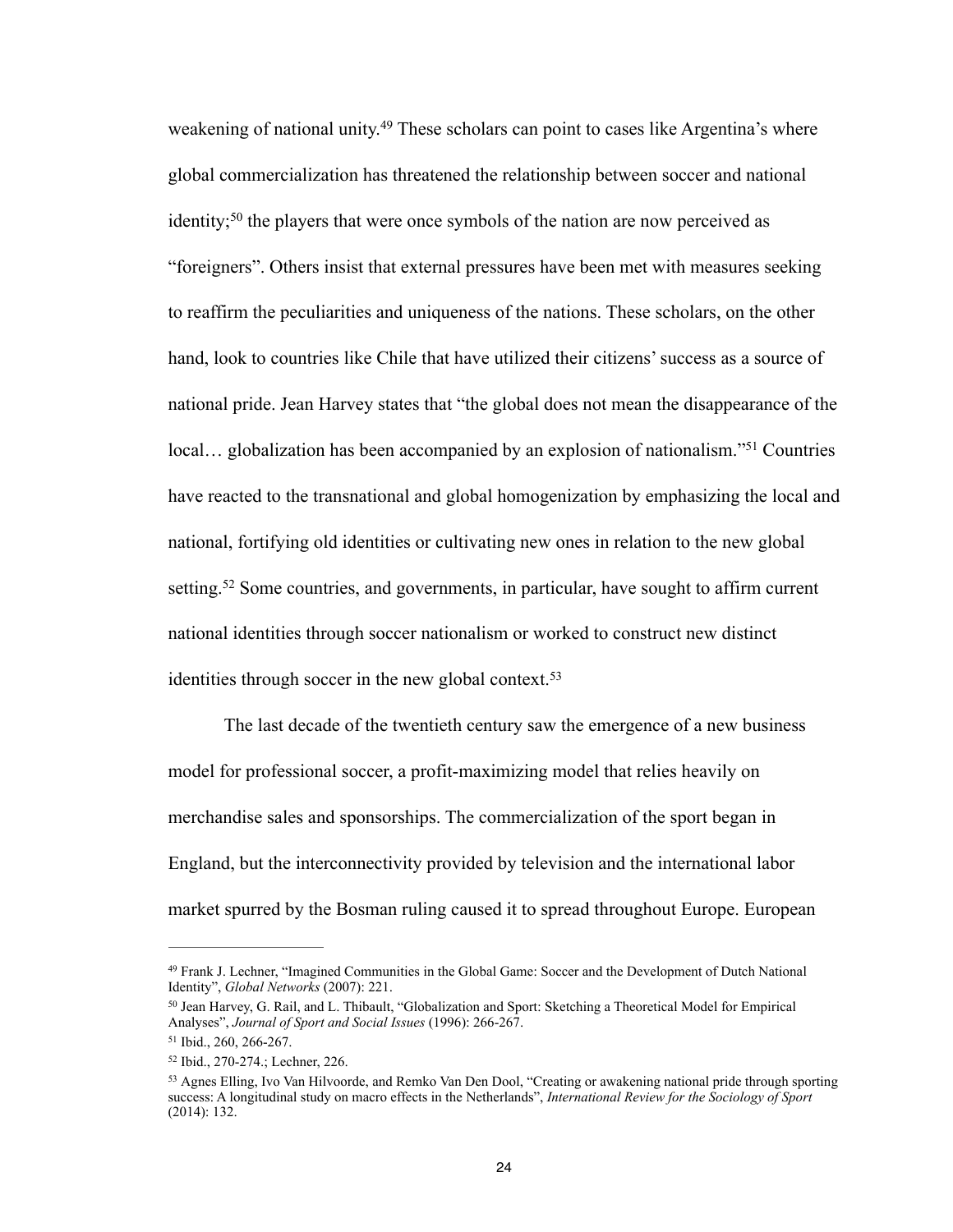soccer became a spectacle: multi-million dollar brand values, stadiums, and salaries; it drew fans and players from around the world. Due to the size of their local market and their inability to develop an international following, South American clubs were not able to keep up with the changes in Europe and thus lost players and fans to Europe. This weakened the identification between the fans and the players in countries with rich soccer histories and challenged the role of soccer in South American national identities.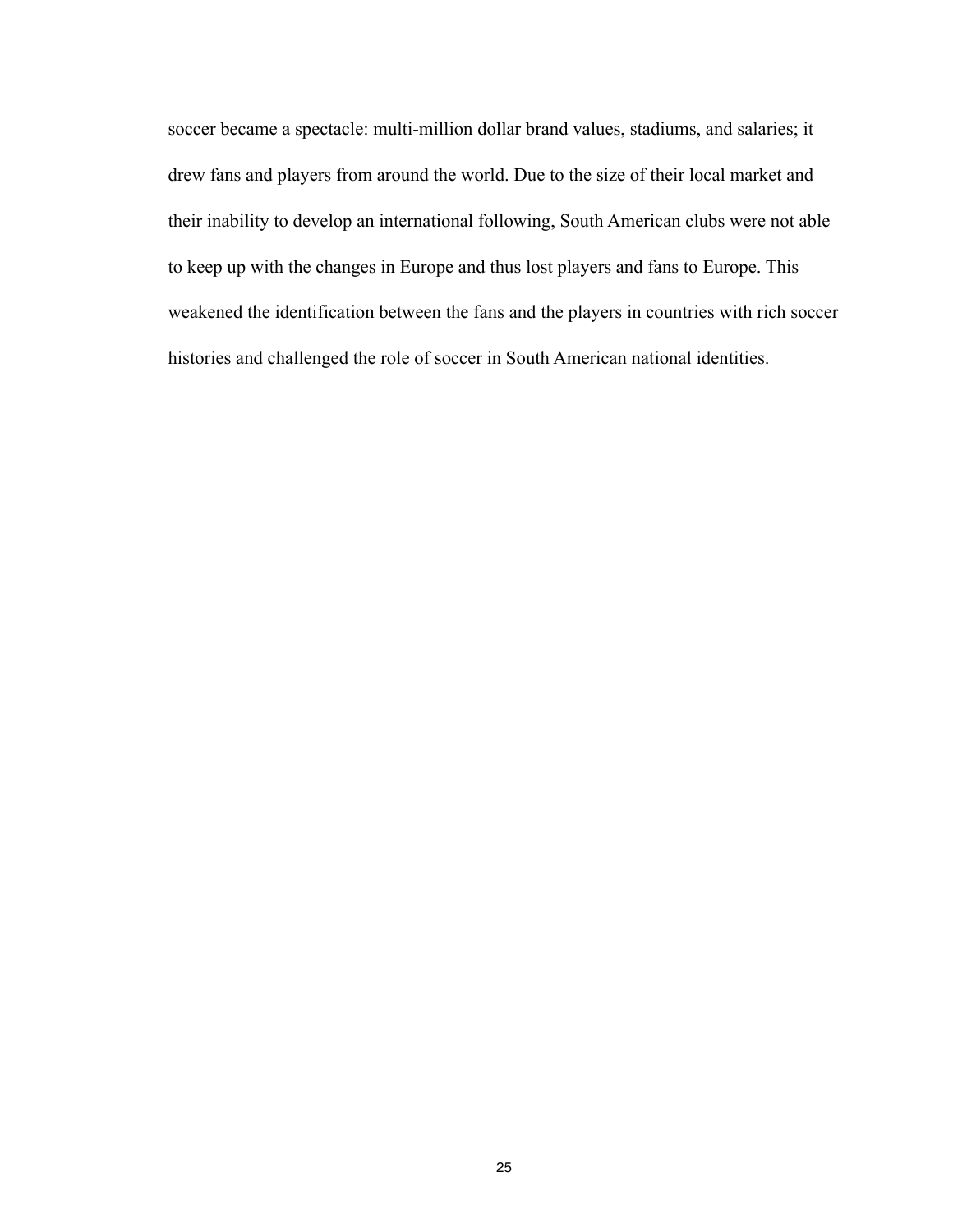#### **Chapter Two:** From Local Heroes to *Repatriados*

 Throughout the last century, soccer has held a central place in Uruguayan society. In the first half of the twentieth century, soccer victories gave Uruguayans a rallying point and a common culture; they contributed many of the stories and images on which Uruguay's shared sense of nationhood was founded. The celebrated national team players were everyday Uruguayans, struggling proletariat, that prevailed against larger and richer countries with dedication, passion, and *garra charrúa*, the characteristically Uruguayan drive to overcome unlikely odds and improbable situations. The glory fostered a close relationship between national players and soccer fans, who saw the players as worthy representatives of the country's characteristics. Soccer became an important element of the Uruguayan identity; it provided the country with heroes and epics that "fill the vacuum of a country that feels itself an orphan of History."<sup>1</sup> When the national team no longer had the same success in the second half of the century, initially soccer continued to be a prevalent identity marker for Uruguayans due to national clubs' success in international competitions. By the 1990s, however, with the national team and the national clubs nowhere near their old glory, the relationship between the distant, wealthy

<sup>&</sup>lt;sup>1</sup> Manuel Frau, "Futbol e Historia: la esquizofrenia oriental", *Caravelle* (2007): 135.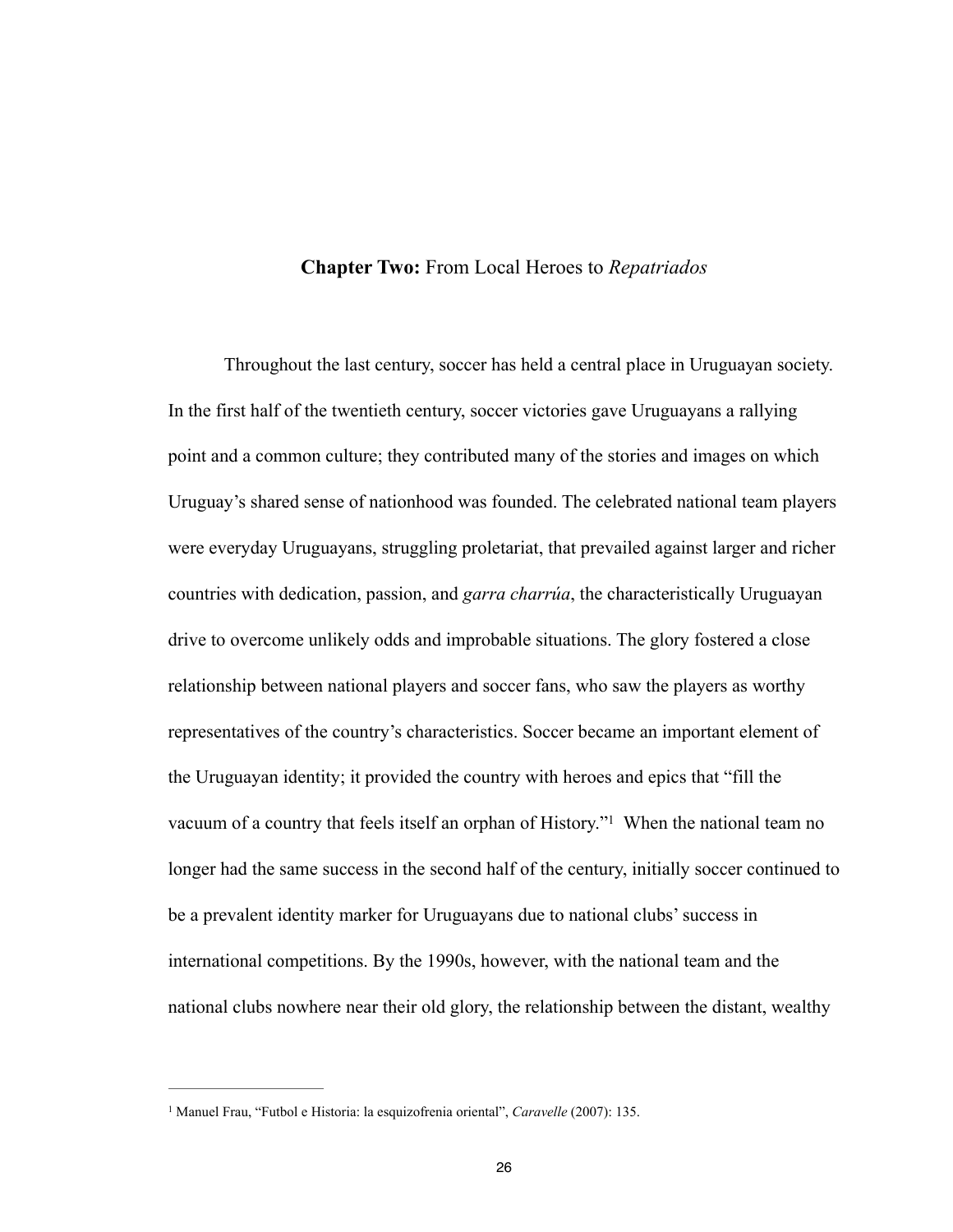superstars and Uruguayan fans began to deteriorate, challenging the historic role of the national team in the Uruguayan national identity.

#### **Uruguay's Early Glory Days**

 Soccer's importance in Uruguay is due to the national team's success during the first half of the twentieth century. In 1924, the Uruguayan soccer team won the country's first Gold Medal in the Olympic Games.<sup>2</sup> Four years later, Uruguay returned to the top spot of the podium, confirming that the best soccer in the world was being played in South America. The national team's success in the 1920s led to the country's hosting of the first FIFA World Cup in 1930, which it also won.<sup>3</sup> Uruguay returned to the World Cup stage in 1950, making it to the final game of the round robin tournament and defeating the host nation, Brazil,  $2-1.4$  The victory continued Uruguay's undefeated streak in international competition and marked the culmination of its glory days.

 Government support contributed to the quick improvement and success of Uruguayan soccer in the early twentieth century. In *Soccer in Sun and Shadow*, Eduardo Galeano explains that "Uruguay's success at the '24 and '28 Olympics, and its subsequent World Cup victories in 1930 and 1950, owed a large debt to the government's policy of building sports fields around the country to promote physical education."<sup>5</sup> In 1913, there were only two fields in Montevideo. Fifteen years and two Olympic Gold

Luis Prats, *La crónica celeste: historia de la Selección Uruguaya de Fútbol: triunfos, derrotas, mitos y polémicas,* <sup>2</sup> *1901-2010* (Fin de Siglo, 2010), 75-79.

 $3$  Prats, 70.

<sup>4</sup> [www.FIFA.com](http://www.FIFA.com)

<sup>&</sup>lt;sup>5</sup> Eduardo Galeano, *Soccer in Sun And Shadow* (Verso, 1998), 52.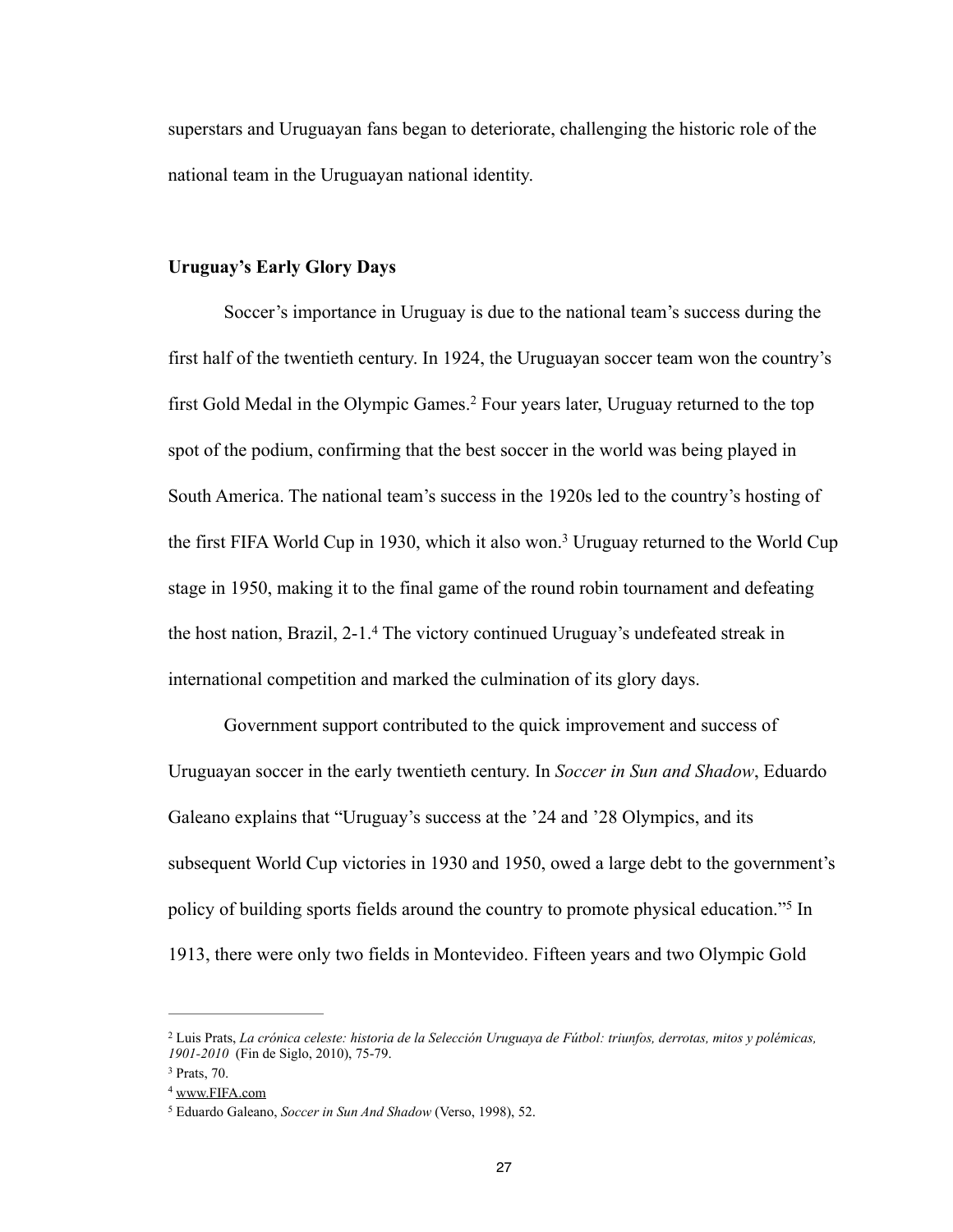medals later, there were 118.<sup>6</sup> Additionally, it was the government established newspaper, *El Dia,* that "transformed the triumphs of the amateur team at the Olympic games in Colombes (Paris) into a national gesture."<sup>7</sup> On the day of the 1924 victory, the newspaper described the players as symbols of the nation with language that could be found in a national anthem:

"You are Uruguay. You are now the homeland, boys ... They all stand, move forward gallantly, determinedly inflating their chests … Finally seeing, far away in the distance, swaying proud ... soaked in the blue of space ...receiving from the sun its golden streams ... the emblem of that almost invisible dot on the map ... which has been growing, growing, growing."<sup>8</sup>

After the 1924 and 1928 victories, the government offered to host and fully fund the first FIFA World Cup in 1930 in order to celebrate the centennial of the signing of the constitution and connect the growing national sentiment around soccer to the country's political history.9

 The soccer victories of the first three decades of the 1900s "played an important role in fostering a more unified nationalism" by "help(ing) integrate new populations and provid(ing) the nation with a national - as opposed to political - rallying point."<sup>10</sup> The pride generated by success transformed the national team into a common cultural symbol for Uruguayans. Andrés Morales wrote that when the national team won the 1930 World Cup, one was not "from Montevideo, nor the interior, nor creole, nor 'gringo' (name given to the immigrants by the locals), nor black nor white, nor poor nor rich. One was

<sup>&</sup>lt;sup>6</sup> March L. Krotee, "The Rise and Demise of Sport: A Reflection of Uruguayan Society", *The Annals of the American Academy of Political and Social Sciences* (1979): 144.

Frau, 134. <sup>7</sup>

<sup>&</sup>lt;sup>8</sup> Ibid.

 $9$  Krotee, 144.

<sup>&</sup>lt;sup>10</sup> Joshua H. Nadel, *Fútbol! Why Soccer Matters in Latin America* (University Press of Florida, 2014), 24.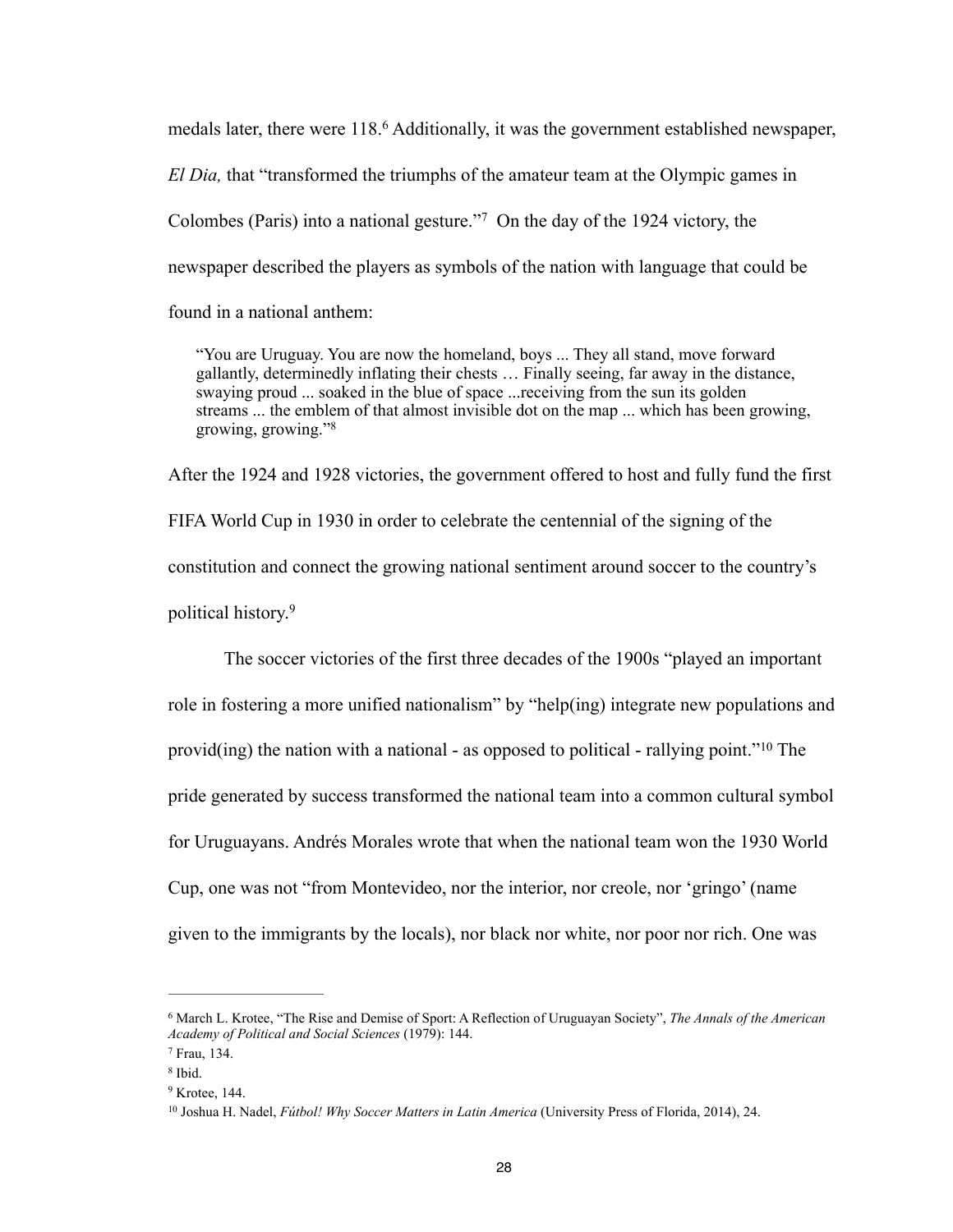'Uruguayan'."<sup>11</sup> As soccer united the nation, it became a central component of Uruguayan national identity; the "tournaments became gestures that overshadowed the nineteenth century battles: the captains resembled the caudillos of the Independence movement, the history of Uruguayan soccer began to be told from generation to generation, and its victories and losses sung about during Carnaval."<sup>12</sup> The country that had lacked historical figures and events around which to unite and identify, began to look to players and improbable victories to fill those voids.

 The epic win in the 1950 World Cup against Brazil cemented the players' place in the national imagination. In the country's collective memory, the players' victory was demonstrative of the national character of perseverance. It was taken to confirm one of the most prevalent myths on which Uruguayan nationalism was constructed: "the incommensurability between size and achievement; the disproportionality between the smallness of origin and the grandness of destiny."<sup>13</sup> After the first Brazilian goal in the 1950 World Cup, the Uruguayan captain, Obdulio Varela, approached the English referee to complain about the offside goal. This action, which is said to have stalled the Brazilian momentum and allowed the Uruguayans to compose themselves, was seen as a personification of a "modern Uruguayan" that was valorous, determined, and capable of overcoming any situation.<sup>14</sup> Uruguayans saw Obdulio Varela as a mirror of Uruguayan

<sup>&</sup>lt;sup>11</sup> Andrés Morales, "Fútbol, política, y sociedad," *La Gaceta Revista A.P.H.U*, August 2002.

<sup>&</sup>lt;sup>12</sup> Frau, 132.

Alejandro Giménez Rodríguez, *La pasión laica: una breve historia del fútbol uruguayo* (Rumbo Editorial, 2007), 13 145.

<sup>&</sup>lt;sup>14</sup> Giulianotti, 51.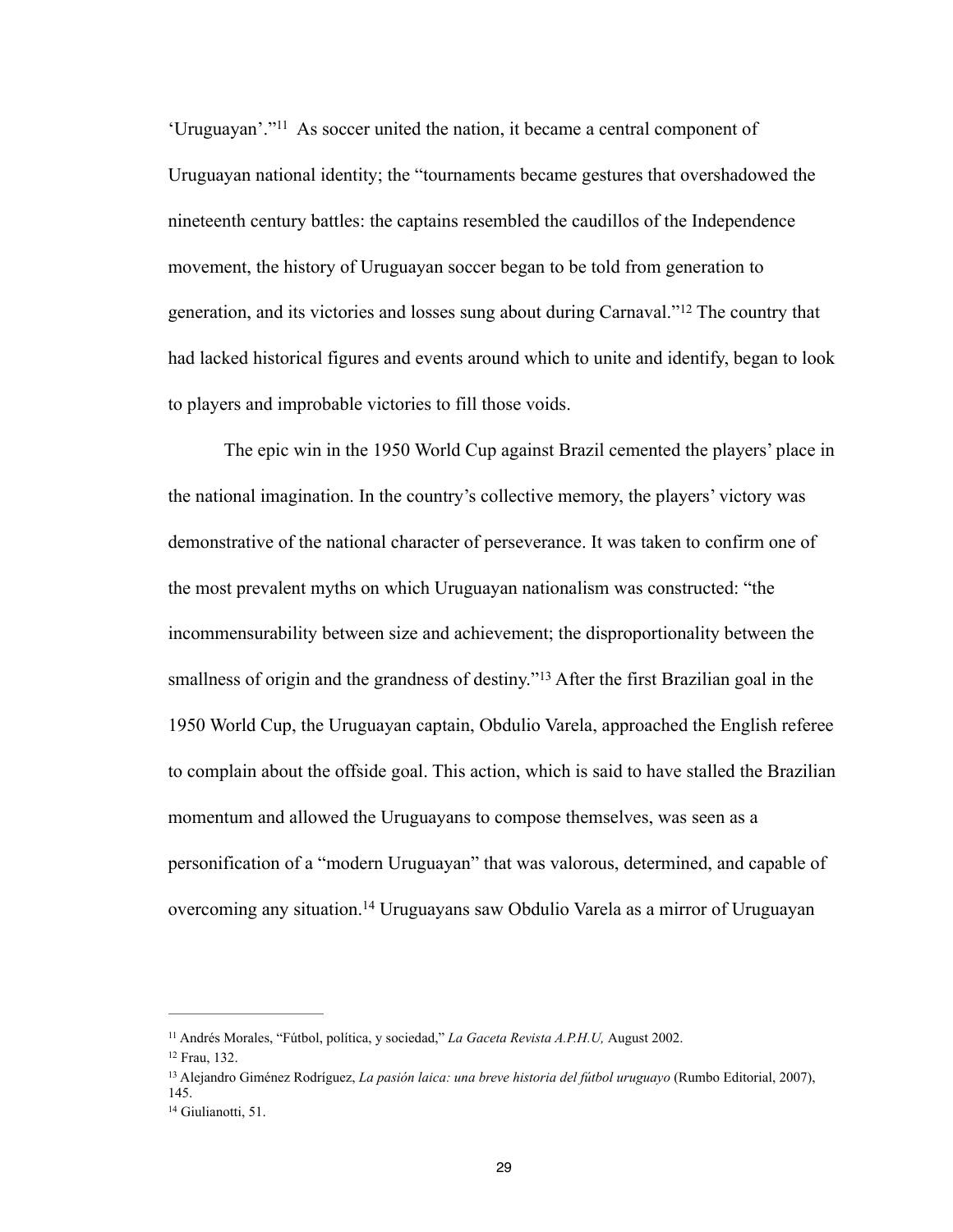society and his success as proof of what Uruguay could accomplish. Given the large role of these individuals in Uruguayan history,

"it is paradoxical, that in all of the Montevideo city center, there is not one street, not one square that memorializes the champion's names, triumphs, or grand achievements. There is one modest monument…a monument that Montevideans are not familiar with…on the outskirts of the Estadio Centenario, in the middle of the park, on a small plot of land called Maracaná Square."15

Varela and the rest of the players of the early twentieth century were not celebrity figures

memorialized with grandiose monuments, but simple representatives of the Uruguayan society who proved the country's identity as a small, but formidable nation.

#### **The Decline of the National Team**

 After the mid-1950s, the national team faltered. In the 1954 World Cup, Uruguay lost to Hungary in the semifinals, a game that is to this day recognized as one of the greatest soccer matches in the sport's history. The years following the Hungary loss saw the beginning of Uruguay's decline.<sup>16</sup> Between 1954 and 2000, Uruguay qualified to only six out of the eleven World Cups and won just five of its twenty-four games.<sup>17</sup> Rafael Bayce, a Uruguayan sociologist, claims that the national team's decline was "hastened by the twin processes of unrealistic public expectations and hostility towards its football."18 The country's shared sense of nationhood was grounded in stories of glory and triumph, so Uruguayans refused to celebrate anything but victory. Uruguay's fourth place finish in 1970, its best result in twenty years, was a disappointment to Uruguayan fans who had expected a third World Cup title. Twenty years later, Gallup included a question in one of

<sup>&</sup>lt;sup>15</sup> Frau, 136.

<sup>16</sup> [www.FIFA.com](http://www.FIFA.com)

<sup>17</sup> [www.FIFA.com](http://www.FIFA.com)

<sup>&</sup>lt;sup>18</sup> Giulianotti, 141.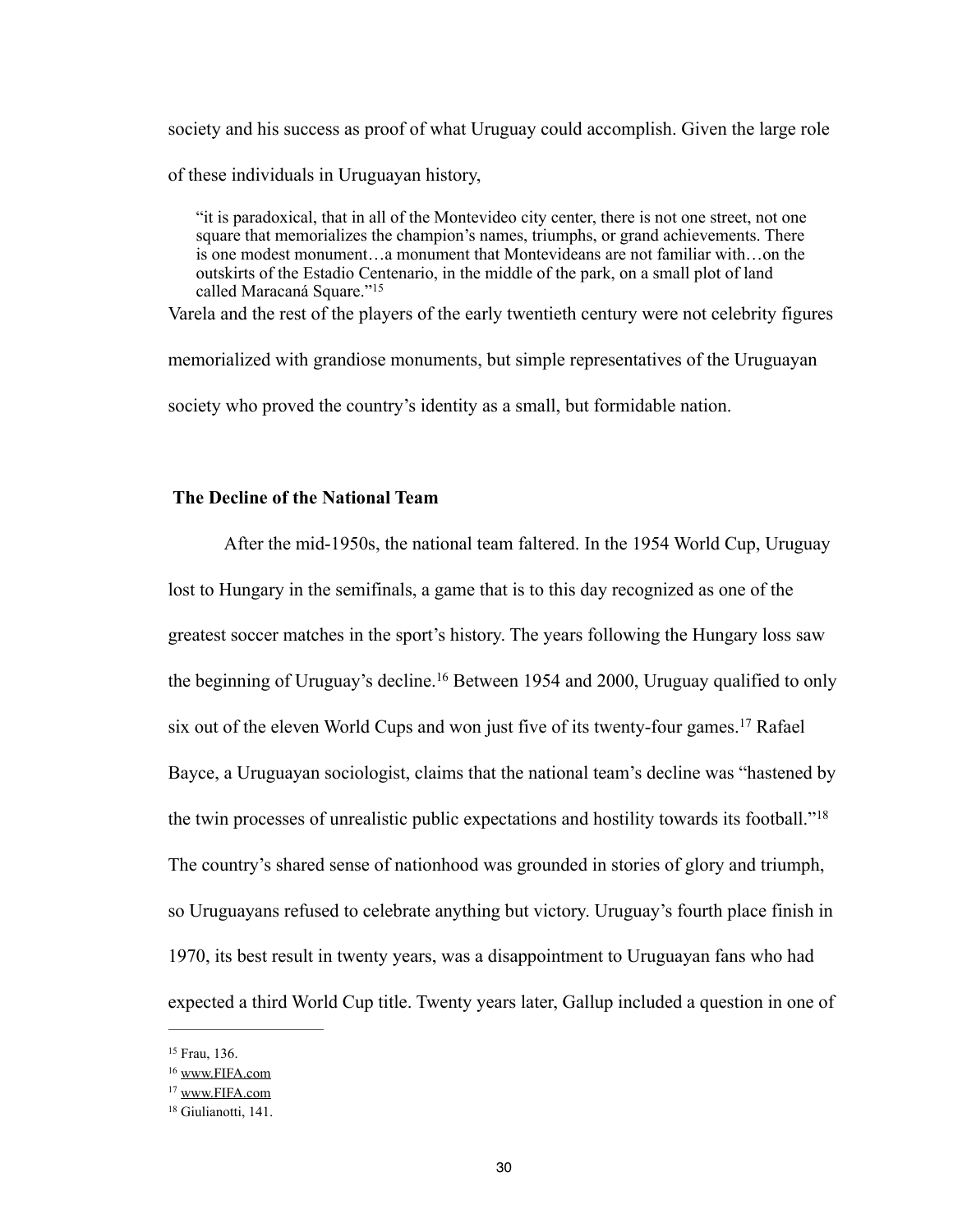their polls that asked individuals in which place they thought each of the sixteen participants of the 1990 World Cup would finish. From those poll results, Bayce calculated the "unreality coefficient", a comparison between the place that each country ranked itself and the placement of that same country in the final, overall poll results. Every country saw itself performing better than other countries expected it to, thus all had an unrealistic coefficient larger than one. Uruguay had the single highest "unreality coefficient" of the entire poll at forty-nine.<sup>19</sup> Even after decades of failing to qualify for the tournament or getting eliminated early on, Uruguayans had not adjusted their expectations. For Uruguayans, it was the soccer success experienced in the glory days that had become part of their national identity, and they were not ready to accept any less.

 With the weight of the glorious past and the pressure to live up to the idiosyncratic Uruguayan style, players "resorted to a nervous, physical style of play" by the end of the 1950s.<sup>20</sup> Giulianotti describes Uruguay's adoption of the violent tactics as a change to "a safer, more aggressive and physical style that reflect(ed) the media and public thinking on football as war by proxy."<sup>21</sup> National team players adopted violence in the name of *garra charrúa*, the defining Uruguayan characteristic seen in Obdulio Varela's courage and grit during the 1950 World Cup. Uruguay may not have had the best or fastest individual players, but it gave the most effort, had the most guts, and played with the most *garra*. The country's "regressive nostalgia" for the glory days and teams of the past impeded "the exploration of new tactics and playing styles", leaving the team to

FESUR, *Nunca más campeón mundial?: aportes del Seminario Uruguay, Nunca Más Campeón Mundial? Fútbol,* <sup>19</sup> *Deportes y Política en Uruguay* (LOGOS, 1991), 60.

<sup>&</sup>lt;sup>20</sup> Giulianotti, 141.

 $21$  Ibid.,  $142$ .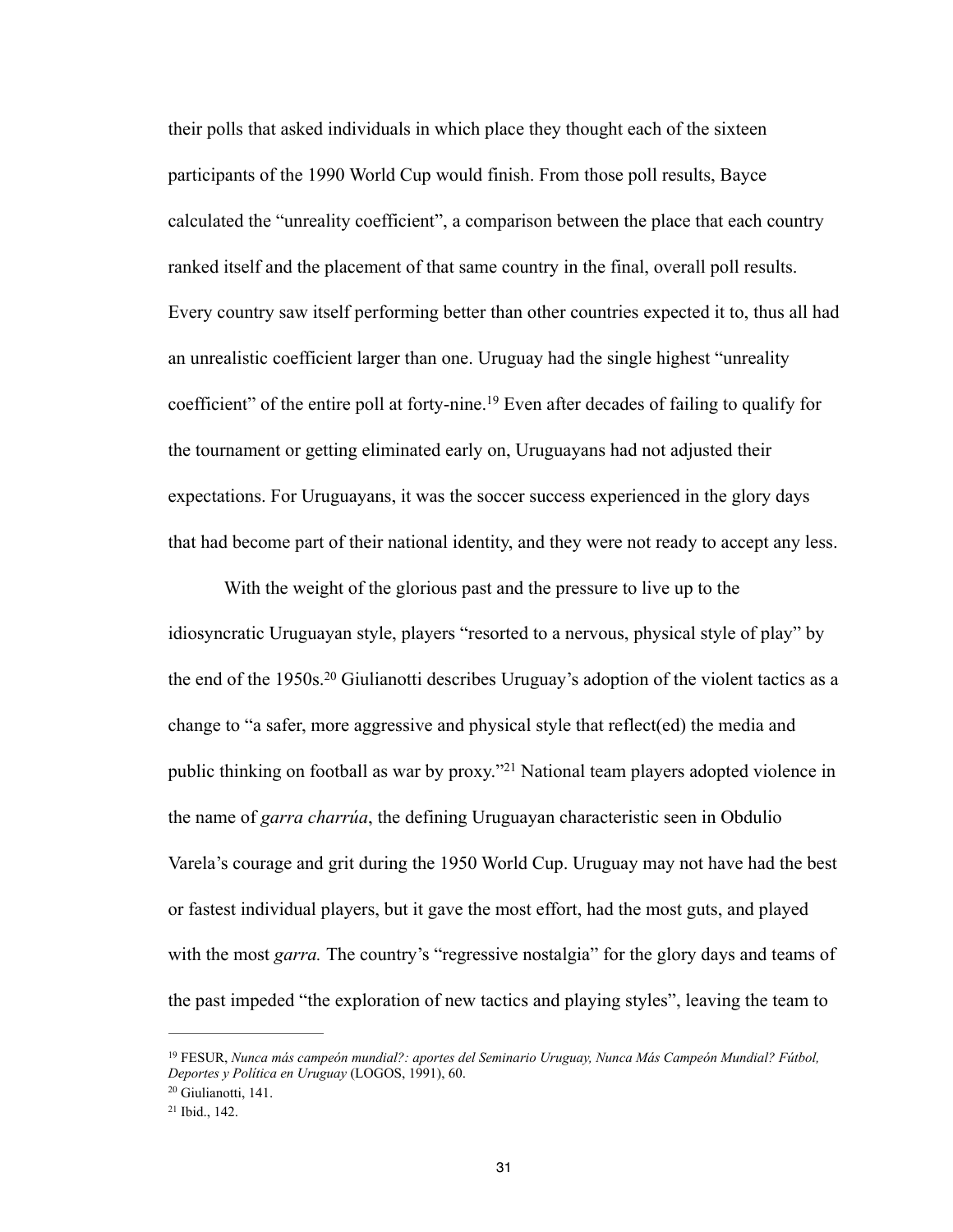perform with effort, aggression, and little else.<sup>22</sup> More so, the national team's new "style" earned the country a horrific reputation, one that was confirmed in the 1986 World Cup when Uruguay had a player sent off forty seconds into the game, the fastest red card awarded to this day.<sup>23</sup> The national team, once central to the Uruguayan identity due to earning the country a positive external identity, developed a negative reputation.

 The national clubs' performances in two international competitions, the Copa Libertadores and Intercontinental Cup founded in 1959 and 1960, respectively, offered an opportunity to continue the narrative of Uruguay as a powerful soccer nation.<sup>24</sup> Peñarol and Nacional, the two main Uruguayan clubs, made it to the finals of one of the two tournaments ten times between 1960 and 1971 and five times in the 1980s, winning the competitions fifty percent of the time they reached the finals.<sup>25</sup> The success of the clubs allowed the ties between Uruguayan national identity and soccer to remain strong. Even though the national team was not performing well, the country was still producing internationally successful club teams; they were still a soccer nation. This would only change in the 1990s, when the global commercialization of soccer led to the decline of the Uruguayan clubs, as well: they lost stadium attendance, quality, players, and international prestige.<sup>26</sup> However, they did not lose their centrality in Uruguayans' lives. Fans could still associate with a national champion.

 $22$  Ibid., 150.

<sup>&</sup>lt;sup>23</sup> Giulianotti, 154.

 $24$  Ibid., 141.

<sup>&</sup>lt;sup>25</sup> CONMEBOL,<http://www.conmebol.com/es/copa-libertadores-2015/historia>

<sup>&</sup>lt;sup>26</sup> Giulianotti, 148-149.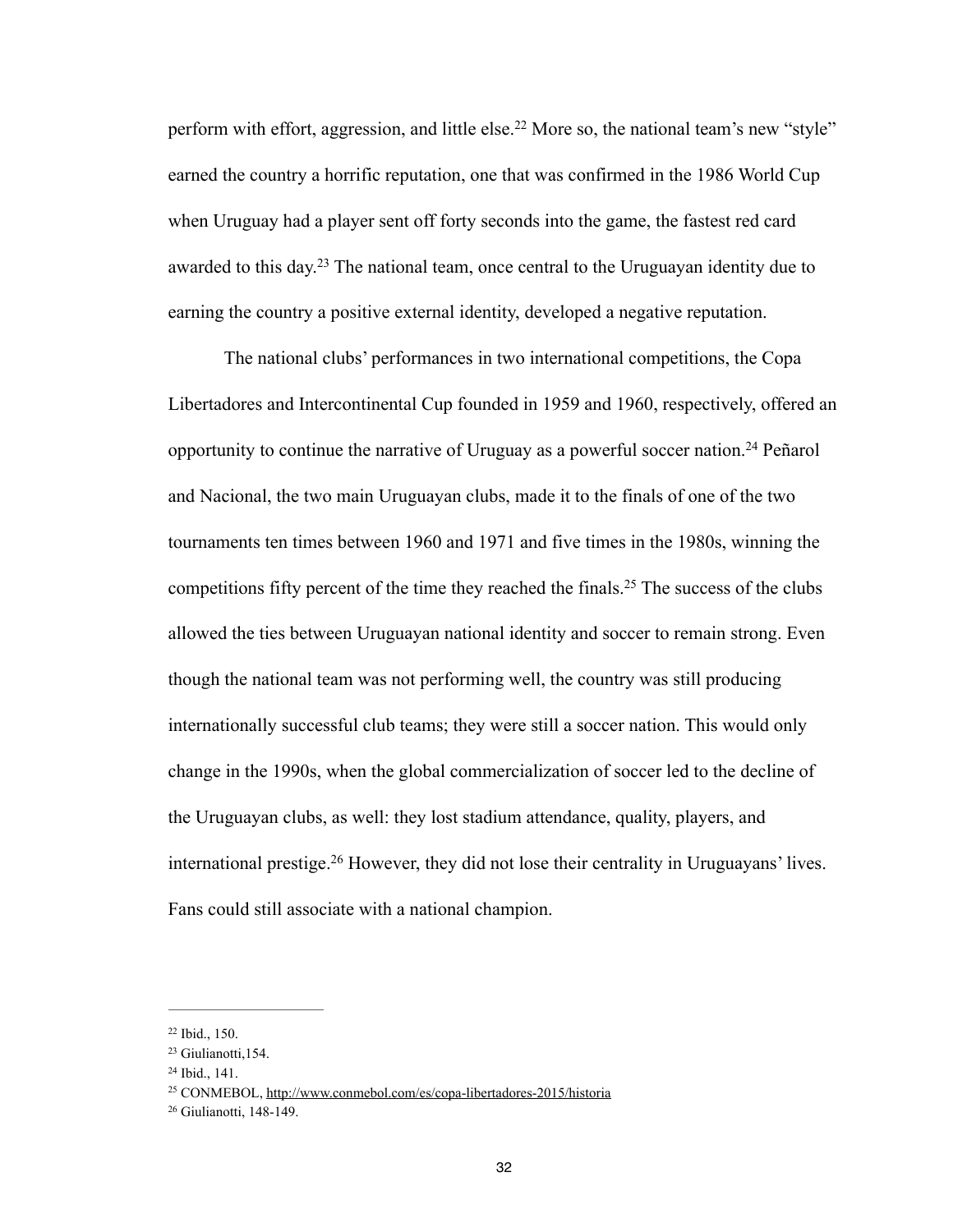The back and forth competition and success of the two main club teams sparked emotions and excitement in Uruguay and caused club loyalty to displace the unity once created by the national squad. Uruguayans still closely followed the national team and had high expectations, but fans mostly cheered and supported their own club's players rather than the national squad as a whole. The antipathy between the opposing clubs' fanbases was so large, that authorities had to physically separate the two crowds during some national team matches.<sup>27</sup> In 1986, Uruguay's friendlies against Nacional and then Peñarol were "… a sad display during which the Nacional fans cheered for Nacional and the Peñarol fans cheered for Peñarol…"<sup>28</sup> More than two decades later, the Peñarol portion of the Uruguayan crowd whistled the substitution of Luis Suárez, a Nacional player, for Diego Forlán, who had once been a Peñarol man. Suárez expressed his frustration after the game, "I do not understand it, this is the Uruguayan jersey, we are all here for the same reason... the club jerseys should be left aside."<sup>29</sup> Two months later, when Nacional's Sebastian Abreu and Peñarol's Carlos Bueno were fighting for a starting spot on the national side. Bueno asked the public to "stop saying Abreu or Bueno, because one is identified with one part of the country and the other with another… we cannot lose sight that we need to support Uruguay." <sup>30</sup> The national team no longer overcame the country's divides as it had during the glory days; it was seen as a collection of club players rather than a unified representation of the country.

<sup>&</sup>lt;sup>27</sup> "Corazón partido," *El Observador*, June 14, 2008.

Andrés Reyes, *El propio fútbol uruguayo: una guía ideal para comprender el fútbol más incomprensible del mundo* <sup>28</sup> (Palabra Santa, 2012), 85.

<sup>&</sup>lt;sup>29</sup> Jorge Señorans, "Uruguay vs. Uruguay," *El Observador*, February 7, 2008.

<sup>&</sup>lt;sup>30</sup> "'Sería bueno que terminaran de hablar del tema por la gente'," *El Observador*, June 11, 2008.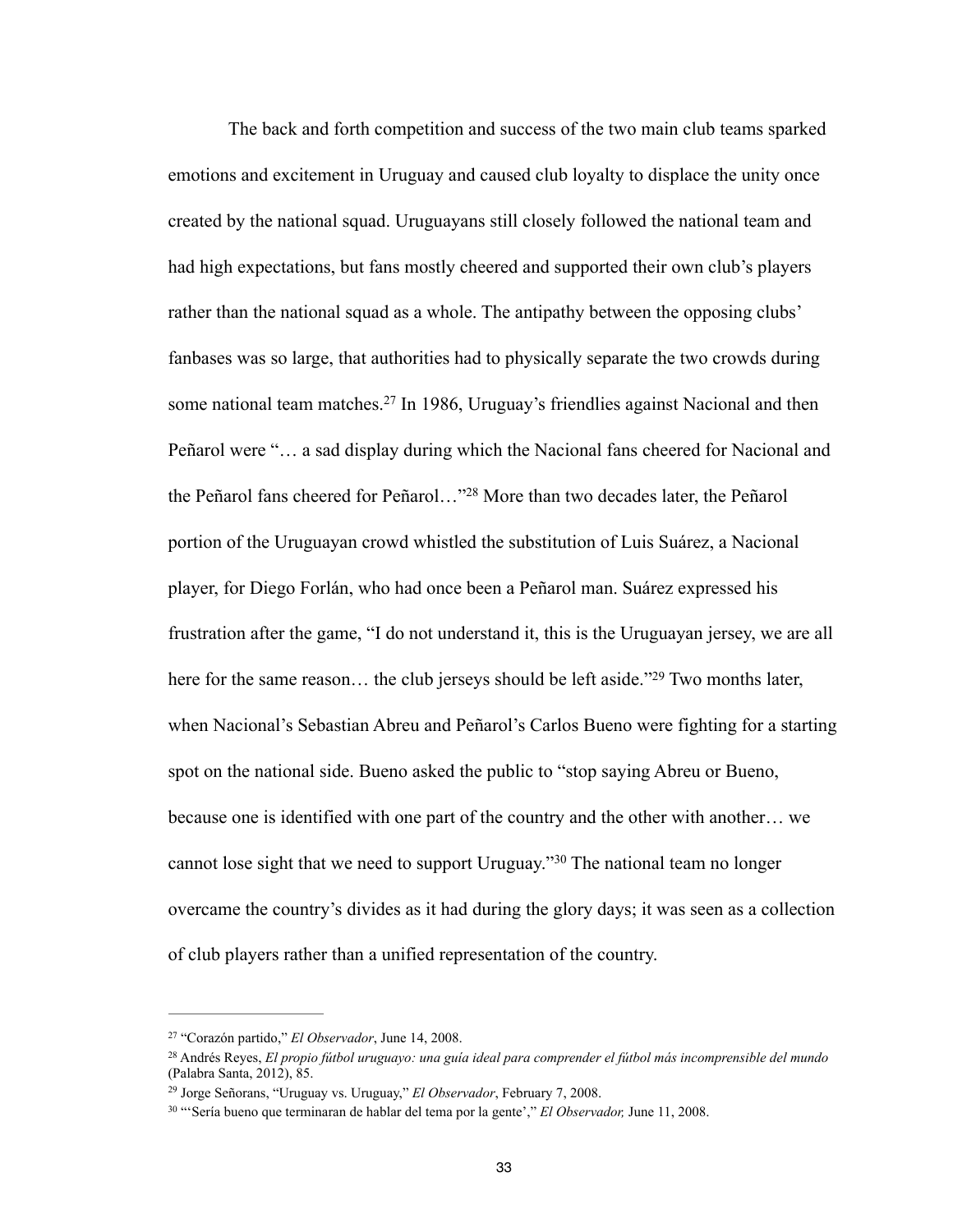The fans did not have as much patience with the national team as they did with their club teams. In 2008, Coach Tabárez explained:

"I have previously stated that the national team does not have fans and that you can see that when if within ten minutes we do not score, there is silence and then something else. A fan of a club has a greater tolerance for suffering. It is clear in the case of Peñarol, the fans supported even when things were not going so well, something that with the national team does not occur."31

Uruguay's coach from 1999-2001, Daniel Passarella, had to request to stop playing in Montevideo due to the insulting whistling he would get from the crowds.<sup>32</sup> In 2004, Alvaro Recoba, a player with a successful club career abroad who had been unable to hit his stride for the national team, was whistled off the field in Montevideo by forty thousand people due to a poor performance.<sup>33</sup> Jorge Fossati, the national team coach expanded on this: "in recent times, it gets to the point that the player himself prefers to play away."<sup>34</sup> Four years later, one journalist wrote, "It is very rare that Uruguay gets to play at home. But the times that it does, it plays against its rival and against the people..."<sup>35</sup> Uruguayans' frustrations with the national squad due to decades' long losing streaks caused even home games to be a hostile environment for the players.

### **Locals and Repatriados: The Player-Fan Relationship**

 Due to commercialization and the player exodus to Europe, the national team began to be comprised of both local players and *repatriados,* players under contract with

<sup>&</sup>lt;sup>31</sup> "Hinchas sin identidad," *El Observador*, June 12, 2008.

<sup>&</sup>lt;sup>32</sup> Señorans, "Uruguay vs. Uruguay".

<sup>&</sup>lt;sup>33</sup> "Figueredo y Fossati le pusieron paños frios," *El Observador*, November 24, 2004; Daniel Rosa, "Es hora de que aparezca el clamoroso Recoba," *El Observador,* September 4, 2003.

<sup>&</sup>lt;sup>34</sup> "Fossati pide un ataque incesante e insistente," *El Observador*, November 16, 2004.

<sup>&</sup>lt;sup>35</sup> Señorans, "Uruguay vs. Uruguay".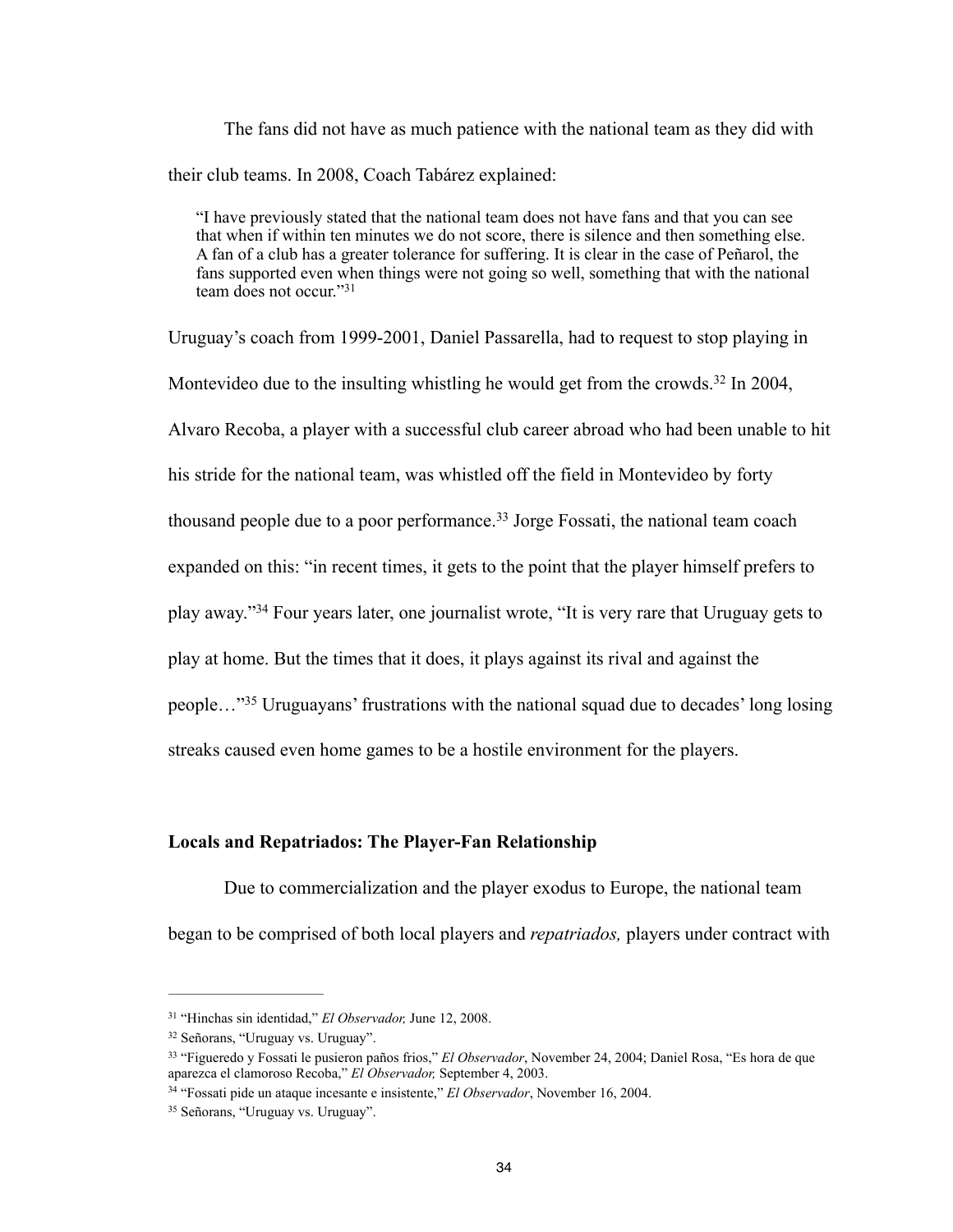clubs abroad. The *repatriados* played abroad because they were the best, which made fans question why their inclusion in the national team did not yield better results for the national team. The media and the public began to distrust the returning players and the term *repatriados* developed a negative connotation. Fans, unable to comprehend why players performed well abroad, but not at home, blamed the passion and dedication of individual players. This caused the relationship between the national team and the Uruguayan fans to flag.

 The suspicion and distrust of the *repatriados* reached a climax in the 1990s, when Luis Cubilla, the national team coach between 1990 and 1993, openly criticized the *italianos,* the *repatriados* playing in the Italian league, when expressing his interest in taking over the national squad:

"I cannot call a player that changes his mentality, that thinks that he wins \$20,000 a month, that he has the best clothes, that he has the best car and comes to pretend like he is fair with his teammates. He hurts them when he says no, if they don't pay \$1,000, then we will not play with La Celeste because in soccer you earn a lot of money and you have to exploit it, and the player must earn money…"36

His comments clearly show the negative perception and questioning of *repatriados* in Uruguay. As a response to his statement, the *italianos* announced that they would not defend the sky-blue shirt until the coach retracted his statement.<sup>37</sup> The media spun this as further proof of the players' arrogance and their abandonment of the Uruguayan fans and said things like "the players... said no to the people."<sup>38</sup> The media's criticism continued even when the players accepted to return to the national team for the 1994 World Cup

<sup>&</sup>lt;sup>36</sup> Prats, 188.

<sup>&</sup>lt;sup>37</sup> Ibid., 189.

<sup>&</sup>lt;sup>38</sup> Video Excerpt from *Juego Limpio* (1994): *<https://www.youtube.com/watch?v=GQX0KpimNNg>.*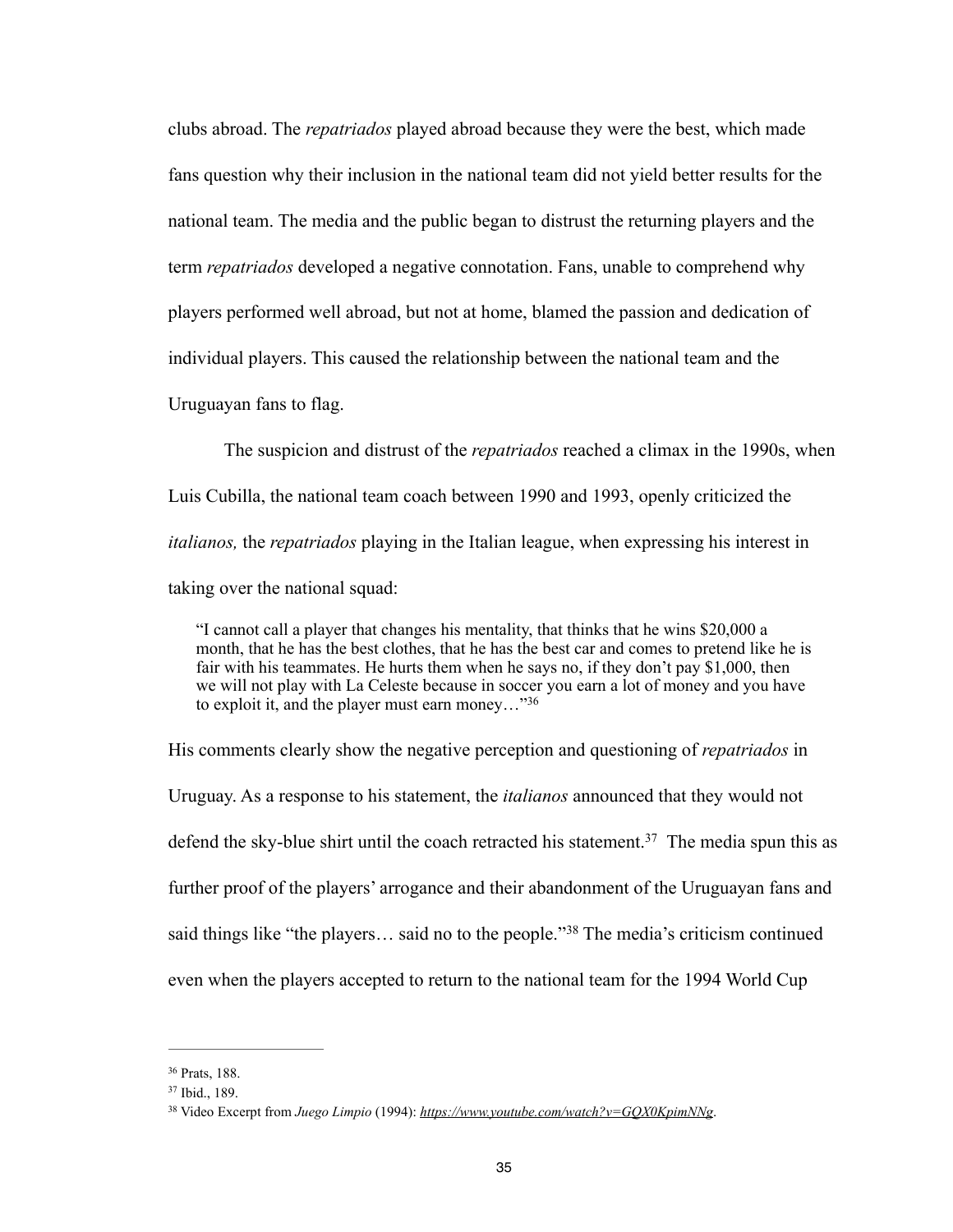qualifiers. Journalists avoided in-depth analysis and blamed the team's failure to qualify

for the World Cup on the *italianos'* delayed arrival and lack of Uruguayan identity:

"…the Brazilians, who when they succeed keep doing samba, keep wearing flip flops, and keep going to the bakery in Copacabana to drink beer with the guys from their neighborhood. Never would they park a sport car at the door, because they know that that is a clash with our way of life… those that let go of the national identity…they were italianos"39

These events exposed the tension present between the Uruguayan public and players

abroad as Uruguayans felt abandoned by the players and failed to identify with them.

This marked the beginning of two decades of tension between fans and players.

As European soccer became richer, the exodus of Uruguayan players accelerated.

Between 1997 and 2001, 502 Uruguayan players left the country, the equivalent of more

than forty-five starting line ups.<sup>40</sup> On August 2, 2007, Jorge Señorans, a Uruguayan

journalist, addressed the exodus:

"Many times, it is proposed that perhaps it would be best to create a base for the national team with local players and just reinforce it with the ones from abroad. But the issue is that there is not a professional group of local players, because if they perform well and have a good enough level to be on the national team then they sleep with their suitcases packed."41

Señorans highlighted the thirteen national team players that had emigrated in the previous

year and emphasized how the exodus changed the composition of the national team. By

the end of the qualifiers for the 2010 World Cup, the Uruguayan team fielded only

players that had contracts with clubs abroad.<sup>42</sup> The increase in the number of players

from abroad meant that the distrust that had existed between the fans and the *italianos* 

during the *repatriados* crisis of the 1990s now affected a large part of the national side.

<sup>&</sup>lt;sup>39</sup> Video Excerpt from *Juego Limpio* (1994): *<https://www.youtube.com/watch?v=GQX0KpimNNg>.* 

Señorans, "Uruguay transfirió 12 equipos en 2001," *El Observador*, January 21, 2002. 40

<sup>&</sup>lt;sup>41</sup> Señorans, "En un año de proceso, Tabárez perdió un equipo," El Observador, August 2, 2007.

Patricia Avila, "Uruguay se arma con repatriados para ultimo paso Mundial," *Reuters,* October 30, 2009. <sup>42</sup>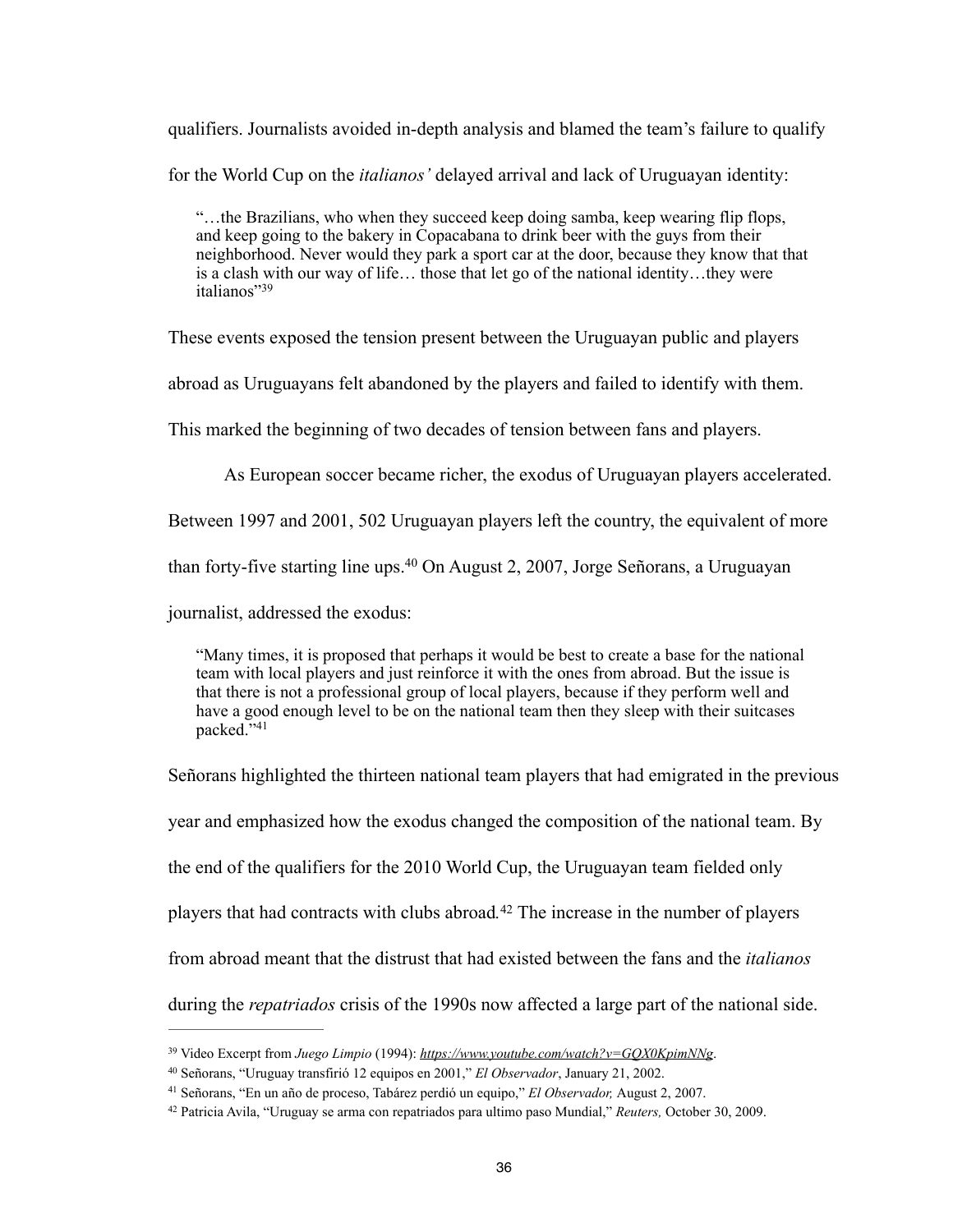Fans wanted players to perform as they did with their clubs abroad, but did not want the players to become dependent on the comforts that had become part of modern sports. Giulianotti explains that "supporters criticized their (*repatriados)* efforts as corrupted by the lazy, rich, unpatriotic, lifestyle that (was) allegedly enjoyed in foreign climates.<sup> $343$ </sup> In 1994, Julio Toyos, a Uruguayan journalist, had expressed that very concern — that players were becoming too dependent on the work conditions that they had abroad:

"And today, we must admit it, unfortunately, that they are good players, but they are missing that something needed to carry the team on their back… that which Gambeta had, that Obdulio had... the old Uruguayan soccer lineage. These guys have changed their habits because they changed their environment. It is different when one changes in the dressing rooms in Central and Sudamerica than when one begins to frequent the frilly dressing rooms with air conditioning and hair dryers…"44

Unfortunately for the players, global commercialization had made fans perceive players more as part of the "them" of the outside world rather than as representatives of the Uruguayan "us".

 The Uruguayan Football Association, the national governing body of soccer, was able to hide its own flaws by joining the fans in the criticism of the players. The national association's lack of reliable revenue streams due to a small domestic audience and a declining club league inhibited it from providing good training and traveling conditions to the players. While many of the national team's failures could have been due to the Uruguayan national team's lack of modern facilities, the Uruguayan Football Association passed the blame on to the players. In 2002, the executives announced that they wanted to find players with a different kind of mentality for the national team, because they were

<sup>&</sup>lt;sup>43</sup> Giulianotti, 142.

<sup>&</sup>lt;sup>44</sup> Video Excerpt from *Juego Limpio* (1994):<https://www.youtube.com/watch?v=GQX0KpimNNg>.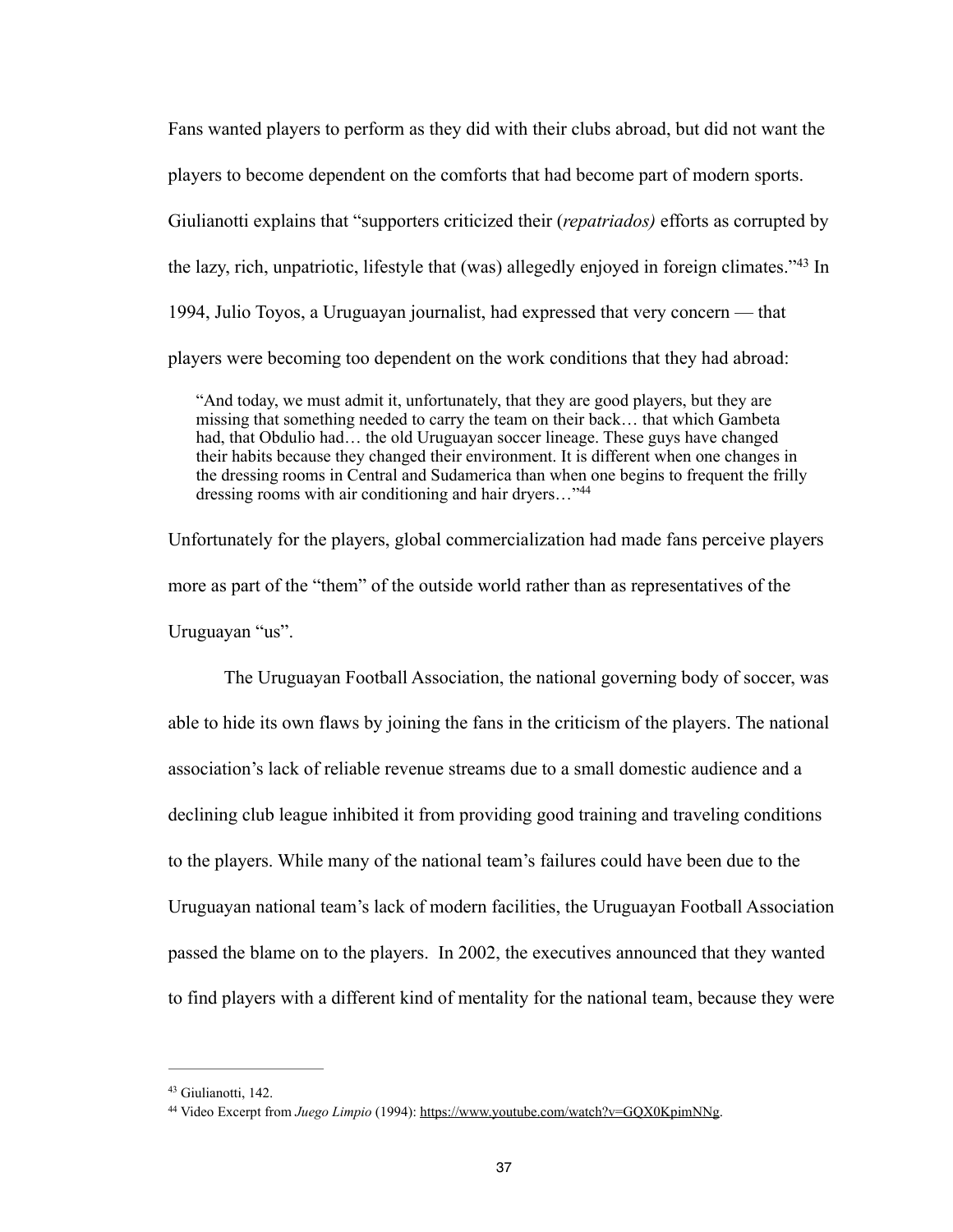displeased with the existing poor attitudes of the players on and off the field.<sup>45</sup> The media fanned the flames further. Journalists shared stories and poor experiences with the players whom they said had never had the "decency to say good afternoon" and reported that fans' overwhelmingly agreed about the lack of humility, respect, professionalism, modesty, and dignity found in their 'superstar' national players.<sup>46</sup> They published quotes about the Uruguayans' frustrations over players' lack of national characteristics, such as the following: "to wear *la celeste* (sky-blue shirt) you must first be *celeste"* and *"*even if the players are all coming from abroad, when one returns to this country, one drinks mate (the traditional Uruguayan tea)." $47$  Both statements suggested that in order to play on the national team, players needed to both play and behave the Uruguayan way. The media's negative narrative towards the players was still present in 2004 when journalists in Uruguay referred to the players returning from abroad with phrases like "big names that blind us", "lacking good attitude", "prefer to lose without the famous ones", and "in need of more dignity".<sup>48</sup> Players did not take the attacks well and often expressed their frustrations with the media, hoping that they would stop accusing them of not giving their all.49

 During the early glory days, the team had been made up of working men, normal Uruguayans. While at the end of the century, the local clubs still consisted of this type of players, at least before they left to go abroad, the *repatriados* were seen as spoiled

<sup>&</sup>lt;sup>45</sup> Señorans, "Un cambio de frente," *El Observador*, July 3, 2002.

Señorans, "Un cambio de frente","Hinchas reclaman disciplina, mano dura, y humildad". <sup>46</sup>

Señorans, "Hinchas reclaman disciplina, mano dura, y humildad," *El Observador,* July 8, 2002. ; Señorans, 47

<sup>&</sup>quot;Técnicos avalan informe de FIFA," *El Observador,* September 27, 2002.

<sup>&</sup>lt;sup>48</sup> "Culpan a directivos y repatriados por la vergüenza 'celeste'," *Terra*, June 7, 2004.

Luiz Inzaurralde, "Insiste con tres atrás," *El Observador*, June 3, 2004. 49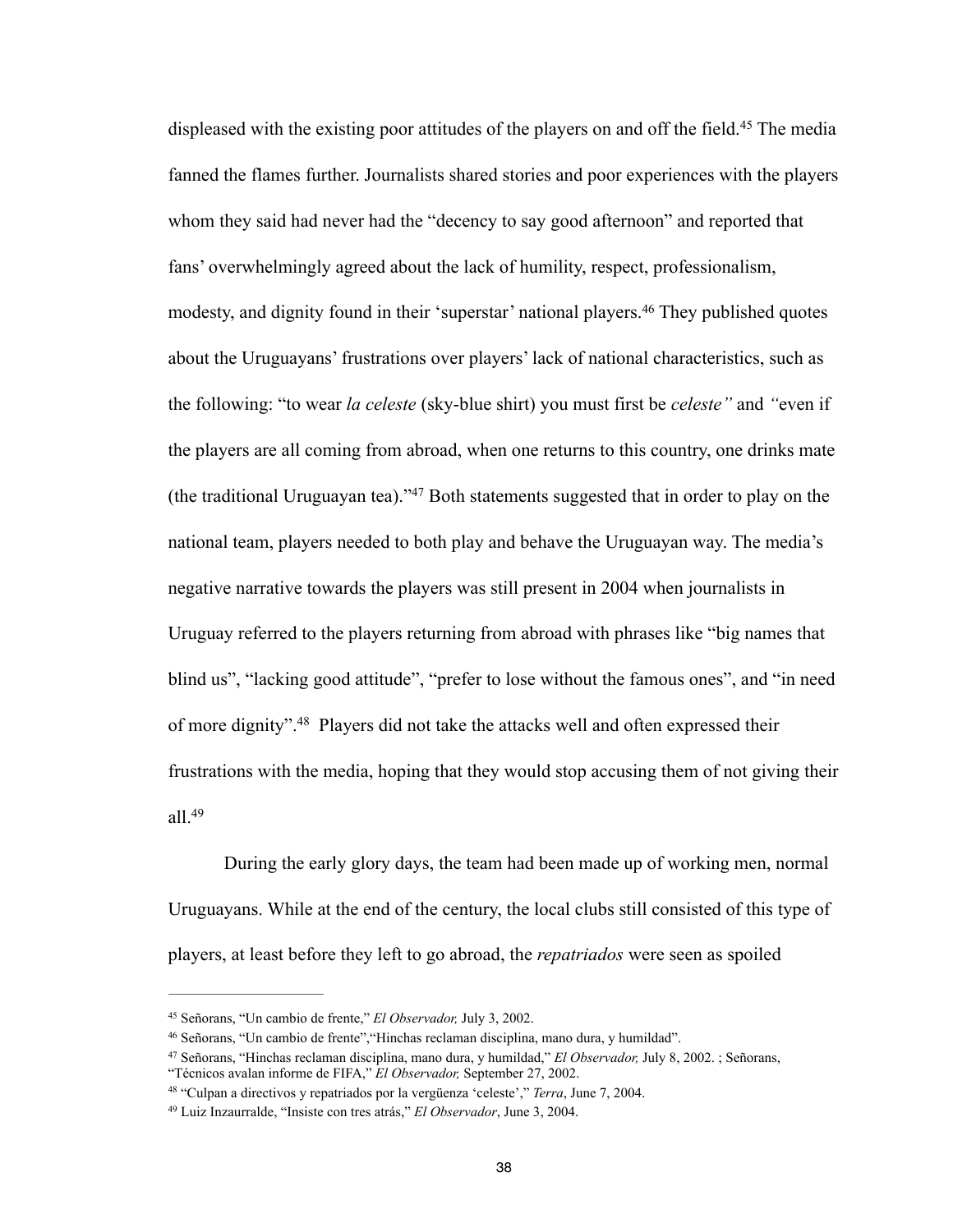celebrities with bad attitudes.<sup>50</sup> Giulianotti describes the shift using the example of Enzo Francescoli who "reflect(ed) the bourgeoisification within South American football. His nomadic pursuit of wealth and success (was) the antithesis of Varela's satisfaction with more frugal civic rewards for more definitive and glorious deeds.<sup>"51</sup> The *repatriados*' alleged greed was contrasted with the 'hunger' experienced by the figures of the past and those still struggling with the poor salaries of Uruguayan clubs.<sup>52</sup> The lyrics of *Orsei*, a song written by the Uruguayan band Rumbo, exposes the tension that grew between fans and players by telling "the story of a garbage worker who stops himself acclaiming a goal by his football hero after reflecting on the huge salary differences between them."53 Commercialization turned the Uruguayan national players from everyday heroes to wealthy celebrities, impeding Uruguayans from being able to identify with them and challenging the historic connection between the national team and Uruguayans.

 Uruguayans saw themselves as a soccer nation, because the sport was both the cultural symbol that united the country internally and the one that provided them with an identity abroad. The 1950 World Cup victory was the last major success of the Uruguayan national soccer team, but the decline of the team's caliber did not eradicate the role of soccer in the national identity. As the national team lost international prominence, national clubs filled the void. This allowed Uruguay to retain its identity as a soccer country, but rather than uniting the country as the national team had, the clubs

Señorans, "Cerrarán las puertas de la celeste a lost empresarios." *El Observador,* February 13, 2007; "Las críticas 50 molestaron a los jugadores celestes," *El Observador,* September 11, 2009.

 $51$  Giulianotti, 151.

<sup>&</sup>lt;sup>52</sup> Señorans, "En un año de proceso, Tabárez perdió un equipo".

<sup>53</sup> Giulianotti, 143.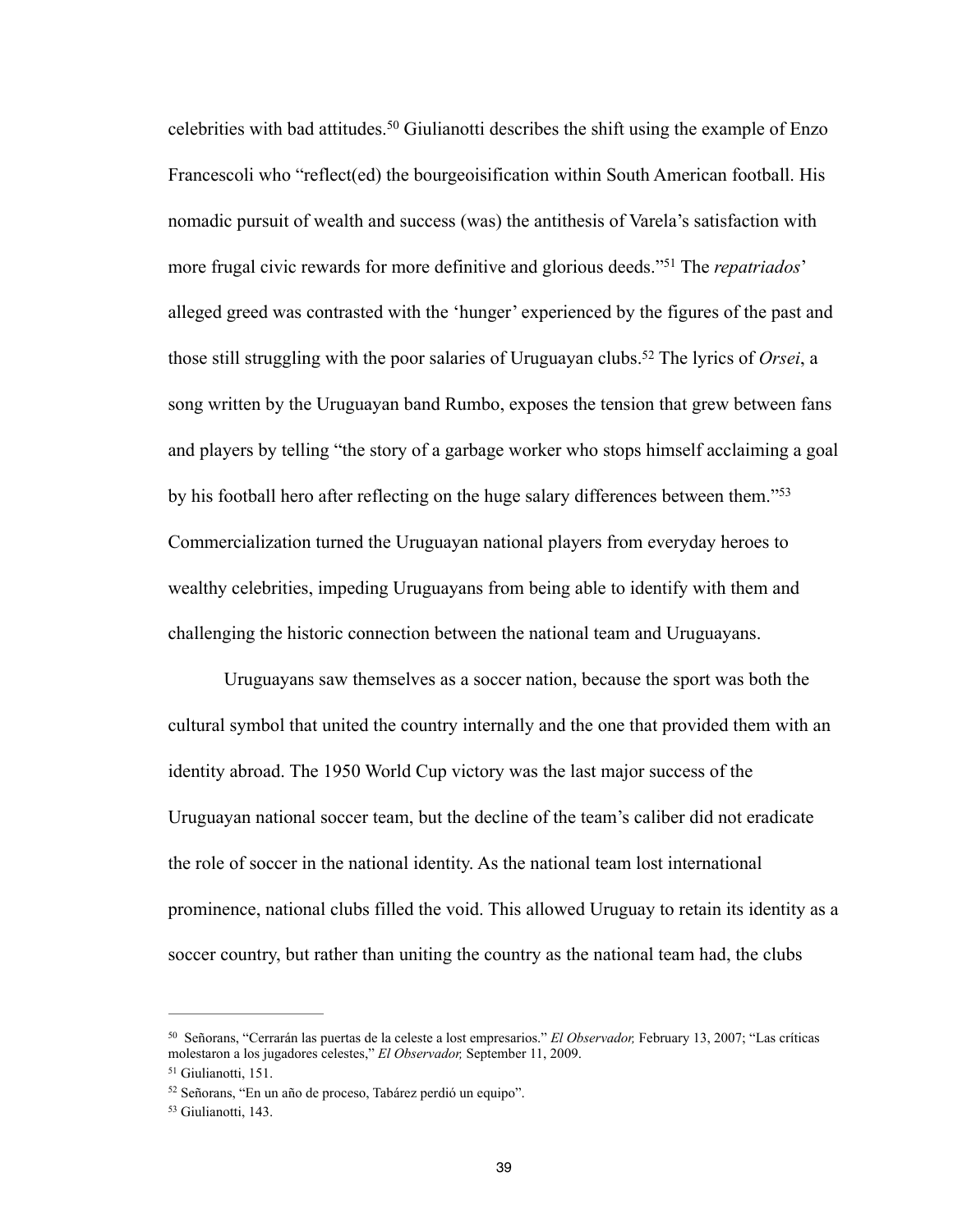created opposing sub-communities within it. The national team no longer contributed images and stories to foster the Uruguayan people's shared sense of nationhood; instead, club experiences served to divide the country. The club based division persisted even as commercialization in the 1990s brought about the clubs' economic decline and resulting lack of competitiveness, because, unlike with the national team, fans were able to keep identifying with the local club teams' players. Whereas fans had once been able to identify with the simplicity and humbleness of all national team players, see themselves reflected in their heroes, and feel represented by the team, global commercialization's effects led fans to only be able to identify with those that were in the local leagues.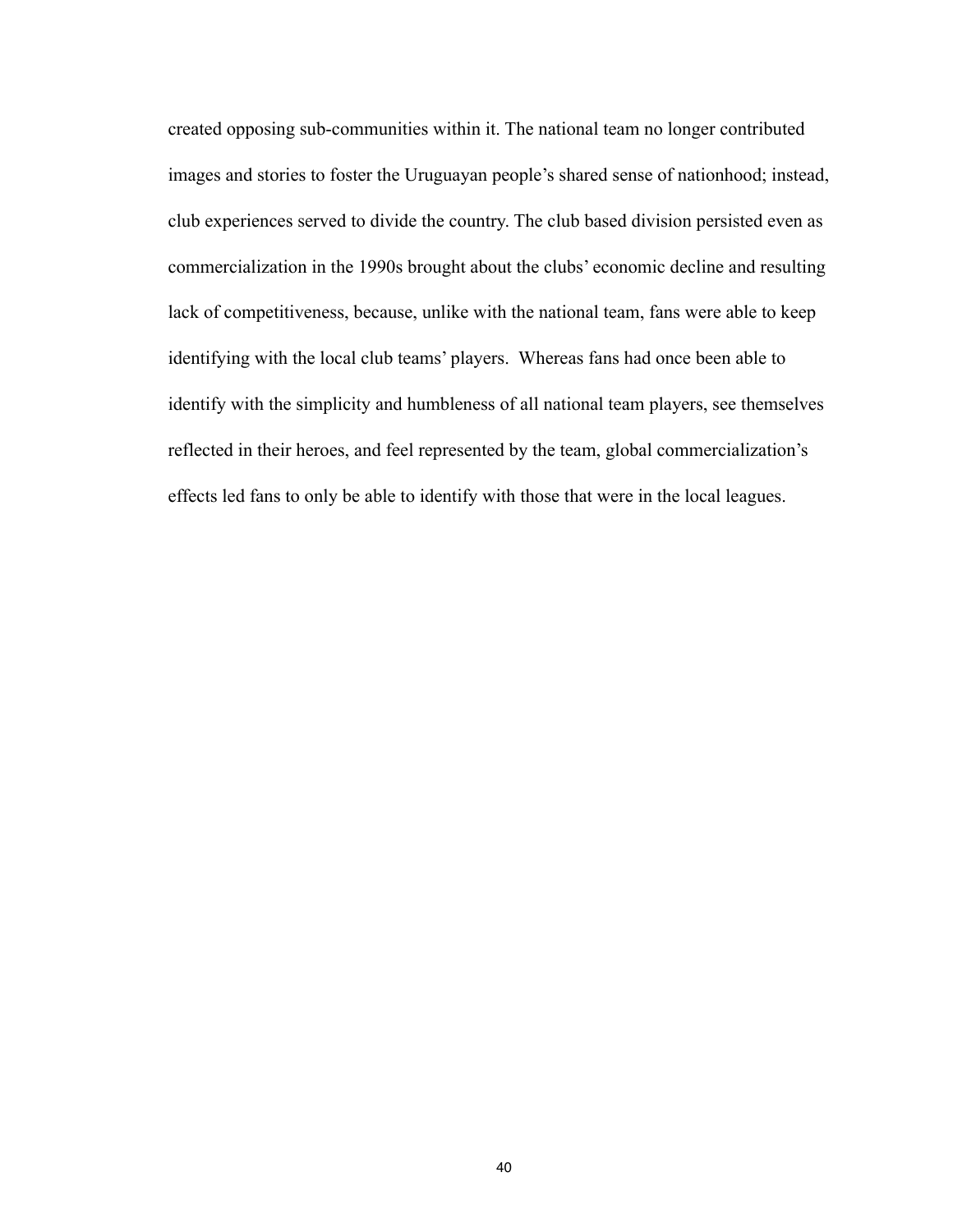# **Chapter Three:** *El Maestro* Tabárez's Long Term Project

Since the 1990s, the game of soccer has undergone major changes in terms of its tactical orientation and infrastructural modernization. However, the Uruguayan national team has struggled to keep up with these fundamental shifts. In its attempt to return the national squad to old glory, the Uruguayan Football Association hired and fired twelve coaches between 1990 and 2006, never allowing any of them to complete an entire World Cup Qualifying cycle.<sup>1</sup> When Óscar Wáshington Tabárez became coach in 2006, he implemented a long-term plan to return Uruguay to a competitive level and adapt to the changes of commercialization. Rather than trying to revive the glory days, Tabárez aimed to reclaim Uruguay's relevance in the globalized game by fixing the structural and institutional flaws of the national game and giving it a new domestic and international image.

# **The Troubles of Uruguayan Soccer**

 One indication of Uruguay's institutional failures was the team's struggle to find opponents for friendly matches.<sup>2</sup> The national association could not pay other teams to travel to Montevideo and did not have the FIFA rankings or results in international

<sup>&</sup>lt;sup>1"</sup>Los celestes cambian de DT como de camiseta," El Observador, April 07, 2004.

<sup>&</sup>lt;sup>2</sup> "Uruguay se queda sin rival para jugar el 18 de agosto", *El Observador*, August 05, 2004.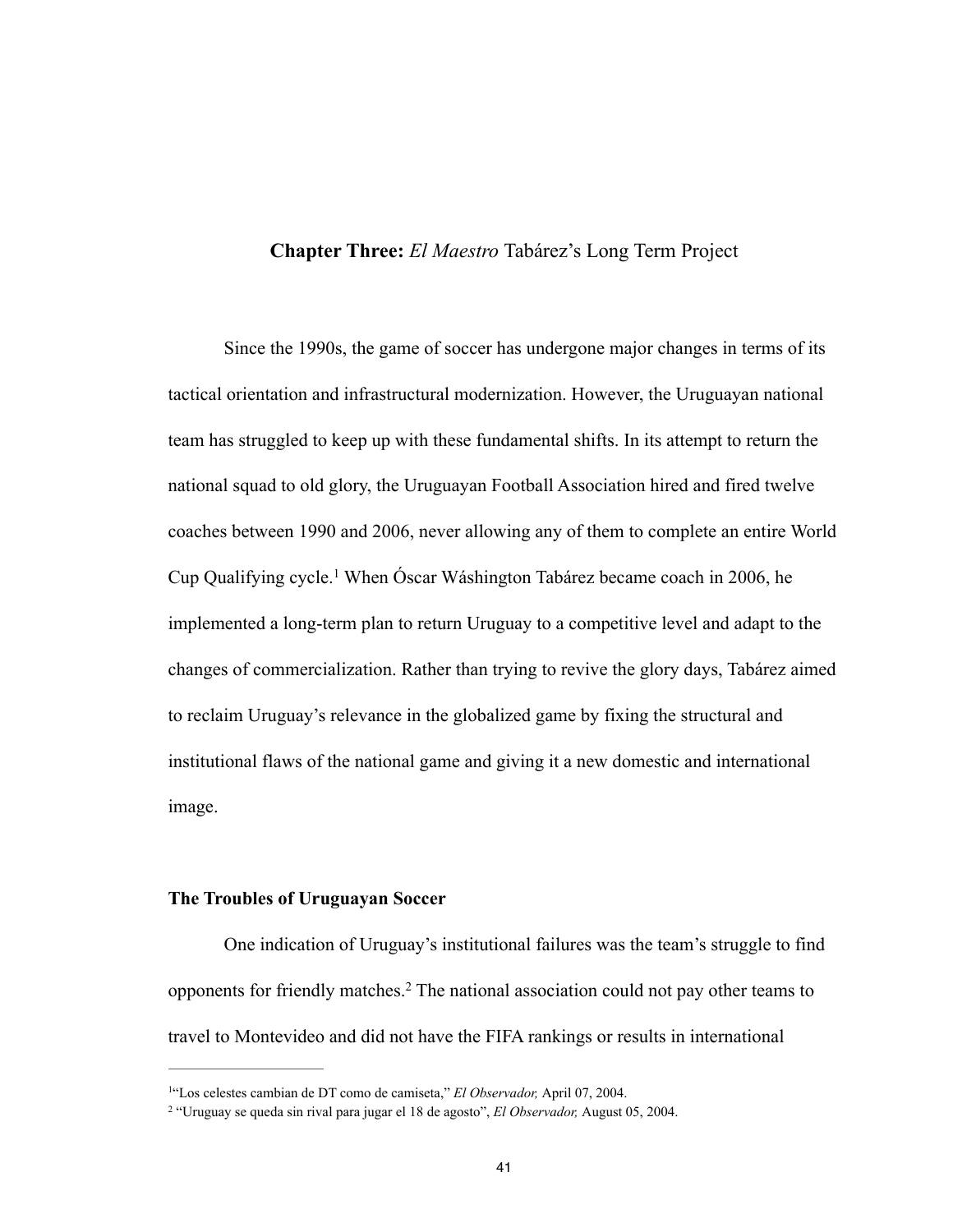tournaments to be invited for friendlies elsewhere. Rather than test its squad against good opponents, Uruguay often ended up playing against amateur Uruguayan squads, which in turn led to even lower FIFA rankings.<sup>3</sup> During the 2006 World Cup Qualifiers, the team went an entire year without playing any friendlies.<sup>4</sup> This made it difficult to develop teamwork and game strategies with players under contract abroad. Moreover, European clubs regularly refused to release their players or did so late for official national team games, causing Uruguayan coaches to have to reshuffle the team and have only one or two practices to train with the entire squad.<sup>5</sup> A lack of cohesiveness on the field was the result. It also affected the camaraderie of the team off the field; fights between coaches and players were not uncommon. Both on and off the field, the team acted as a group of individuals rather than a unit, fueling the portrayal of players as arrogant, selfish stars playing for themselves rather than the country or each other.

 For players used to the organizational standards of European clubs, the Uruguayan national team could not offer adequate conditions. To improve its standing, the team depended on these star players, but it did not offer them the facilities and support they needed to be successful. The players complained, for example, that the team's training complex had never fully been completed when it was constructed and that they had to sleep on old mattresses.<sup>6</sup> The conditions for away matches were not better; the Uruguayan Football Association often bought economy class flights for players,

<sup>&</sup>lt;sup>3</sup> "La práctica de la fecha FIFA", *El Observador*, August 19, 2004.

<sup>&</sup>lt;sup>4</sup> "Hora de los rebeldes", *El Observador*, November 13, 2005.

<sup>&</sup>lt;sup>5</sup> "JR tendrá un día para trabajar con el equipo titular,", *El Observador*, March 19, 2004.; "Fossati tendrá una practica para preparar el equipo", *El Observador*, November 09, 2004.

<sup>&</sup>lt;sup>6</sup> "Tranquilos muchachos van a viajar en primera," *El Observador*, May 08, 2007.; "Hora de los rebeldes," *El Observador,* November 13, 2005.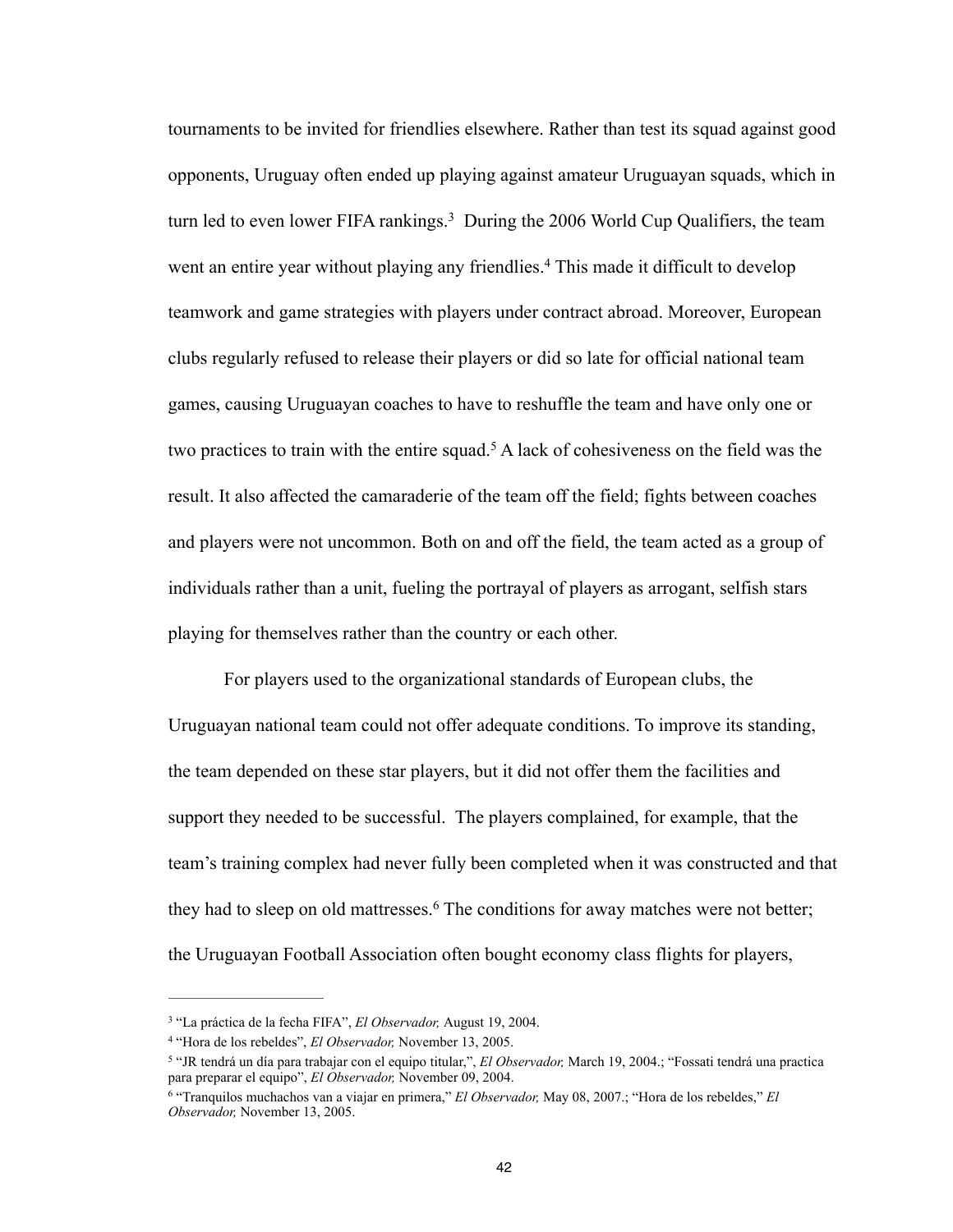meaning that prior to playing a professional soccer match players had to spend an uncomfortable overnight flight with their "knees up by their chest".<sup>7</sup> These poor accommodations likely contributed to the disparity between players' performances for their clubs vs. for their country.

# **Óscar Wáshington Tabárez's Diagnosis**

 After Uruguay failed to qualify for the 2006 World Cup in Germany, the Uruguayan Football Association contacted Óscar Wáshington Tabárez to conduct a study on the state of soccer in Uruguay. Tabárez, sometimes referred to as *El Maestro,* had had a long coaching career in Uruguay, but he had also coached abroad which gave him the outside perspective to analyze the flaws of the national game and understand the forces of the transnational labor market. He had begun his coaching career with the youth divisions of a small Uruguayan club, Bella Vista, while working at an elementary school in order to make ends meet. With limited time, resources, and available players, Tabárez led Uruguay to its first Pan-American Games' gold medal in 1983. Four years later, he led Peñarol to the Copa Libertadores title which put him in the spotlight and earned him the appointment as the Uruguayan national team coach for the 1990 World Cup.<sup>8</sup> Fired after a Round of 16 elimination at the World Cup, Tabárez coached club soccer first in Boca Juniors in Argentina and then first division clubs in Italy and Spain, where he had a chance to observe the advances of the global game.

<sup>&</sup>lt;sup>7</sup> "Hora de los rebeldes," *El Observador*, November 13, 2005.

<sup>&</sup>lt;sup>8</sup> "Tabárez, the coach who returned elite football to Uruguay," [CONMEBOL.com](http://conmebol.com), May 14, 2014.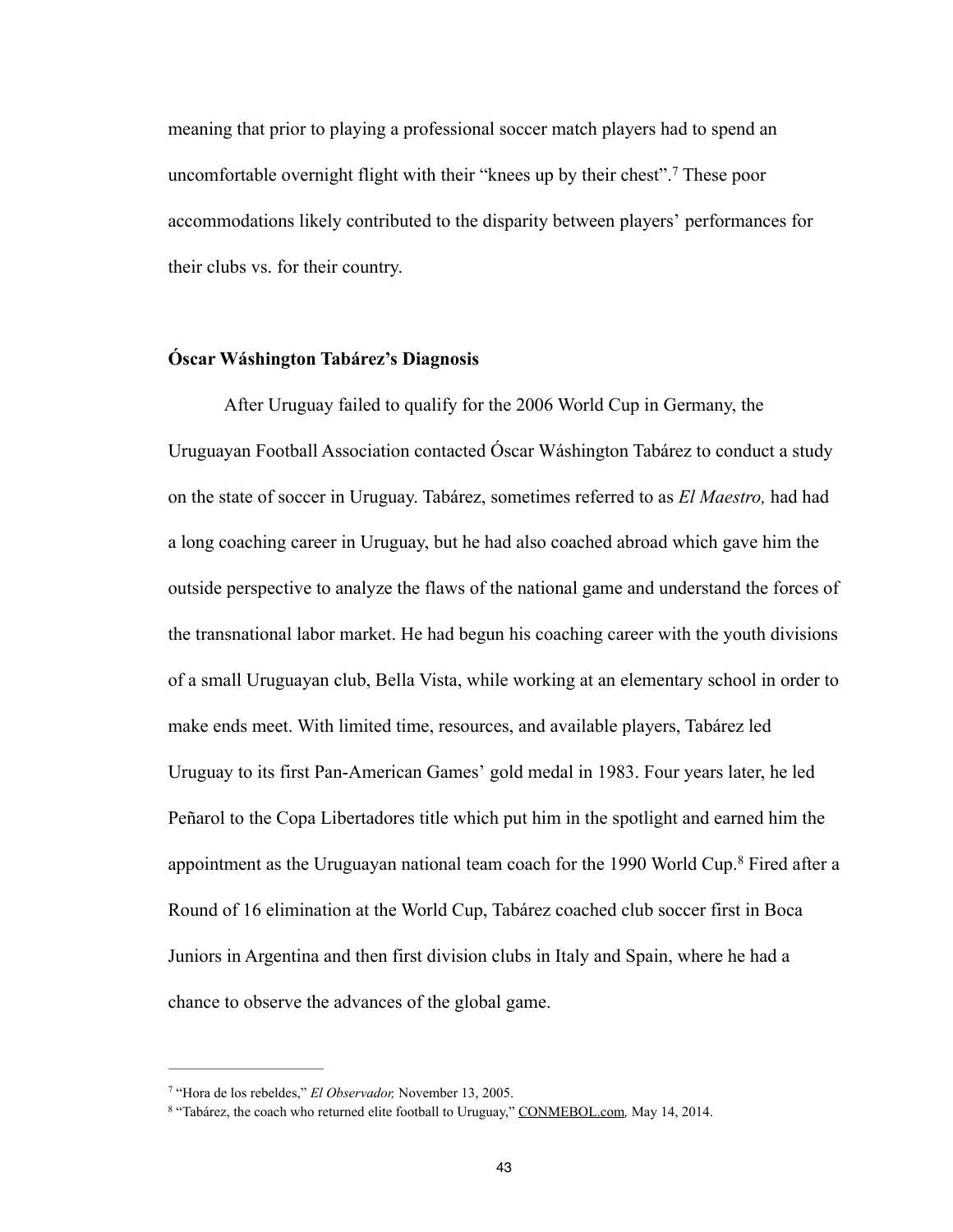Tabárez has been a close observer of Uruguayan soccer for a long time, and he knew how it compared to the game in leading nations abroad. Already after his first stint as Uruguayan coach in 1990, Tabárez had presented an analysis at a seminar on the disparity between Uruguayan and global soccer.<sup>9</sup> In 2004, at a time of "constant sporting and organizational crisis…", Tabárez identified the issues plaguing the national sport and called for a leader to look past the immediate results, prioritize, and set realistic goals. <sup>10</sup> A year later, he gave a formal presentation at Uruguay's Museum of Soccer in Montevideo on the topic. In his speech, he stated that the movement of players to Europe was interrupting players' development and that changes needed to be made so that players would be more prepared prior to leaving. He emphasized that to truly prepare players, training needed to include human and professional aspects and not only technical ones from an early age.<sup>11</sup> Tabárez wanted to emulate the work that José Pékerman had done with Argentina's youth divisions to provide continuity, cohesion, and identity to the national team process.<sup>12</sup> Tabárez also called for changes from the Uruguayan Football Association, explaining that to keep up with elite football, Uruguay needed to improve velocity and therefore needed better-maintained fields for players to train on and more modern training facilities.<sup>13</sup> Uruguay, he argued, needed to rethink its approach to the game, reign in unrealistic expectations before matches, and cut back on excessive

FESUR, *Nunca más campeón mundial?: aportes del Seminario Uruguay, Nunca Más Campeón Mundial? Fútbol,* <sup>9</sup> *Deportes y Política en Uruguay* (LOGOS, 1991).

<sup>&</sup>lt;sup>10</sup> Horacio López, *El camino es la recompensa: conversaciones con Óscar Washington Tabárez* (Prisa Ediciones, 2012), 273.

 $11$  López, 275.

<sup>&</sup>lt;sup>12</sup> "Los frutos de Pekerman," *El Espectador*, January 6, 2012.

<sup>&</sup>lt;sup>13</sup> López, 280.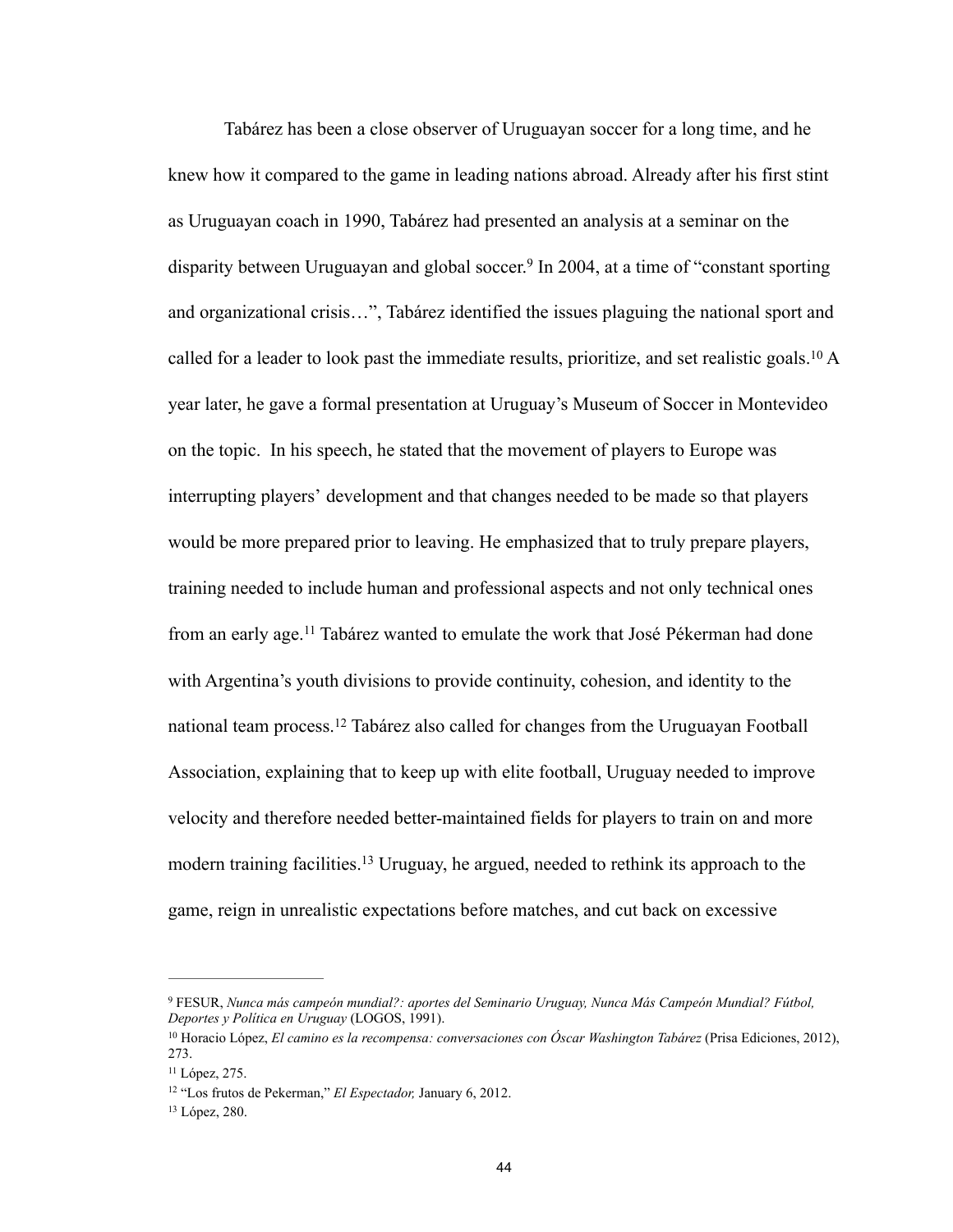criticism after games. Tabárez concluded his presentation by explaining that if Uruguay followed his advice and modernized its training methods, the national team would once again see positive results.14

 Tabárez was nominated for the national team coach position in 2002 and 2004 by Daniel Pastorini, a member of the Executive Board of the Uruguayan Football Association, but failed to garner enough votes.<sup>15</sup> In 2005, the Executive Board of the Uruguayan Football Association finally offered him the position because it recognized the potential of his long-term plan for the national team.<sup>16</sup> Figueredo announced that Uruguay would "need to begin to reformulate everything: the youth divisions, local players, the experience with the players abroad. There (would) need to be a study and a complete five-year plan."<sup>17</sup> Pastorini explained that "the most important thing is that the project is for all of the national teams, starting from the very bottom with the youth teams, from the base, and reaching the national side. It is important to begin a long-term project."<sup>18</sup> Tabárez returned to the position as national team coach because the Association accepted a different project; he would have declined to be hired under the same conditions as in 1990.<sup>19</sup>

<sup>&</sup>lt;sup>14</sup> Ibid., 280.

<sup>&</sup>lt;sup>15</sup> "Figueredo quiere a De León y Pastorini a Tabárez," *La Red 21*, November 26, 2002.; "Todo encaminado," *El Espectador,* April 8, 2014.

<sup>&</sup>lt;sup>16</sup> "Tabárez inicia hoy su segunda era," El Observador, March 08, 2006.

<sup>&</sup>lt;sup>17</sup> "Van por el Maestro," *El Observador*, February 11, 2006.

<sup>&</sup>lt;sup>18"</sup>Maestro en ilusiones," *El Observador*, March 07, 2006.

<sup>&</sup>lt;sup>19</sup> "El Maestro termino con su insomnio," *El Observador*, March 09, 2006.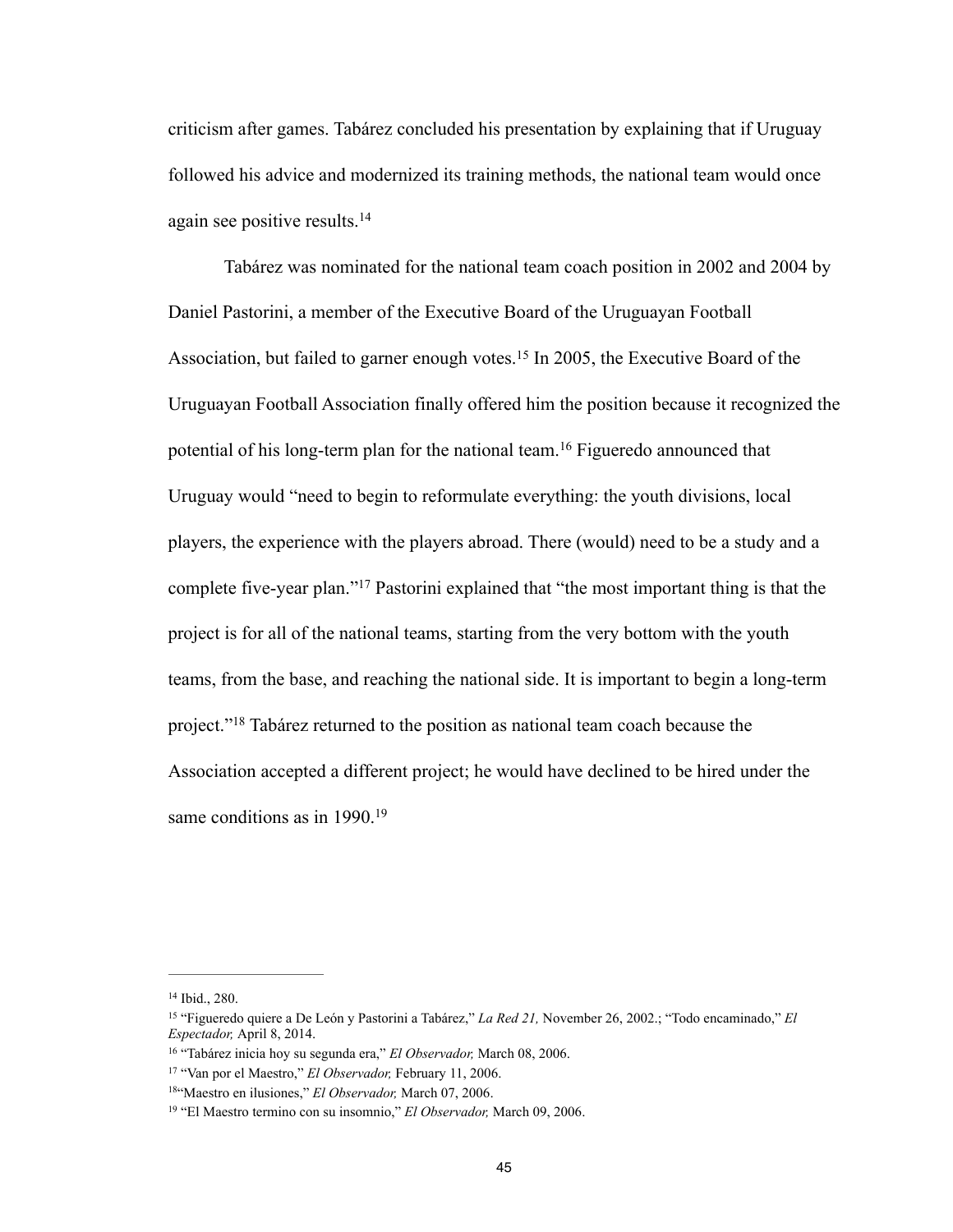## **Playing the Long Game:** *El Maestro***'s Project**

 At his first press conference as coach, Tabárez distributed a folder to the media with the label, "The Institutionalization of the Processes of the National Teams and the Formation of their Players."<sup>20</sup> It was his proposal to modernize Uruguayan soccer and respond to the effects of global commercialization. It offered a diagnosis of the state of Uruguayan soccer, clear, concise goals for the project, and player development objectives based on José Pekerman's work with Argentina's youth divisions and Barcelona's recipe for success in Europe. Tabárez attributed the poor state of the national sport to the exodus of players, often at a very young age, and the discontinuity of organization and strategic coordination of the national team.<sup>21</sup> He proposed to establish continuity and stability in Uruguayan soccer by instituting standardized policies and practice routines for all levels of the national team, organizing all practices and games in advance to fit both national and international calendars, and guaranteeing friendlies and competition for the national side. Tabárez became the first Uruguayan coach to utilize computer software to analyze opponents and past games, have the main team's coaches also oversee the youth divisions, and employ a psychologist to attend to the players.<sup>22</sup> Although these practices were common in successful European clubs and national teams, they faced heavy criticism from conservative Uruguayan journalists until Tabárez backed them up with results.

<sup>&</sup>lt;sup>20</sup> Ivan Castagnello, "Orgulloso de usted, 'Maestro'," *La Red 21*, June 28, 2014.

Óscar W. Tabárez, "Institucionalización de los procesos de las selecciones nacionales y de la formación de sus 21 futbolistas," (2006): 2-3.

<sup>&</sup>lt;sup>22</sup> Ibid., 5-10.; Felipe Arocena, *Lessons from Latin America: Innovations in Politics, Culture, and Development* (University of Toronto Press, 2014): 173.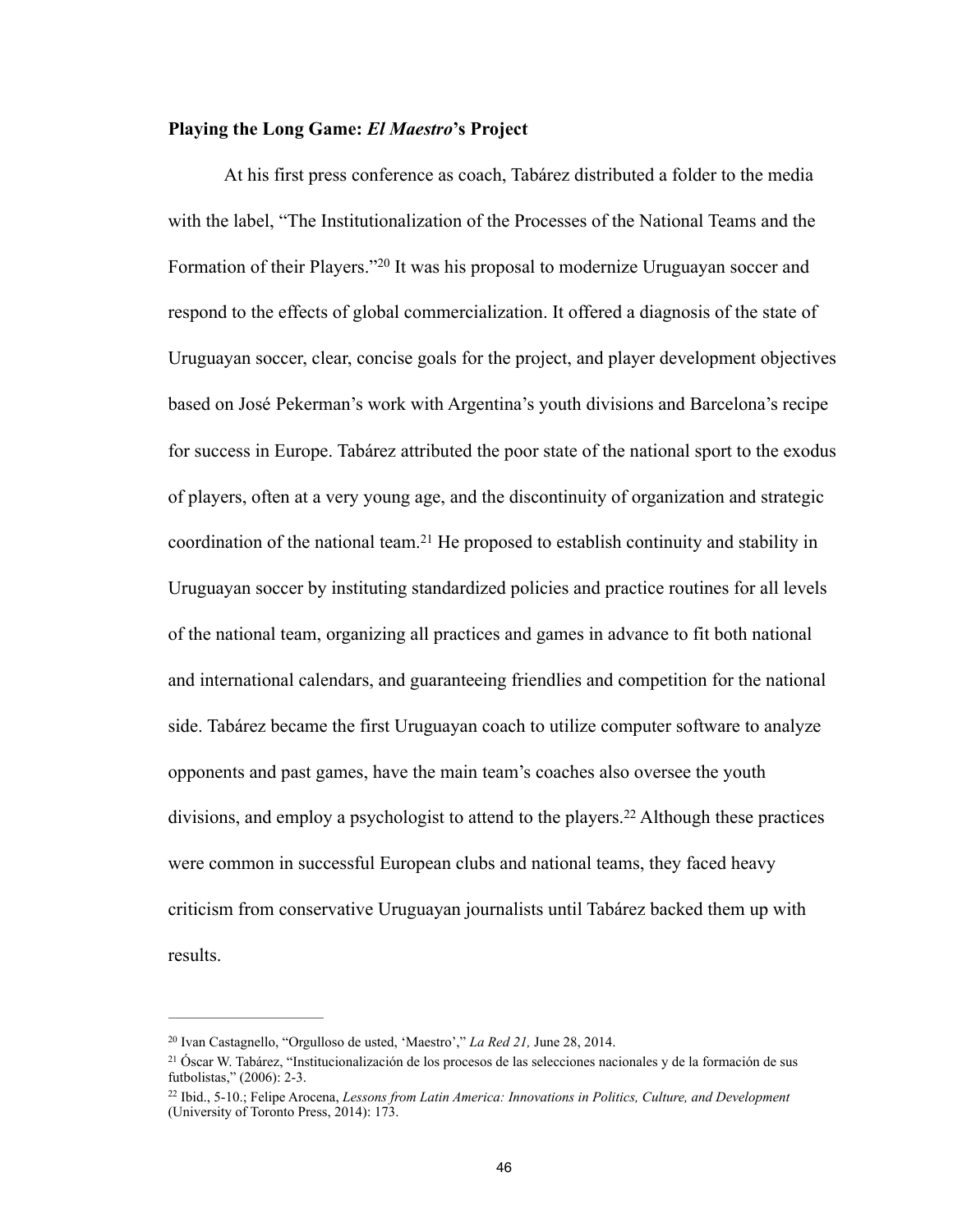Tabárez's proposal outlined a tactical orientation, practice outlines, and numerous other technical improvements, but it also concentrated on the pursuit of structural changes in the Uruguayan Football Association, primarily in the way the youth divisions were run. He had observed Pekerman's work with the Argentina youth and wanted to apply the approach in Uruguay. Tabárez sought to "coordinate the objectives and activities of the national teams at all age groups to reach long and mid range objectives."<sup>23</sup> Thus, Tabárez and his staff would oversee the work of the junior squads to guarantee continuity.<sup>24</sup> The proposal also stated that the coaching staff would "pay attention to the intellectual development and the players' connections with the cultural universe (through their curriculum and other activities that positively influence their personal, and eventually, professional, development).<sup>225</sup> Youth players would be encouraged to continue their education and efforts were put into place to assist players' who lacked it.<sup>26</sup> For him, the youth needed to be able to learn more from soccer than technical skills; he sought to teach them about social networking, communication, and teamwork, as well.27

 Tabárez maintained that the Uruguayan coaches needed to find a way to instill a passion for the national team in the youth players before they left the country. He maintained that "no team, no matter how deep its wallet, can have the luxury to be missing organized youth divisions that identify with where they are, with the

 $23$ Ibid., 173.

 $24$  Ibid.,, 173.

<sup>&</sup>lt;sup>25</sup> Ricardo Piñeyrua, *Futbol y Otros Deportes* (Biblioteca Nacional de Uruguay): 12.

 $26$  Tabárez, "Institucionalización de los procesos de las selecciones nacionales y de la formación de sus futbolistas," (2006): 6.

<sup>&</sup>lt;sup>27</sup> López, 311.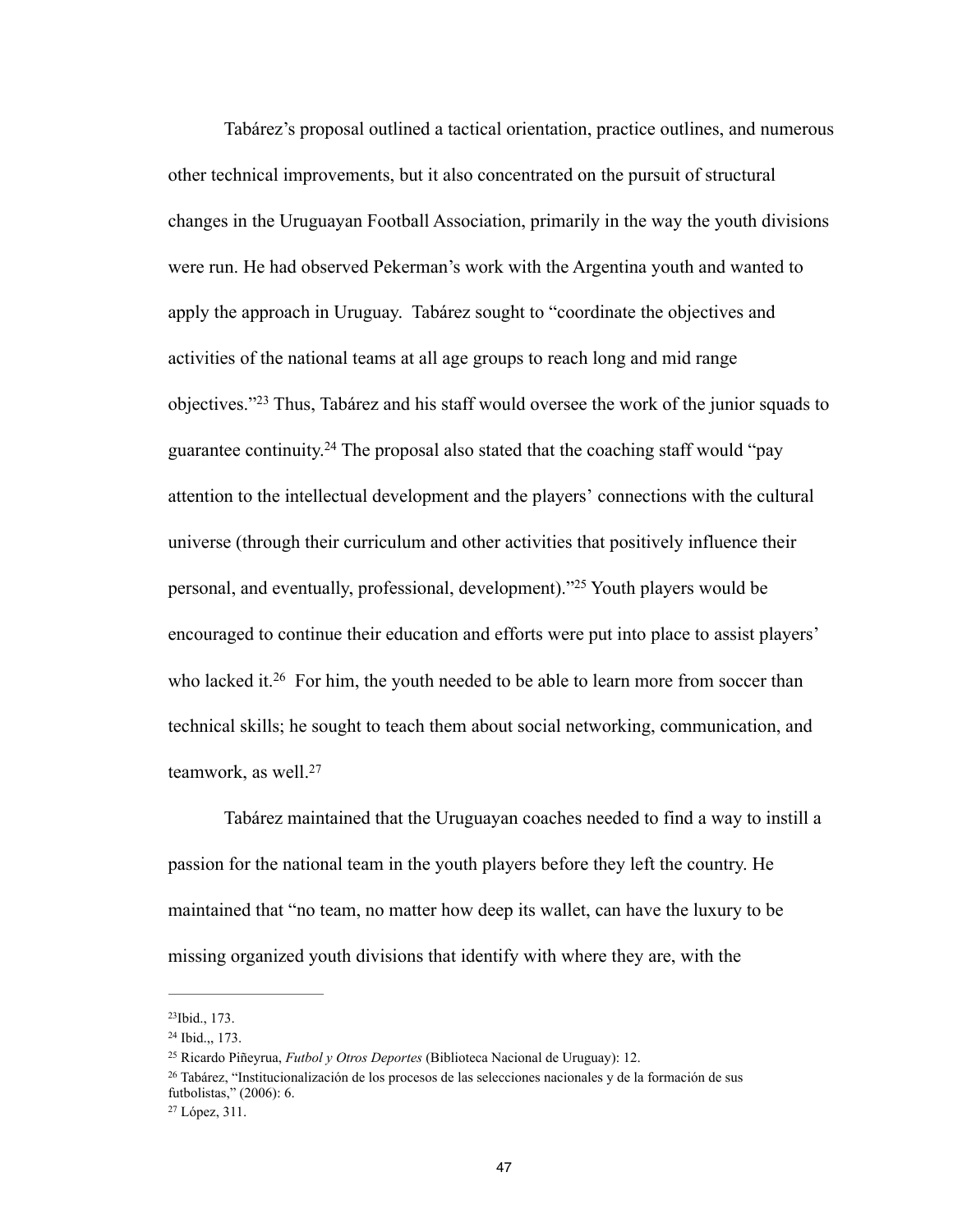institution."<sup> $28$ </sup> Thus, Tabárez designated time for his young players to learn and discuss the history of country's team, the importance of the national soccer culture, and the privilege that it was to play on the team.<sup>29</sup> He added that "reading, learning about *Maracaná*, about the generation from the Olympics, is part of the player's formation or training…they need to feel a part of a historical continuum…of an identity that makes us known abroad."<sup>30</sup> He sought to ensure that even after moving abroad, players identified with the team, its history, its culture, and in turn, with the country. His reforms would ensure that players understand the privilege of playing on the national team, willingly return to play for the country in spite of the inferior conditions, and give it their all "for the sky-blue jersey". Tabárez aimed to embed Uruguayan traditions into the players, so that even if they left Uruguay at a young age they would have an attachment to the national team and the country; he prepared the players to be transmigrants.

 To tackle the issue of excessive stardom and individualism that had hampered team cohesion, Tabárez defined an ideal profile for players on the national team. Diego Aguirre, a seasoned Uruguayan club soccer coach, described Tabárez's emphasis on the character of players: "for him it is more of the human aspect, the profile of player that one needs to find…he maintains that the most important thing is the wood…that afterwards one can carve it."<sup>31</sup> The players would need to demonstrate solidarity, effort,

<sup>&</sup>lt;sup>28</sup> Ibid., 239.

 $^{29}$  Tabárez, "Institucionalización de los procesos de las selecciones nacionales y de la formación de sus futbolistas," (2006): 7.

<sup>&</sup>lt;sup>30</sup> López, 344.

<sup>&</sup>lt;sup>31</sup> López, 249.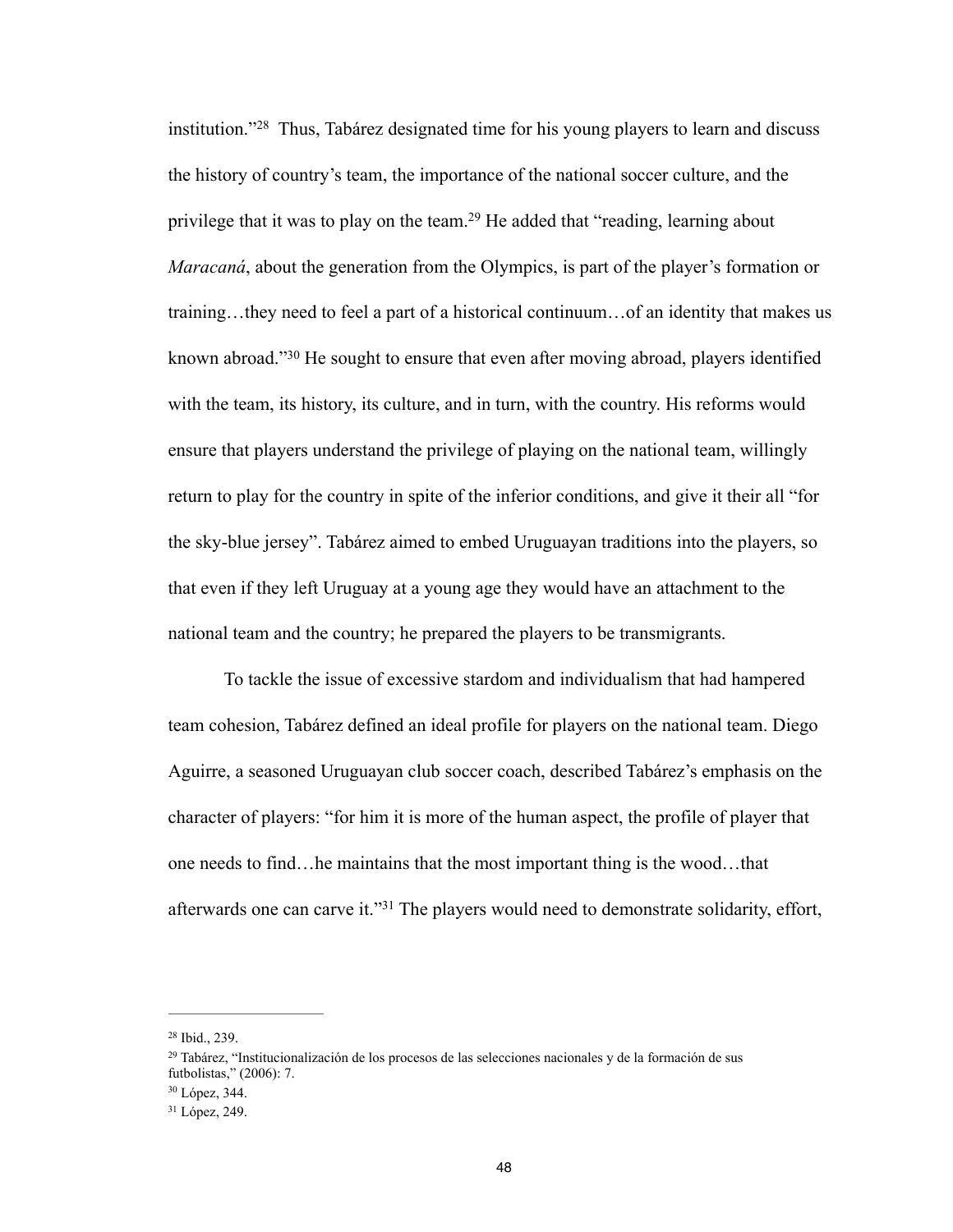respect, and sacrifice and accept their respective roles on the team.<sup>32</sup> To him, part of solidarity and respect was having low profiles and being humble, and allowing "the only star (to be) the team".<sup>33</sup> It was also about the right image to project to the rest of the world. Tabárez aimed to counter the Uruguayan reputation of aggression and dirty play by encouraging a different kind of *garra* from his players: they were to play cleanly and strive for the *Fair Play* trophy.<sup>34</sup> Concentrating on low profile players willing to play within the rules of the game was Tabárez's approach to saving Uruguayan soccer.

### **On the Field Results under** *El Maestro'***s Project**

In an interview in March 2016, the 2010 team captain, Diego Lugano, was asked

what had allowed for Uruguay's return to success on the global stage. He replied:

"When the world credits our generation for this comeback, I am always very analytical. I always point to the project, one that for the first time in Uruguayan history, was concentrated on more than the result…We lost, we played poorly, and we still received support… We had a historical privilege. We were not even close to being the best generation of Uruguayan soccer players; we were just lucky to have the support of a type of project that is now fundamental in modern soccer."35

When the FIFA soccer ranking began in 1993, the Uruguayan team's annual ranking was seventeenth place. After a sharp decline in the late 1990s, Uruguay returned to around the same level at which it had begun and stayed there until 2010. Since then, Uruguay has managed to stay in or near the top ten. The graph below shows the team's recent return to the global stage, but also why the long-term process was crucial. The commitment to a

 $32$  Tabárez, "Institucionalización de los procesos de las selecciones nacionales y de la formación de sus futbolistas," (2006): 6.; "El proyecto Tabárez mas allá del fútbol: Una cancha sembrada," *Políticas: un país en construcción y cambio* (October 2011): 19.

<sup>&</sup>lt;sup>33</sup> López, 217.

<sup>&</sup>lt;sup>34</sup> López, 335.

 <sup>&</sup>quot;Lugano Afirma Que Confrontos Entre Brasil E Uruguai 'sempre São Lindos'," In *Bem, Amigos!,* SporTV, March 08, 35 2016.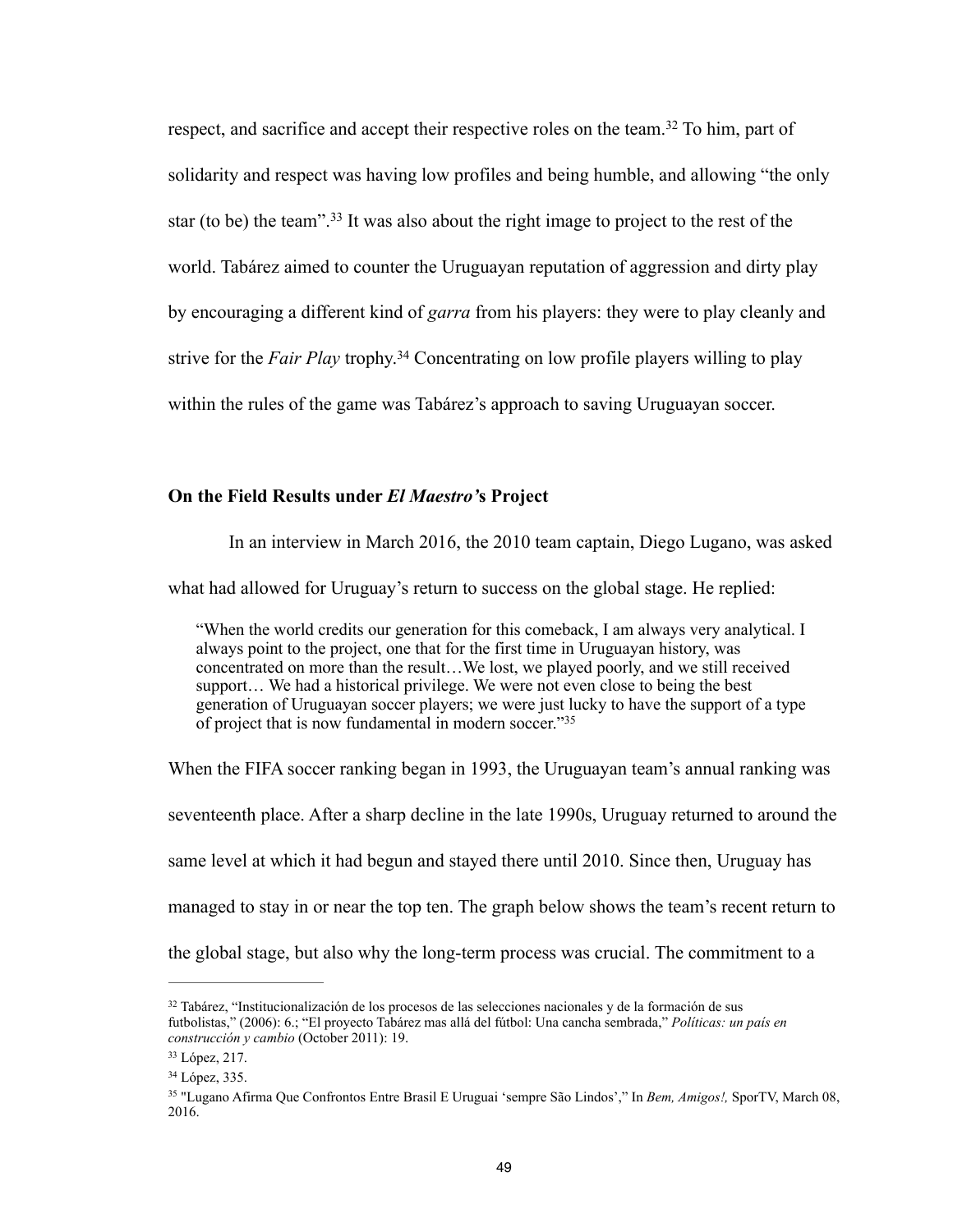long-term program yielded results: the Uruguayan national team is is again internationally competitive.



 Uruguay left South Africa in July 2010 with its best World Cup performance since 1970: fourth place. Diego Forlán became the first Uruguayan since 1970 to be placed on the World Cup All-Star team and the first one in history to be selected as the best player of the tournament.<sup>36</sup> The tournament legitimized the Tabárez process with the successful introduction of several youth division players that had played in the 2007 U-20 World Cup, such as Luis Suárez, Edinson Cavani, and Martín Cáceres, and one from the 2009 U-20 World Cup, Nicolas Lodeiro.<sup>37</sup> The seamless transition from the youth divisions and the main squad worked.

 The success continued after the 2010 World Cup. The following year, Uruguay won its fifteenth Copa América, becoming the country with the most Copa América championships in history. The first place finish, like the fourth place in the World Cup,

<sup>&</sup>lt;sup>36</sup> Ian Chadband, "World Cup 2010: Uruguay striker Diego Forlán makes big splash to win Golden Ball award," The *Telegraph,* July 12, 2010.

<sup>&</sup>lt;sup>37</sup> "El semillero de Tabárez," *El País*, June 22, 2014.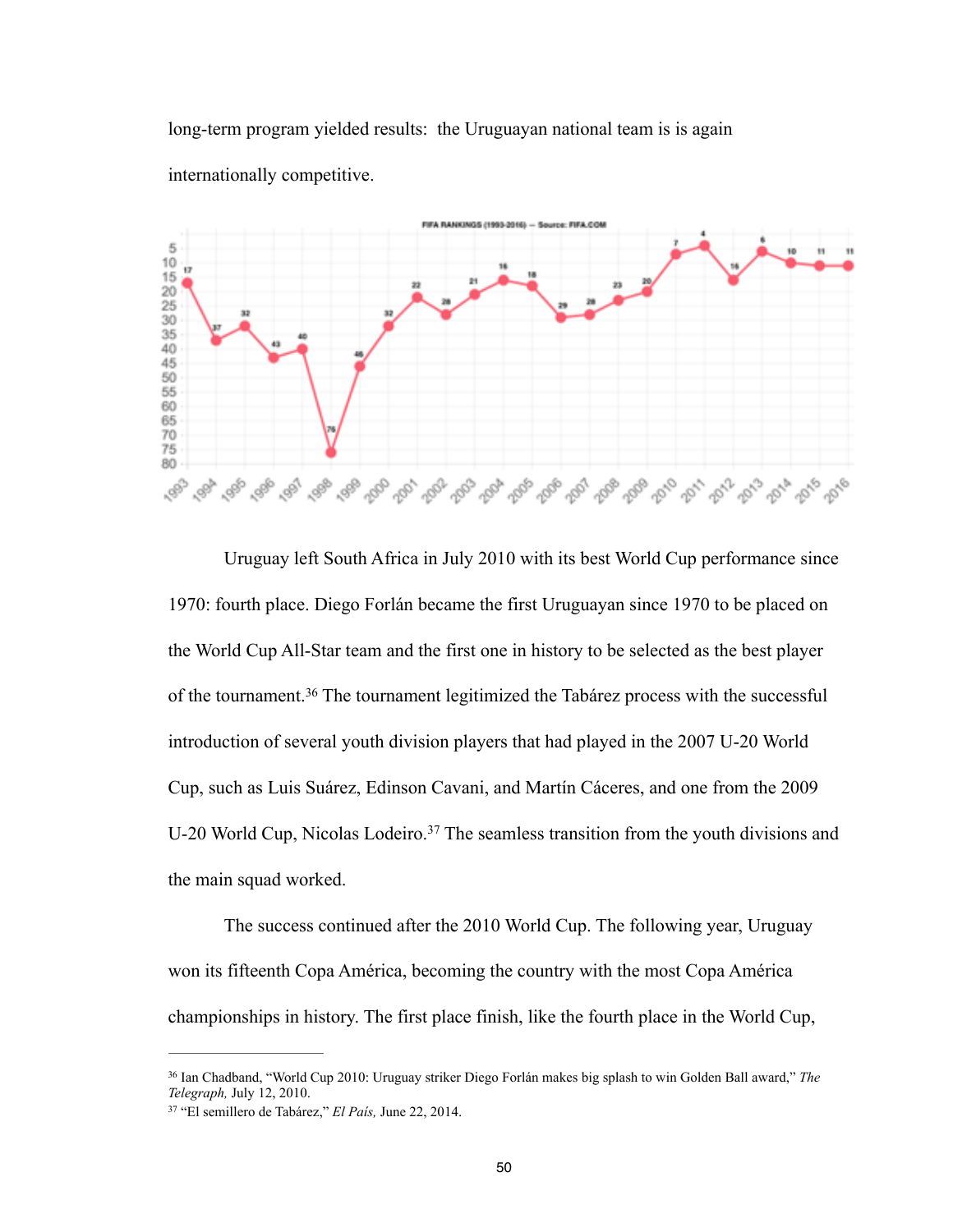provided financial relief for the Uruguayan Football Association through prize money; it also assured improved friendly schedules for the following years.<sup>38</sup> At the Copa América, Uruguay won the Fair Play Award for the most sportsmanlike and clean team in the tournament. National team player Sebastian Abreu joked after the tournament that giving the Fair Play Award to Diego Lugano, the team captain always seen as an aggressive defender, was like giving the Nobel Peace Prize to bin Laden.<sup>39</sup> Luis Suárez was awarded Best Player of the Tournament, while Sebastián Coates was given the award of Best Young Player of the Tournament.<sup>40</sup> Both Suárez and Coates had come out of U-20 squads, illustrating how the long-term project led directly to player development and success.

 By mid-2012, Uruguay was second behind only Spain in the FIFA Ranking, its highest placement since the ranking system began in 1992, and it participated in the Olympic soccer tournament for the first time since its 1928 Gold Medal.<sup>41</sup> In 2013, Uruguay qualified for its third U-17 World Cup, while the U-20 squad became the first in the world to qualify to four consecutive U-20 World Cups.<sup>42</sup> At the 2013 U-20 World Cup, many of the players that had contributed to the second place finish in the 2011 U-17 World Cup in Mexico led Uruguay to the second place spot behind France.<sup>43</sup> The young Uruguayan players cultivated teamwork on the field and camaraderie off it before even

 <sup>&</sup>quot;El Campeón de la Copa América se llevará 6,5 millones de dólares," *FutbolRed,* 2015. <sup>38</sup>

<sup>&</sup>lt;sup>39</sup> Jonathan Wilson, "Uruguay under Óscar Washington Tabárez can claw way to World Cup," *The Guardian*, October 13, 2013.

<sup>&</sup>lt;sup>40</sup> "Suárez y Coates lo mejor de la Copa," *Referi*, July 24, 2011.

 <sup>&</sup>quot;Londres 2012: Uruguay vuelve al fútbol olímpico luego de 84 años," *El Comercio,* July 18, 2012. 41

Piñeyrua, 15. 42

<sup>&</sup>lt;sup>43</sup> "El semillero de Tabárez," *El País*, June 22, 2014.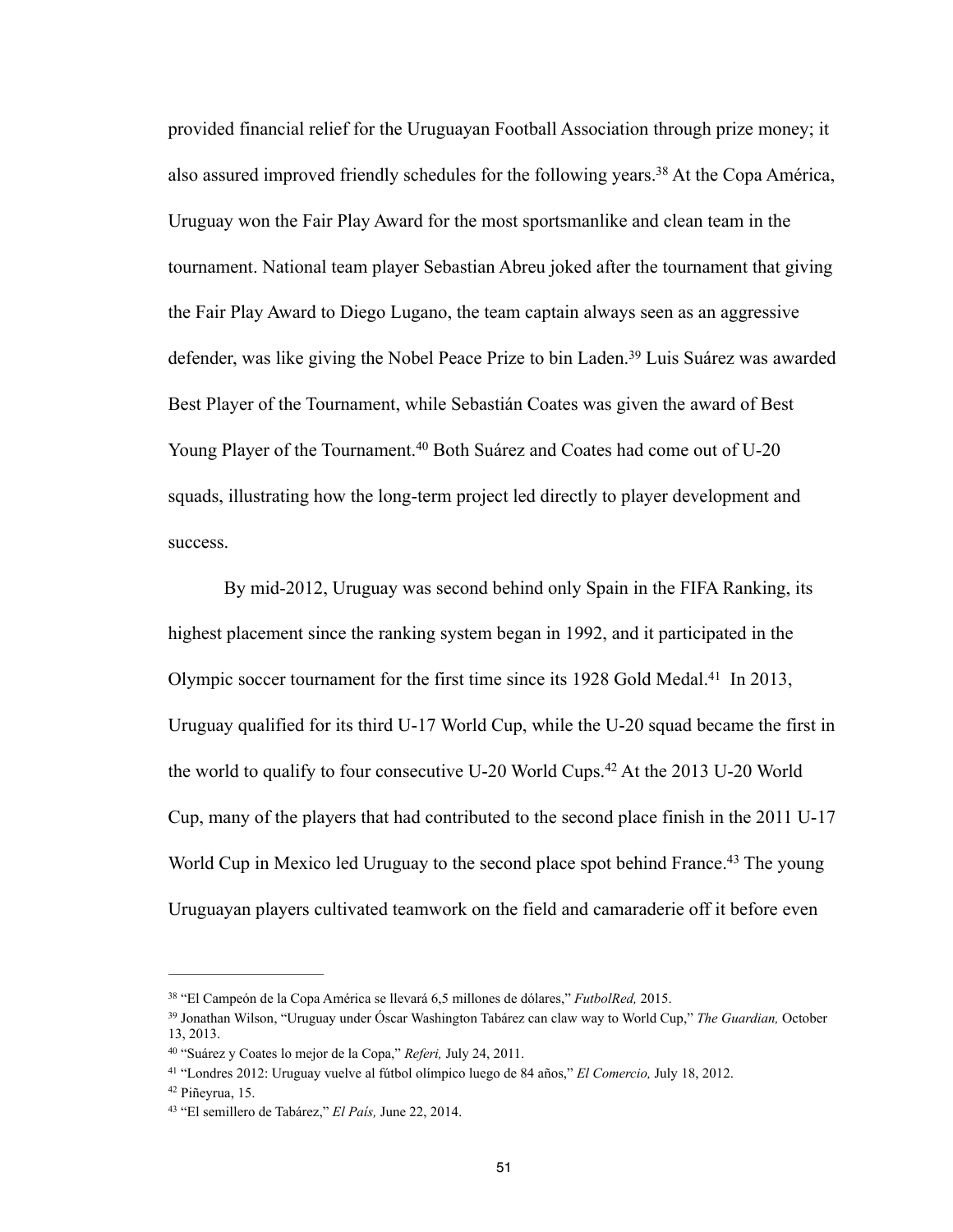joining the main national squad. Just two months after the U-20 second place finish, one of the starting defenders, José María Giménez, debuted with the national team at a "win or be eliminated" World Cup Qualifier. After falling out of the top four, the only direct qualifying slots in the South American Qualifiers, Uruguay had had its back against the wall. In order to keep its World Cup dreams alive, it had to beat Colombia. Giménez helped shut out Colombia in a 2-0 win and allowed Uruguay to continue its path to the 2014 World Cup.<sup>44</sup> In November 2013, Uruguay qualified, yet again, through an intercontinental playoff due to finishing fifth in the South American Qualifiers; this marked the first time since 1990 that Uruguay attended two World Cup tournaments back to back. After captain Diego Lugano suffered a knee injury during the first game of the 2014 World Cup, Giménez, one of Tabárez's youth players, ably replaced him in the victories against England and Italy, Uruguay's first wins against European opponents since 1966.<sup>45</sup> Under Tabárez, Uruguay has experienced its most successful period since the early twentieth century. The success owes much to strong teamwork and a tactical orientation that is taught all the way down the youth levels; young players are able to quickly fill the voids left behind by aging players.

<sup>&</sup>lt;sup>44</sup> "Grande: a Gimenéz la 2 no le pesó nada," *El País*, September 12, 2013.

 <sup>&</sup>quot;Uruguay rompe maleficio de 44 años ante rivales europeos tras vencer a Inglaterra," *Reuters,* June 19, 2014. 45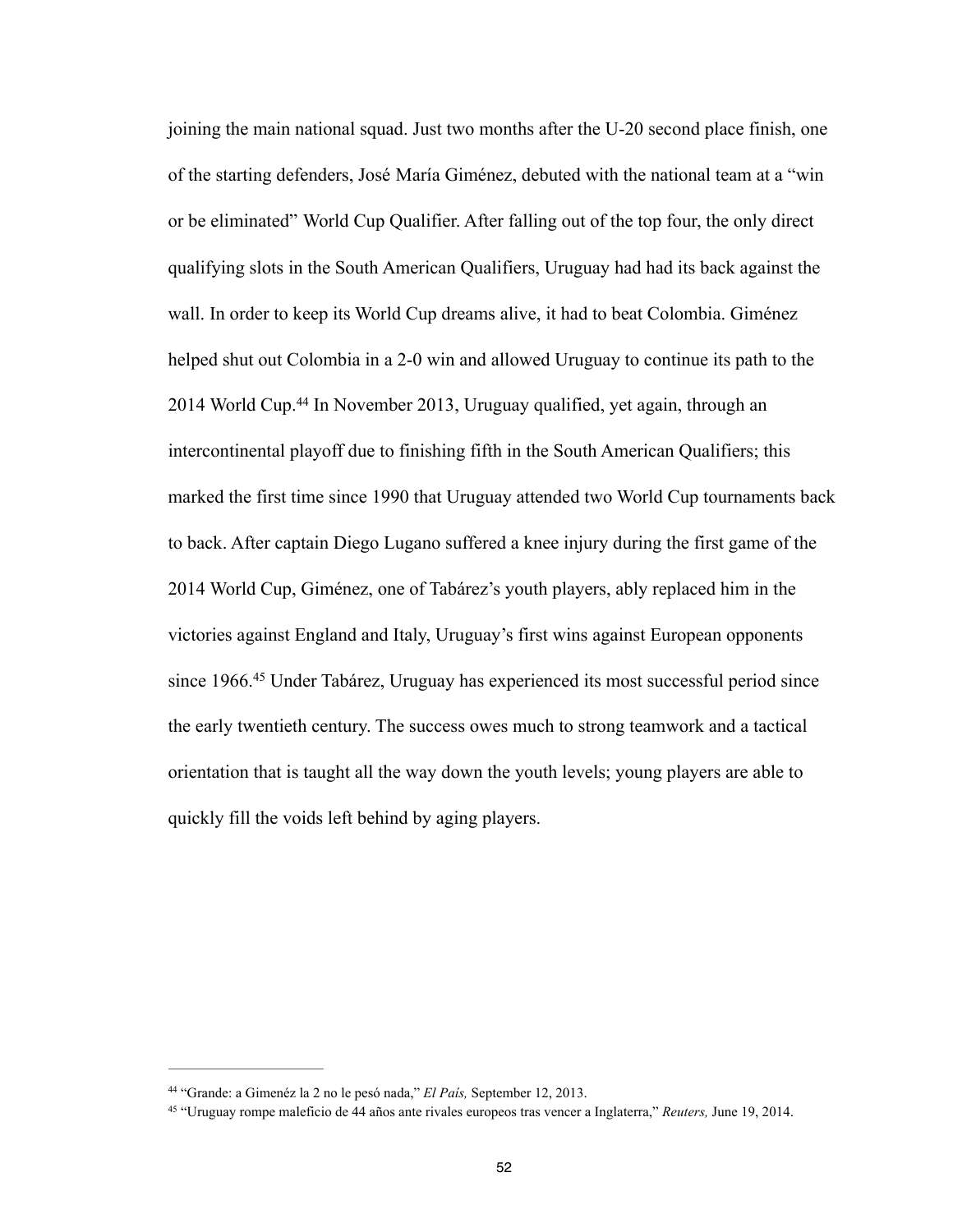## **Chapter 4:** The Reinvention of *La Celeste's* Image

Óscar Washington Tabárez recognized that the negative attitude towards players was a result of soccer's global commercialization, but also of the glorification of the past and the comparison between "those authentic champions and the ones from now".<sup>1</sup> The contemporary players' affluence and celebrity status marked a stark difference from the profiles of past players and the traditional Uruguayan self-perception. The players of the glory era, such as José Nasazzi in 1930 and Obdulio Varela in 1950, contributed to the formation of the identity of the "us", the Uruguayan identity that is characterized by its simple, humble, and down-to-earth nature. On the other hand, Uruguayans questioned contemporary players who had moved abroad for their lack of Uruguayan characteristics; they were not always seen as part of the "us". Tabárez claimed that the best strategy to address the veneration for past glories was to "combat…with effort, a certain image, and results" and to "connect the past and present to build the future of the national team."<sup>2</sup> Tabárez's plan looked to develop a player-team relationship like that of the past, but within the limitations and context of the new globalized game.

<sup>&</sup>lt;sup>1</sup> "Tabárez: 'España tuvo su gran desarrollo deportivo cuando participó de la bonanza económica de la zona europea'," *El Imparcial,* October 20, 2012.

 <sup>&</sup>quot;Tabárez: 'Me felicito de estar todavía en este mundo y haber visto todo esto que ha hecho Guardiola'," *El Imparcial,* <sup>2</sup> February 5, 2013.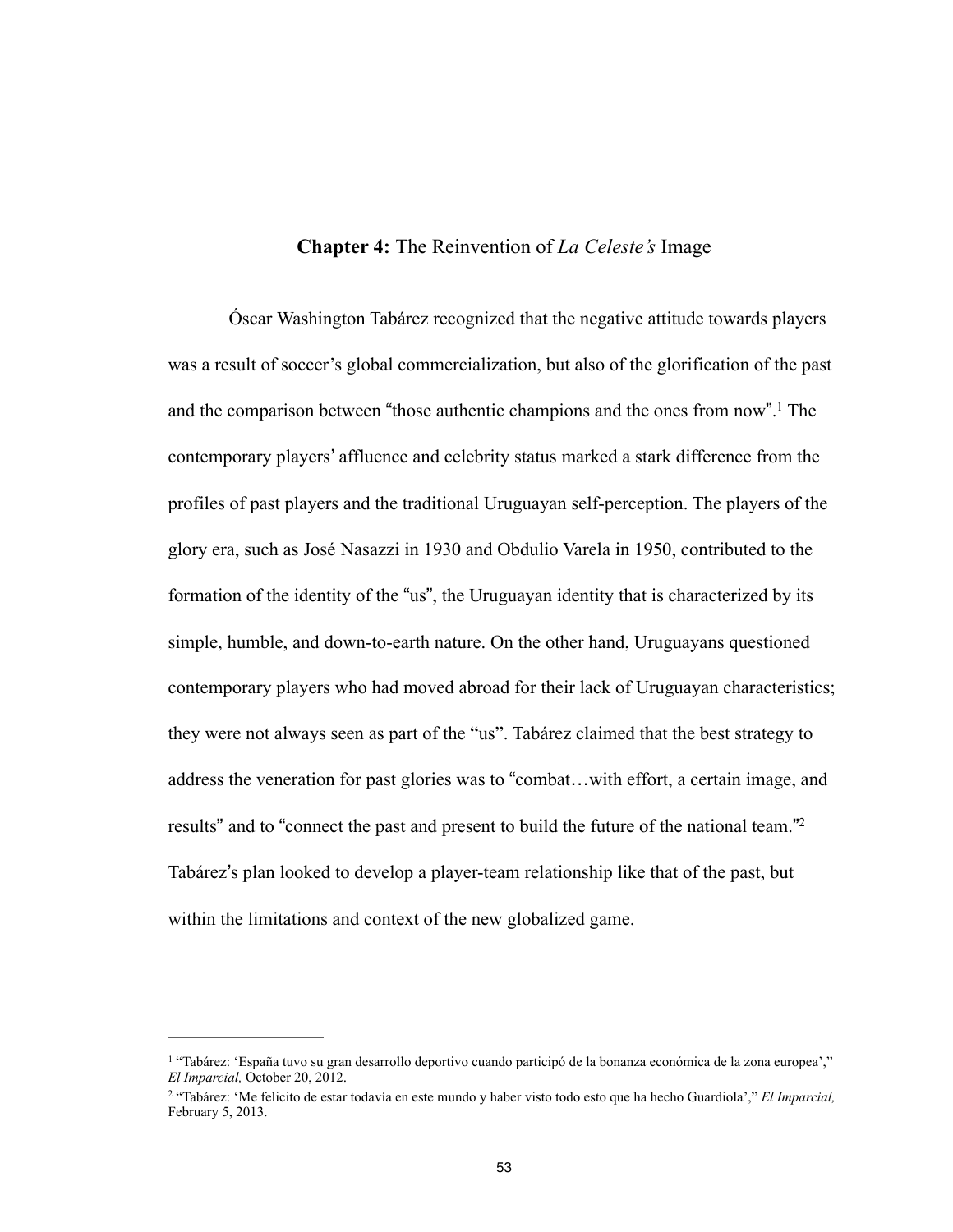#### **The New Profile: Discipline, Humility, and Solidarity**

 Tabárez, inspired by the image of Barcelona players, "their professionalism, good manners, respect for their rivals and the public", $3$  put an emphasis on highlighting the human qualities. He sought to take advantage of the national team's platform to promulgate positive value systems, such as "setting challenges, overcoming them, having goodwill… and respect, the solidarity that comes with everything that is done with a group, and the feeling of belonging."<sup>4</sup> Tabárez insisted that "when one is a child, young, one has the necessity to have idols, role models, and if we work towards having certain types of role models, that relay certain values, show certain things, we will have good teams."<sup>5</sup> The national team was to represent the country well internationally and the players to act as role models for Uruguayans. Tabárez asked for a polished appearance, so as to emulate the professionalism displayed in European club and national soccer. Players were to wear suits and ties during travel in order to make the team look put together and professional and emphasized the players' appearances in press conferences.6

 One of the main areas that Tabarez focused on was the players' communication skills. For years, journalists had portrayed players as rude and arrogant, and videos of inarticulate press conferences had made them look uneducated. Tabárez recognized that communication and speaking were among the professional players' new responsibilities in a media-driven soccer business and noted that "everyone laughs at the soccer players,

 $3$  Ibid.

 <sup>&</sup>quot;Tabárez: 'Me felicito de estar todavía en este mundo y haber visto todo esto que ha hecho Guardiola'," *El Imparcial,* <sup>4</sup> February 2, 2013.

<sup>&</sup>lt;sup>5</sup> Horacio López, *El camino es la recompensa: conversaciones con Óscar Washington Tabárez* (Prisa Ediciones, 2012), 327.

<sup>&</sup>lt;sup>6</sup> "El éxito integral de Uruguay," *El Mundo*, July 20, 2011.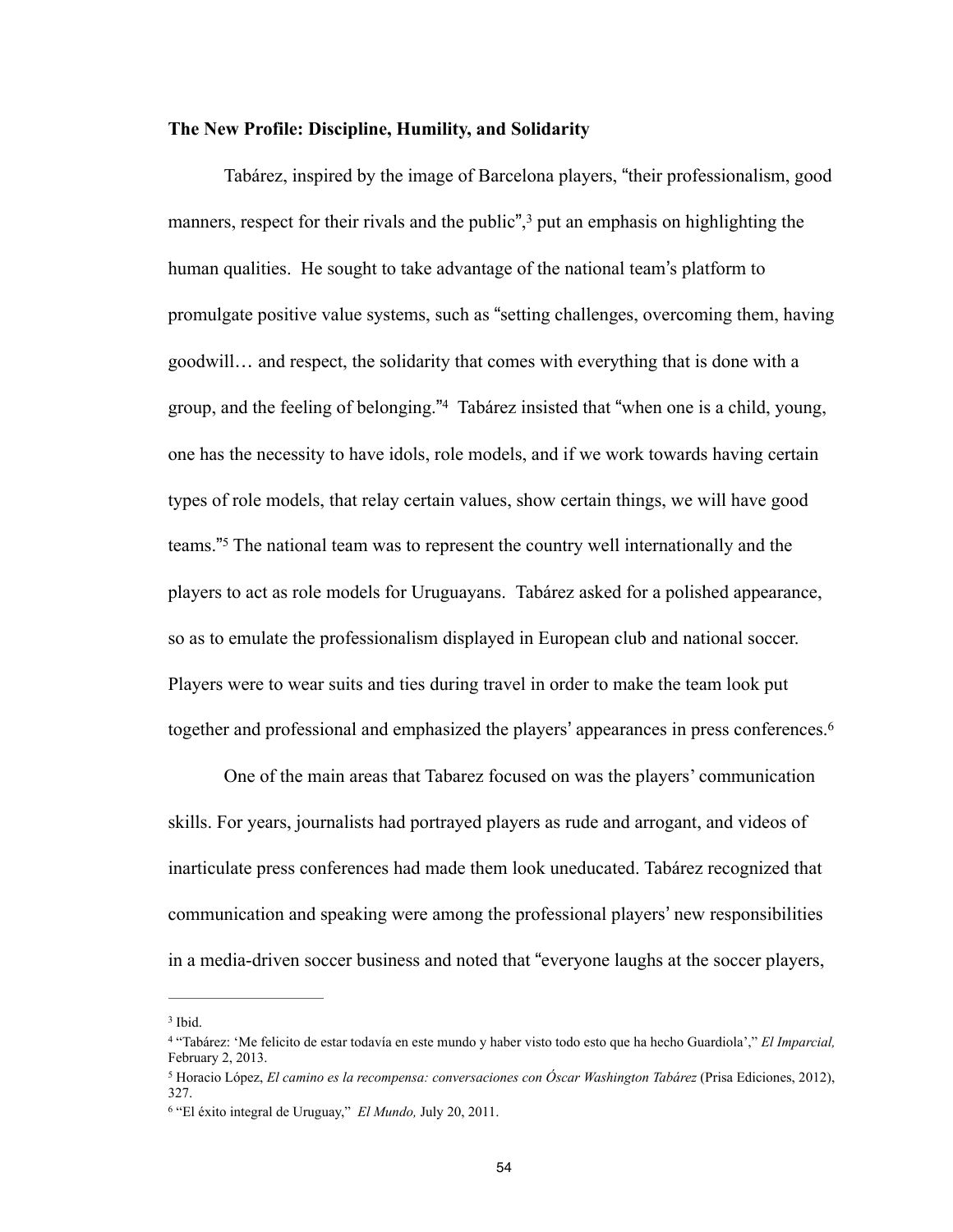but no one helps them."<sup>7</sup> Looking to prepare players while they were still in the youth divisions, he implemented role-playing exercises during which individuals took turns answering questions while the rest of the team gave feedback on their deliveries.<sup>8</sup> His efforts were recognized after the 2010 World Cup when the Uruguayan Academy of Language, a public institution that strives to preserve, enrich, and promote the development of the national language and culture in Uruguay, wrote Tabárez a letter congratulating him for the players' simple, respectful, and appropriate way of speaking.<sup>9</sup>

 Tabárez also encouraged the national players to be humble and amicable towards fans. "No one is better than anyone else" is a famous Uruguayan expression that "Uruguayans have inscribed in their DNA..."<sup>10</sup> Humility is a central pillar of Uruguayan identity and thus, the Uruguayan public found it difficult to see famous, high-profile players as mirrors of the Uruguayan society. Tabárez encouraged humility which made players seem approachable, but also more Uruguayan; this encouraged the narrative that players were able to retain their national identity even when spending the majority of their time abroad. *El Mundo,* a Spanish newspaper, praised the Uruguayan players in a 2011 article that labeled Uruguay as the "team of the people*"*: they are "always with a smile. Always signing autographs for fans when they leave the hotel. No one is denied. With order and professionalism, Uruguay is the model for the rest of the teams to imitate."<sup>11</sup> Team captain Lugano showed leadership in this area and set a goal for himself

Federico Bassahun, "Uruguay ya ganó: su proyecto a largo plazo funciona como un reloj," *Perfil,* July 23,2011. <sup>7</sup> <sup>8</sup> Ibid.

 <sup>&</sup>quot;El proyecto Tabárez mas allá del fútbol: Una cancha sembrada," *Políticas: un país en construcción y cambio* <sup>9</sup> (October 2011): 16-19.

<sup>&</sup>lt;sup>10</sup> "La austeridad en la clase política de Uruguay no empezó con Mujica," *El País (España)*, June 3, 2014.

<sup>&</sup>lt;sup>11</sup> Luis Villarejo, "Uruguay, el equipo del pueblo," *El Mundo*, July 22, 2011.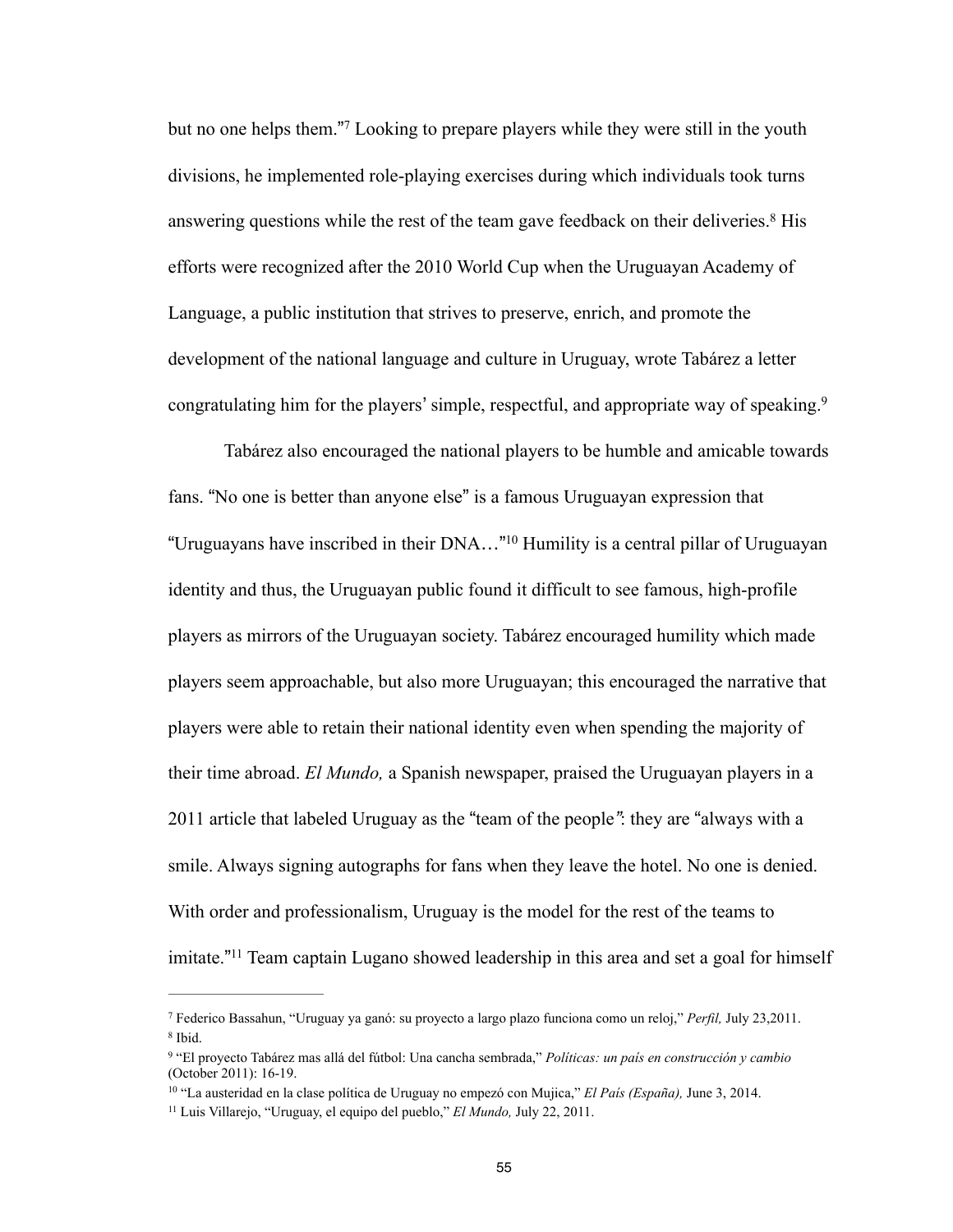to never deny his autograph or picture.<sup>12</sup> The fans were granted access to the players while they were in Uruguay or at tournaments, which helped to counteract the remoteness between fans and players that was caused by the global commercialization of the sport. The team's openness kept the players grounded, while showing appreciation, kindness, and humility to the fans.

 The players' involvement with Uruguayan society did not end with autographs and selfies. Tabárez's 2010 World Cup team founded *Fundación Celeste*, a nonprofit conceived by the players at the World Cup and founded with a portion of their World Cup winnings. In addition, many players had individual projects to give back to society, such as benefit games, traditional parties in their hometowns, and visits to hospitals.<sup>13</sup> The players also used their high profiles to call attention to serious issues. For example, following a deadly tornado in Uruguay on April 15, 2016, the national team players sent videos of encouragement and shared information on their social media page about donation drives for those affected.<sup>14</sup> Tabárez encouraged this openness of the squad to the public, but the philanthropic actions, such as the nonprofit and the players' individual endeavors, were player-driven initiatives. The players wanted to use their privileged position to have a long-term impact on their society.<sup>15</sup> The players' work for their local communities helped change the narrative that had haunted the *repatriados* of the national team for decades; it helped debunk the notion that moving abroad had severed their

<sup>&</sup>lt;sup>12</sup> López, 300.

<sup>&</sup>lt;sup>13</sup> López, 223.; "El mejor gol," *Montevideo Portal*, December 23, 2014.; "Lugano, 'Cebolla', y el 'Tata' en la Fiesta del Gaucho," *El País,* December 23, 2014.

<sup>&</sup>lt;sup>14</sup> "Cavani y un saludo a Dolores," *El País*, April 16, 2016.

<sup>&</sup>lt;sup>15</sup> "Los jugadores de Uruguay crearon su Fundación Celeste," *Agencia EFE*, July 14, 2010.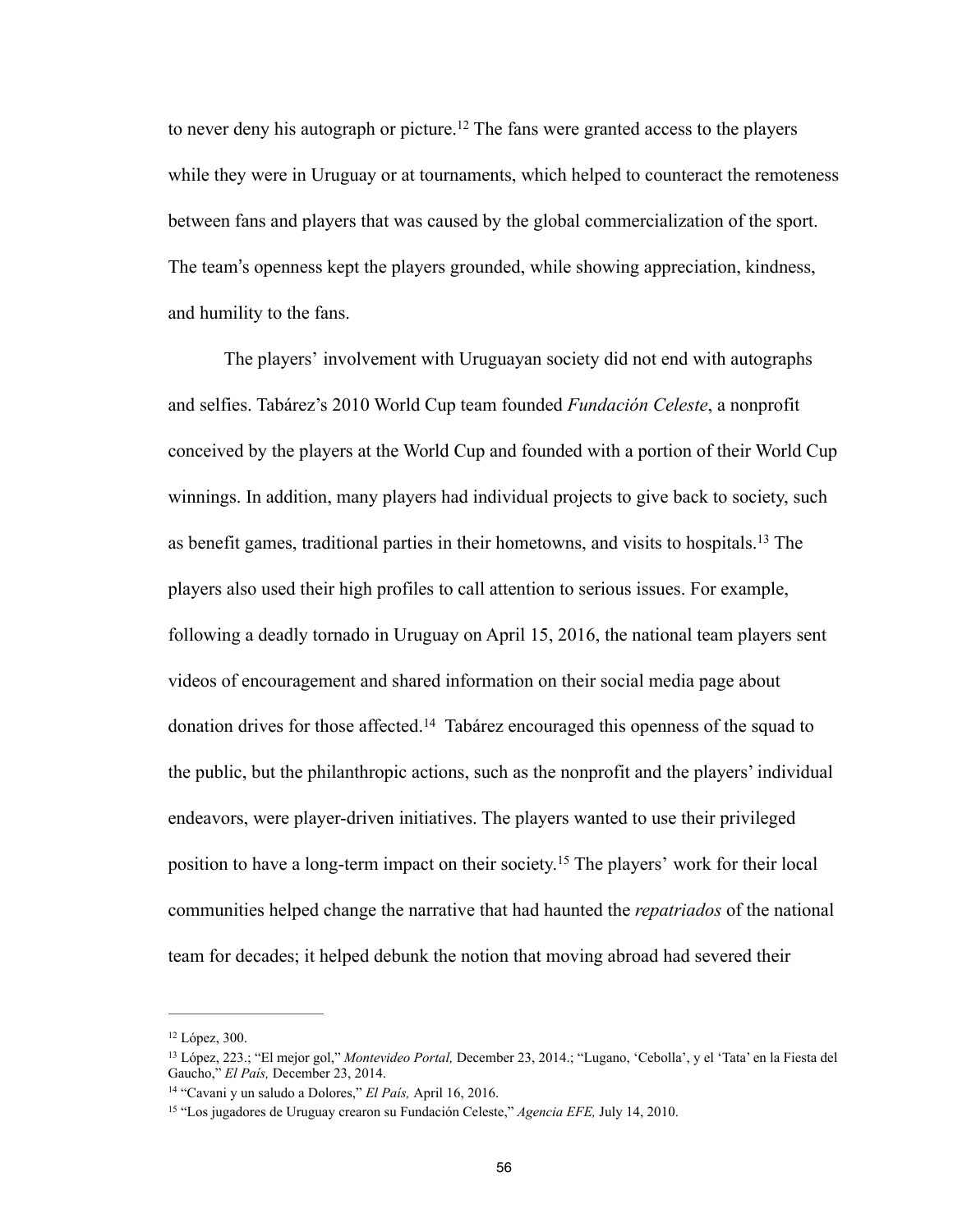connection and passion for Uruguay. They showed that they had interests and relations that spanned borders. They were transmigrants.

 The "no one is better than anyone else" mentality and the emphasis on solidarity translated into improvements of the team's chemistry. Before Tabárez, individual star players from different clubs had struggled to create a cohesive team.<sup>16</sup> Tabárez managed to create a group unlike previous Uruguayan teams, one in which each player accepted his role and problems with stars and divas did not exist.<sup>17</sup> The squad's solidarity became just as much of identity marker for the Uruguayan national team as *garra charrúa* had been for decades.<sup>18</sup> Luis Suárez, later to become Uruguay's all-time top scorer, praised the dynamics of the national team before he was a regular starter: "…no one thinks they are better than anyone else… no, we are all the same and that makes the group feel good, happy. The fact that all 23 players that are on the team know that they have the chance to play. It unites the group."<sup>19</sup> In 2011, Sebastián Eguren, a midfielder on the 2010 Uruguay team, stated, "I have never seen a group like this one, there is magic. The 'us' prevails over the ' $I^{\prime\prime}$ , <sup>20</sup> a sentiment similar to the one shared by Diego Lugano in 2010 when he credited the result achieved in South Africa to the unity and friendship that Tabárez had encouraged.<sup>21</sup> The team's unity and the players' humble attitude earned the respect and

<sup>&</sup>lt;sup>16</sup> López, 291.

<sup>&</sup>lt;sup>17</sup> Ibid., 220, 359, 361-362. ; Andrés Franco, "Uruguay: solidaridad y amor por la camiseta," [goal.com](http://goal.com), June 24, 2014. <sup>18</sup> "Acto de solidaridad," *El País*, June 6, 2014. ; Franco, June 24, 2014. ; "Gabriel Gutiérrez (psicólogo deportivo): El maestro Tabarez es diferente," *El Espectador,* July 7, 2010.

<sup>&</sup>lt;sup>19</sup> López, 295.

<sup>&</sup>lt;sup>20</sup> "El éxito integral de Uruguay," *El Mundo*, July 20, 2011.

<sup>&</sup>lt;sup>21</sup> "A country full of gratitude defies freezing weather to honor Uruguay's soccer team," Merco Press, July 14, 2010.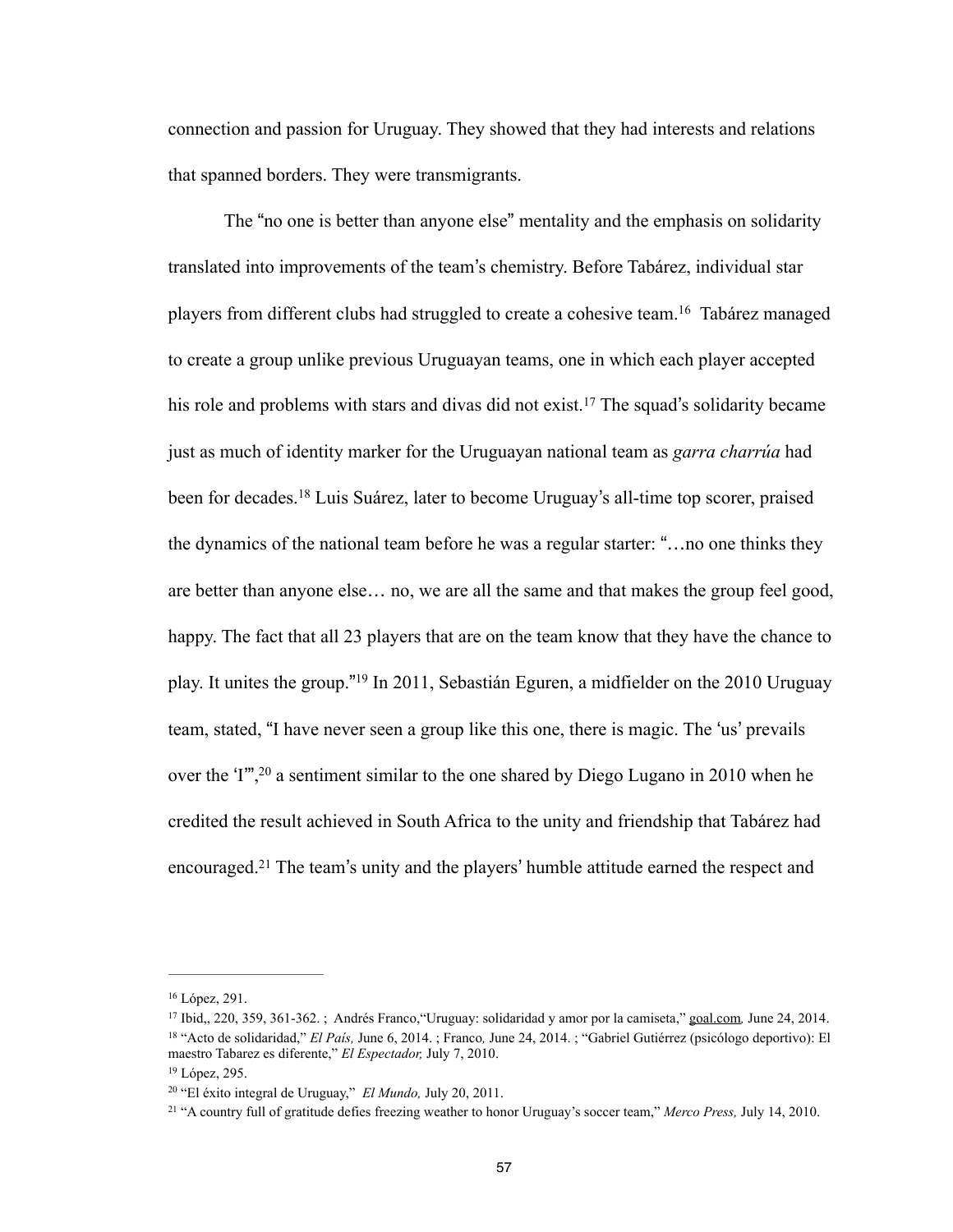admiration of Uruguayans who saw the players as mirrors of society — and it prevented conflicts within the team.

#### **The Role of Technology During the Tabárez Era**

The later years of the Tabárez era coincided with an increase in access to cable television and the internet in Uruguay. In 2011, 52.4% of Uruguayans had cable or satellite television subscription, while 33.5% of households had internet access. Those numbers increased to  $68\%$  and  $57.4\%$ , respectively, by  $2014<sup>22</sup>$  As cable and internet access increased in Uruguay, European clubs began to gain more regular followers from Uruguayan soccer fans. As affinity to national team players grew and access to the international leagues increased, following the performances of Uruguayan players abroad became a shared experience for Uruguayans; the game scores and player performances became part of everyday conversations. It was the teams with successful Uruguayan players, such as Liverpool, Barcelona, and Paris St. Germain, that gained the most fans. For example, the French league only began to gain traction in Uruguay when Edinson Cavani and Diego Rolan began playing there in 2013.<sup>23</sup> The increased access to foreign games was accompanied by increased media coverage. In 2013, the national newspapers began to publish a weekly list of all of the Uruguayan players abroad, the date and time of their games that week, and the channel on which they could be seen.<sup>24</sup> Additionally, local news channels began to show video compilations every day of Uruguayan goals

<sup>&</sup>lt;sup>22</sup> "Fútbol por control remote," *El País*, July 26, 2015.

 $23$  Ibid.

*El Pais* Online Archive. <sup>24</sup>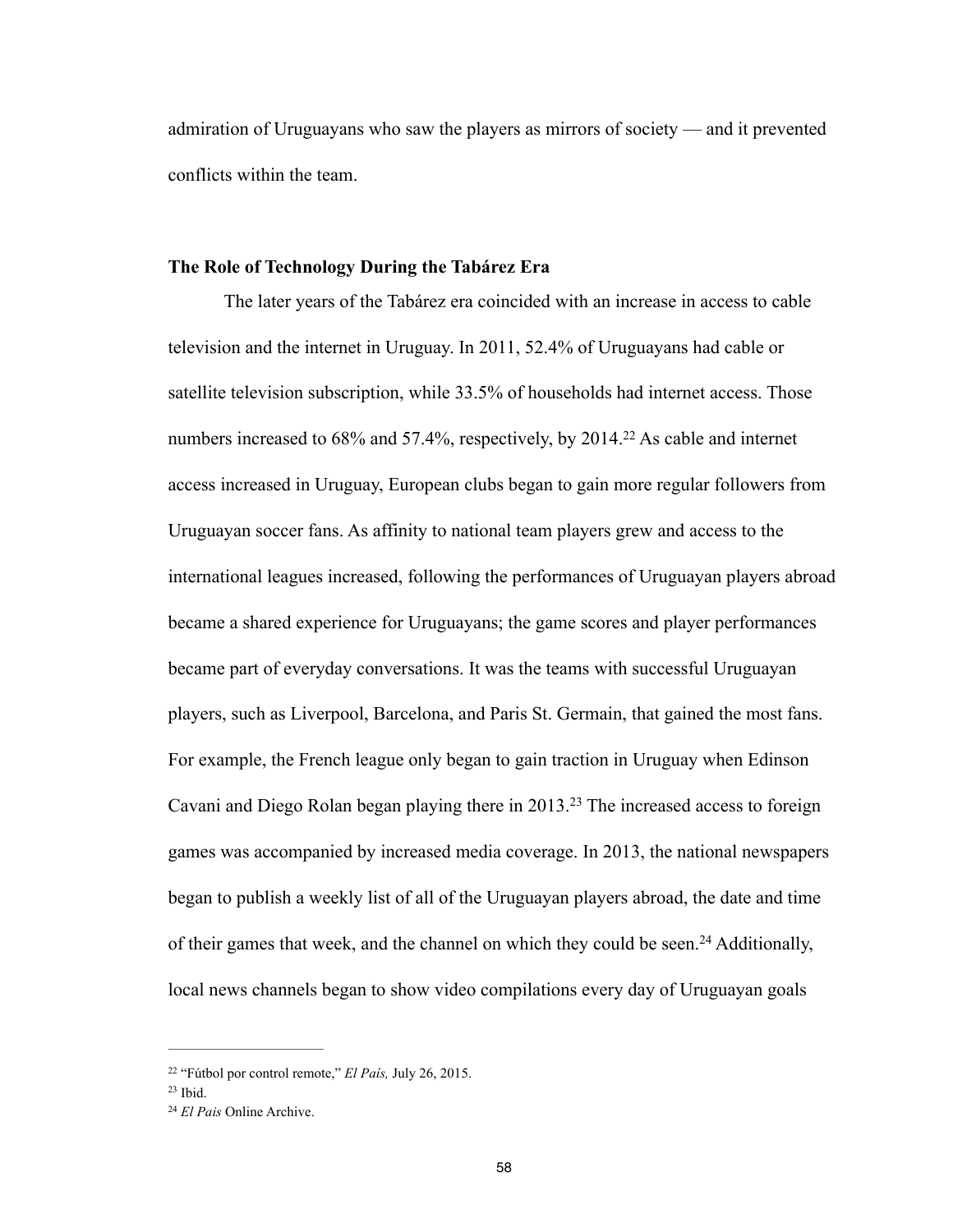around the world for those that could not watch the games. The increased access to technology allowed Uruguayans to stay up to date with the games of Uruguayan players abroad, watch their highlights, and feel involved in their successes and failures.

 Television also allowed the team's new image to be promulgated by an array of marketing campaigns. The national team players endorsed a wide range of products, everything from laundry detergent to snacks had a *celeste* special edition.<sup>25</sup> By being spokespeople for everyday Uruguayan products, the players encouraged the narrative that they maintained a Uruguayan lifestyle. While the Uruguayan players benefitted from aligning themselves with national brands and products, marketing firms profited from using the national team as a vehicle to connect their products with the people.<sup>26</sup> These marketing firms tied their products to the players that were beloved by the public, but at the same time legitimized the fact that the team's lessons and values were just as important as their results. Marketing campaigns incorporated themes like respect, family, and self discipline into their commercials. Antel, a telecommunication company, made a commercial with Diego Forlán in which he talked about giving it your all, pushing yourself, and studying.<sup>27</sup> UTE, an electricity company, had an ad with captain Diego Lugano in which he stated that "together we can do more" and that "sometimes you lose, sometimes you win, but what is important is knowing you tried your best."<sup>28</sup> The marketing firms facilitated the dissemination of Tabárez's' new value-centered player profiles and encouraged fans to place value in the effort and not the results.

<sup>&</sup>lt;sup>25</sup> "Los avisos de famosos lideran el top of mind," *El País*, June 28, 2013.

<sup>&</sup>lt;sup>26</sup> "Los valores celestes, un vehículo para conectar a las marcas con los hinchas," *El País*, July 11, 2014.

<sup>&</sup>lt;sup>27</sup> Antel, "Pelotazos,"<https://www.youtube.com/watch?v=idIuMl8K1W8>.

<sup>&</sup>lt;sup>28</sup> UTE, "Spot de UTE," <https://www.youtube.com/watch?v=S74LxfLT3C8>.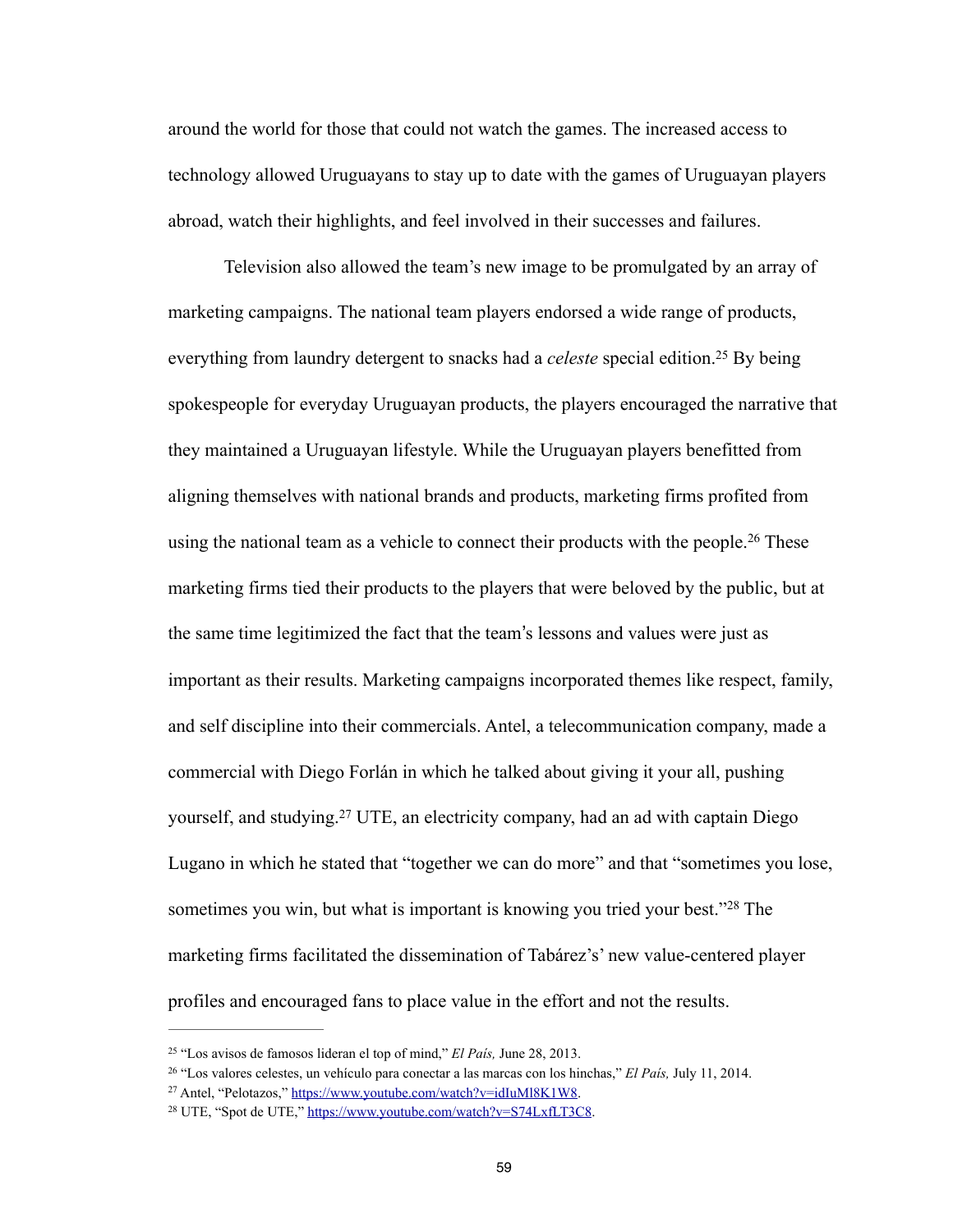The Uruguayan Football Association's own marketing firm, Punto Ogilvy,

actively promoted the importance of the team's non-soccer successes. The firm explained the special appeal of Tabárez's group: "more than in sporting results, we Uruguayans see the values of our society in this group of professional athletes, the ones that keep showing us that through those values one gets results. Even more importantly, they reaffirm our way of being, our culture, and our identity."<sup>29</sup> In 2014, Punto Ogilvy created a marketing campaign for the Uruguayan Football Association that focused on these nonsoccer aspects. The campaign was named "*Valores Celestes* (Sky-Blue Values) —Made in Uruguay". The promo spot showed a montage of game clips while a dramatic narrator said:

"The result always matters, but it is not everything. *El Maestro* already said it: The journey is the reward. We can do spectacularly well, we can do fine, or we can even do poorly, but for us Uruguayans the only possible result is to put our hearts into each thing that we do. To complete each play with respect, teamwork, confidence, discipline, courage, talent, and love. That is Uruguay. Those are our values. Let's go *La Celeste.* You can see who we are… on the field." $30$ 

Punto Ogilvy and the Uruguayan Football Association took Tabárez's focus on the journey and used it to promote an identification with the team that depended on values rather than results. This helped construct the narrative that what made the players Uruguayan symbols was not triumphs or glory, but their Uruguayan values.

Social Media and the internet allowed the public to get to know its national team

players on a more personal, human level within the context of the new globalized world.

The intimacy of the relationship between players and fans that formed in the early

<sup>&</sup>lt;sup>29</sup> "Los valores celestes, un vehículo para conectar a las marcas con los hinchas," *El País*, July 11, 2014.  $30$  Ibid.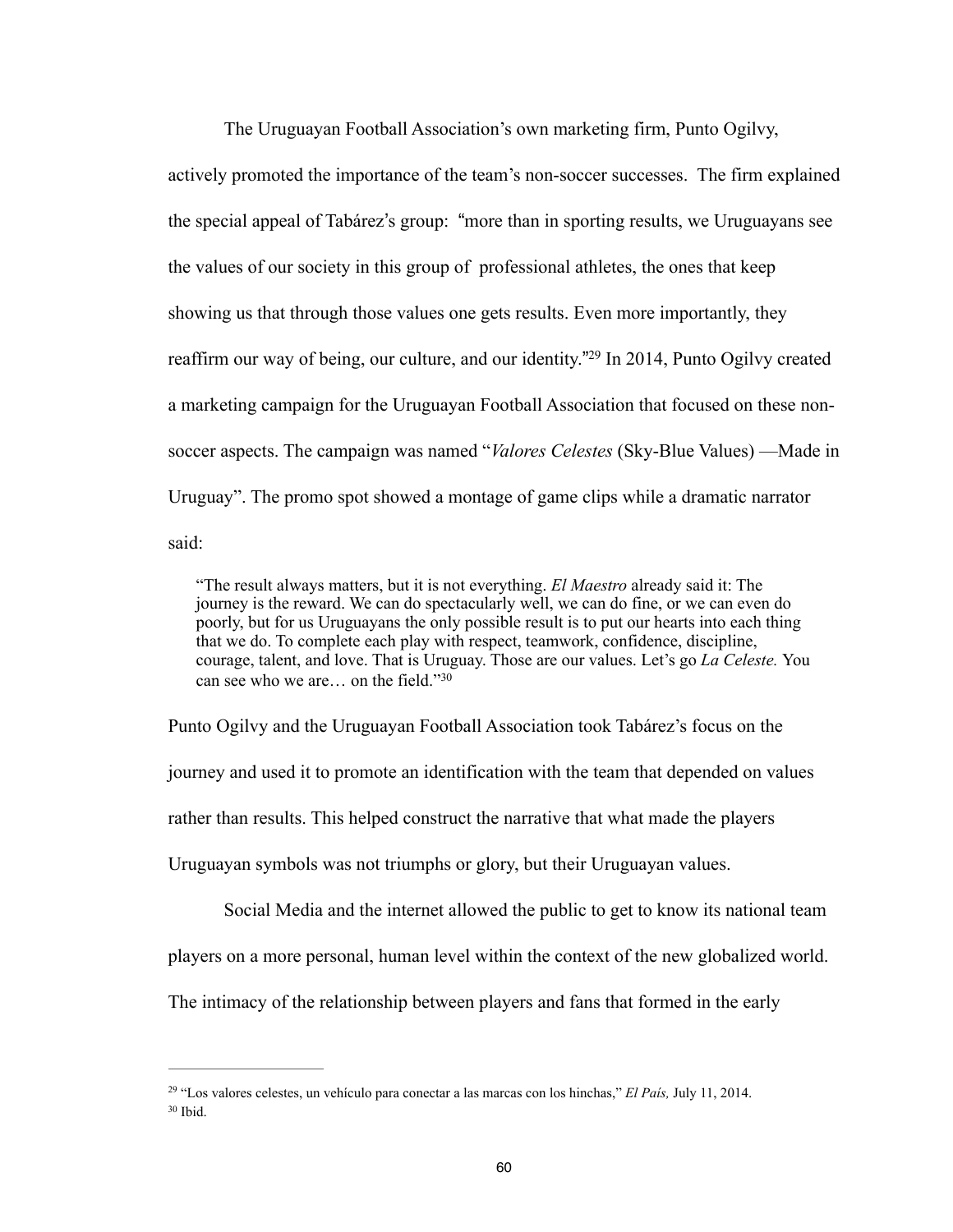twentieth century -- when they lived next to each other, saw each other on the street, and shared a lifestyle -- was impossible in the new era of international transfer markets. Social media and the internet, however, allowed for a new type of connection to exist, similar to that between Uruguayans and family members outside of the country. The technology could not offer the same immediate contact as living next to each other, but they did permit shared experiences to continue long distance. By seeing the day to day lives of the players, fans were able to feel connected. In 2010, Diego Forlán published pictures and public updates, "because he once had been a fan and (knew) that having the possibility to know what a player lived day by day (was) nice.<sup>"31</sup> The internet and social media both served to close the emotional gap between players and fans by allowing Uruguayans stuck on the other side of the ocean to have a first hand account of events.

 Television programs, such as *Cámara Celeste* and *Pasión Mundial*, began to follow the teams to tournaments to show a more in-depth account of the players' lives. The shows highlighted arbitrary, non-soccer every-day moments throughout the players' experience, which helped the narrative of the players' normalcy. For example, during the 2010 World Cup, *Cámara Celeste,* a show filmed with a shaky handheld camera, showed interviews with the players in the airport duty-free shop buying perfume and signing autographs, the hotel pool drinking *mate,* and on the plane listening to music or sleeping.<sup>32</sup> The show, which was more like a home video, made the players appear like normal Uruguayans, not distant celebrities. Sebastian Abreu, a forward on the national

Silvia Vinas, "Uruguay: Las redes sociales mantienen informados a los fanáticos de La Celeste," *Global Voices,* June 31 10, 2010.

*Cámara Celeste*, [YouTube.com](http://youtube.com). <sup>32</sup>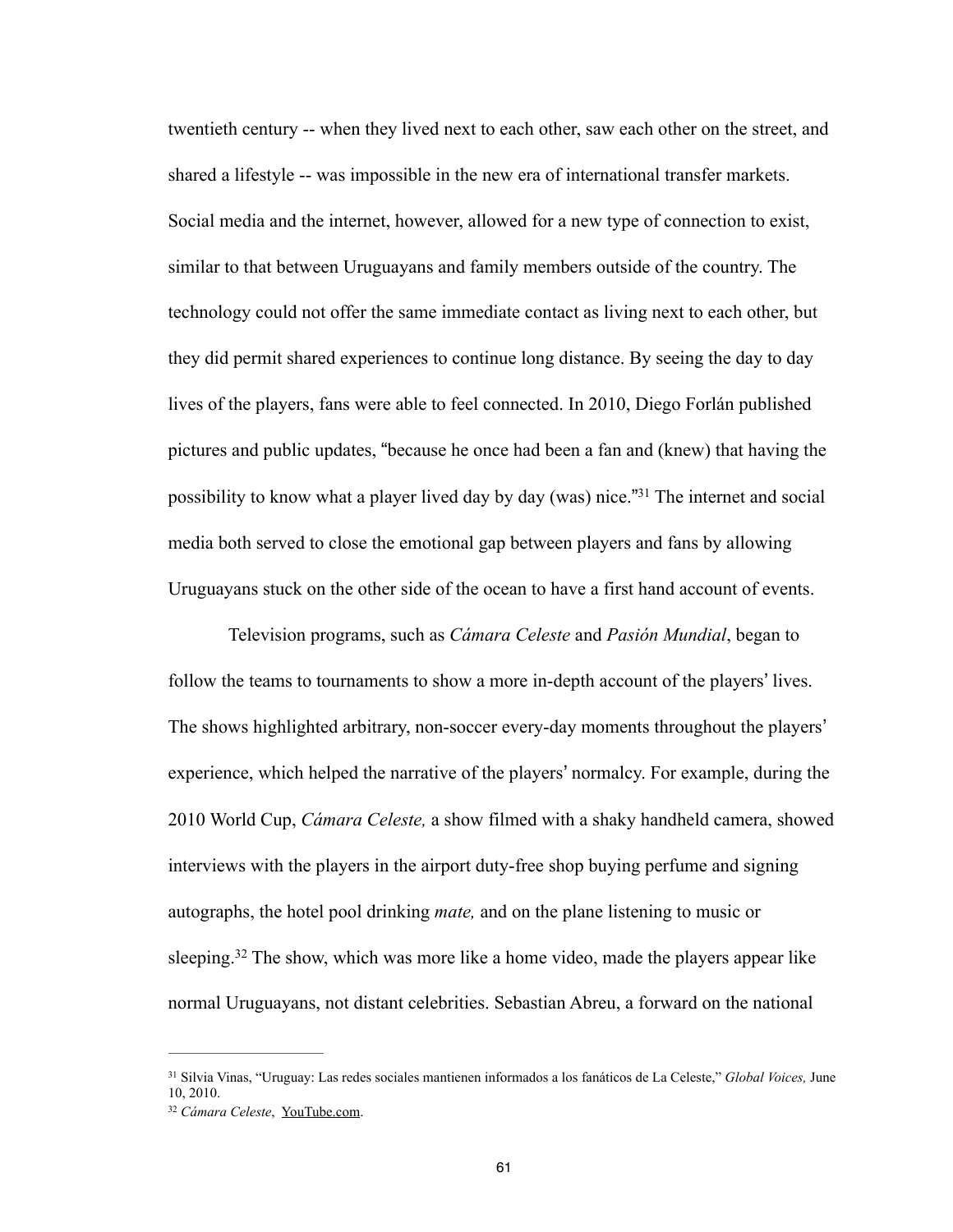side, pursued a similar project when he recorded the team's experience at major tournaments to later share with the public; he wanted to allow the fans to see the tournament from their point of view.<sup>33</sup> In 2015, the show *Por la Camiseta* used informal interviews to show the day to day lives of nine Uruguayan players in Europe and to "get to know the person more and the player less."<sup>34</sup> The show did display the elite lifestyle of the players, but it mostly concentrated on how each of the players maintained Uruguayan traditions, whether it be food or music, in their everyday lives, and how each of them, even though they were superstars, gave everything "for the (Uruguayan) jersey".<sup>35</sup> These television shows put on display the lives of the national team players, highlighting characteristics and values that demonstrated that the players were transmigrants, representatives of the "us" even while living among the "them".

### **A New Connection Between Players and Fans**

In his first official meeting with the players in May 2006, Tabárez asked them for *adhesión*. He asked them to take part in his project and ignore the hostile atmosphere in Uruguay that had sparked controversies and early player retirements from the national side in the past. During that first encounter, well aware that the public was at odds with the national team, Tabárez appealed to the players and asked that they have faith in his project. He said, "You guys know what they may say in Uruguay about you. That you don't try as hard on the national team as you do at your clubs, that you won't give it your

Luis Villarejo, "Uruguay, el equipo del pueblo," *El Mundo,* July 22, 2011. <sup>33</sup>

<sup>&</sup>lt;sup>34</sup> "Nueve cracks," *El País*, April 11, 2015.

*Por la Camiseta,* [YouTube.com.](http://youtube.com) 35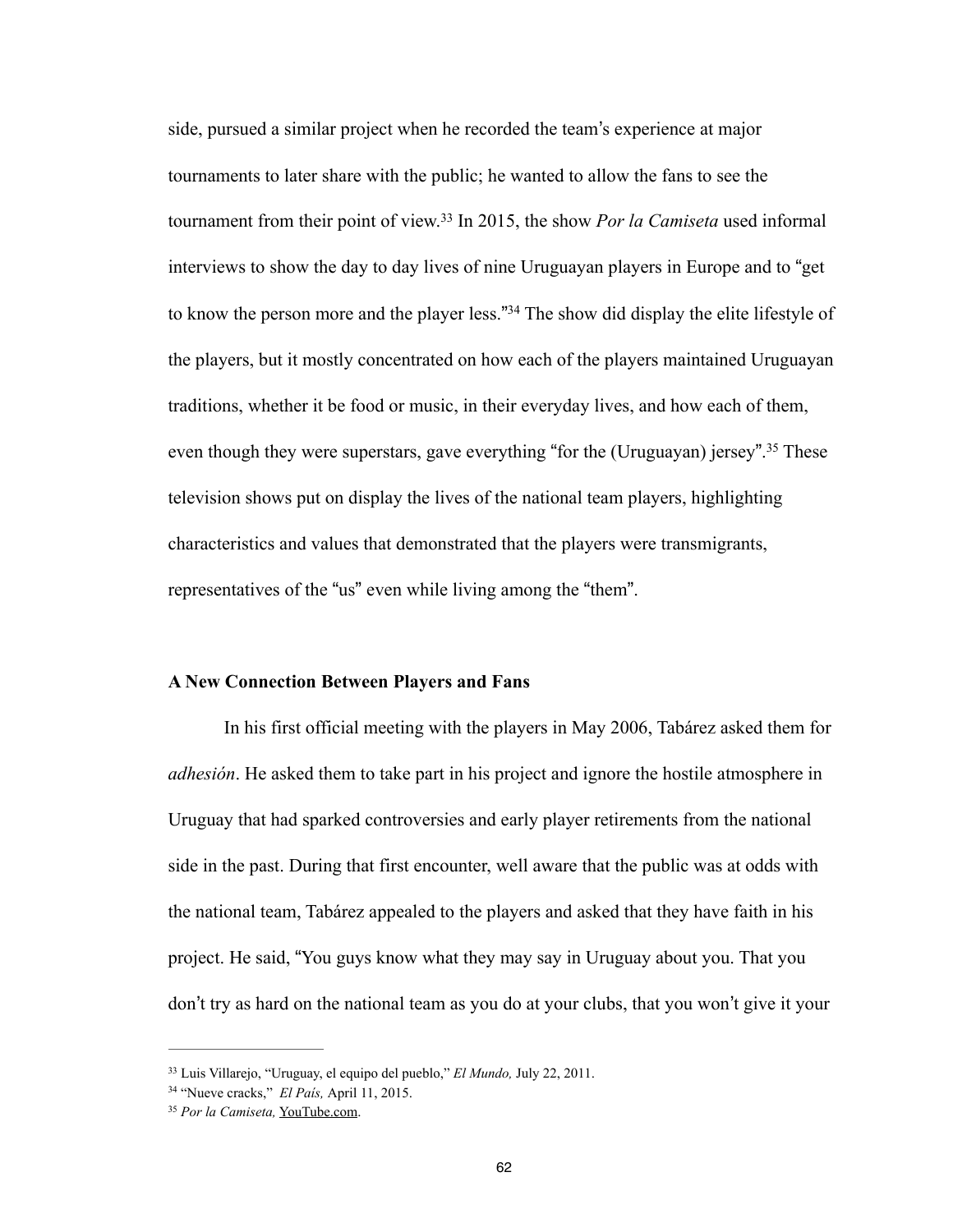all, even that they think you come to steal money. You guys already know all of this. So I ask that you never allow that to be a justification to stop doing things."<sup>36</sup> He asked his players to buy into the project even in bad times, because he knew that the public would not grant its support until it saw positive results. When referring to the fate of the project, Tabárez pointed to "a film by Woody Allen, *Match Point*, that starts with a tennis ball running along the net, while a voiceover says that the story he is going to tell will be one if it falls to one side and another if it falls to the other."<sup>37</sup> Tabárez's appeal to the team was parallel to the opening scene; he claimed the success and the public opinion of the project depended entirely on the results.

 To Tabárez's and the players' surprise, however, the public valued and applauded the changes made off the field even before the team produced positive results at the 2010 World Cup. On the eve of their departure to South Africa, over 2,000 fans went to the Montevideo Airport to watch the team depart, a crowd that shocked the players and executives. Edgard Welker, the Vice President of Peñarol at the time, reacted to the crowd at the airport, "(the players) have a lot of 'feeling' with the people. Honestly, it is unbelievable. When I got here, I could not believe it... all the people that are here."<sup>38</sup> The Vice-President of the Uruguayan Football Association, Miguel Sejas offered his explanation, "one sees the fervor of the Uruguayan public, the hope. I think that more than the achievements on the field, it is the attitude of the team that has caused this current relationship." Diego Lugano, the captain of the Uruguayan squad, explained the

 <sup>&</sup>quot;El proyecto Tabárez mas allá del fútbol: Una cancha sembrada," *Políticas: un país en construcción y cambio* <sup>36</sup> (October 2011): 19.

<sup>37</sup> López, 347.

<sup>&</sup>lt;sup>38</sup> Camara Celeste, [YouTube.com,](http://youtube.com) June 6, 2010.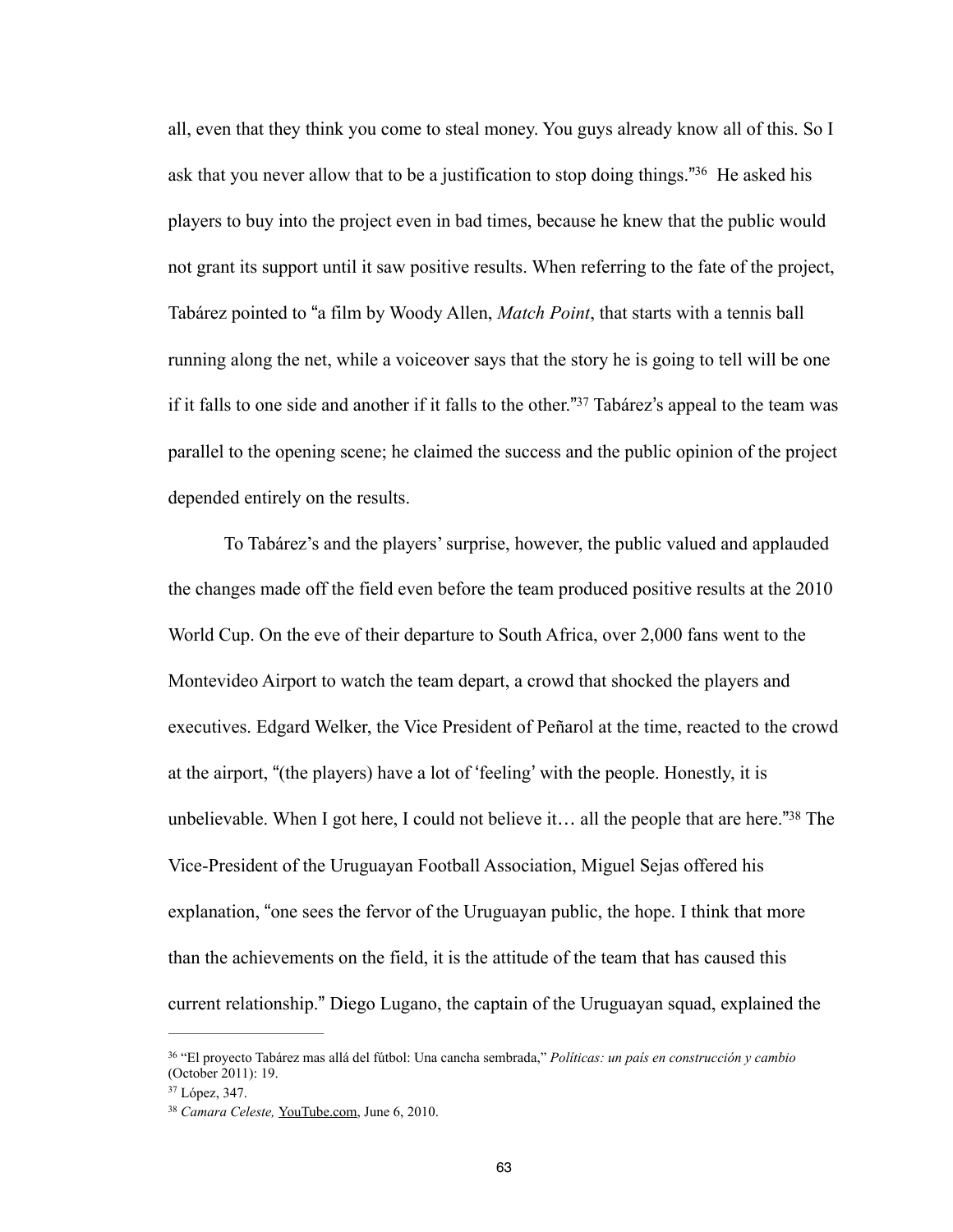crowd's size by highlighting that "the Uruguayan people identify with the group and the group identifies itself with the people."<sup>39</sup> The crowd's size demonstrated that the improvement in the team-fan relationship did not occur merely as a result of the 2010 tournament; the public supported the Tabárez process and the players even before the team achieved positive results.

 The fan support was particularly surprising in light of the negative media portrayal. A compilation of videos collected by Channel 10 in Uruguay, called "Tabárez vs. Journalism", highlights the continual barrage of criticism that the coach and players received prior to 2010. Julio Ríos, a Uruguayan sports commentator and journalist complained in July 2007, "Tabárez manages the players as if this was European soccer. Which is not the way to work with the player from the River Plate or a Uruguayan." Two years later, he was still at it: "this is a European team. I ask myself if Uruguayan soccer is like that or if it is more of an undisciplined style."Uruguayan soccer identity had been tied to a violent interpretation of *garra charrúa* for decades, leading journalists to criticize the overemphasis on respect, solidarity, and values as a move away from the Uruguayan way. Alberto Sonsol complained in August 2008 that "they say 'the group is great', 'they're all respectful', 'that they all get along'… but I want them to win. What do I care if they get along or not?" In June 2009, he pushed that winning was all Uruguay should aspire to: "Uruguay is a slave of its rich history...History obligates us."<sup>40</sup> Tabárez's

<sup>39</sup> Ibid.

<sup>&</sup>lt;sup>40</sup> "Maestro Tabárez vs. Periodistas," Bendita TV, [YouTube.com.](http://youtube.com)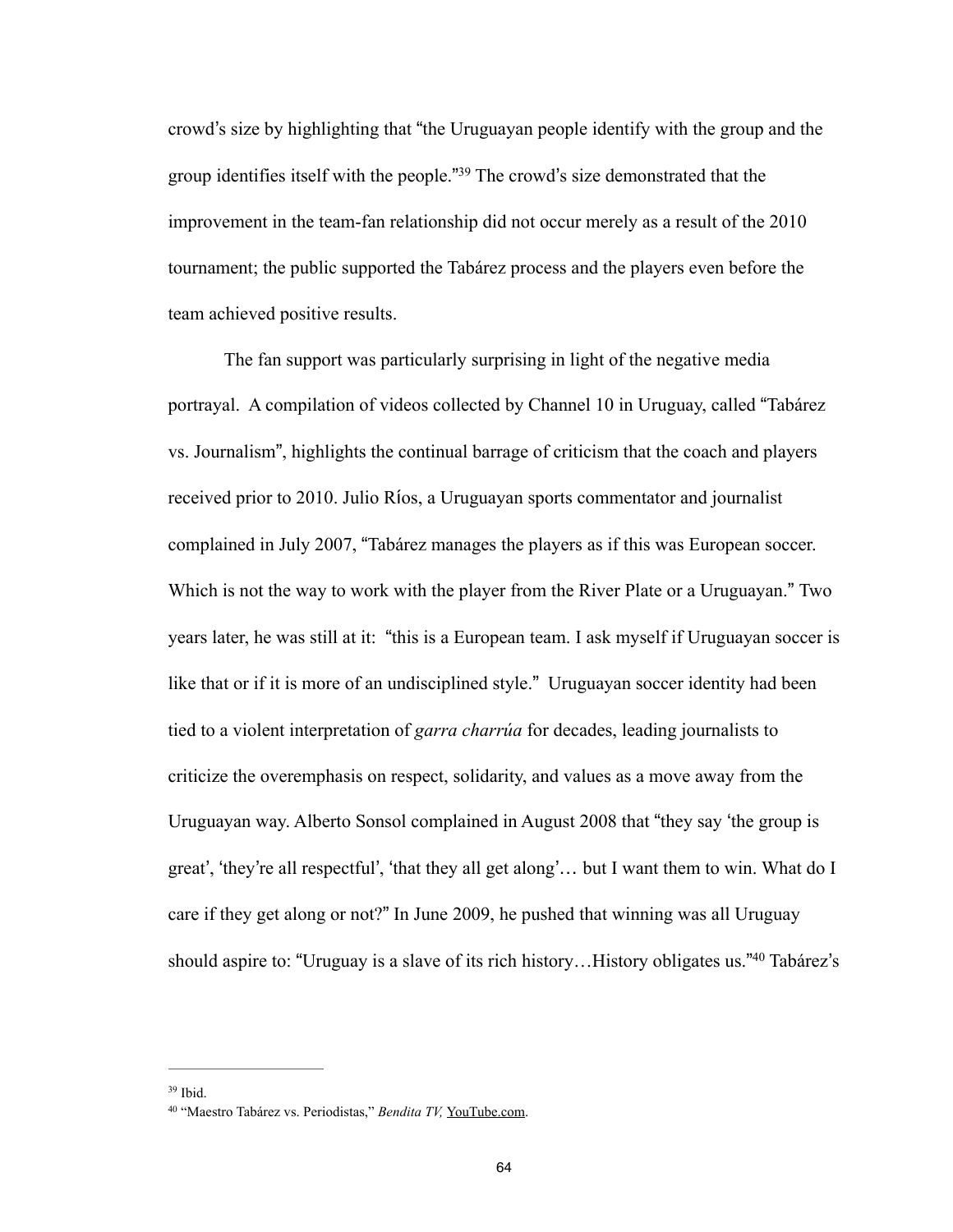emphasis on the human aspects of the players was seen as too much of a shift away from the traditional association of soccer with national glory.

 The identification between the fans and players grew stronger throughout the 2010 World Cup. When Uruguay won its second group stage game against the hosts in June, many young Uruguayans took to the streets to celebrate. When asked by journalists if the celebrations were too premature, the people responded that they were not.<sup>41</sup> This showed the mentality change that the country was undergoing. Luis Ubiña, the captain of the 1970 Uruguayan team, compared the happiness experienced in Uruguay during the 2010 World Cup to that from 1950, stating that even back then people had not been as joyful as they were during the South African tournament.<sup>42</sup> For Uruguayans, all teams had always been compared to the 1950 squad, which is why in 1970, fourth place had been seen as a failure. In 2010, however, that mindset changed and fourth place was accepted and celebrated as a big accomplishment. A song written as a fundraiser for Fundación Celeste after the tournament has the lyrics "today like yesterday, in 1950." It equates the fourth place finish of the 2010 World Cup to the glory days of the past.<sup>43</sup> In  $2010$ , a fourth place finish was seen as a victory and the players as heroes.<sup>44</sup> Journalists joined the choir once the World Cup results were in. Julio Ríos complimented Tabárez for a serious project and having chosen such an admirable player profile. Sonsol, who had been insisting that only the result mattered, named the solidarity of the group as Tabárez's

Tabárez: 'España tuvo su gran desarrollo deportivo cuando participó de la bonanza económica de la zona europea'," 41 *El Imparcial,* October 20, 2012.

Diego, Torres,"Hay más alegría ahora que en 1950," *El País (España),* July 1, 2010. <sup>42</sup>

<sup>&</sup>lt;sup>43</sup> "Grito de Gol," *Fundación Celeste.* 

<sup>&</sup>lt;sup>44</sup> "De regreso a casa sin la Celeste," *El País*, Aug 27, 2015.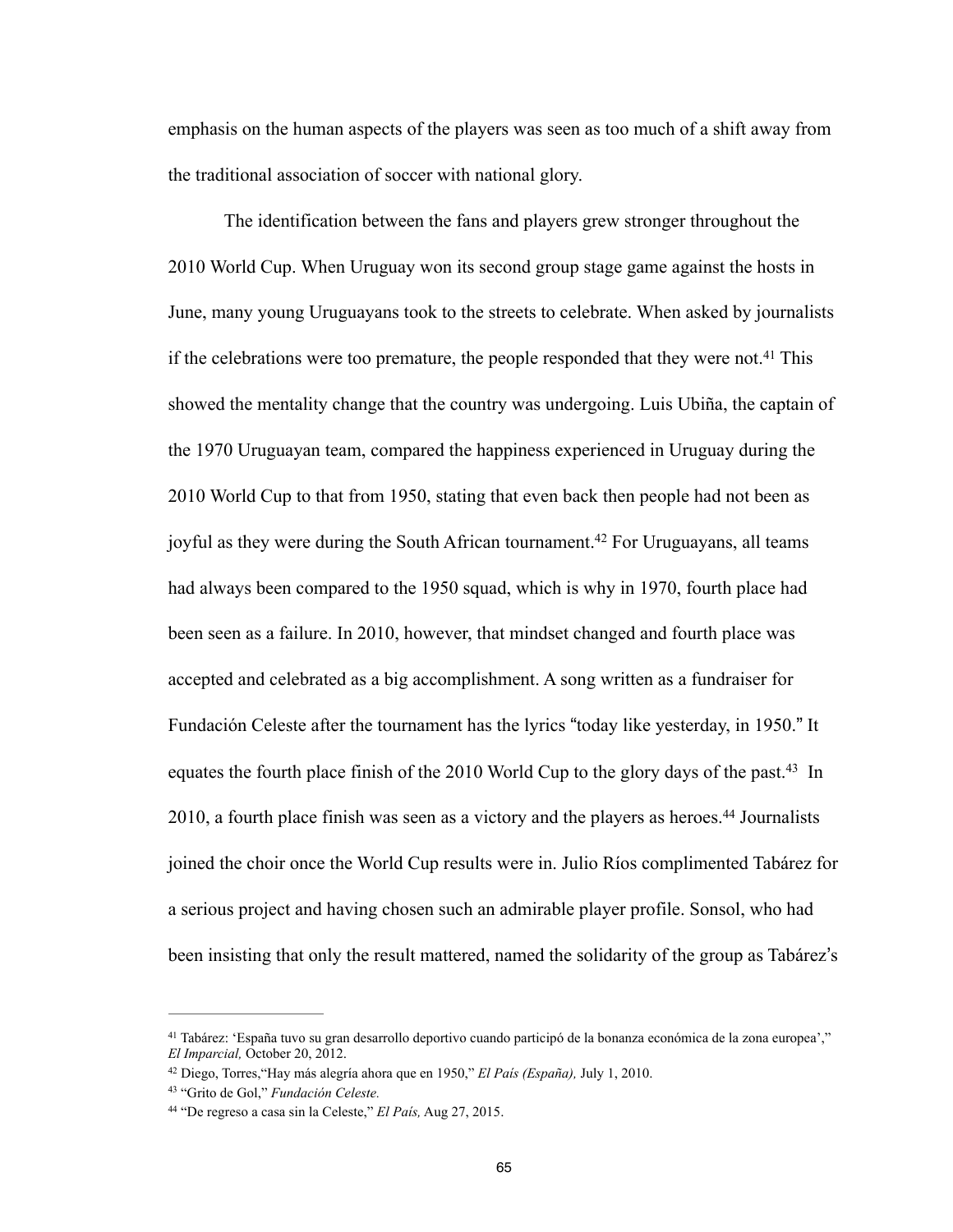biggest virtue and stated that "as Tabárez said in one of his press conferences, one cannot be so perverse as to just celebrate World Cup titles."<sup>45</sup>

 On the day after their return from South Africa, Tabárez and the team paraded from the team's training complex to the Legislative Palace on a bus that was decorated with the slogan *Orgullo Celeste*. The thirty kilometer trip lasted five hours due to the sea of people that engulfed the bus as it made its way through the Montevideo streets.<sup>46</sup> Once at the Legislative Palace, the President of Uruguay, José Mujica, greeted and welcomed the team, before allowing the players to talk, sing, and tell jokes to the massive crowd that had gathered in front of the stage. Tabárez closed the ceremony with a reminder that the results only served to legitimize a process that had been underway for almost four years. Before thanking the crowd, he stated that "success is not only the result, but the difficulties one endures, the continuous efforts, the spirit to take on new challenges, and the will to overcome them. The journey is the reward." $47$  His closing statement was a reminder to the Uruguayan people to not depend on the final score for happiness and a source of identity as they had in the past, but to recognize and enjoy "effort above titles, *garra* over wins, and soccer over victory laps."<sup>48</sup>

 After the fourth place finish in the 2010 World Cup and the 2011 Copa América victory, Tabárez and the players were recognized for their success in transmitting positive values to the public and for showing the Uruguayan people what those values, such as

 $45$  Ibid.

<sup>&</sup>lt;sup>46</sup> "A country full of gratitude defies freezing weather to honor Uruguay's soccer team," *Merco Press*, July 14, 2010.

<sup>47</sup> López, Prologue.

<sup>&</sup>lt;sup>48</sup> "De regreso a casa sin la Celeste," *El País*, Aug 27, 2015.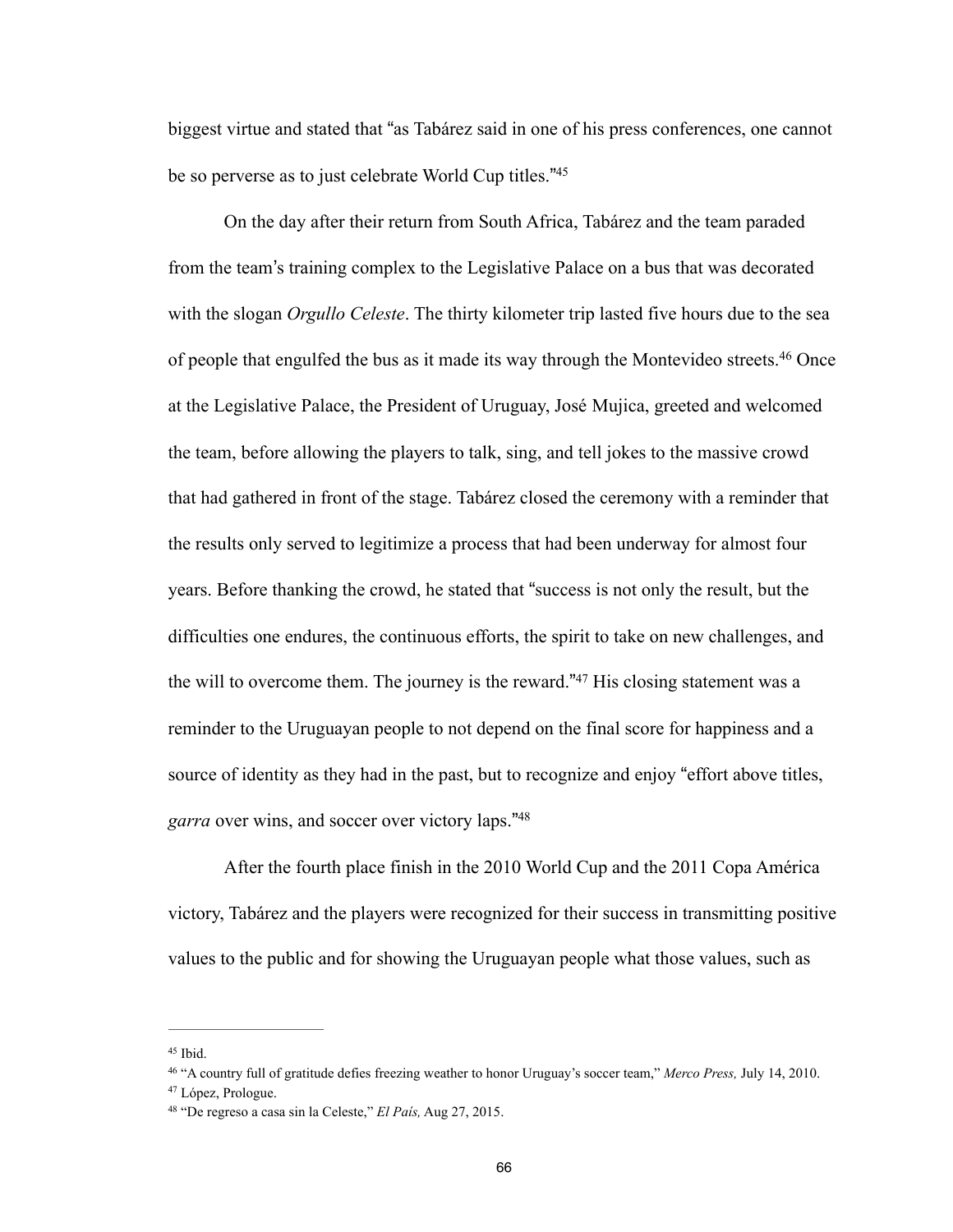hard work, respect, solidarity, and discipline, could achieve.<sup>49</sup> Tabárez was named "Champion for Sport" by UNESCO "in recognition of his commitment to promote education and sport programs for vulnerable children in Uruguay, his charitable activities in the framework of the Tabárez Project, and his dedication to the ideals and aims of the Organization."<sup>50</sup> The players' Uruguayaness was no longer questioned— in fact, it was celebrated. The players were recognized for "personifying the basic values of the Uruguayan culture" after their performance at the 2010 World Cup and honored by the Uruguayan Post Office after their 2011 Copa América victory for "being examples of the values that make up the country."<sup>51</sup> They were praised for being good role models for the rest of society, especially kids. In 2013, two years after their Copa América victory, *Selección de Valores y Actitudes: Para educar con ejemplo* (National Team of Values and Attitudes: To educate by example)*,* an educational book about the values exemplified by the Uruguayan squad was published and distributed for free to educational centers around Uruguay. The book used the national team's solidarity and teamwork to teach about behavior.<sup>52</sup> In sharp contrast with past players that had been portrayed as arrogant stars and traitors, these players were admired and respected for their characters and value systems.

 Uruguayans had begun to identify with the Uruguayan players, the team, and the coach, rather than the idea of a distant and successful past. As Ricardo Piñeyrua, a sports

López 307; Camilo Delelli, "Más allá del fútbol: el tipo de sociedad que expresa el maestro Tabárez," *Factum* <sup>49</sup> *Digital,* June 20, 2014. ; Veronica Psetizki, "Recibimiento de campeones para la selección uruguaya," *BBC Mundo,*  July 13, 2010. ; "A cartas vistas," *Montevideo Portal,* August 11, 2011.

<sup>&</sup>lt;sup>50</sup> "Óscar Washington Tabárez, named UNESCO Champion for Sport," *UNESCOPRESS*, January 27, 2012. <sup>51</sup> "A cartas vistas," *Montevideo Portal*, August 11, 2011.

<sup>&</sup>lt;sup>52</sup> "La celeste también inculca valores," *El País*, September 23, 2013.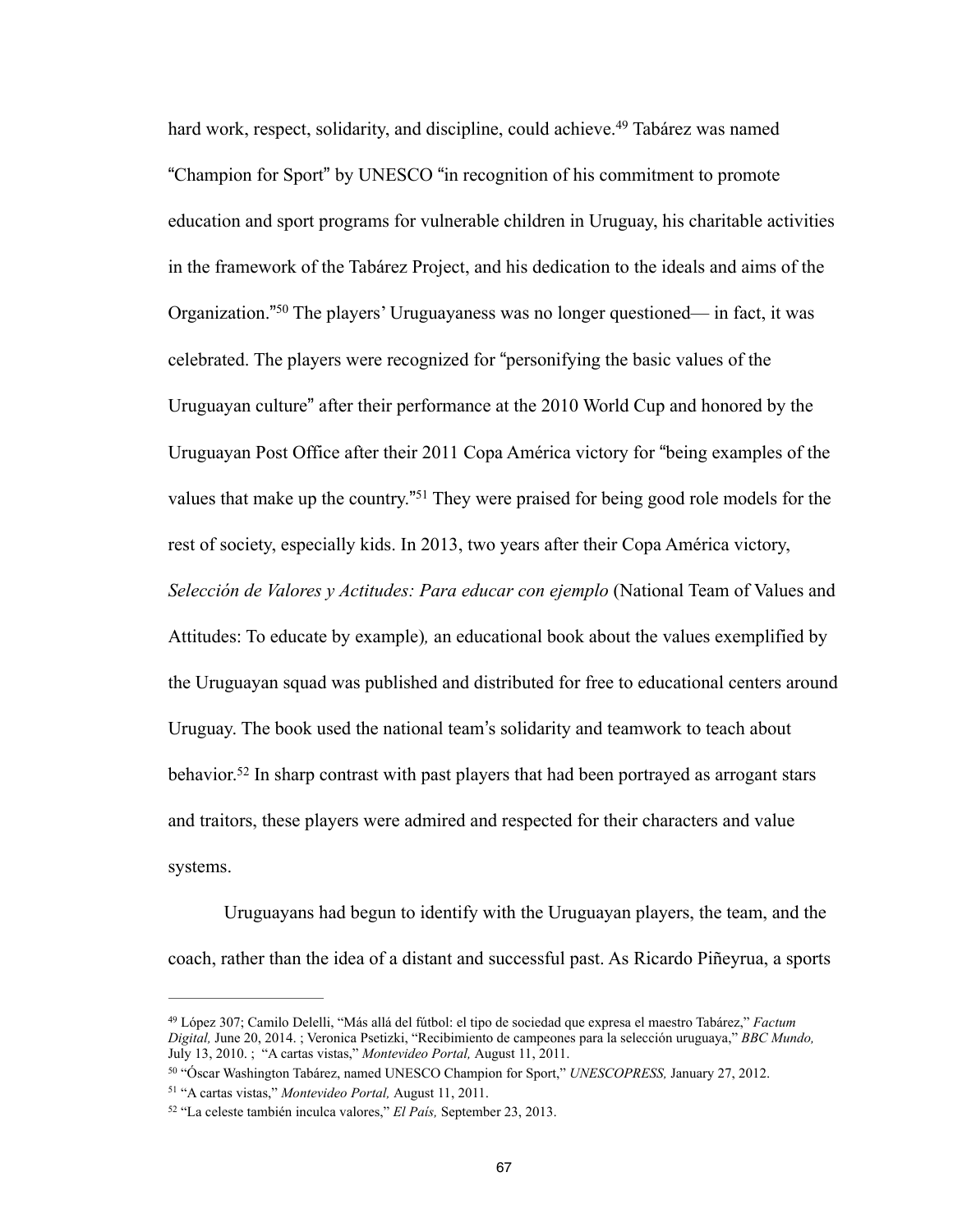journalist, explained, they went "from feeling obliged to win to trying to win," and realized that "the result (was) no longer the only goal, and that the image and, more so, the behavior also matter(ed)."<sup>53</sup> Triumphs had always played a role in the national identity, but thanks to the Tabárez process, losses, challenges, and controversies also began to be seen as experiences that contributed to the national identity. For decades, Uruguayans had failed to adjust their expectations to the new globalized soccer world, leading to disappointment and disapproval of players. Tabárez's emphasis on the nonsoccer aspects of players allowed the public to identify with the team rather than the idea of glory, allowing a new reference point for Uruguayan soccer to emerge.

 Uruguayans' acceptance of the players as part of the "us" rather than the "them", as true mirrors of society, was showcased during the 2014 World Cup. On June 24, 2014, Luis Suárez bit the Italian defender Giorgio Chellini in a first-round World Cup match. Some Uruguayans claimed he had not bitten the player, some claimed he had, but that it was not a huge deal, and others, albeit fewer, condemned it as a barbaric act. When FIFA announced the penalty for the bite, the country rallied around the player.<sup>54</sup> FIFA kicked Suárez out of the tournament, banned him from the national team for almost two years, and forbid him from entering any soccer field for four months. Even those that had condemned the biting rushed to defend Suárez against what they viewed as a large corporation making an example out of a player that lacked a powerful association to defend him.<sup>55</sup> For Uruguayans, Suárez vs. FIFA was David vs. Goliath. Daniel Renfrew,

Ricardo Piñeyrua, *Fútbol y Otros Deportes* (Biblioteca Nacional de Uruguay): 10. 53

<sup>&</sup>lt;sup>54</sup> "#DeOficioTodosoNinguno' llegó a ser la mayor tendencia mundial," *El País*, June 26, 2014.; "Indignación en las redes sociales por fallo de FIFA." *El País,* June 26, 2014.

<sup>&</sup>lt;sup>55</sup> Daniel Renfrew, "Love Bite: Why Uruguayans Rever Luis Suárez," *Huffington Post*, July 11, 2014.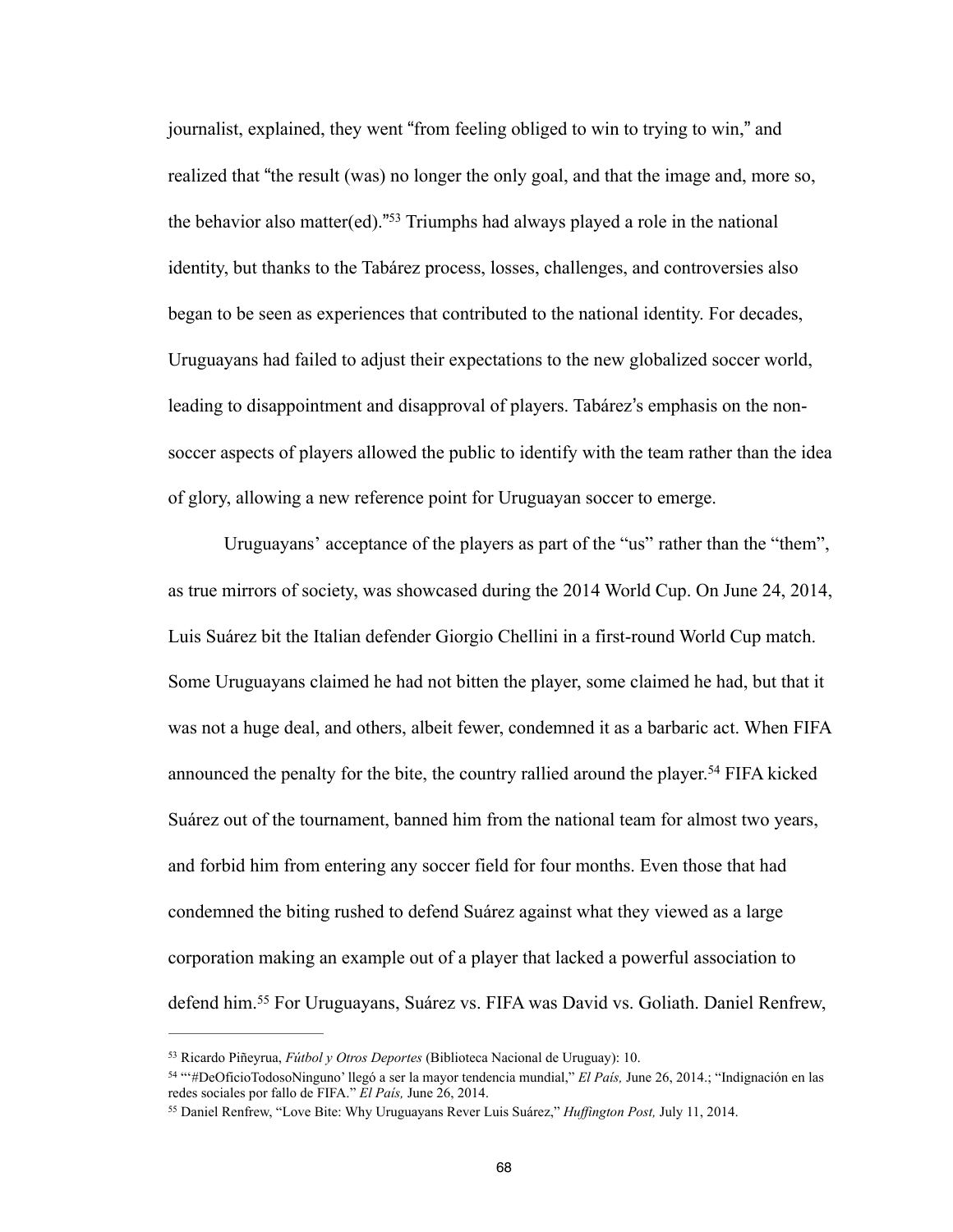an anthropologist, explained that "defending Suárez turned into a national cause, regardless of what people thought of his actions on the field that day…Suárez has *garra* ... and he is us.<sup>756</sup> For the Round of 16 match, a television company set up a screen outside of Suárez's home for the more than a thousand fans that were standing in solidarity out in the cold. The fans held up a banner that read "3 million sky-blue hearts, 6 million arms to help you back up", stickers that said "We are all Suárez", and Suárez masks that had been printed that day under a newspaper headline that read "we are all one". Even after the game ended in a loss, the crowds cheered "Let's go Uruguay" and "Olé, olé, olé, olé, Lucho! Lucho!". <sup>57</sup> Uruguayans did not blame Suárez for the World Cup elimination; they saw him, a millionaire soccer player, as a small, weak Uruguayan, that was a victim of the powerful, outside world.

 The Round of 16 elimination in the 2014 World Cup, which more than one thousand Uruguayans watched outside of Suárez's home, was the equivalent of the 1990 result that had led to the firing of Tabárez and the tension of the *repatriados* crisis. The poor result could have undermined the Tabárez project and the relationship between players and fans again, but instead, the Uruguayans' reaction to the 2014 World Cup elimination was one of support. More than 4,000 people went to the Montevideo airport to welcome the players home from Brazil. In an article describing the warm reception, the journalist Diego Pérez wrote:

 "if one tells somewhere else in the world that four thousand Uruguayans welcomed the team…after a Round of 16 elimination…few would understand it. But this group has achieved that. There is an identification between the *pueblo* and this team, or even more

 $56$  Ibid.

<sup>&</sup>lt;sup>57</sup> "Mañana, todos somos Suárez," *El Observador*, June 23, 2014.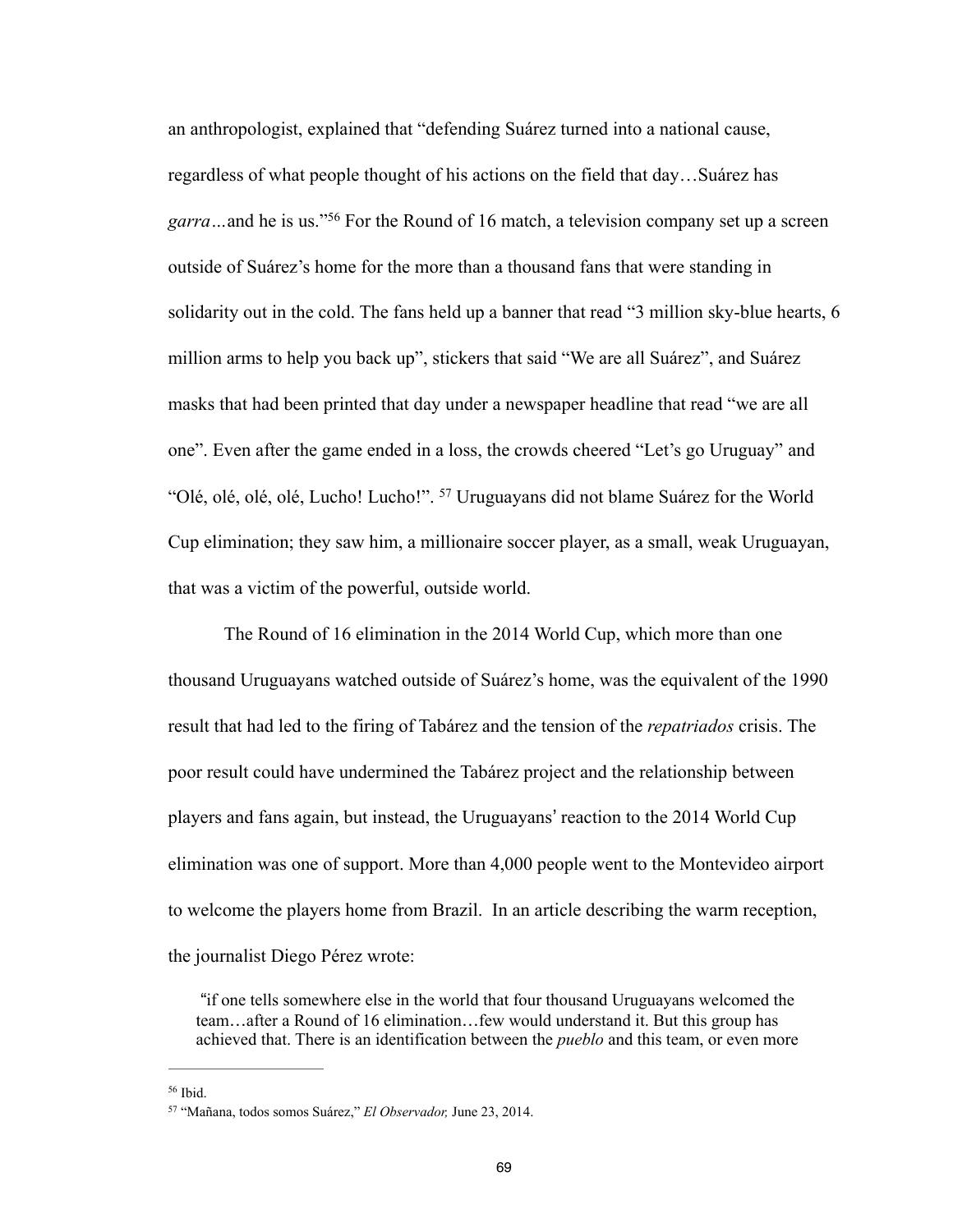so, with this process… If today there is such fervor for *la Celeste*, it is because these players have, with their attitudes outside of the field, earned affinity and recognition that goes further than winning or losing."<sup>58</sup>

The reaction of the Uruguayans to the Suárez Case and the 2014 World Cup elimination demonstrated that the relationship built between players and fans under Tabárez was no longer entirely dependent on results. The fans identified with the team and players rather than purely the glory. In the face of losses, they did not question the dedication and passion of their players even in the face of an international controversy, but instead identified with their effort and challenges.

<sup>&</sup>lt;sup>58</sup> "Más de 4.000 personas recibieron a la selección," *El País*, June 30, 2014.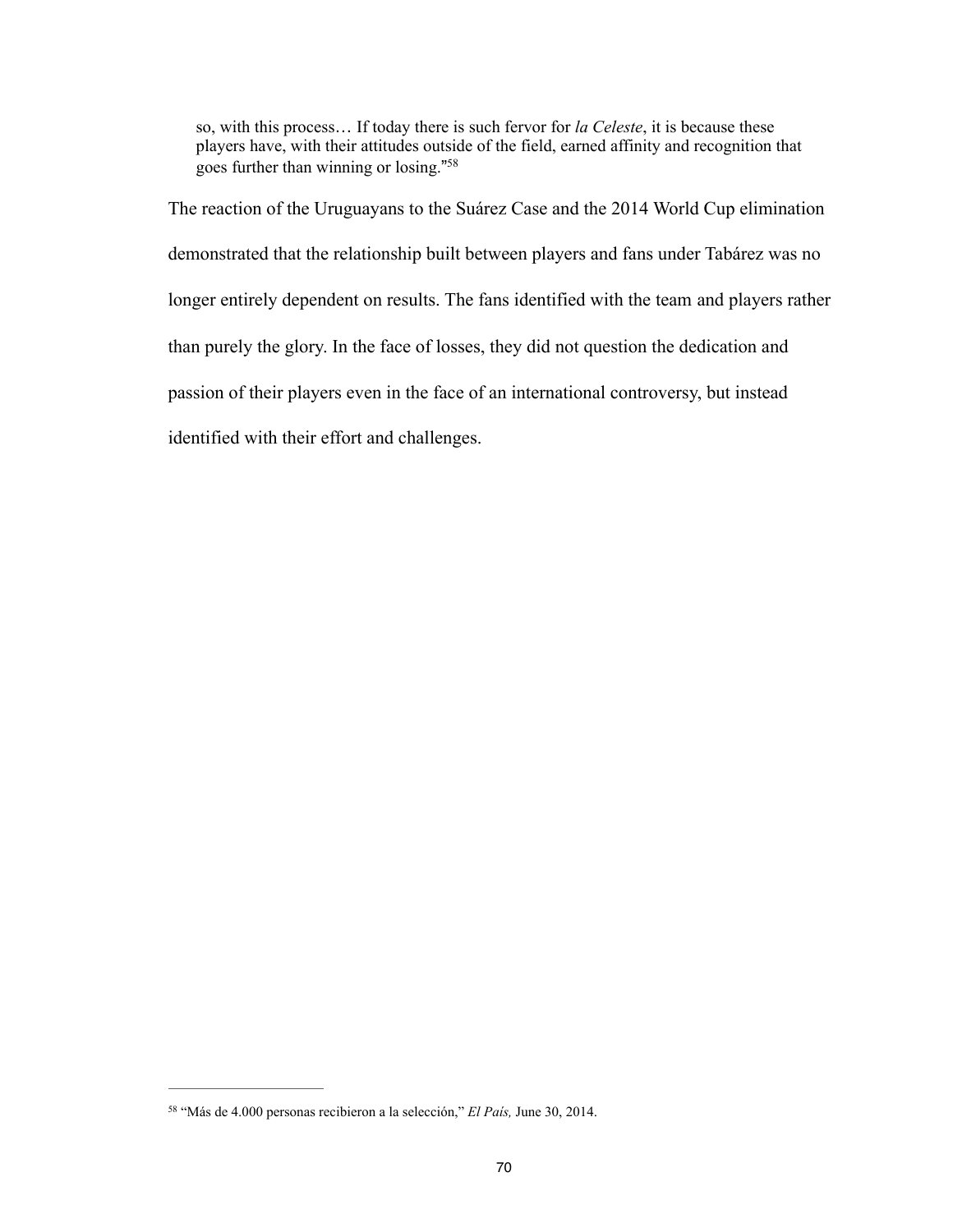#### **Conclusion**

Soccer played a central role in Uruguay's national identity throughout the 20<sup>th</sup> century. The national team's triumphs in the first half of the century were seen as proof that the small nation could perform on a world stage. The mutually reinforcing relationship between soccer success and national identity weakened after 1950 when the national team stopped winning and when it entered into profound crisis in the 1990s as Uruguayan star players began leaving the country to play in better leagues abroad. The national team no longer provided the country with glory and the players were no longer mirrors of Uruguayan society. Through his 2006 project, Tabárez tackled both of these problems. First, he implemented institutional reforms to modernize Uruguayan soccer and assure continuity and youth development. Second, by reinventing the image of the national team, Tabárez created a new relationship between players and fans. He reconstructed the relationship within the context of global commercialization by showing that transnational players could still be national representatives and members of the nation — the physical distance separating the players and the country did not diminish their contribution to Uruguay's national identity. Third, Tabárez emphasized that triumphs were not the only stories that contributed to Uruguay's shared sense of nationhood and thus, that challenges and failures after valiant struggle could also contribute to the country's national identity. By deemphasizing physical space and triumphs as constitutive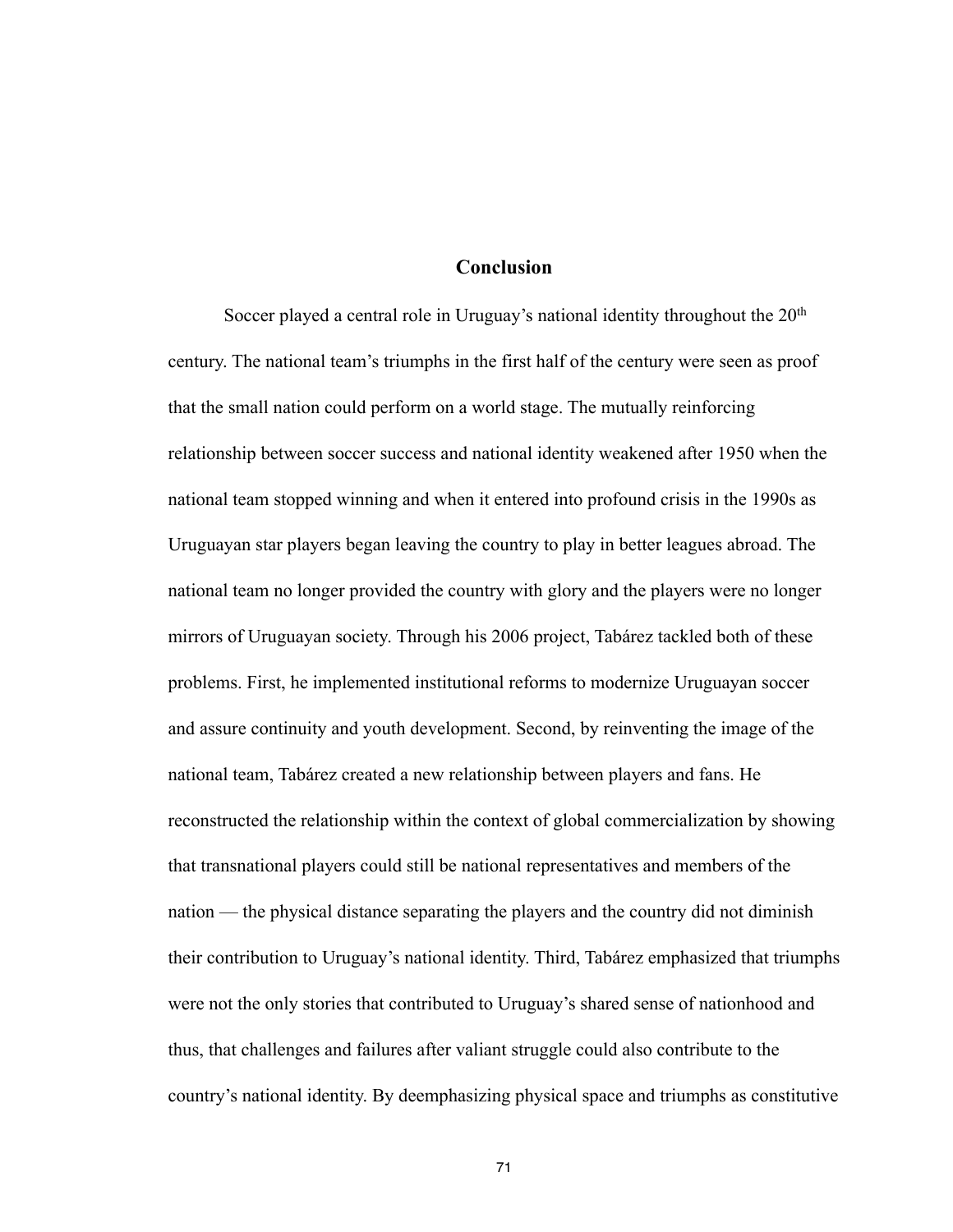for the nation, Tabárez reshaped the relationship between soccer and national identity in Uruguay.

 Uruguay was one of the best teams in the world in the first half of the twentieth century, winning two Olympic gold medals and two World Cups. The second half of the century, however, saw the Uruguayan national team falter; the team lost its international competitiveness and failed to even qualify for many of the World Cup tournaments. Paradoxically, at the turn of the century, even after decades of poor results, Uruguayans continued to base their expectations on the glories of the past rather than the reality of the present; this was due to the fact the Uruguayan national identity was not connected to soccer in general, but soccer success specifically. Instead of recognizing that the machine itself was outdated, Uruguayans blamed the individual parts for the lack of effort. After each disappointment, rather than looking for the root of the problem, such as the poor infrastructure or the organizational chaos of the Uruguayan Football Association, Uruguayans blamed the players who held contracts abroad. This friction between players and fans was due to the disconnect created by the players' transfers abroad — putting on the sky-blue jersey was not enough to convince fans that the national team players were passionate and dedicated Uruguayans. Uruguay's national soccer association did not adapt to the changes brought about by global commercialization of soccer until Tabárez became head coach in 2006. Tabárez understood the roots of the Uruguayan national team's lack of success and initiated reforms on two fronts.

 He initiated both tactical and technical changes to tackle the team's systemic problems and to make it competitive within the globalized, commercialized world of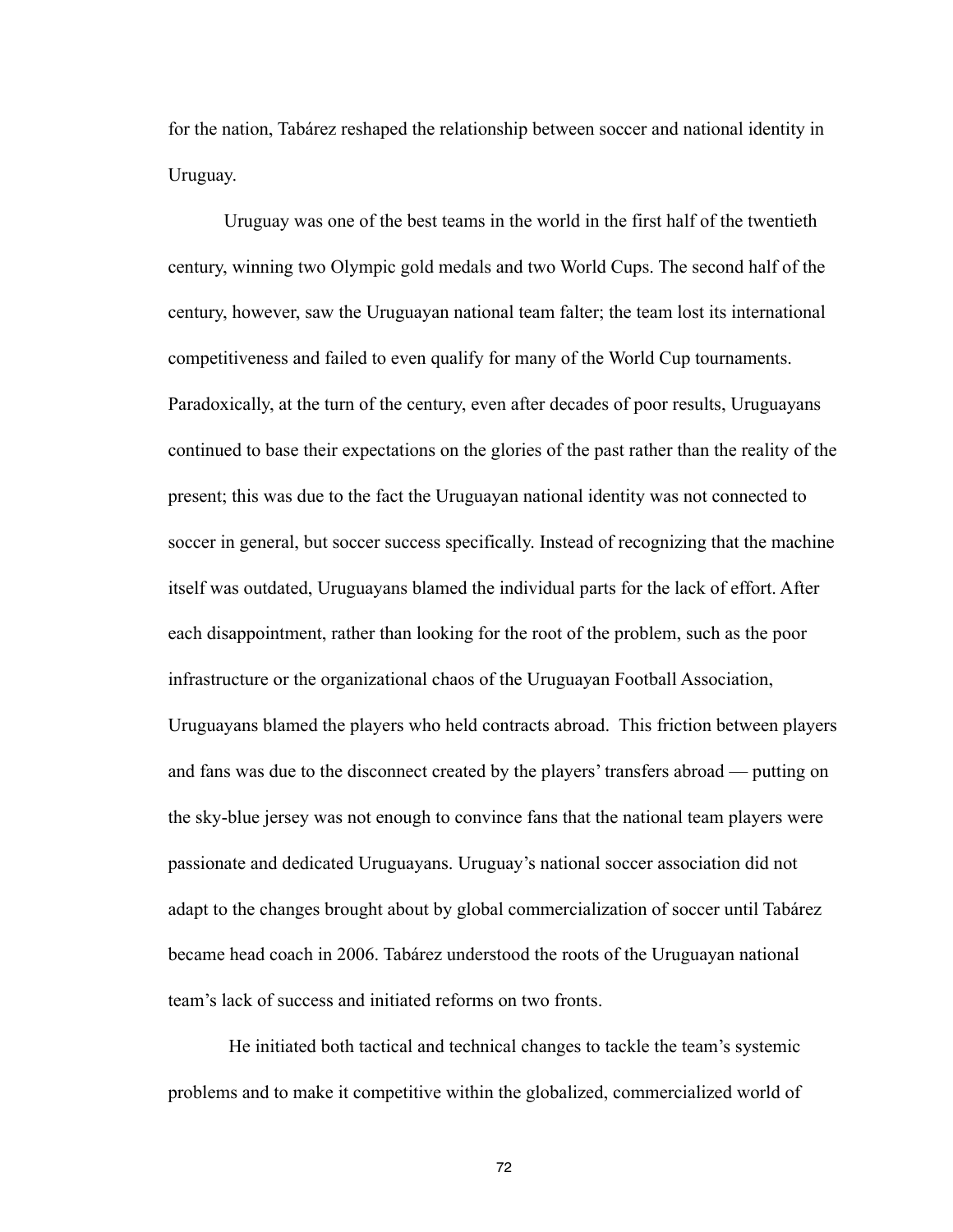soccer. Before Tabárez, it was unclear whether a small country like Uruguay could compete with larger, wealthier countries at all in the globalized and commercialized context. Tabárez showed that with adaptations and careful, long-term planning it was possible. Rather than pushing against it or ignoring it, Tabárez accepted the new reality brought about by global commercialization and implemented standardized policies, practice routines, and tactics to adapt to it. Tabárez also redesigned the Uruguayan youth division to better fit the new reality. He connected all young players with potential to the Uruguayan national team early on and then followed their development abroad to determine which players would serve Uruguay best. He recognized that while Uruguayan clubs could produce top players, they could not help them mature and become elite soccer players due to a lack of resources. Tabárez showed that Uruguay could be competitive in the globalized, commercialized game by adapting and taking advantage of some of its aspects, such as the European clubs' elite player development. His success proved that Uruguay could adapt to and accept the new reality of soccer without sacrificing the cohesiveness and Uruguayan nature of the national team.

 Tabárez's also worked to reconcile the national identity with the new globalized reality of soccer by changing the team's culture. Several of Tabárez's reforms helped reinvent the connection between the national team and Uruguayans in the new global context, so that the team could still have a role in constructing Uruguay's shared sense of nationhood. The increase in focus on the youth divisions, television coverage of youth games, and successful results of Uruguay's U-15, U-17, and U-20 teams in international tournaments allowed Uruguayans to associate the youth players with the sky-blue jersey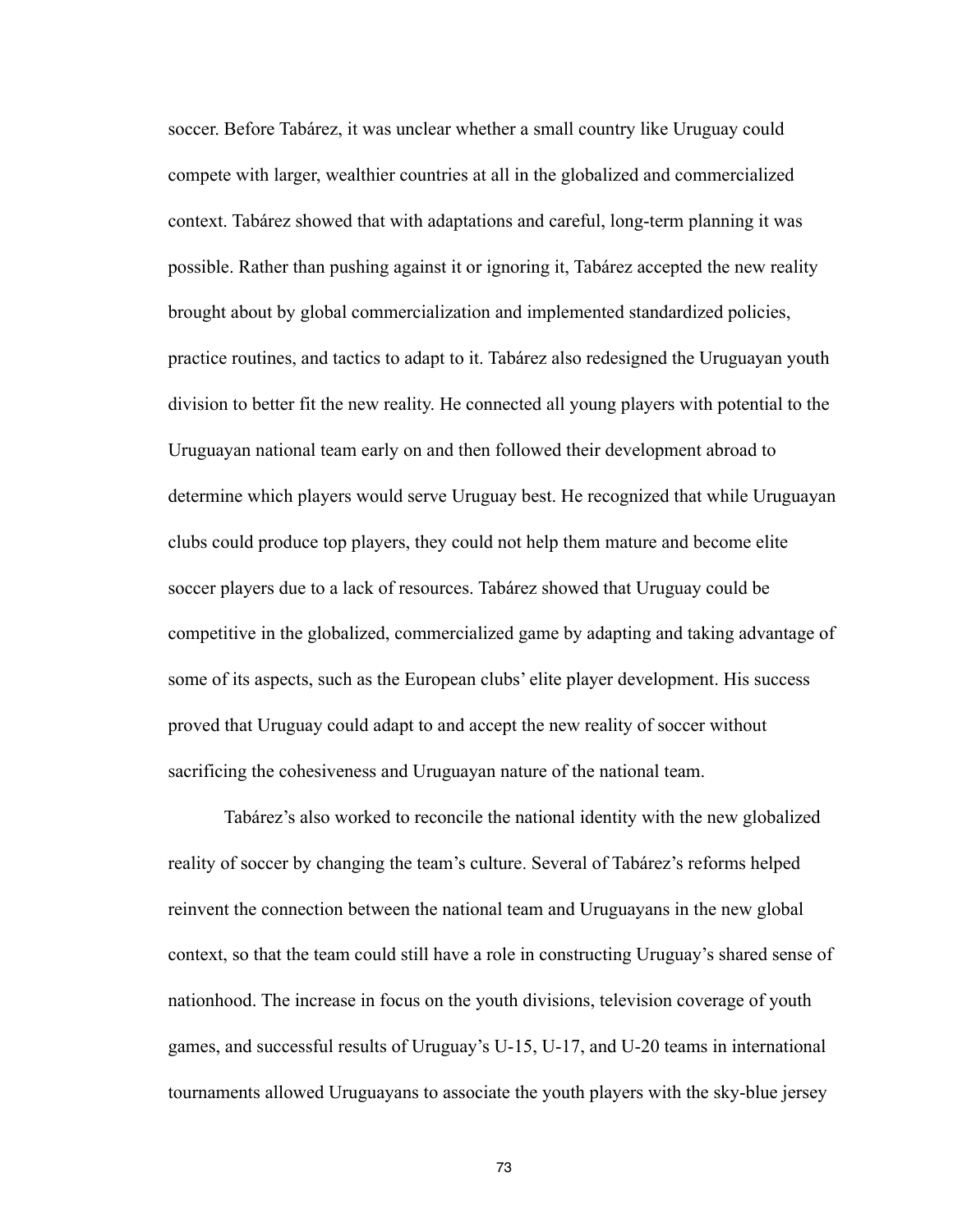from an early age. Fans began to see these players as potential members of the national team before they even moved to Europe; this meant that Uruguayans could follow their transfer abroad, watch them develop, and monitor their improvement all in hopes that they would one day be good enough to join the national squad. Uruguayans followed the actions of their players abroad with the national team in mind; this challenged the old version of national identity that depended on proximity and space.

 Through his reforms, which took advantage of modern technology, Tabárez deemphasized the relationship between space and national identity by showing that the players did not need to be in Uruguay to be Uruguayan. Essentially, Tabárez taught Uruguayans to accept that players in the age of globalized soccer live as transmigrants. Tabárez required the players to act and communicate in a Uruguayan way, but he also took advantage of aspects of global commercialization itself. The media attention and press conferences that had previously detrimentally affected the image of the players were utilized to showcase players' positive value systems and Uruguayan demeanor. Similarly, the technology that had led to the decline of the country's domestic club league became a tool that benefitted the Uruguayan national team; the commercials, sponsorships, social media, and television shows worked to show fans that even though the players had left the country at a young age, they were still invested in Uruguayan society. The fact that players' training facilities, playing strategies, and standards of living were becoming more European was less threatening since the players were mirrors of Uruguayan society in attitude, behavior, and values. By constructing a new team image, Tabárez tamed the critiques against the players and revitalized the relationship between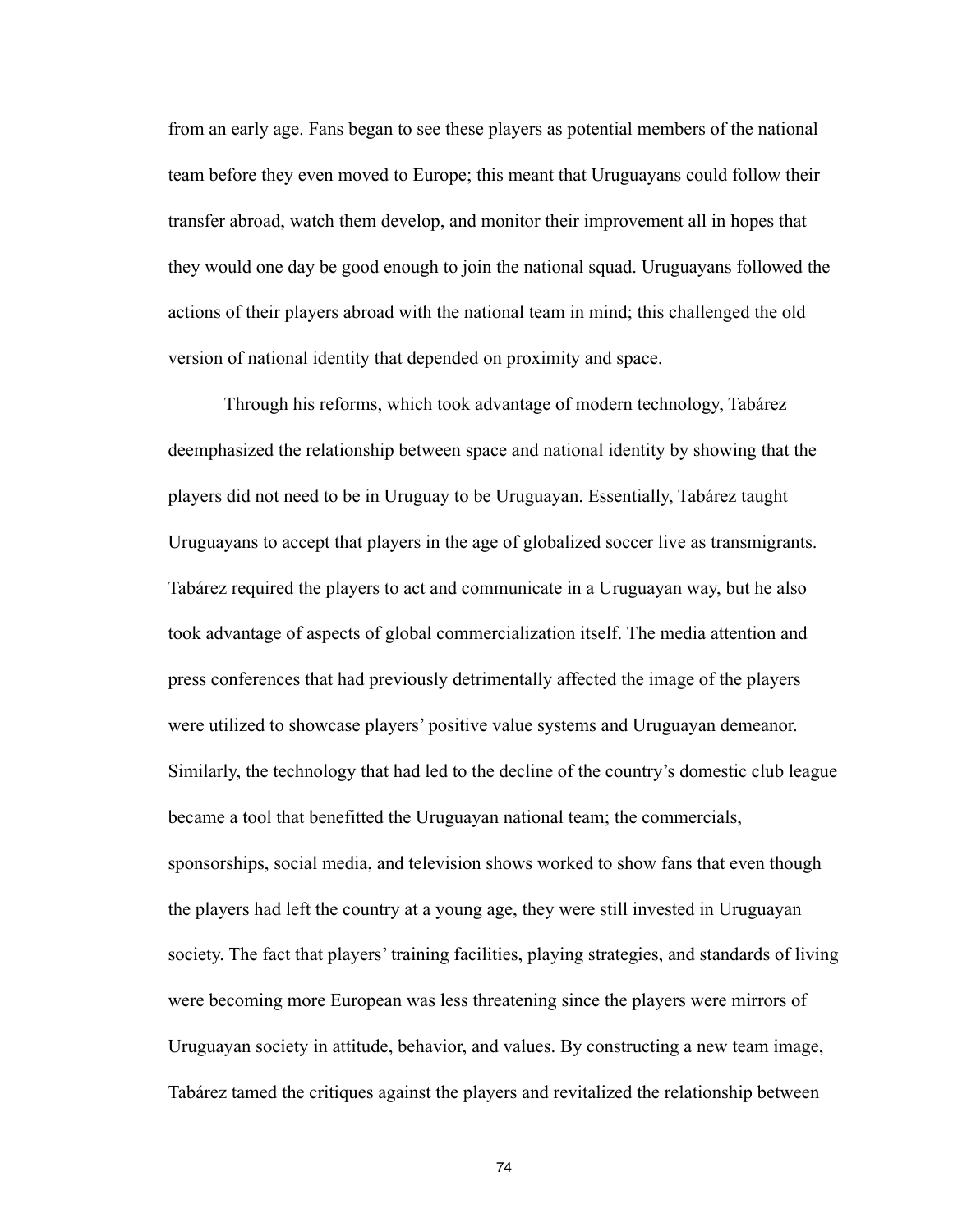the people and the team. He encouraged Uruguayans to see their players as part of the Uruguayan collectivity rather than outsiders; Uruguayans began to see the members of *La Celeste* like the Chileans saw their players, as transmigrants.

 Tabárez also deemphasized the relationship between glory and national identity by encouraging realistic expectations and the concept of "the journey is the reward". In the past, Uruguayans had identified with the early glory days; the shared experiences that had created the dynamic between national identity and soccer had all been triumphs, so that is what Uruguayans demanded from the national team. In the new globalized and commercialized reality, the Uruguayan national team could not be expected to win the World Cup every time. If the fans maintained their unrealistic, high expectations and only identified the national team with glory, the reinvigorated relationship between fans and players would be short lived. Tabárez recognized this and explicitly encouraged fans to begin to identify with the team and their efforts instead of the results. The players were embraced not because they were champions, but because they represented the Uruguayan society each time they stepped onto the field, be it for nation or club. This cultivated a fanbase that was more emotionally attached to the team than to the victories, thus providing more leeway to the coaches and players to bring about positive results. Tabárez's reforms assured that Uruguayans saw players as transmigrants, not "foreigners", and that as a result, they identified with their challenges and efforts rather than championships.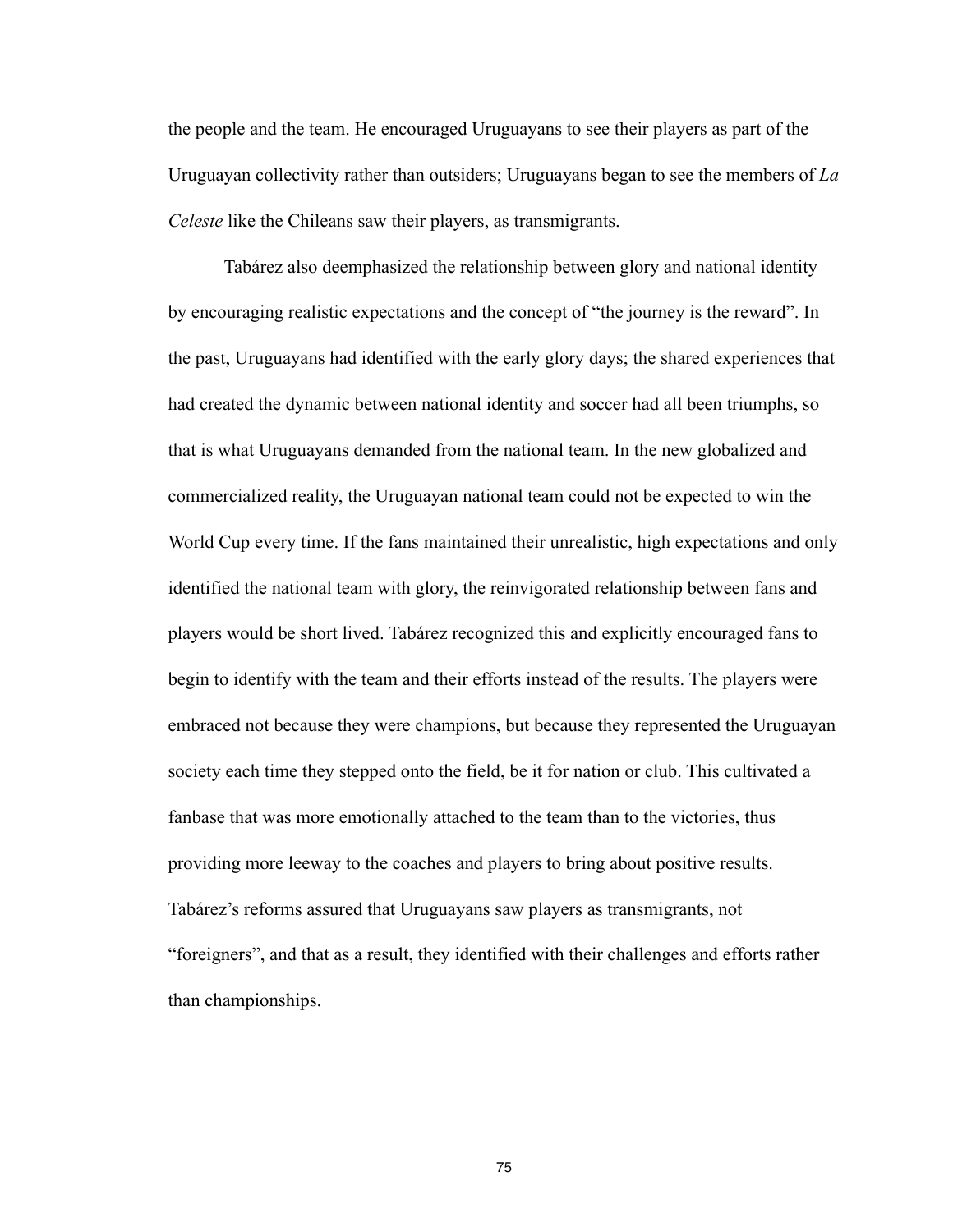#### **The Current State and Future of the Uruguayan National Team**

 The question many fans and observers ask is whether the success that came with the Tabárez reforms is there to last. At first glance, it certainly appears to be the case. In its first match of the 2018 World Cup South American Qualifiers in October 2015, Uruguay beat Bolivia in La Paz for the first time in history. The games that followed included two victories, 3-0 wins against Colombia and Chile, and a narrow 2-1 loss to Ecuador in Quito. These results were impressive, not least because the matches were played without Luis Suárez, the country's top all-time scorer, due to his ban from the 2014 World Cup. The team's success without its big star supported Tabárez's message that "no one is more than anyone else", as the Uruguayans like to say; the national team is about the group, not individual stars. After Suárez's return to the national team after a two year absence, Uruguay tied Brazil 2-2 in Recife and beat Peru 1-0 in Montevideo. It looks very likely that Uruguay will qualify for the 2018 World Cup, which would be the first time since 1974 that Uruguay has qualified for three consecutive World Cups.

 The future beyond the 2018 World Cup is less certain, however. Tabárez has created a team that the Uruguayan people have become invested in; most Uruguayans believe that this group is composed of true Uruguayans that passionately defend the skyblue jersey and represent the Uruguayan society. The fans trust this team and have stuck by its side through good and bad moments. The relationship between the fans and the team has not suffered as some standout players have left the national squad. Diego Forlán, the Most Valuable Player from the 2010 World Cup, and Diego Lugano, the team captain, were two of the faces of the successes in 2010 and 2011, but as they retired, the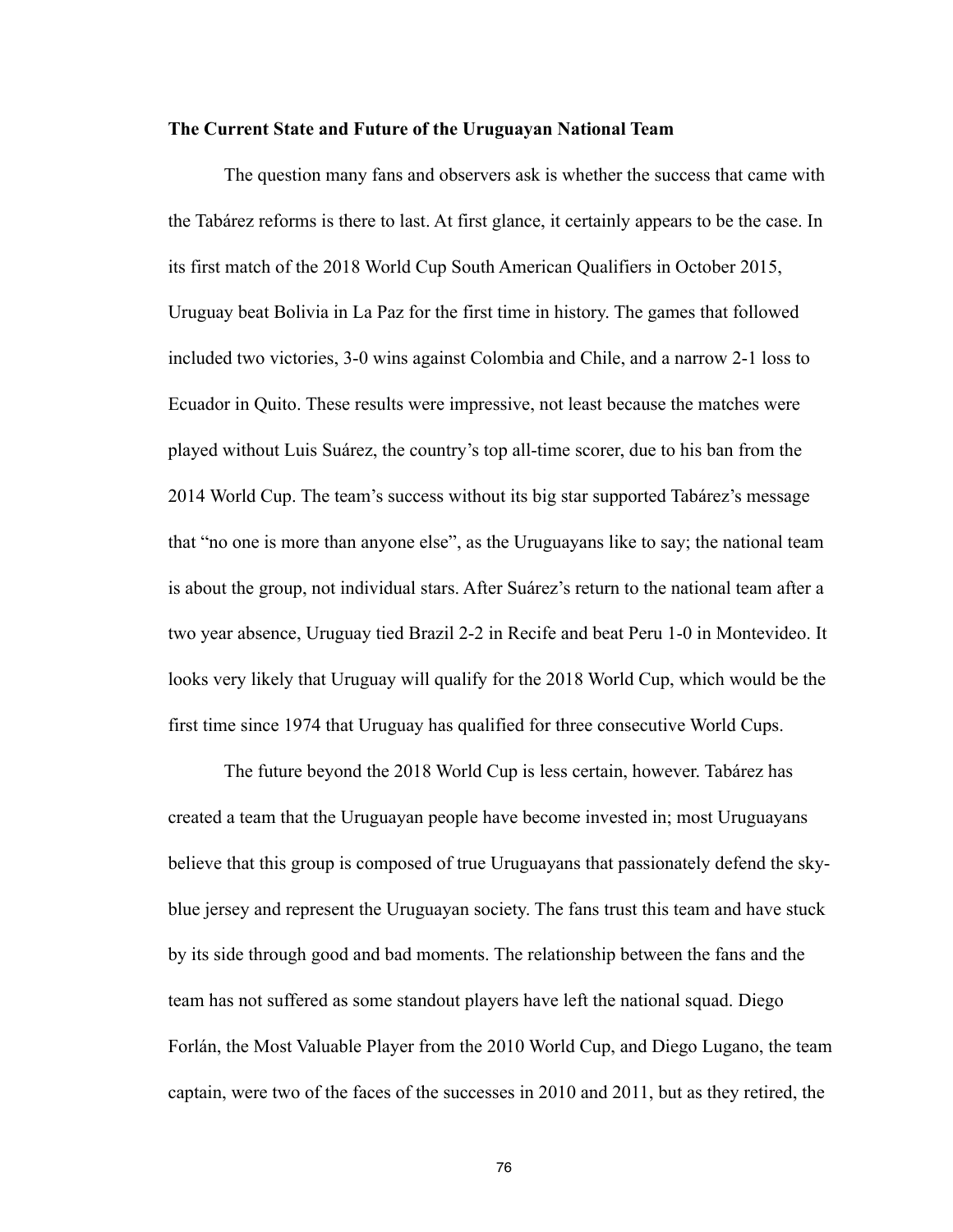fans supported the new leaders: Luis Suárez and Edinson Cavani as the new team forwards, José Maria Giménez as the new central defender, and Diego Godín as the new captain. Importantly, all of the new players had something in common; they had come up through Tabárez's youth divisions and represented the type of player he wanted. The central questions are: will that continue after the 2018 World Cup when Tabárez is 71, his contract runs out, and he does not sign on for another four years? Will the Uruguayan Football Association maintain his reforms? Will the players continue to fit his player profile? Will the public continue to support them?

 The Uruguayan Football Association will likely not maintain all of Tabárez's reforms after his exit unless the public demands it. During the ten years that Tabárez was coach, there were five different Uruguayan Football Association presidents; Tabárez had to convince each one to keep supporting the project. Each time that executives tried to cut the budget for the youth divisions or attempted to push Tabárez out, they met public uproar. This was due to the high popularity of the Tabárez process that was rooted in the team's success, but also in Tabárez's personal integrity. Tabárez had the players' *adhesion*  and the fans' support before even the 2010 World Cup; it was the respect and trust that he instilled in those two groups that pressured the Uruguayan Football Association to stand behind him and his reforms each time that the budget was tight or results were not great. After Tabárez's exit, it will become clear whether the fans' trust lies in the reforms themselves or in the old, philosophical coach, *El Maestro.* If the fans have become adherents of his process and they continue to pressure the Uruguayan Football Association to prolong it, then the success of the Tabárez years may continue. However,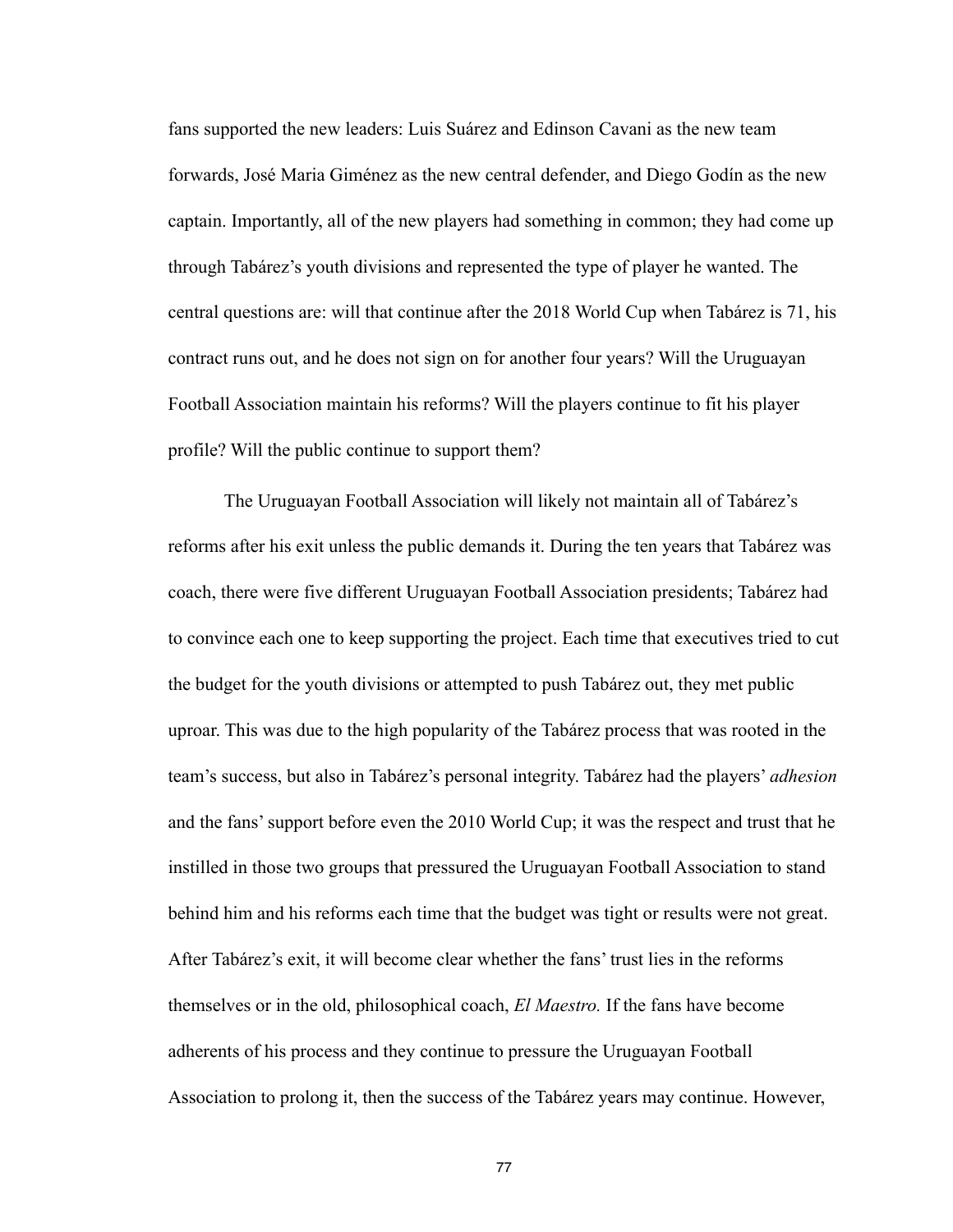if the fans belief is in Tabárez and "Tabárez's players", solely, and not in the "Tabárez process", then the "Tabárez era" will likely be followed by a decline of the Uruguayan national team. The uncertainty over the future of the Uruguayan national team arises from the realization that each aspect of the current national team revolves around, as is shown by the translated sayings presented in the previous sentence, a man that will likely no longer be the coach in two years.

 The national association's finances only add to the worry that it will be unwilling to continue many of Tabárez's reforms if fans do not demand that they continue once Tabárez leaves. In January 2016, Mario Rebollo, Tabárez's assistant, revealed that the national team coaches had not been paid for four months or for any of their games in 2015, including friendlies, Copa América games, and World Cup Qualifiers.<sup>1</sup> Two months later, it was announced that the national association was still behind on the coaches' salaries and that it did not have the money to pay, because it was two million dollars short in its budget due the freezing of Full Play's, the company that was to pay the national association for the television rights for the World Cup Qualifiers, assets as a result of the FIFA corruption scandal.<sup>2</sup> Without Tabárez there to insist on the importance of long-term investment, it is possible that money woes could lead to cuts in the low (short-term) profit areas, such as the youth divisions, and decreased funding to high cost areas, such as comfortable travel. Cuts like these would imperil the progress made by Tabárez's institutional reforms, but also the new dynamic between national identity and soccer. For

<sup>&</sup>lt;sup>1</sup>"La AUF nos debe 4 meses, es una falta de respeto," *República.com.uy*, January 9, 2016.

 <sup>&</sup>quot;Se le debe a Tabárez, los clubes se endeudan, y la AUF no tiene plata," *Referi,* March 15, 2016. <sup>2</sup>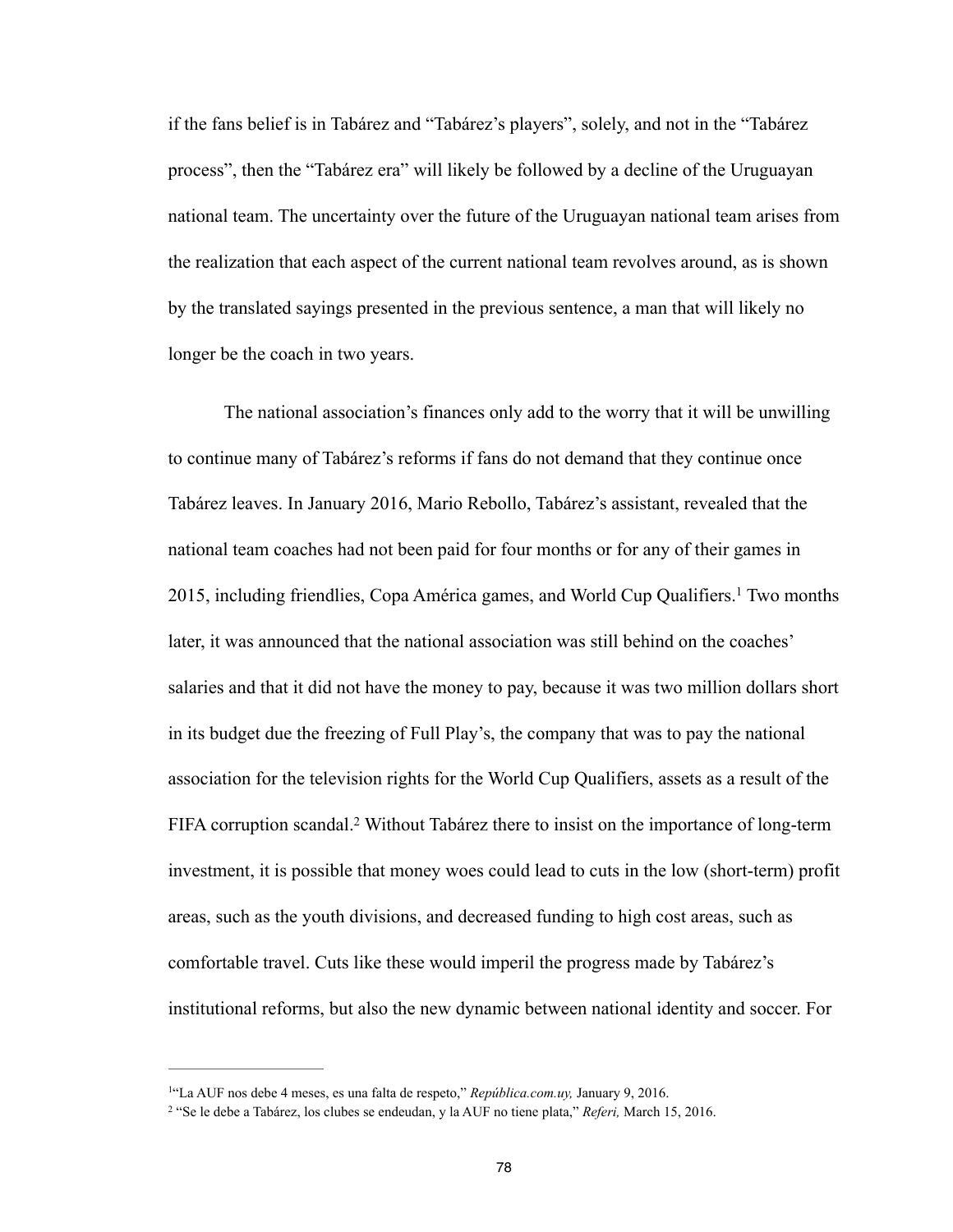example, if the youth are not taught the expected behavior and tactical orientation of *La Celeste* or if players do not have comfortable working conditions, they may not perform at the same level in Uruguay as they do abroad. This could once again lead to the wrongful allegations of lack of passion and dedication to Uruguay and the breakdown of the player-fan relationship. However, if the Uruguayan Football Association recognizes the benefits of long-term investment and protects Tabárez's reforms from future budget cuts, then then the gains made under Tabárez will continue.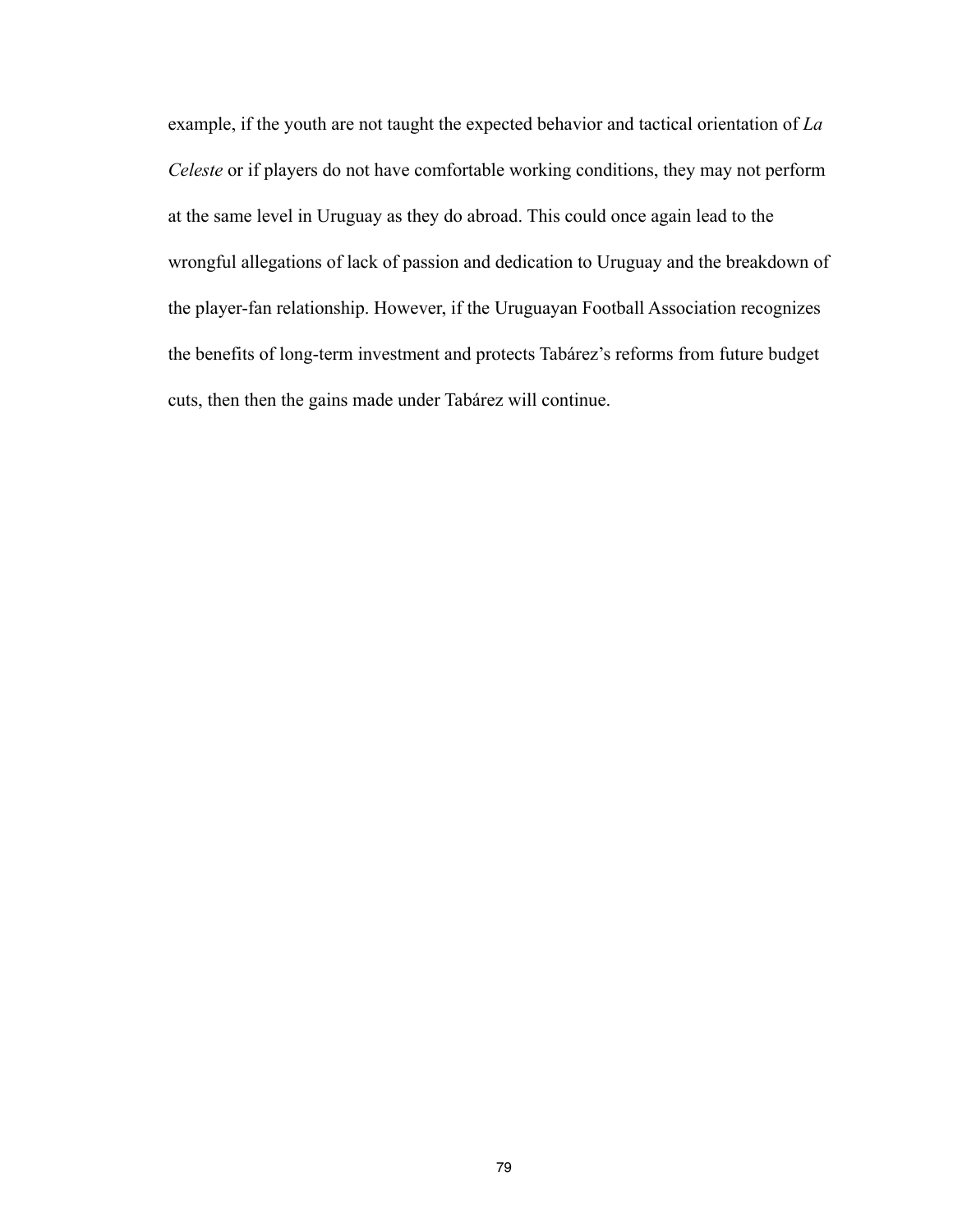# **List of References**

#### **ONLINE ARCHIVES**

*El Observador* Online Archive. [www.elobservador.com.uy](http://www.elobservador.com.uy).

*El Pais* Online Archive. [www.elpais.com.uy.](http://www.elpais.com.uy)

## **OFFICIAL DOCUMENTS**

Tabárez, Óscar. "Institucionalización de los procesos de las selecciones nacionales y de la formación de sus futbolistas." September, 2010.

#### **BOOKS**

Arocena, Felipe, and Kirk S. Bowman. *Lessons from Latin America: Innovations in Politics, Culture, and Development.* University of Toronto Press, 2013.

Barranca, Mario. *Yo Paco: un antes y después del fútbol uruguayo.* Editorial Sudamericana, 2007.

Galeano, Eduardo. *Soccer in Sun and Shadow.* London: Verso, 1998. Giulianotti, Richard. *Football: A Sociology of the Global Game*. Cambridge, UK: Polity Press, 1999.

Giulianotti, Richard, and Roland Robertson. "History: The Global Sport and the Making of Globalization." In *Globalization & Football.* SAGE Publications, 2009.

López, Horacio. *El Camino Es La Recompensa: Conversaciones Con Óscar Washington Tabárez*. Prisa Ediciones, 2012.

Nadel, Joshua H. *Fútbol!: Why Soccer Matters in Latin America.* Gainesville, FL: University Press of Florida, 2014.

*Nunca Más Campeón Mundial?: Aportes Del Seminario Uruguay, Nunca Más Campeón Mundial? Fútbol, Deportes Y Política En Uruguay.* Montevideo, Uruguay: LOGOS, 1991.

Piñeyrúa, Ricardo. *Fútbol Y Otros Deportes.* Biblioteca Nacional De Uruguay, 2014.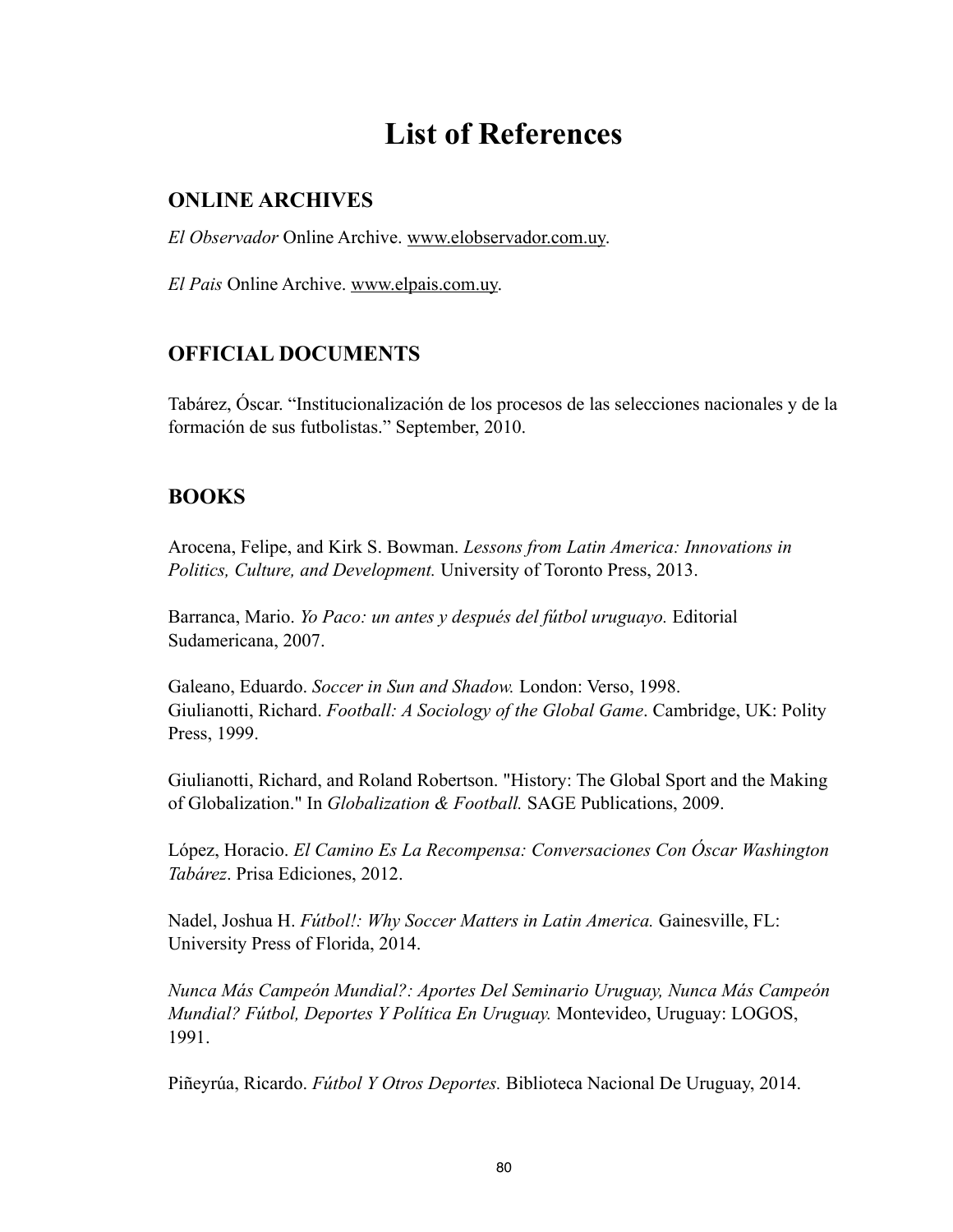Prats, Luis. *La Crónica Celeste: Historia De La Selección Uruguaya De Fútbol: Triunfos, Derrotas, Mitos Y Polémicas, 1901-2000.* Montevideo, Uruguay: Editorial Fin De Siglo, 2000.

Reyes, Andrés. *El Propio Fútbol Uruguayo: Una Guía Ideal Para Comprender El Fútbol Más Incomprensible Del Mundo*. Montevideo, Uruguay: Editorial PalabraSanta, 2012.

Robertson, Roland. *Globalization: Social Theory and Global Culture.* London: Sage, 1992.

Rodríguez, Alejandro Giménez. *La Pasión Laica: Una Breve Historia Del Fútbol Uruguayo*. Rumbo Editorial, 2007.

Sandvoss, Cornel. *A Game of Two Halves: Football, Television, and Globalization.* London: Routledge, 2003.

#### **ACADEMIC STUDIES**

Alabarces, Pablo, and Marìa Graciela Rodríguez. "Football and Fatherland: The Crisis of National Representation in Argentinian Soccer." *Culture, Sport, Society* 2, no. 3 (1999): 118-33.

Coakley, Jay. "Sport and National Identity: The Case of Latin America." *Proceedings of ALESDE*. 2010.

Coakley, Jay. "Ideology Doesn't Just Happen: Sports and Neoliberalism." *ALESDE* 1, no. 1 (September 2011): 67-84.

Croci, Osvaldo, and Julian Ammirante. "Soccer in the Age of Globalization." *Peace Review* 11, no. 4 (1999): 499-504.

Doczi, T. "Gold Fever(?): Sport and National Identity - The Hungarian Case." *International Review for the Sociology of Spor*t 47, no. 2 (2011): 165-82.

Dubal, S. "The Neoliberalization of Football: Rethinking Neoliberalism through the Commercialization of the Beautiful Game." *International Review for the Sociology of Sp*ort 45, no. 2 (2010): 123-46.

Elling, A., I. Van Hilvoorde, and R. Van Den Dool. "Creating or Awakening National Pride through Sporting Success: A Longitudinal Study on Macro Effects in the Netherlands." *International Review for the Sociology of Sport* 49, no. 2 (2012): 129-51.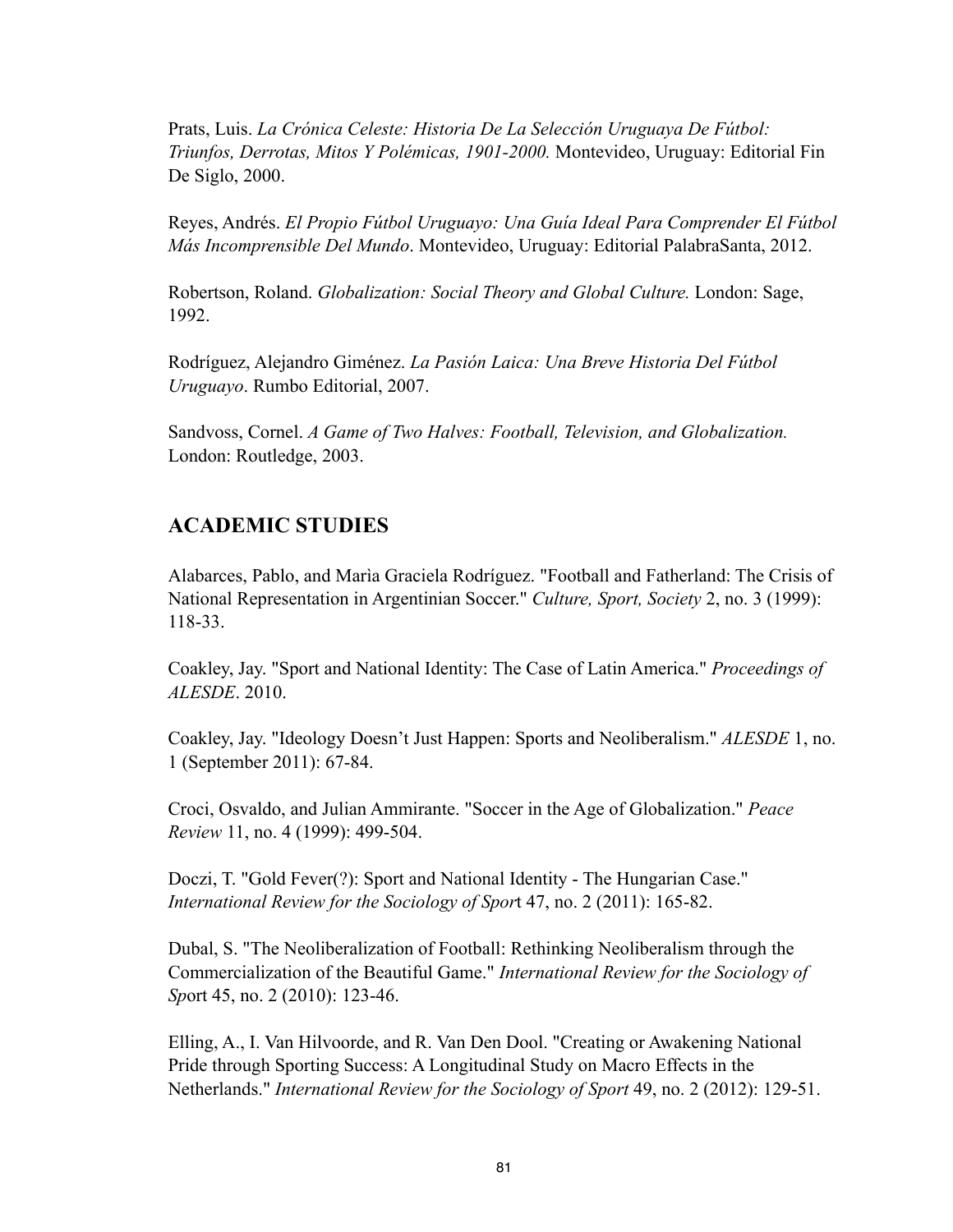Frau, Manuel. "Fútbol E Historia : La Esquizofrenia Oriental." *Caravelle* 89, no. 1 (2007): 129-37.

Giulianotti, Richard, and Roland Robertson. "Recovering the Social: Globalization, Football and Transnationalism." *Global Networks* 7, no. 2 (2007): 166-86.

Harvey, J., G. Rail, and L. Thibault. "Globalization And Sport: Sketching A Theoretical Model For Empirical Analyses." *Journal of Sport & Social Issues* 20, no. 3 (1996): 258-77.

Jensen, Ric W., Nicolas D. Bowman, Brian V. Larson, and Yawei Wang. "Looking at Shirt Sponsorships from Both Sides of the Pond: Comparing Global Trends versus America's Major League Soccer." *Soccer & Society* 14, no. 4 (2013): 515-24.

Krotee, M. L. "The Rise and Demise of Sport: A Reflection of Uruguayan Society." *The ANNALS of the American Academy of Political and Social Science* 445, no. 1 (1979): 141-54.

Késenne, Stefan. "Youth Development and Training after the Bosman Verdict (1995) and the Bernard Case (2010) of the European Court of Justice." *European Sport Management Quarterly* 11, no. 5 (2011): 547-53.

Lechner, Frank J. "Imagined Communities in the Global Game: Soccer and the Development of Dutch National Identity." *Global Network*s 7, no. 2 (2007): 215-29.

Morales, Andrés. "Fútbol, política, y sociedad." *La Gaceta Revista A.P.H.U.* August 2002.

Nash, Rex. "The Sociology of English Football in the 1990s: Fandom, Business, and Future Research." *Football Studie*s 3, no. 1 (2000): 49-62.

Simmons, Robert. "Implications of the Bosman Ruling for Football Transfer Markets." *Economic Affairs* 17, no. 3 (1997): 13-18.

Turner, Mark. "From Local Heroism to Global Celebrity Stardom: A Critical Reflection of the Social Cultural and Political Changes in British Football Culture from the 1950s to the Formation of the Premier League." *Soccer & Society* 15, no. 5 (2013): 751-60.

Wong, Lloyd L. and Ricardo Trumper. "Global Celebrity Athletes and Nationalism." *Journal of Sport and Social Issues* (2002): 80 .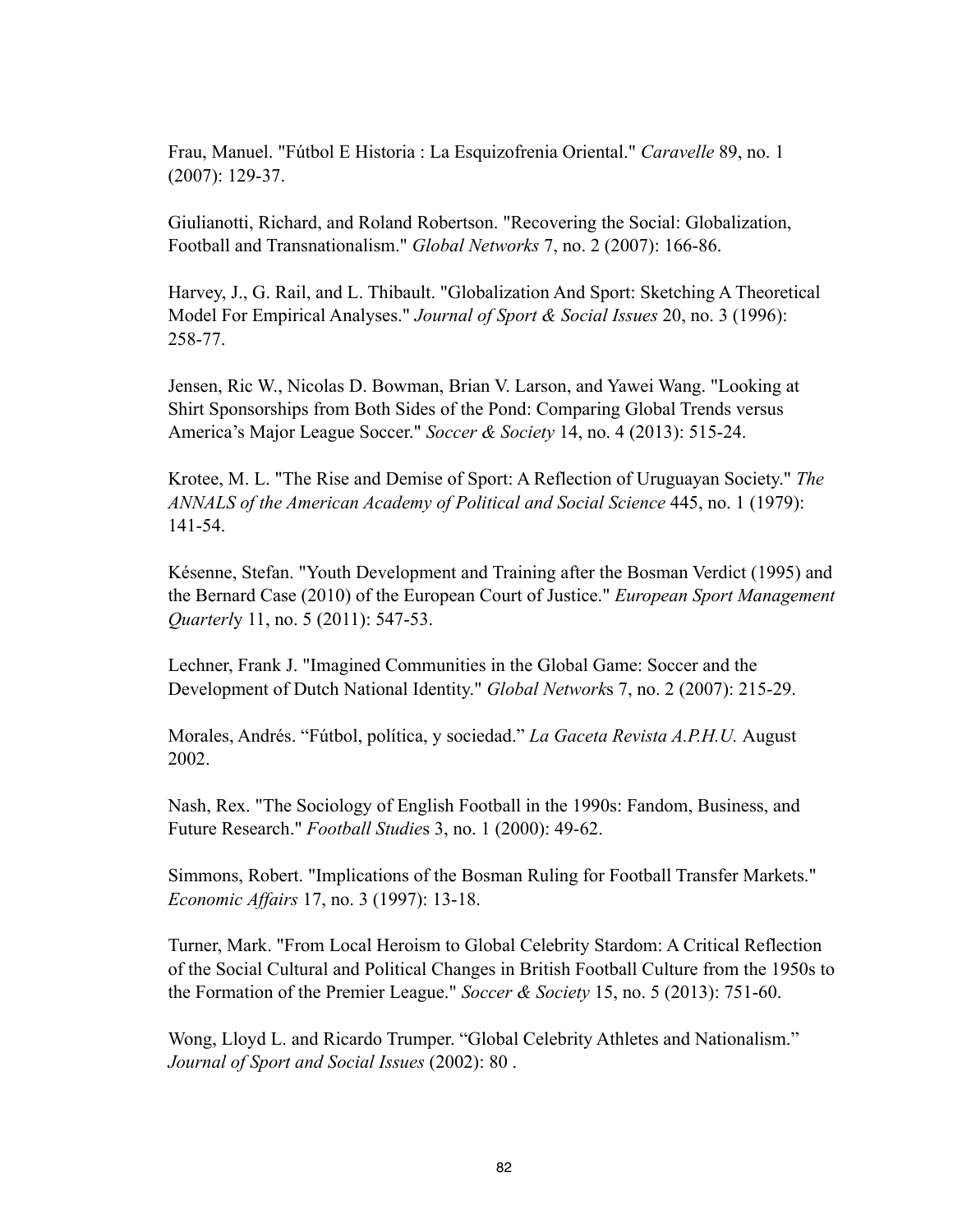#### **RADIO INTERVIEWS**

Delelli, Camilio. "Más Allá Del Fútbol: El Tipo De Sociedad Que Expresa El Maestro Tabárez." Interview by Óscar A. Bottinelli. *Factum Digital*. Transcript. RadioCero. June 20, 2014.

Goñi, Javier Máximo. "Entrevista Central." Interview by Emiliano Cotelo. En Perspectiva. Radio Oriental. March 25, 2016.

Gutiérrez, Gabriel. "Gabriel Gutiérrez (psicólogo Deportivo): El Maestro Tabárez Es Diferente." Interview by Emiliano Cotelo, Washington Abdala, and Marcelo Cazzolli. Transcript. El Espectador. July 7, 2010.

### **NEWSPAPER ARTICLES**

"Los jugadores de Uruguay crearon su Fundación Celeste." *Agencia EFE,* July 14, 2010. Avellaneda, Daniel. "Los frutos de Pekerman." *El Espectador*, January 6, 2012.

Avila, Patricia. "Uruguay Se Arma Con Repatriados Para Ultimo Paso Mundial." *Reuters*, October 30, 2009.

Badenhausen, Kurt. "Manchester United Kit Launch Generates Millions in Social Media Value For Adidas." *Forbes*, August 5, 2015.

Bassahun, Federico. "Uruguay ya ganó: su proyecto a largo plazo funciona como un reloj." *Perfil,* July 23, 2011.

"¡Se Viene POR LA CAMISETA!" Canal 10. Accessed March 25, 2016. http:// [www.canal10.com.uy/archivo-provisorio/entretenimiento/se-viene-por-la-camiseta](http://www.canal10.com.uy/archivo-provisorio/entretenimiento/se-viene-por-la-camiseta).

Castagnello, Ivan. "Orgulloso de usted, 'Maestro'." *La Red 21,* June 28, 2014.

Chadband, Ian. "World Cup 2010: Uruguay striker Diego Forlán makes big splash to win Golden Ball award." *The Telegraph,* July 12, 2010.

"Conmebol." Conmebol.com | Accessed March 25, 2016.

 "Londres 2012: Uruguay vuelve al fútbol olímpico luego de 84 años." *El Comercio,* July 18, 2012.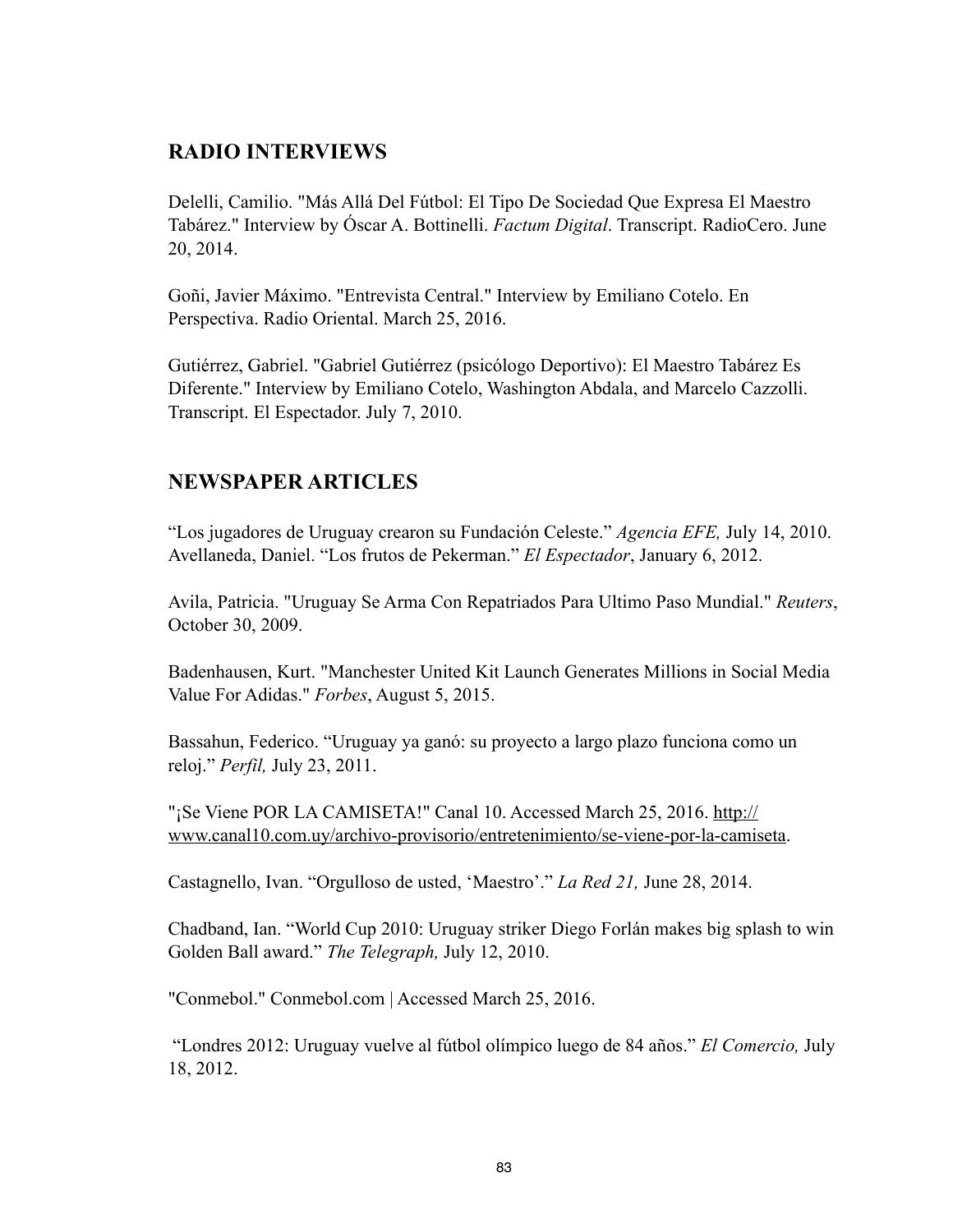"Todo encaminado." *El Espectador,* April 8, 2014.

"Tabárez: 'España tuvo su gran desarrollo deportivo cuando participó de la bonanza económica de la zona europea'." *El Imparcial,* October 20, 2012.

"Tabárez: 'Me felicito de estar todavía en este mundo y haber visto todo esto que ha hecho Guardiola'." *El Imparcial,* February 5, 2013.

"El éxito integral de Uruguay." *El Mundo,* July 20, 2011.

"Premier League Clubs See 36% Rise in Shirt Sponsorship Income." *ESPN*, February 24, 2015.

"Fédération Internationale De Football Association (FIFA) - FIFA.com." FIFA.com. Accessed March 25, 2016. <http://www.fifa.com/>.

*PDF.* [FIFA Archives, 1990. http://www.fifa.com/mm/document/afdeveloping/](http://www.fifa.com/mm/document/afdeveloping/technicaldevp/50/08/75/fwc_italy_1990_a_part5_274.pdf) technicaldevp/50/08/75/fwc\_italy\_1990\_a\_part5\_274.pdf

Fordyce, Tom. "10 Years since Bosman." *BBC Sport*, December 14, 2005.

Franco, Andrés. "Uruguay: solidaridad y amor por la camiseta." *Goal,* June 24, 2014.

"El Campeón de la Copa América se llevará 6,5 millones de dólares." *FutbolRed,* 2015.

Harris, Wes. "How Do Soccer Clubs Make Money?" *Business of Soccer.* 2014.

Janson, Pete. "Barcelona 2-1 Real Madrid: Luis Suárez Scores El Clasico Winner to Send Catalans Four Points Clear in La Liga Title Race after Jeremy Mathieu and Cristiano Ronaldo Goals in First Half at the Nou Camp." *Daily Mail*, March 22, 2015.

"Figueredo quiere a De León y Pastorini a Tabárez." *La Red 21,* November 26, 2002.

"A Country Full of Gratitude Defies Freezing Weather to Honour Uruguay's Soccer Team." *Merco Press*, July 14, 2010.

"A cartas vistas." *Montevideo Portal,* August 11, 2011.

"El mejor gol." *Montevideo Portal,* December 23, 2014.

Ozanian, Mike. "The Forbes Fab 40: The World's Most Valuable Sports Brands 2015." *Forbes*, October 22, 2015.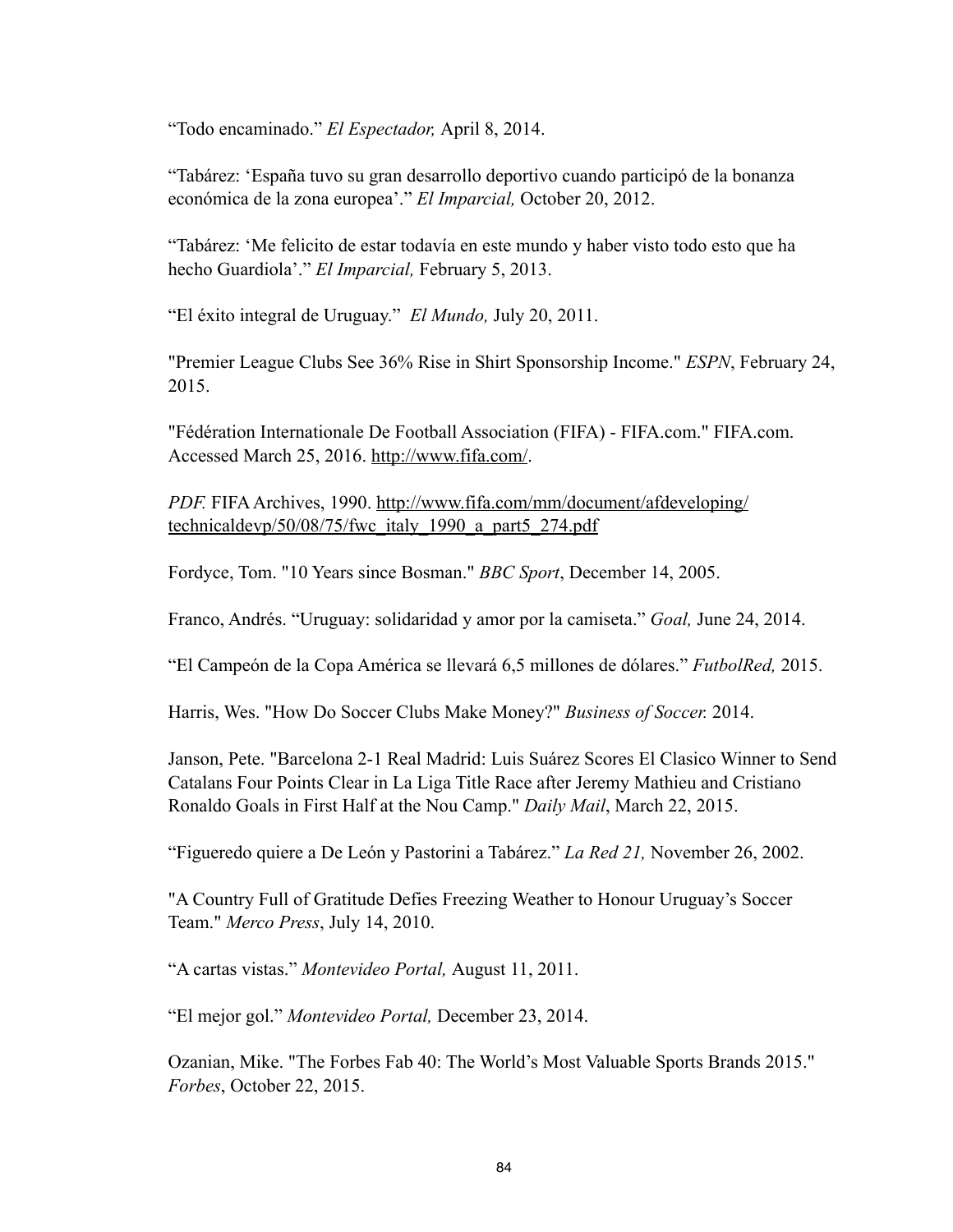"El proyecto Tabárez mas allá del fútbol: Una cancha sembrada." *Políticas: un país en construcción y cambio,* October 2011.

Psetizki, Verónica. "Recibimiento de campeones para la selección uruguaya." *BBC Mundo*, July 13, 2010

"Suárez y Coates lo mejor de la Copa." *Referi,* July 24, 2011.

Renfrew, Daniel. "Love Bite: Why Uruguayans Revere Luis Suárez." *Huffington Post,*  July 11, 2014.

 "Uruguay rompe maleficio de 44 años ante rivales europeos tras vencer a Inglaterra." *Reuters,* June 19, 2014.

"Revenue from Broadcasting Rights of the Big Five European Soccer Leagues in 2013 (in Million Euros), per Season Average." *Statista: The Statistics Portal.* Accessed March 1, 2016.

"Revenue from League Naming Rights of Selected European Soccer Leagues for the 2012/13 Season (in Million Euros)." *Statista: The Statistics Portal.* Accessed March 1, 2016.

Rodrigues, Jason. "Premier League Football at 20: 1992, the Start of a Whole New Ball Game." *The Guardian*, February 2, 2012.

Settimi, Christina. "Cristiano Ronaldo Edges Lionel Messi As The World's Highest-Paid Soccer Player." *Forbes*, May 06, 2015.

"Culpan a Directivos Y Repatriados Por La Vergüenza 'celeste'." *Terra*, June 7, 2004.

Torres, Diego. "Hay mas alegría ahora que en 1950." *El País España,* July 1, 2010.

Villarejo, Luis. "Uruguay, el equipo del pueblo." *El Mundo,* July 22, 2011.

Vinas, Silvia. "Uruguay: Las Redes Sociales Mantienen Informados a Los Fanáticos De La Celeste." *Global Voices*, June 10, 2010

Wilson, Jonathan. "Uruguay under Óscar Washington Tabárez can claw way to World Cup." *The Guardian,* October 13, 2013.